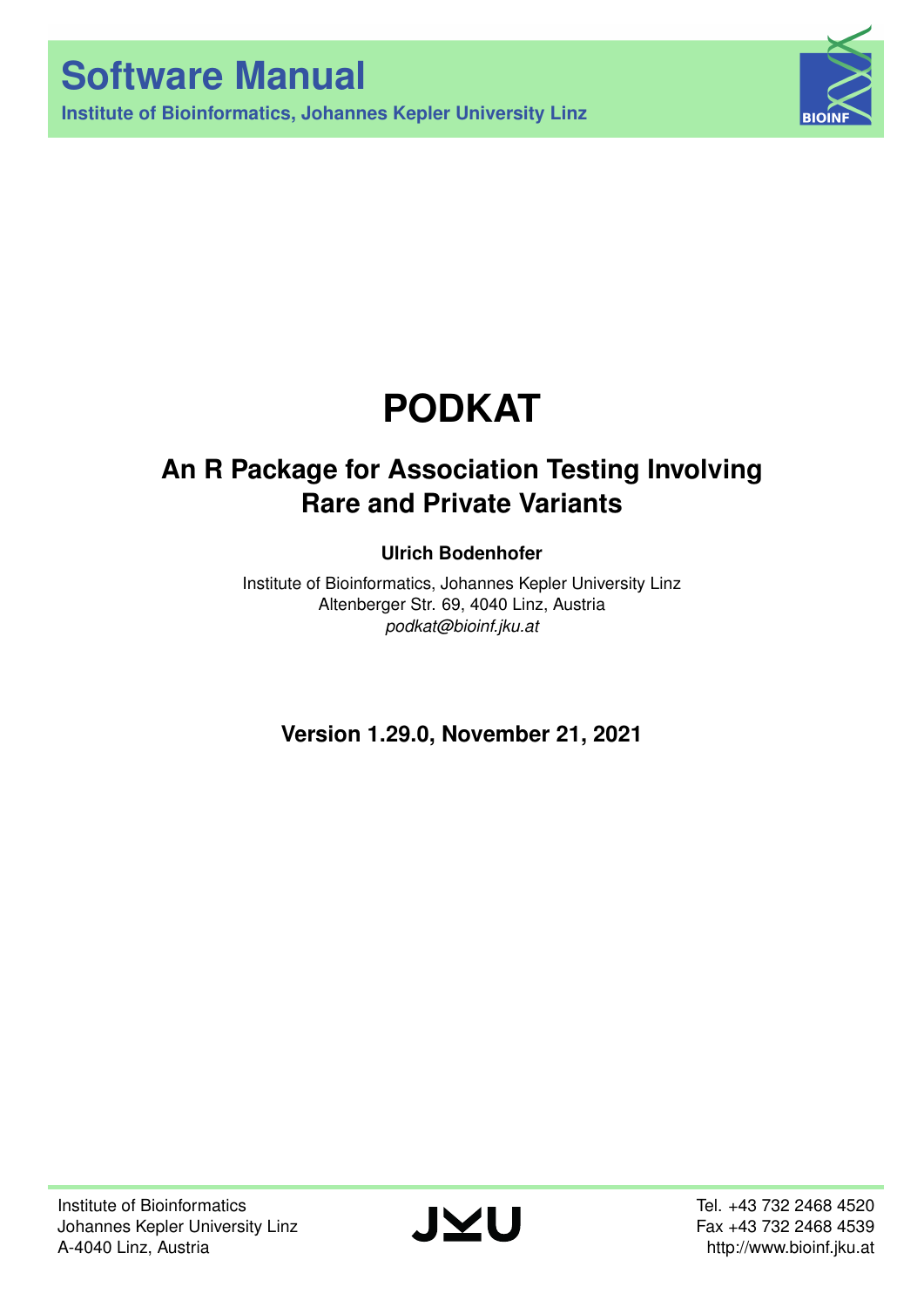#### 2

# Scope and Purpose of this Document

This document is a user manual for PODKAT, an R package implementing non-burden association tests for rare and private variants, most importantly, the *position-dependent kernel association test (PODKAT)*. It provides a gentle introduction into how to use PODKAT. Not all features of the R package are described in full detail. Such details can be obtained from the documentation enclosed in the R package. Further note the following: (1) this is not an introduction to statistical genetics or association testing; (2) this is not an introduction to R or any of the Bioconductor packages used in this document; (3) this is not an introduction to statistical hypothesis testing or probability theory. If you lack the background for understanding this manual, you first have to read introductory literature on the subjects mentioned above.

All R code in this document is written to be runnable by any user. However, some of the code chunks require the download of external files, require an Internet connection, or require too much computation time to be runnable when the package is built, checked, or installed. The output lines of R code chunks that are not actually executed when processing this document are marked with '##!!##' and, in case that the user needs to perform extra steps to execute the code, these steps are listed explicitly.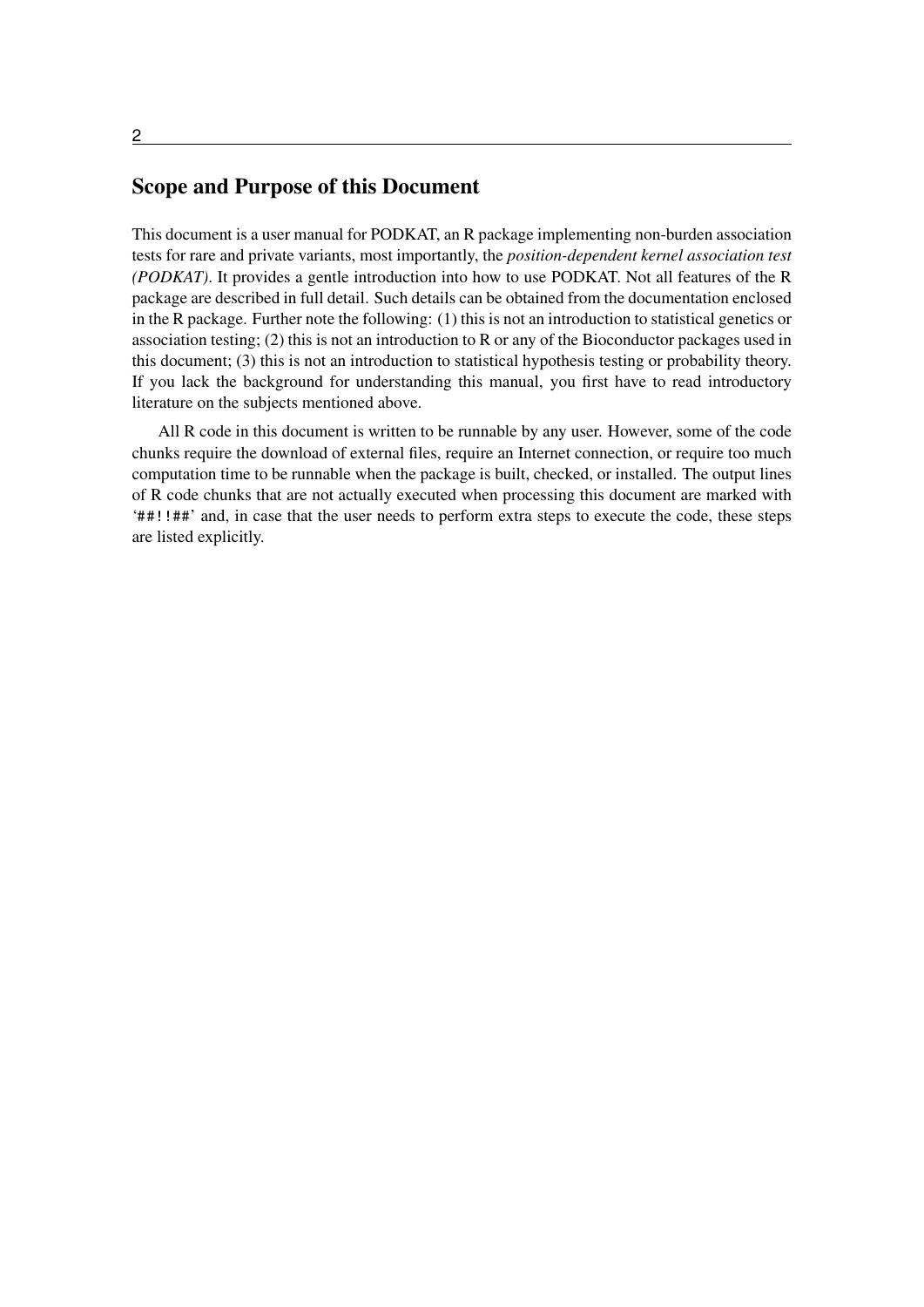# **Contents**

| $\mathbf{1}$ | Introduction                                                                                                                                                                        |                                              |  |  |  |  |  |  |  |  |  |  |  |
|--------------|-------------------------------------------------------------------------------------------------------------------------------------------------------------------------------------|----------------------------------------------|--|--|--|--|--|--|--|--|--|--|--|
| 2            | <b>Installation</b><br><b>PODKAT</b> for the Impatient                                                                                                                              |                                              |  |  |  |  |  |  |  |  |  |  |  |
| 3            |                                                                                                                                                                                     |                                              |  |  |  |  |  |  |  |  |  |  |  |
| 4            | <b>Training a Null Model</b>                                                                                                                                                        | 12                                           |  |  |  |  |  |  |  |  |  |  |  |
| 5            | <b>Selection of Regions of Interest</b><br>Regions of Interest for Whole-Genome Association Testing<br>5.1<br>5.2<br>Regions of Interest for Whole-Exome Association Testing<br>5.3 | 18<br>18<br>26<br>29                         |  |  |  |  |  |  |  |  |  |  |  |
| 6            | <b>Performing an Association Test</b>                                                                                                                                               | 32                                           |  |  |  |  |  |  |  |  |  |  |  |
| 7            | <b>Analyzing and Visualizing Results</b><br>7.1<br>7.2<br>7.3<br>7.4                                                                                                                | 37<br>37<br>40<br>44<br>45                   |  |  |  |  |  |  |  |  |  |  |  |
| 8            | <b>Miscellanea</b><br>8.1<br>8.1.1<br>8.1.2<br>8.1.3<br>8.1.4<br>8.2<br>8.3                                                                                                         | 54<br>54<br>54<br>55<br>56<br>56<br>56<br>58 |  |  |  |  |  |  |  |  |  |  |  |
|              | 8.4<br>8.5<br>8.5.1<br>8.5.2                                                                                                                                                        | 59<br>62<br>62<br>63                         |  |  |  |  |  |  |  |  |  |  |  |
| 9            | <b>More Details About PODKAT</b><br>9.1<br>9.2<br>Kernels<br>9.3<br>9.4<br>9.5                                                                                                      | 65<br>65<br>68<br>71<br>72<br>74             |  |  |  |  |  |  |  |  |  |  |  |
|              | <b>10 Future Extensions</b>                                                                                                                                                         | 77                                           |  |  |  |  |  |  |  |  |  |  |  |
|              | 11 How to Cite This Package                                                                                                                                                         | 77                                           |  |  |  |  |  |  |  |  |  |  |  |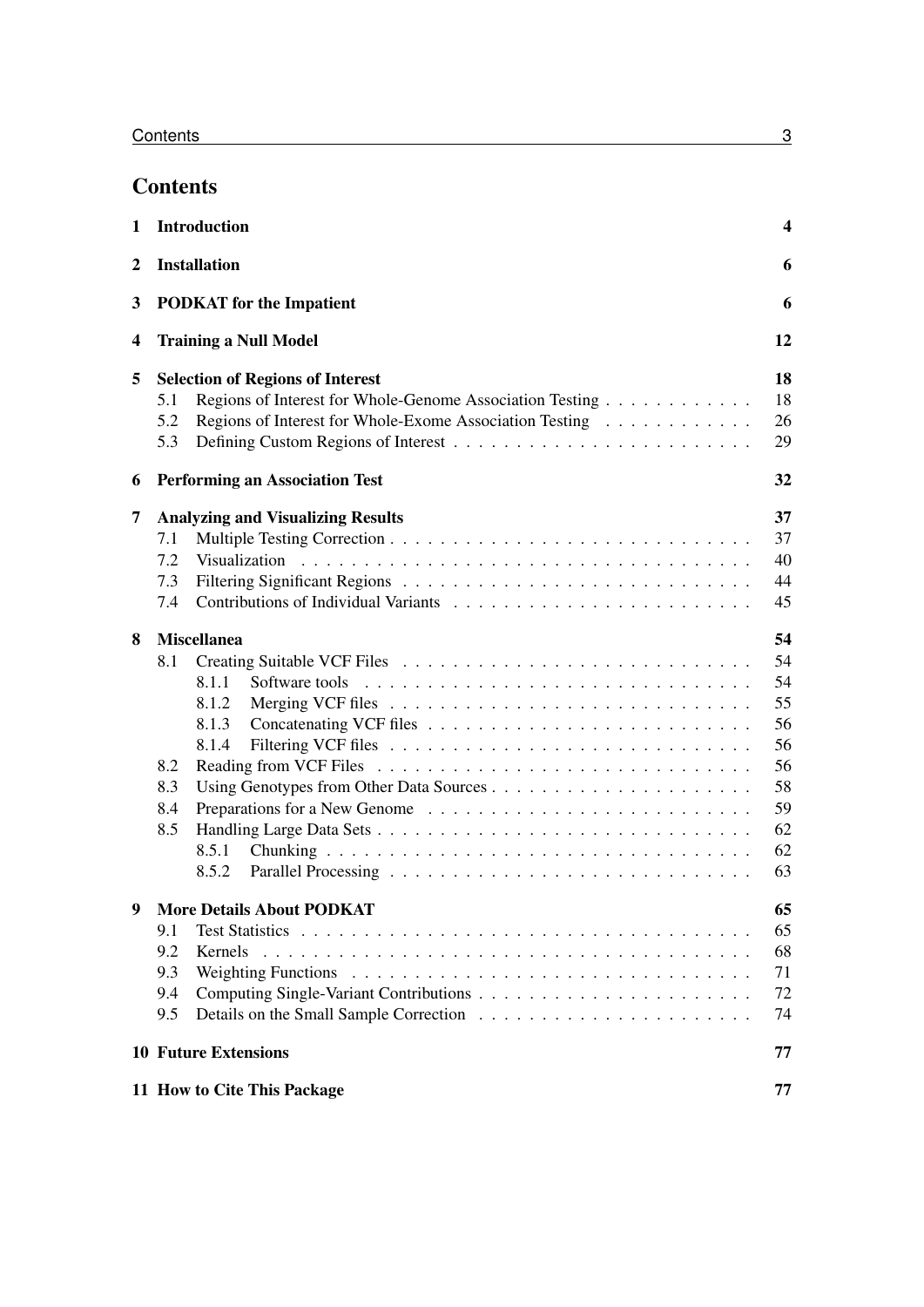# <span id="page-3-0"></span>1 Introduction

This user manual describes the R package PODKAT. This R package implements non-burden association tests for rare and private variants, most importantly, the *position-dependent kernel association test (PODKAT)*.

Before discussing details of how to use the package, let us first discuss the general aim and setup of association studies. Suppose we have a certain number of *samples* (study participants, patients, etc.) for each of which we can measure/sequence the *genotype* and for each of which we know/have measured/have observed a certain *trait* that we want to study. This trait may be *continuous*, i.e. real-valued on a continuous scale (for instance, age, height, body mass index, etc.), or *categorical*, i.e. from a discrete set of categories (for instance, case vs. control, treatment outcome, disease type, etc.). In the following, we will only consider continuous traits and categorical traits with two categories and refer to this case as a *binary trait* (sometimes called *dichotomous trait* as well) with values 0 or 1.

The goal of association testing is to find out whether there are any *statistically significant associations between the genotype and the trait*.

In some studies, additional information about the samples' phenotypes or environmental conditions is available that might also have an influence on the trait (for instance, age, sex, ethnicity, family status, etc.). Such additional features can be treated as *covariates*. More specifically, it is rather common to train a model that predicts the trait from the covariates first. Then the association between the genotype and those components of the traits is studied which have not been sufficiently explained by the covariates. In the case of PODKAT, this is done by a *kernel-based variance-component score test* [\[10,](#page-77-0) [16\]](#page-78-0).

Assume that, for a given set of samples, we are given a trait vector (one entry for each sample), genotypes of all samples (in matrix format or as a VCF file<sup>[1](#page-3-1)</sup>), and a matrix of covariates (if any). Then an association test using PODKAT consists of the following basic steps:

- Training of null model: pre-processing of trait vector and covariates (if any) for later use in an association test (see Section [4\)](#page-11-0);
- Selection of regions of interest: specification of one or more genomic regions for which associ-ation tests should be performed (see Section [5\)](#page-17-0);
- Association testing: testing of association between genotype and trait/null model for each selected region of interest (see Section [6\)](#page-31-0);
- Analysis of results: post-processing (such as, multiple testing correction or filtering) and visualization of results (see Section [7\)](#page-36-0);

Figure [1](#page-4-0) shows a graphical overview of these basic steps along with dependencies and data types.

This manual is organized as follows: after some basic instructions how to install the package (Section [2\)](#page-5-0), Section [3](#page-5-1) provides a simple, yet complete, example that illustrates the general workflow. Sections [4–](#page-11-0)[7](#page-36-0) provide more details about the steps necessary to perform association tests with PODKAT. Sections [8](#page-53-0)[–11](#page-76-1) provide miscellaneous additional information.

<span id="page-3-1"></span><sup>1</sup>Variant Call Format; see [http://www.1000genomes.org/wiki/analysis/variant-call-format/](http://www.1000genomes.org/wiki/analysis/variant-call-format/vcf-variant-call-format-version-42) [vcf-variant-call-format-version-42](http://www.1000genomes.org/wiki/analysis/variant-call-format/vcf-variant-call-format-version-42) (last visited 2021-04-30) for a detailed specification of this file format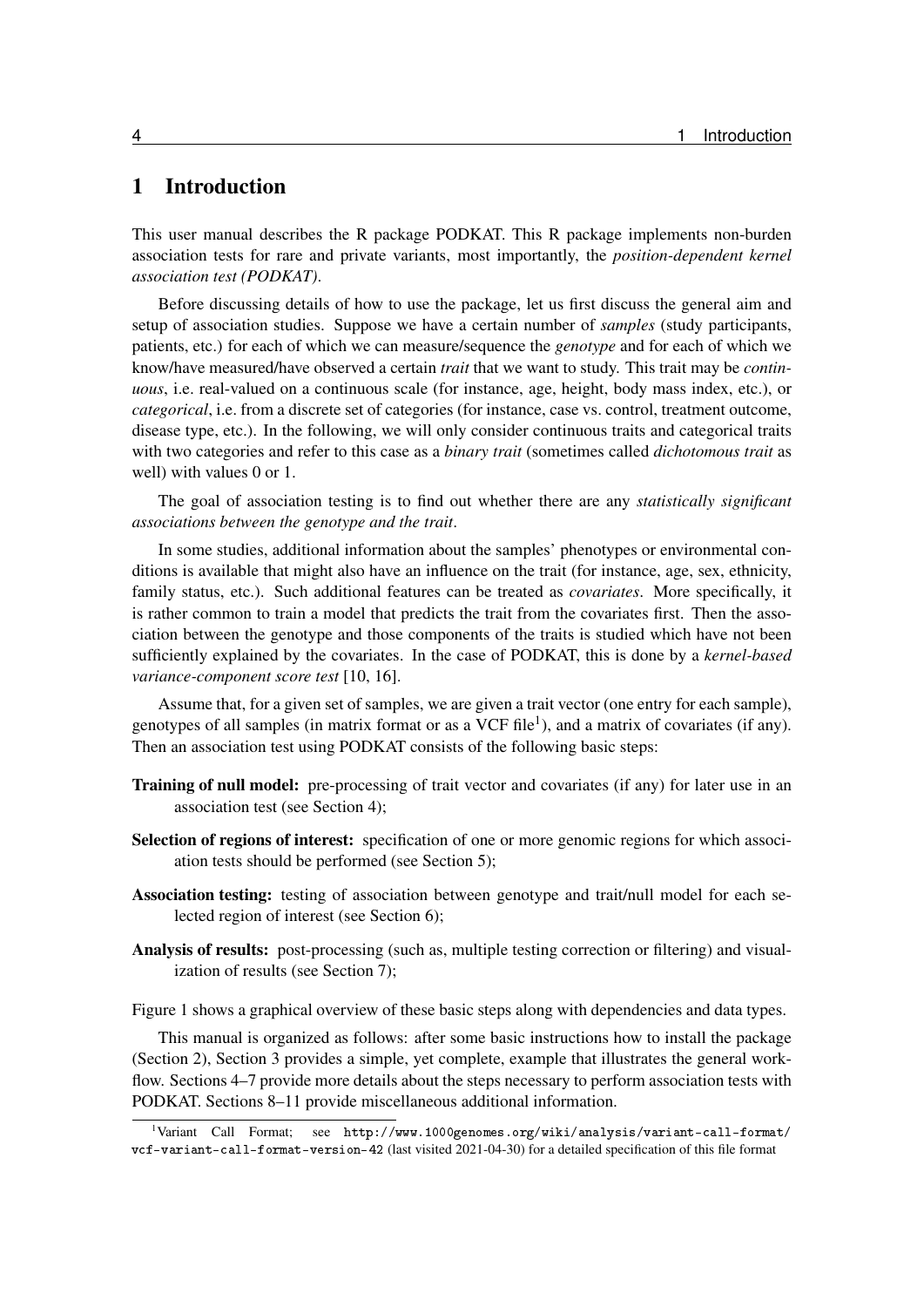

<span id="page-4-0"></span>Figure 1: Overview of the basic steps of the data analysis pipeline offered by PODKAT for analyzing associations between traits and genotypes.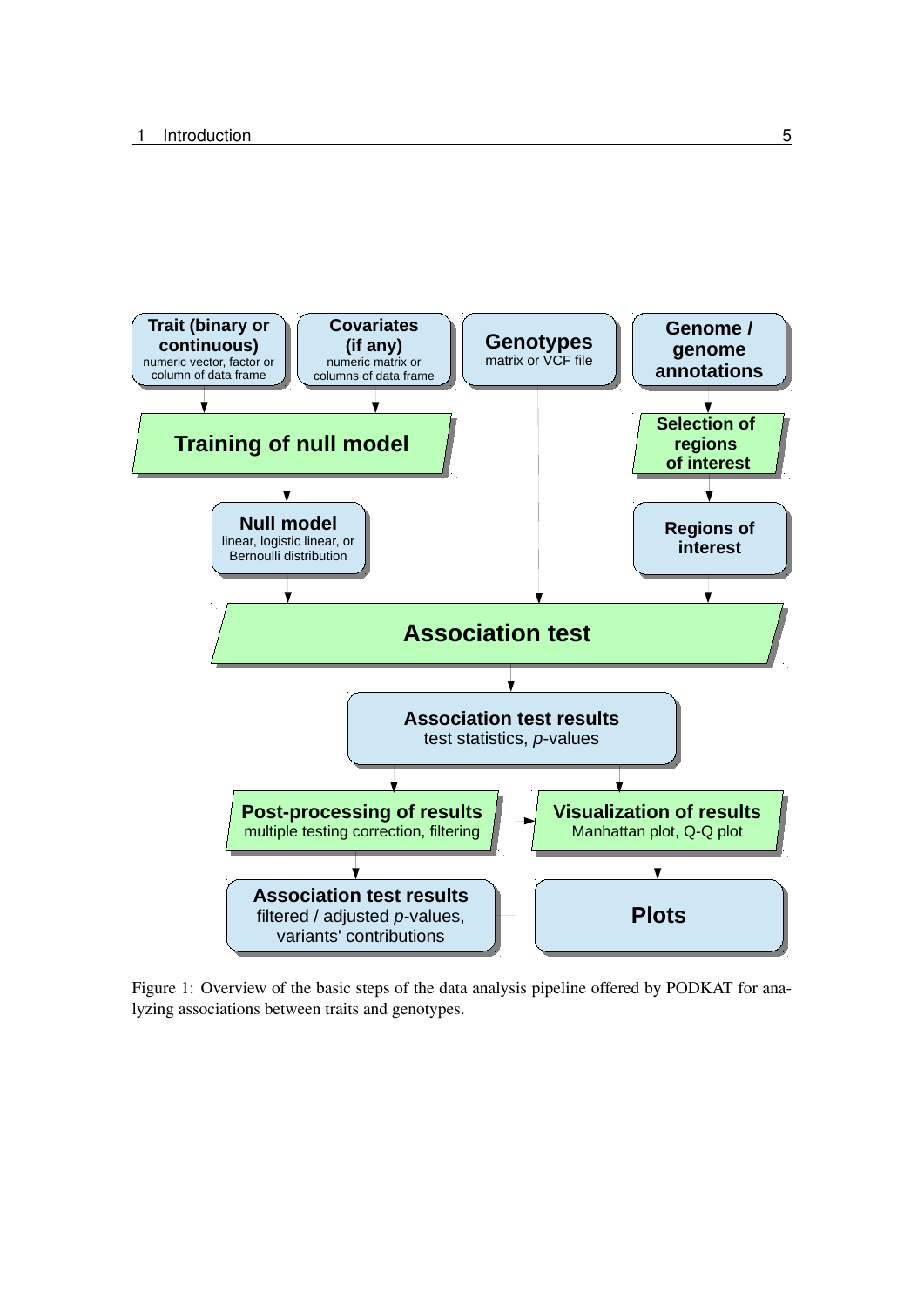# <span id="page-5-0"></span>2 Installation

The PODKAT R package (current version: 1.29.0) is available via Bioconductor. The simplest way to install the package is the following:

```
if (!requireNamespace("BiocManager", quietly=TRUE))
    install.packages("BiocManager")
BiocManager::install("podkat")
```
If you wish to install the package manually instead, you can download the package archive that fits best to your computer system from the Bioconductor homepage.

To test the installation of the PODKAT package, enter

library(podkat)

in your R session. If this command terminates without any error message or warning, you can be sure that the PODKAT package has been installed successfully. If so, the PODKAT package is ready for use now and you can start performing association tests.

# <span id="page-5-1"></span>3 PODKAT for the Impatient

In order to illustrate the basic workflow, this section presents two simple examples without going into the details of each step. Let us first retrieve the file names of the example files that are supplied as part of the PODKAT package:

```
phenoFileLin <- system.file("examples/example1lin.csv", package="podkat")
phenoFileLog <- system.file("examples/example1log.csv", package="podkat")
vcfFile <- system.file("examples/example1.vcf.gz", package="podkat")
```
Now let us train the null model for the continuous trait contained in the file example1lin.csv:

```
pheno.c <- read.table(phenoFileLin, header=TRUE, sep=",")
model.c <- nullModel(y ~ ., pheno.c)
model.c
## Linear model:
## Number of covariates: 2 (+ intercept)
## Number of samples: 200
## Variance of residuals: 1.541756
## No resampling
```
The examples are based on the small artificial genome hgA that is also supplied as part of PODKAT. So we load it first and then partition it into overlapping windows: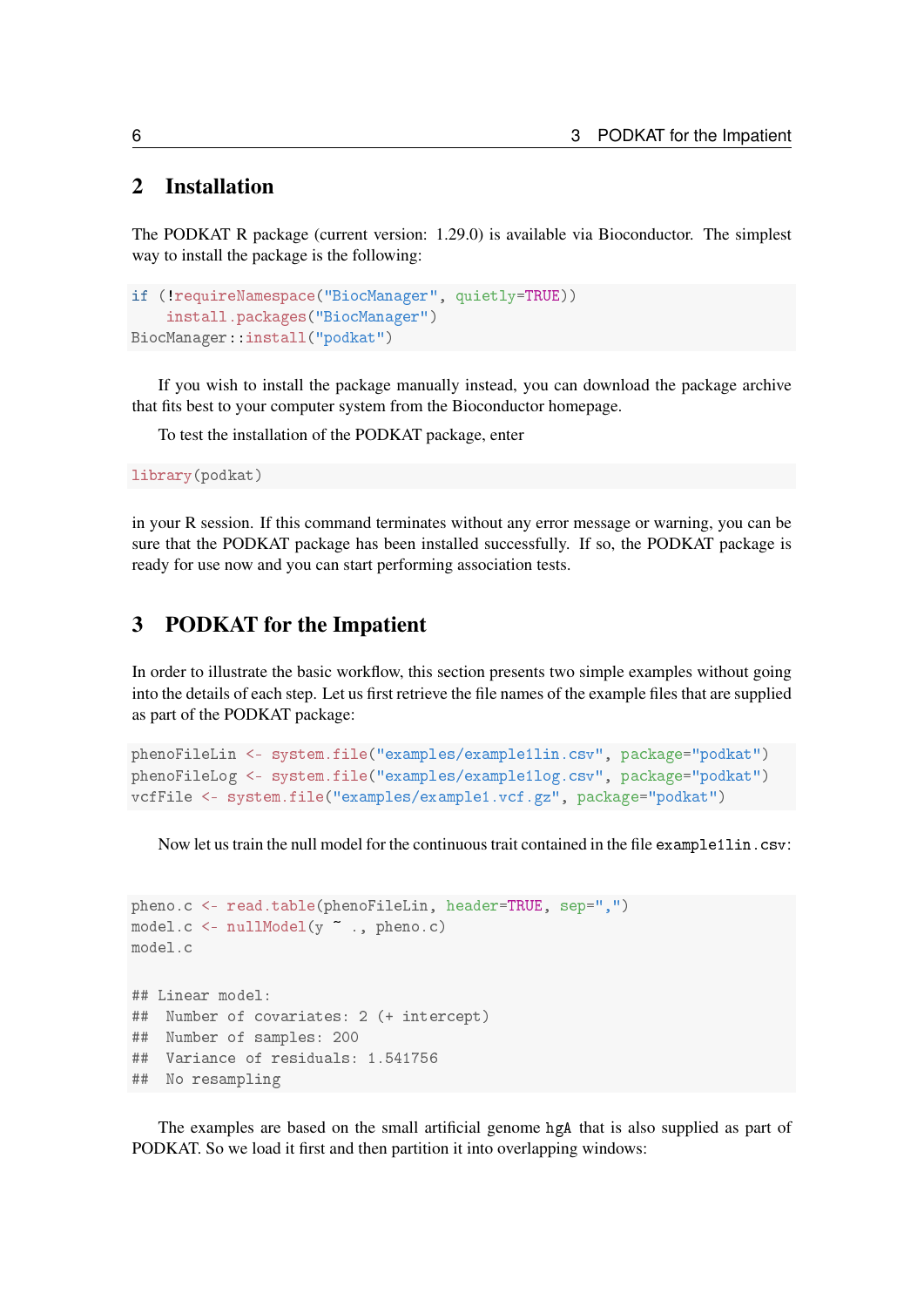```
data(hgA)
hgA
## GRanges object with 1 range and 0 metadata columns:
## seqnames ranges strand
## <Rle> <IRanges> <Rle>
## [1] chr1 1-200000 *
## -------
## seqinfo: 1 sequence from hgA genome
windows <- partitionRegions(hgA)
windows
## GRanges object with 79 ranges and 0 metadata columns:
## seqnames ranges strand
## <Rle> <IRanges> <Rle>
## [1] chr1 1-5000 *
## [2] chr1 2501-7500 *
## [3] chr1 5001-10000 *
## [4] chr1 7501-12500 *
## [5] chr1 10001-15000 *
## ... ... ... ...
## [75] chr1 185001-190000 *
## [76] chr1 187501-192500 *
## [77] chr1 190001-195000 *
## [78] chr1 192501-197500 *
## [79] chr1 195001-200000 *
## -------
## seqinfo: 1 sequence from hgA genome
```
The VCF file used for these two examples is small enough to be loadable at once:

```
geno <- readGenotypeMatrix(vcfFile)
geno
## Genotype matrix:
## Number of samples: 200
## Number of variants: 962
##
## Mean MAF: 0.05674116
## Median MAF: 0.0075
## Minimum MAF: 0.0025
## Maximum MAF: 0.455
```
Now we can already perform the two association tests. Let us start with the continuous trait: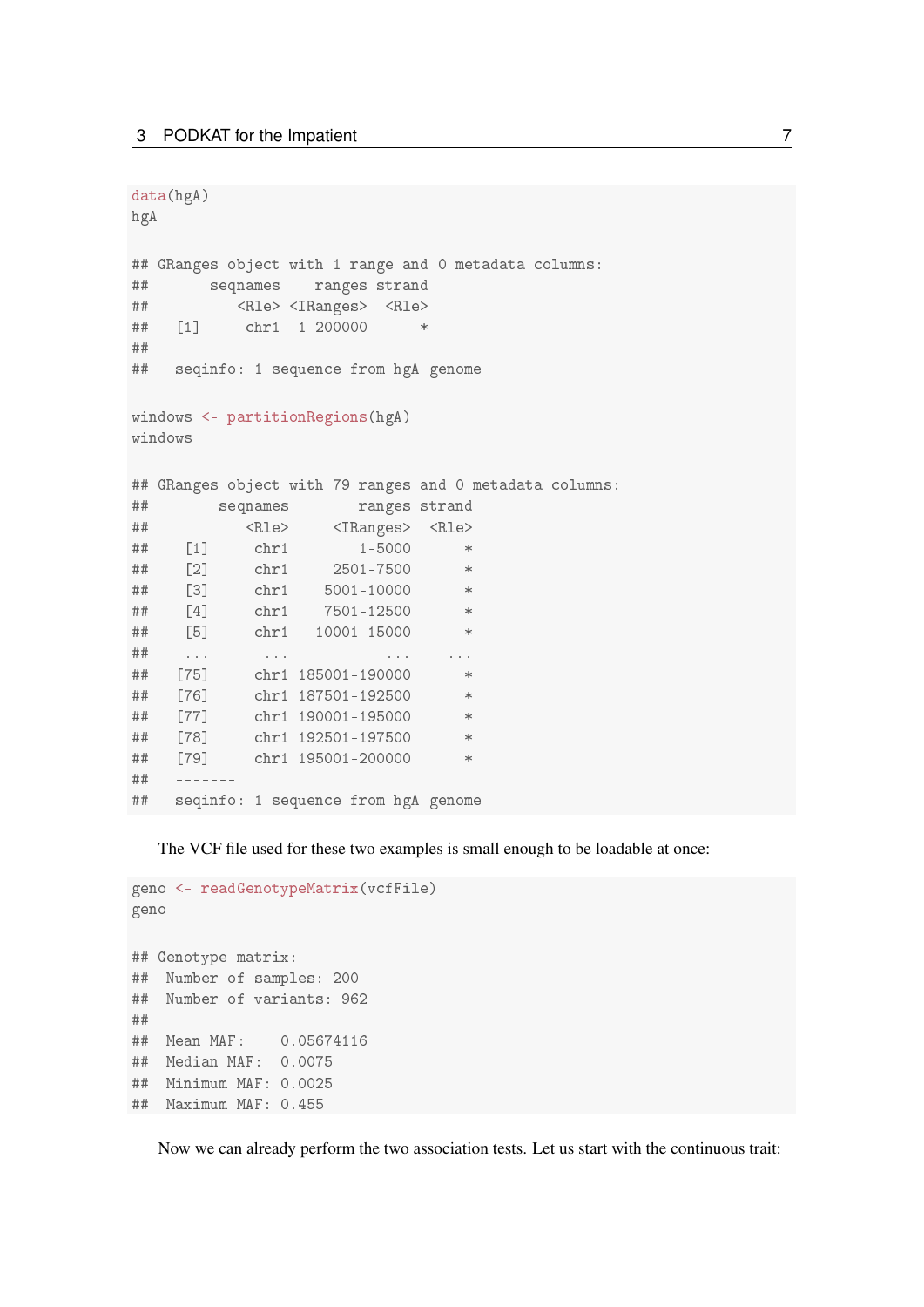```
res.c <- assocTest(geno, model.c, windows)
print(res.c)
## Overview of association test:
## Null model: linear
## Number of samples: 200
## Number of regions: 79
## Number of regions without variants: 0
## Average number of variants in regions: 24.1
## Genome: hgA
## Kernel: linear.podkat
## p-value adjustment: none
##
## Overview of significance of results:
## Number of tests with p < 0.05: 8
##
## Results for the 8 most significant regions:
## seqnames start end width n Q p.value
## 1 chr1 7501 12500 5000 31 769748.34 1.294084e-07
## 2 chr1 10001 15000 5000 33 764828.81 4.874460e-06
## 3 chr1 140001 145000 5000 15 79937.68 3.599077e-03
## 4 chr1 5001 10000 5000 34 152555.30 9.785569e-03
## 5 chr1 132501 137500 5000 21 89287.55 1.349559e-02
## 6 chr1 142501 147500 5000 23 94629.68 3.338620e-02
## 7 chr1 42501 47500 5000 19 58191.23 3.341032e-02
## 8 chr1 25001 30000 5000 23 103713.12 3.754557e-02
```
#### Now we perform multiple testing correction:

```
res.c <- p.adjust(res.c)
print(res.c)
## Overview of association test:
## Null model: linear
## Number of samples: 200
## Number of regions: 79
## Number of regions without variants: 0
## Average number of variants in regions: 24.1
## Genome: hgA
## Kernel: linear.podkat
## p-value adjustment: holm
##
## Overview of significance of results:
## Number of tests with p < 0.05: 8
## Number of tests with adj. p < 0.05: 2
```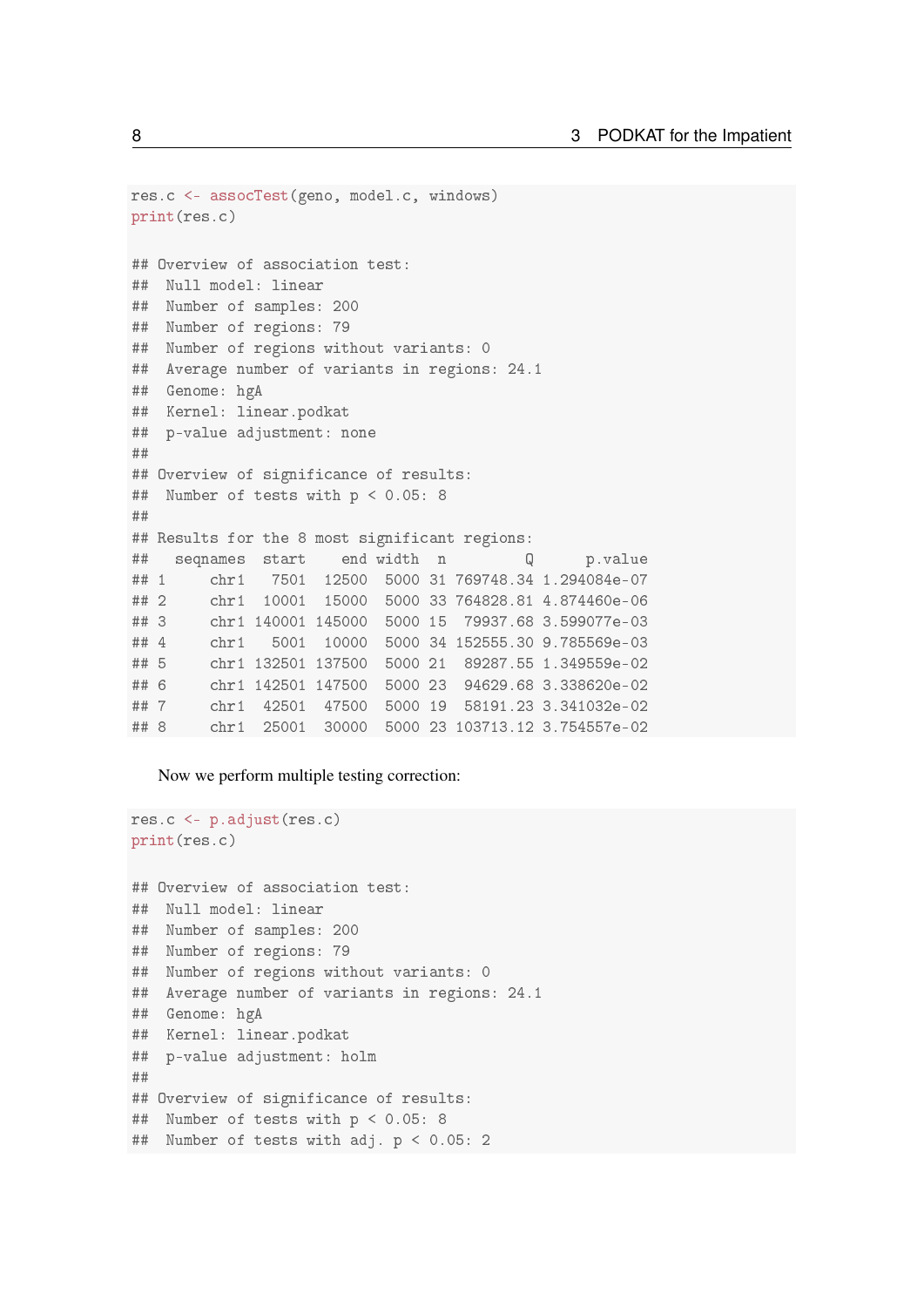| ##   |                 |                   |      |           |  |        |           |             |    |                                             |                                |  |
|------|-----------------|-------------------|------|-----------|--|--------|-----------|-------------|----|---------------------------------------------|--------------------------------|--|
| ##   |                 |                   |      |           |  |        |           |             |    | Results for the 8 most significant regions: |                                |  |
| ##   |                 | seqnames start    |      |           |  |        | end width | $\mathbf n$ | Q  | p.value                                     |                                |  |
| ## 1 |                 |                   |      | chr1 7501 |  | 12500  |           |             |    |                                             | 5000 31 769748.34 1.294084e-07 |  |
| ##2  |                 |                   | chr1 | 10001     |  | 15000  |           |             |    |                                             | 5000 33 764828.81 4.874460e-06 |  |
| ## 3 |                 |                   | chr1 | 140001    |  | 145000 |           | 5000        | 15 |                                             | 79937.68 3.599077e-03          |  |
| ## 4 |                 |                   | chr1 | 5001      |  | 10000  |           | 5000 34     |    |                                             | 152555.30 9.785569e-03         |  |
| ## 5 |                 |                   | chr1 | 132501    |  | 137500 |           | 5000        |    |                                             | 21 89287.55 1.349559e-02       |  |
| ## 6 |                 |                   | chr1 | 142501    |  | 147500 |           |             |    |                                             | 5000 23 94629.68 3.338620e-02  |  |
| ##7  |                 |                   | chr1 | 42501     |  | 47500  |           | 5000        |    |                                             | 19 58191.23 3.341032e-02       |  |
| ## 8 |                 |                   | chr1 | 25001     |  | 30000  |           |             |    |                                             | 5000 23 103713.12 3.754557e-02 |  |
| ##   |                 | p.value.adj       |      |           |  |        |           |             |    |                                             |                                |  |
| ##   |                 | 1 1.022327e-05    |      |           |  |        |           |             |    |                                             |                                |  |
| ##   |                 | 2 3.802079e-04    |      |           |  |        |           |             |    |                                             |                                |  |
| ##   |                 | 3 2.771289e-01    |      |           |  |        |           |             |    |                                             |                                |  |
| ##   |                 | 4 7.437033e-01    |      |           |  |        |           |             |    |                                             |                                |  |
| ##   |                 | 5 1.000000e+00    |      |           |  |        |           |             |    |                                             |                                |  |
| ##   | 6               | 1.000000e+00      |      |           |  |        |           |             |    |                                             |                                |  |
| ##   | $7\phantom{.0}$ | 1.000000e+00      |      |           |  |        |           |             |    |                                             |                                |  |
|      |                 | ## 8 1,000000e+00 |      |           |  |        |           |             |    |                                             |                                |  |

Finally, we create a Manhattan plot:

```
plot(res.c, which="p.value.adj")
```


For a binary trait, the whole pipeline looks the same. The nullModel () function automatically detects that the trait is binary and this information is passed on to the subsequent steps without the need of making additional settings: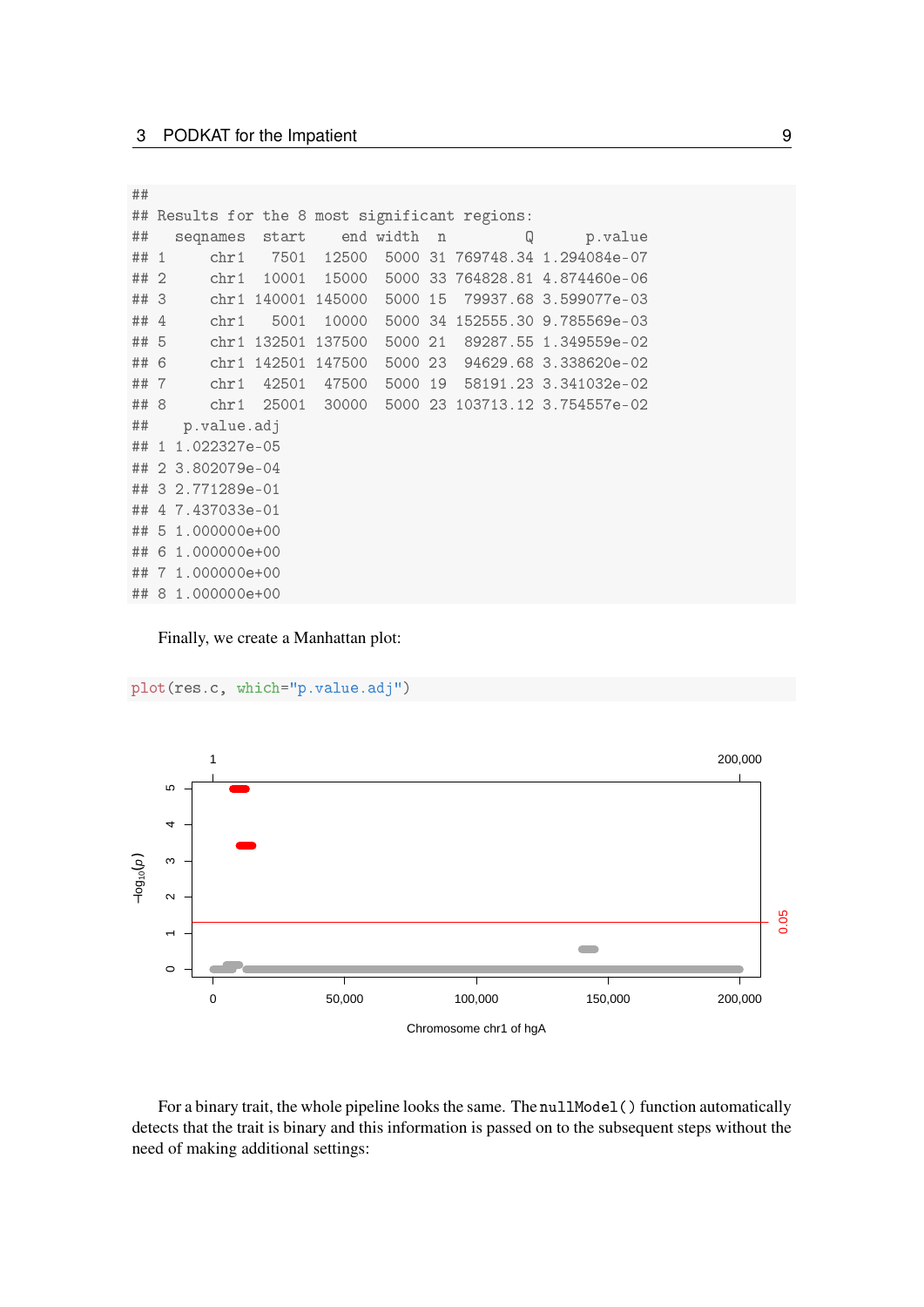```
pheno.b <- read.table(phenoFileLog, header=TRUE, sep=",")
model.b <- nullModel(y ~ ., pheno.b)
## small sample correction applied
model.b
## Logistic model:
## Number of covariates: 2 (+ intercept)
## Number of samples: 200
## Number of positives (cases): 10
## No resampling
## Adjustment of higher moments: 10000 repeats (bootstrap)
```
Now we can already perform the association tests for the binary trait. This time, however, we do not load the entire genotype first, but we let assocTest() read from the VCF file directly (which is only done piece by piece in order to avoid excessive use of memory):

```
res.b <- assocTest(vcfFile, model.b, windows)
print(res.b)
## Overview of association test:
## Null model: logistic
## Number of samples: 200
## Number of regions: 79
## Number of regions without variants: 0
## Average number of variants in regions: 24.1
## Genome: hgA
## Kernel: linear.podkat
## p-value adjustment: none
##
## Overview of significance of results:
## Number of tests with p < 0.05: 23
##
## Results for the 10 most significant regions:
## seqnames start end width n Q p.value
## 1 chr1 7501 12500 5000 31 38386.55 1.837935e-05
## 2 chr1 10001 15000 5000 33 43084.90 4.878394e-05
## 3 chr1 22501 27500 5000 27 25640.34 7.271067e-04
## 4 chr1 20001 25000 5000 23 16120.63 1.917894e-03
## 5 chr1 25001 30000 5000 23 10650.48 3.935383e-03
## 6 chr1 87501 92500 5000 30 12891.61 6.121441e-03
## 7 chr1 77501 82500 5000 17 4890.26 7.239687e-03
## 8 chr1 35001 40000 5000 23 22436.29 8.838398e-03
## 9 chr1 37501 42500 5000 25 22570.67 9.892143e-03
## 10 chr1 27501 32500 5000 27 32423.04 9.914104e-03
```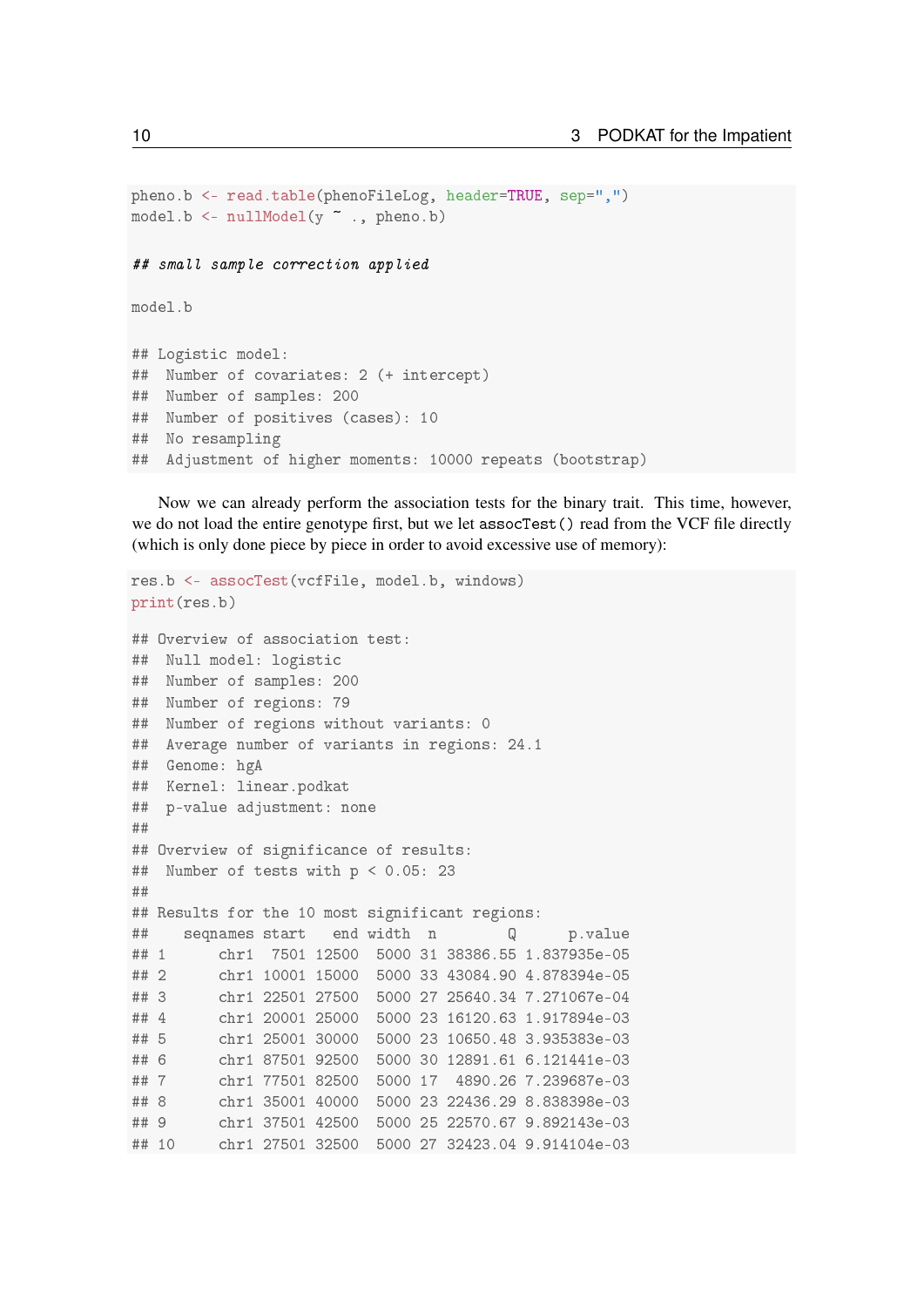Multiple testing correction again:

```
res.b <- p.adjust(res.b)
print(res.b)
## Overview of association test:
## Null model: logistic
## Number of samples: 200
## Number of regions: 79
## Number of regions without variants: 0
## Average number of variants in regions: 24.1
## Genome: hgA
## Kernel: linear.podkat
## p-value adjustment: holm
##
## Overview of significance of results:
## Number of tests with p < 0.05: 23
## Number of tests with adj. p < 0.05: 2
##
## Results for the 10 most significant regions:
## seqnames start end width n Q p.value
## 1 chr1 7501 12500 5000 31 38386.55 1.837935e-05
## 2 chr1 10001 15000 5000 33 43084.90 4.878394e-05
## 3 chr1 22501 27500 5000 27 25640.34 7.271067e-04
## 4 chr1 20001 25000 5000 23 16120.63 1.917894e-03
## 5 chr1 25001 30000 5000 23 10650.48 3.935383e-03
## 6 chr1 87501 92500 5000 30 12891.61 6.121441e-03
## 7 chr1 77501 82500 5000 17 4890.26 7.239687e-03
## 8 chr1 35001 40000 5000 23 22436.29 8.838398e-03
## 9 chr1 37501 42500 5000 25 22570.67 9.892143e-03
## 10 chr1 27501 32500 5000 27 32423.04 9.914104e-03
## p.value.adj
## 1 0.001451968
## 2 0.003805147
## 3 0.055987214
## 4 0.145759981
## 5 0.295153720
## 6 0.452986597
## 7 0.528497132
## 8 0.636364656
## 9 0.702342137
## 10 0.702342137
```
Finally, we create a Manhattan plot: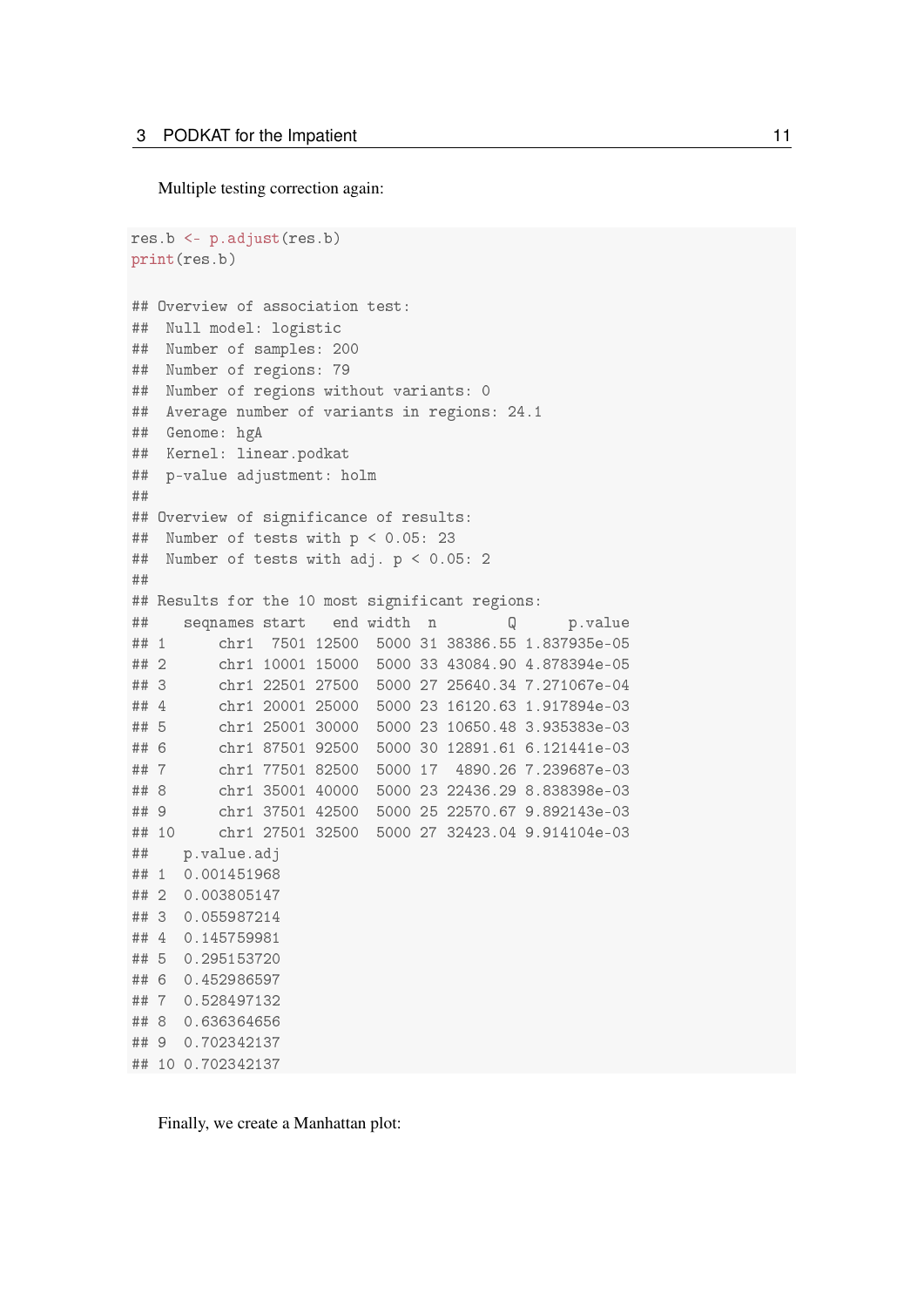

The following sections provide details and more background information about the functions used in the above steps.

# <span id="page-11-0"></span>4 Training a Null Model

plot(res.b, which="p.value.adj")

Before an association test can be performed, we have to pre-process the trait vector and create a so-called *null model*, i.e. a probabilistic model of the trait under the null assumption that the trait is independent of the genotype and only depends on the covariates (if any). PODKAT currently offers three types of such null models:

Linear model: the trait is continuous and depends linearly on the covariates, *i.e.* 

$$
y = \alpha_0 + \boldsymbol{\alpha}^T \cdot \mathbf{x} + \varepsilon,
$$

where y is the trait,  $\alpha_0$  is the intercept,  $\alpha$  is a weight vector, x is the vector of covariates, and  $\varepsilon$  is normally distributed random noise. If there are no covariates,  $\psi$  is normally distributed around the intercept  $\alpha_0$ .

Logistic linear model: the trait is binary and depends on the covariates in the following way (with the same notations as above):

$$
logit(p(y = 1)) = \alpha_0 + \boldsymbol{\alpha}^T \cdot \mathbf{x}
$$

If there are no covariates, y is a binary Bernoulli-distributed random variable with constant  $p(y = 1) = logit^{-1}(\alpha_0) = 1/(1 + exp(-\alpha_0)).$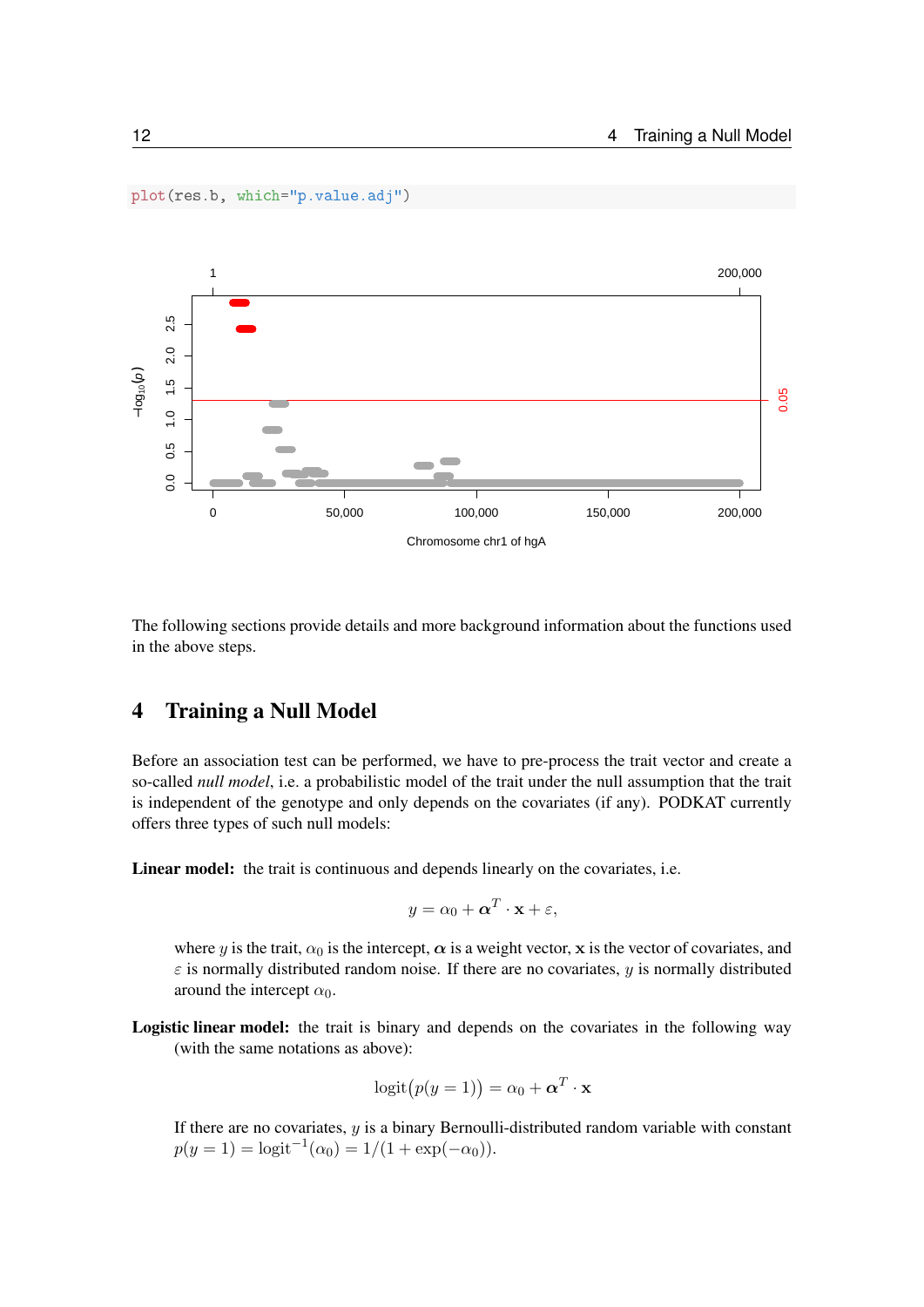Bernoulli-distributed trait: the trait is binary, does not depend on any covariates, and follows a simple Bernoulli distribution with constant p.

PODKAT offers one function nullModel() that allows for the creation of any of the above three types of null models. In order to demonstrate how nullModel() works, we first load two examples that are shipped with the PODKAT package.

For the subsequent examples, we consider the two data frames pheno.c and pheno.b that we created in Section [3](#page-5-1) and investigate them in more detail. The object pheno.c is a data frame with two covariate columns and one column y containing a continuous trait:

```
colnames(pheno.c)
## [1] "X.1" "X.2" "y"
summary(pheno.c)
## X.1 X.2 y
## Min. :-2.75343 Min. :-3.56170 Min. :-2.9853
## 1st Qu.:-0.68484 1st Qu.:-0.78153 1st Qu.:-0.3625
## Median : 0.04127 Median :-0.02714 Median : 0.5965
## Mean : 0.02007 Mean :-0.03562 Mean : 0.5835
## 3rd Qu.: 0.78158 3rd Qu.: 0.73964 3rd Qu.: 1.6966
## Max. : 2.29429 Max. : 2.73488 Max. : 3.8589
```
The object pheno. b is a data frame with two covariate columns and one column y containing a binary trait.

```
colnames(pheno.b)
## [1] "X.1" "X.2" "y"
summary(pheno.b)
## X.1 X.2 y
## Min. :-2.75343 Min. :-3.56170 Min. :0.00
## 1st Qu.:-0.68484 1st Qu.:-0.78153 1st Qu.:0.00
## Median : 0.04127 Median :-0.02714 Median :0.00
## Mean : 0.02007 Mean :-0.03562 Mean :0.05
## 3rd Qu.: 0.78158 3rd Qu.: 0.73964 3rd Qu.:0.00
## Max. : 2.29429 Max. : 2.73488 Max. :1.00
table(pheno.b$y)
##
## 0 1
## 190 10
```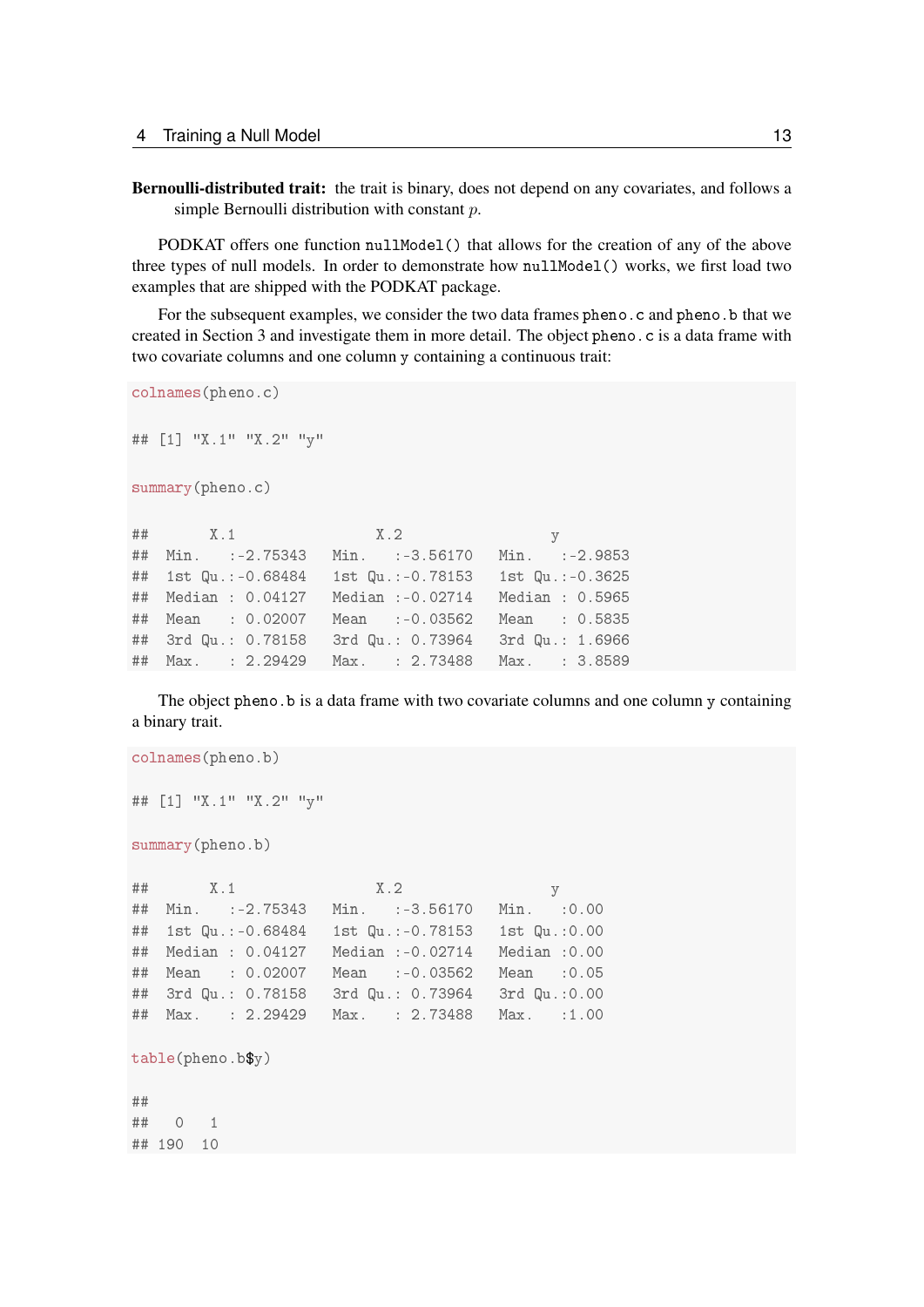As we have seen in Section [3](#page-5-1) already, the simplest way of creating a null model is to call nullModel() via the formula interface, in a way that is largely analogous to the R standard functions lm() and glm():

```
model.c <- nullModel(y ~ ., pheno.c)
model.c
## Linear model:
## Number of covariates: 2 (+ intercept)
## Number of samples: 200
## Variance of residuals: 1.541756
## No resampling
model.b <- nullModel(y ~ ., pheno.b)
## small sample correction applied
model.b
## Logistic model:
## Number of covariates: 2 (+ intercept)
## Number of samples: 200
## Number of positives (cases): 10
## No resampling
## Adjustment of higher moments: 10000 repeats (bootstrap)
```
Note that, in the above calls to nullModel(), we did not explicitly specify the type of the model. Whenever the type argument is not specified, nullModel() tries to guess the right type of model. If the trait vector/column is a factor or a numeric vector containing only 0's and 1's (where both values must be present, otherwise an association test would be meaningless), the trait is supposed to be binary and a logistic linear model is trained, unless the following conditions are satisfied:

- 1. The number of samples does not exceed 100.
- 2. No intercept and no covariates have been specified.

If these two conditions are fulfilled for a binary trait, nullModel() considers the trait as a Bernoulli-distributed random variable (i.e. as the third type of model described above). If the trait is numeric and not binary, a linear model is trained. If the user wants to enforce a specific type of model explicitly, he/she can do so by setting the argument type to one of the three choices "linear", "logistic", or "bernoulli" (see ?nullModel for details).

An example using only the intercept, but no covariates: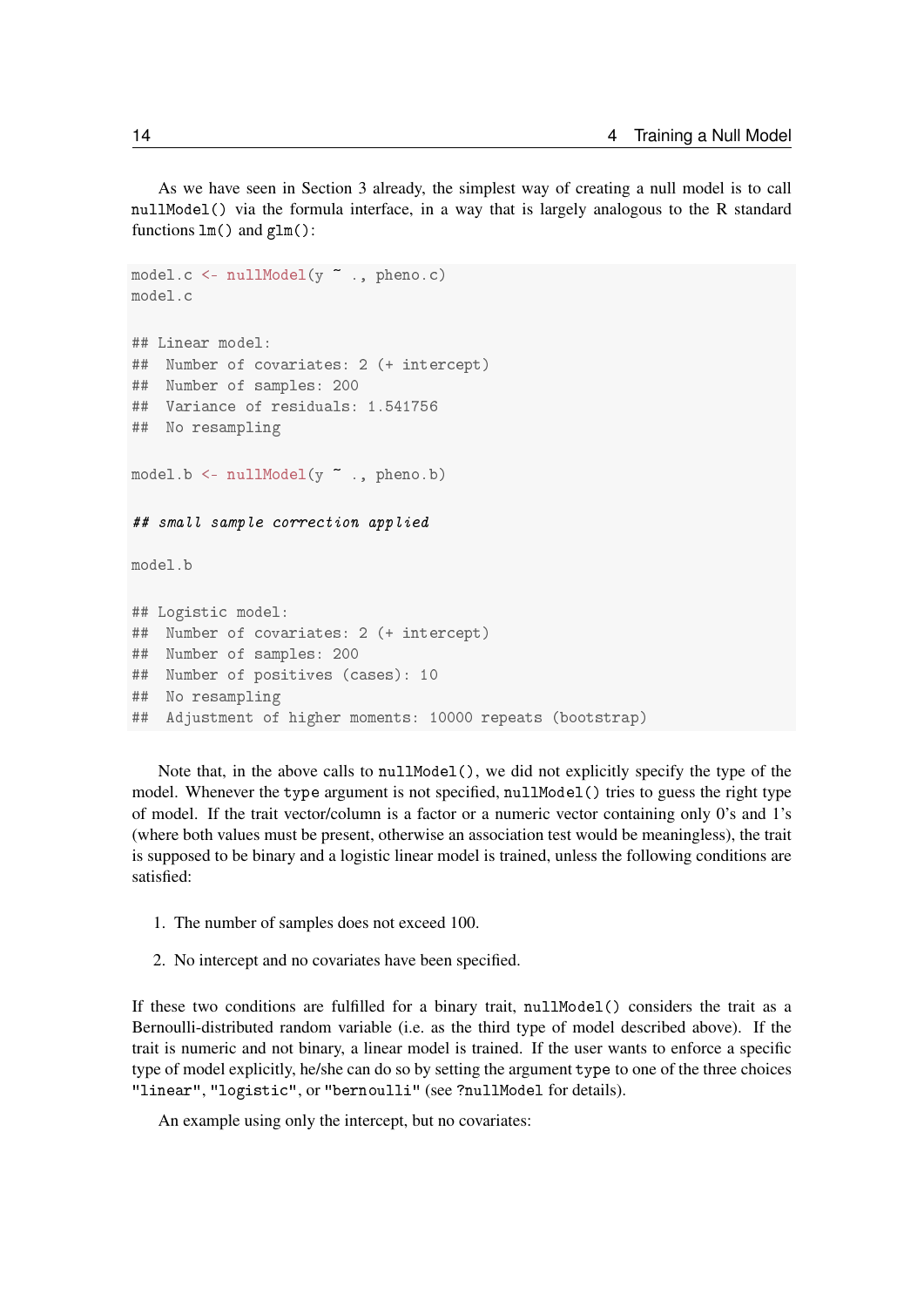```
nullModel(y ~ 1, pheno.c)
```

```
## Linear model:
## Only intercept (no covariates)
## Number of samples: 200
## Variance of residuals: 2.089638
## No resampling
```
An example in which we want to consider the traits as a Bernoulli-distributed variable:

```
nullModel(y ~ 0, pheno.b, type="bernoulli")
## Simple Bernoulli model:
## Raw phenotypes (no covariates, no intercept)
## Number of samples: 200
## Number of positives (cases): 10
## No resampling
```
Apart from the formula interface used above, nullModel() also allows for supplying a covariate matrix as first argument X (optional, omit if no covariates should be considered) and a trait vector as second argument y:

```
covX \leq -as.matrix(pheno.c[, 1:2])traitY <- pheno.c$y
nullModel(covX, traitY)
## Linear model:
## Number of covariates: 2 (+ intercept)
## Number of samples: 200
## Variance of residuals: 1.541756
## No resampling
nullModel(y=traitY)
## Linear model:
## Only intercept (no covariates)
## Number of samples: 200
## Variance of residuals: 2.089638
## No resampling
covX \leq -as.matrix(pheno.b[, 1:2])traitY <- pheno.b$y
nullModel(covX, traitY)
```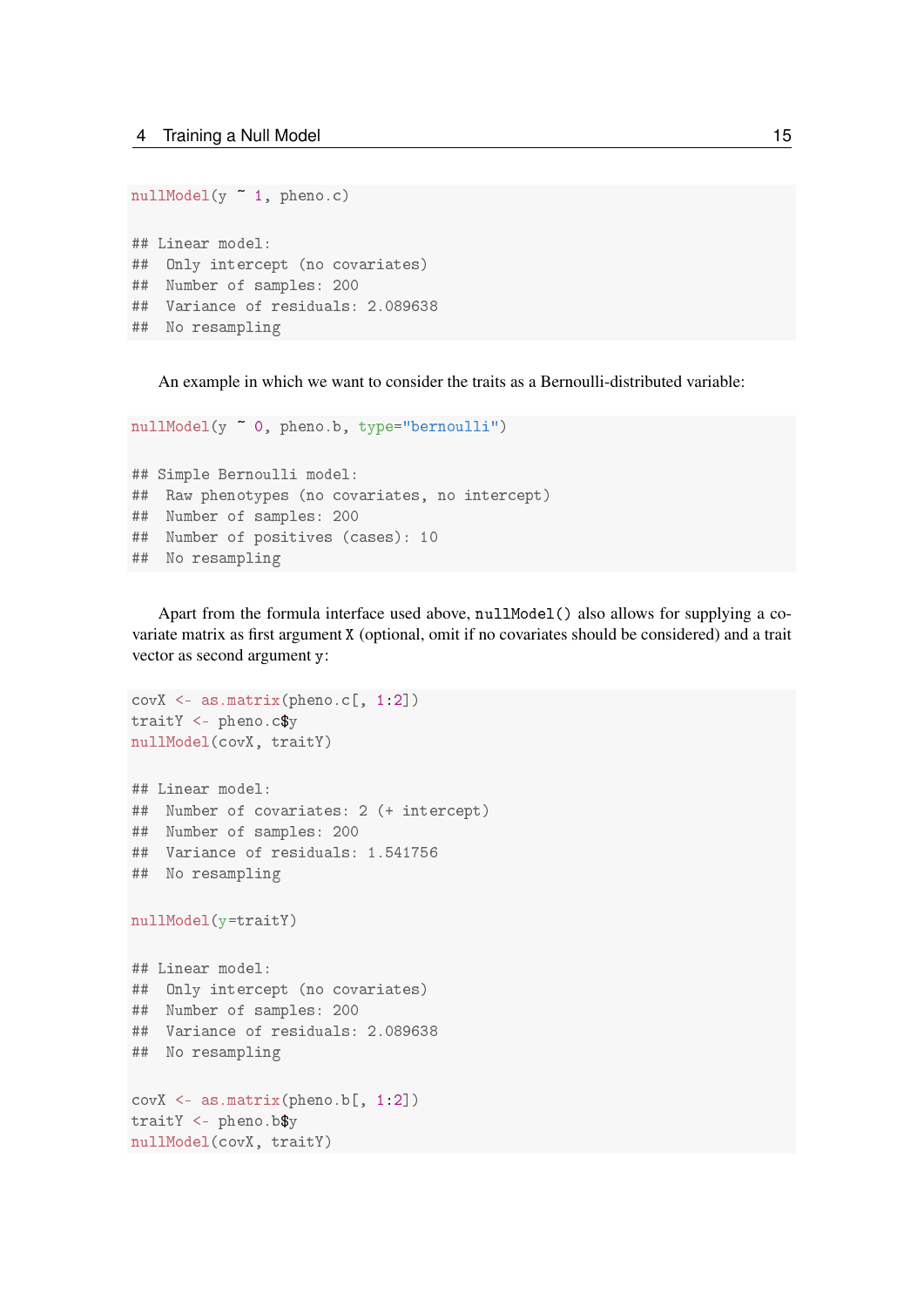```
## small sample correction applied
## Logistic model:
## Number of covariates: 2 (+ intercept)
## Number of samples: 200
## Number of positives (cases): 10
## No resampling
## Adjustment of higher moments: 10000 repeats (bootstrap)
nullModel(y=traitY)
## small sample correction applied
## Logistic model:
## Only intercept (no covariates)
## Number of samples: 200
## Number of positives (cases): 10
## No resampling
## Adjustment of higher moments: 10000 repeats (bootstrap)
nullModel(y=traitY, type="bernoulli")
## Simple Bernoulli model:
## Raw phenotypes (no covariates, no intercept)
## Number of samples: 200
## Number of positives (cases): 10
## No resampling
```
In the same way this works for many other R functions, it is also possible to attach the data frame with the phenotype data (trait plus covariates) to the global environment. Then it is no longer necessary to the pass the data frame to the nullModel() function. However, one has to be more cautious with the selection of the covariates. The option to simply select all covariates with . is no longer available then.

```
attach(pheno.c)
nullModel(y \sim X.1 + X.2)## Linear model:
## Number of covariates: 2 (+ intercept)
## Number of samples: 200
## Variance of residuals: 1.541756
## No resampling
```
Regardless of the type of model and of which interface has been used to call nullModel(), the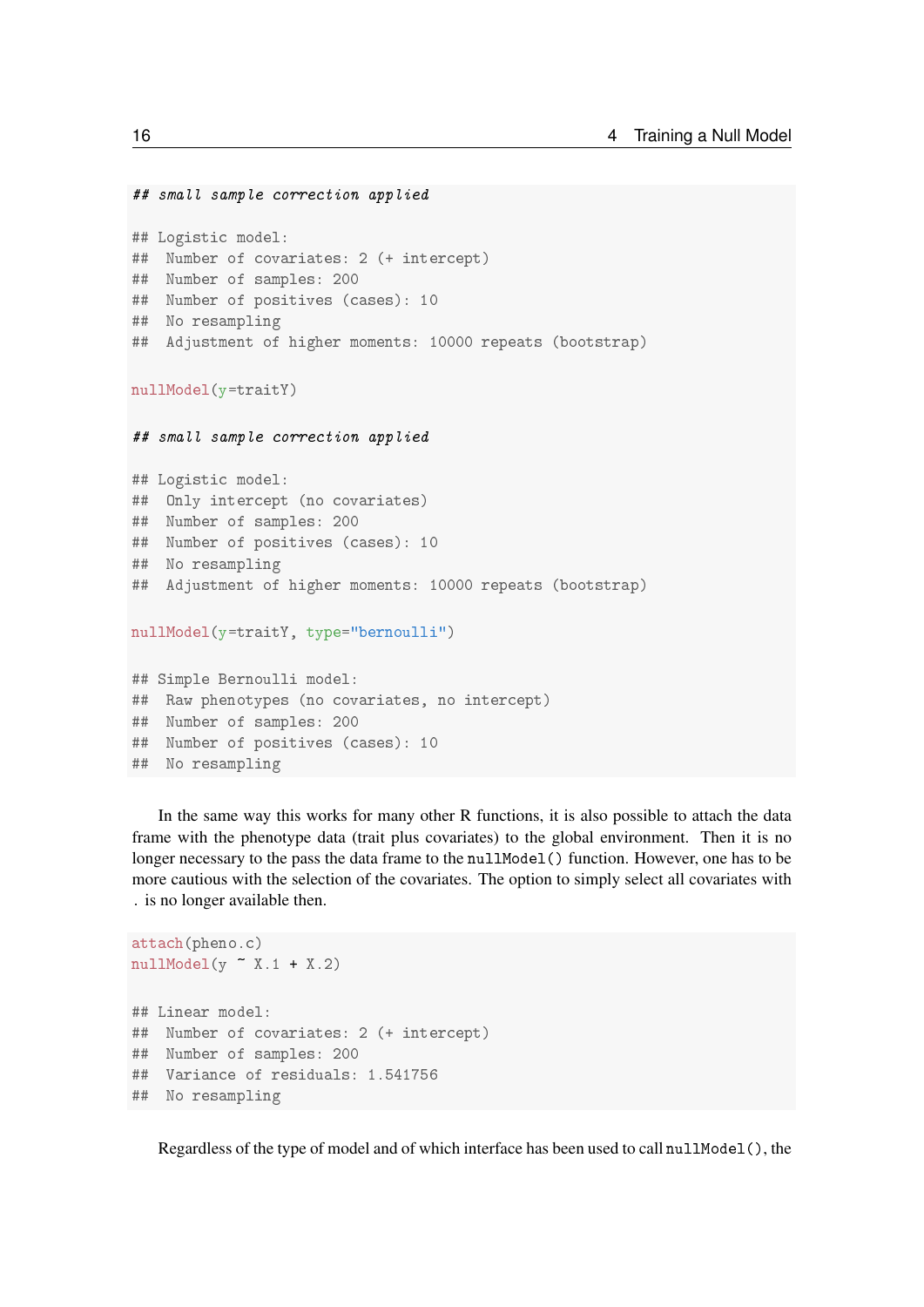function always creates an R object of class NullModel (the objects named model.c and model.b in the examples above) that can be used in subsequent association tests.

Variance-score component tests based on linear logistic models may not necessarily determine the null distribution of the test statistic correctly [\[8,](#page-77-1) [10\]](#page-77-0) and, therefore, they may not control the type-I error rate correctly. Following a philosophy inspired by the SKAT package [\[8,](#page-77-1) [16\]](#page-78-0) PODKAT offers two means to counteract this issue:

- **Resampling:** under the null assumption that the trait only depends on the covariates (if any) and not on the genotype, a certain number of model residuals are sampled. Then, when association testing is performed, p-values are computed also for all these sampled residuals, and an additional estimated p-value is computed as the relative frequency of p-values of sampled residuals that are at least as significant as the test's *p*-value. The number of sampled residuals is controlled with the n.resampling argument (the default is 0) and the type of sampling procedure is controlled with the type.resampling argument (see ?nullModel for more details).
- Small sample correction and adjustment of higher moments: Lee *et al.* [\[8\]](#page-77-1) proposed a correction of the null distribution for small samples and a sampling method for adjusting higher moments of the null distribution of the test statistic (see also Subsections [9.1](#page-64-1) and [9.5\)](#page-73-0). POD-KAT implements both corrections (see Subsection [9.5](#page-73-0) about implementation details). The argument adj controls whether the null model is created such that any of the two corrections can be used later. The default is that the corrections are switched on for samples sizes up to 2,000, while adj="force" always turns corrections on and adj="none" always turns corrections off. The adjustment of higher moments requires sampled null model residuals. The number of those is controlled with the n.resampling.adj argument and the type of sampling procedure is again controlled with the type.resampling argument (see ?nullModel and Subsection [9.5](#page-73-0) for more details).

For linear models, there is no need for any correction of the null distribution (cf. Subsection [9.1\)](#page-64-1). Consequently, small sample correction is not available for linear models. Resampling, however, is available for linear models, too. None of the two methods is available for association tests using a Bernoulli-distributed trait.

Some examples showing how to control resampling and small sample corrections for logistic linear models:

```
nullModel(y ~ ., pheno.b, n.resampling=1000, adj="none")
## Logistic model:
## Number of covariates: 2 (+ intercept)
## Number of samples: 200
## Number of positives (cases): 10
## Resampling: 1000 repeats (bootstrap)
nullModel(y ~ ., pheno.b, n.resampling.adj=2000)
## small sample correction applied
```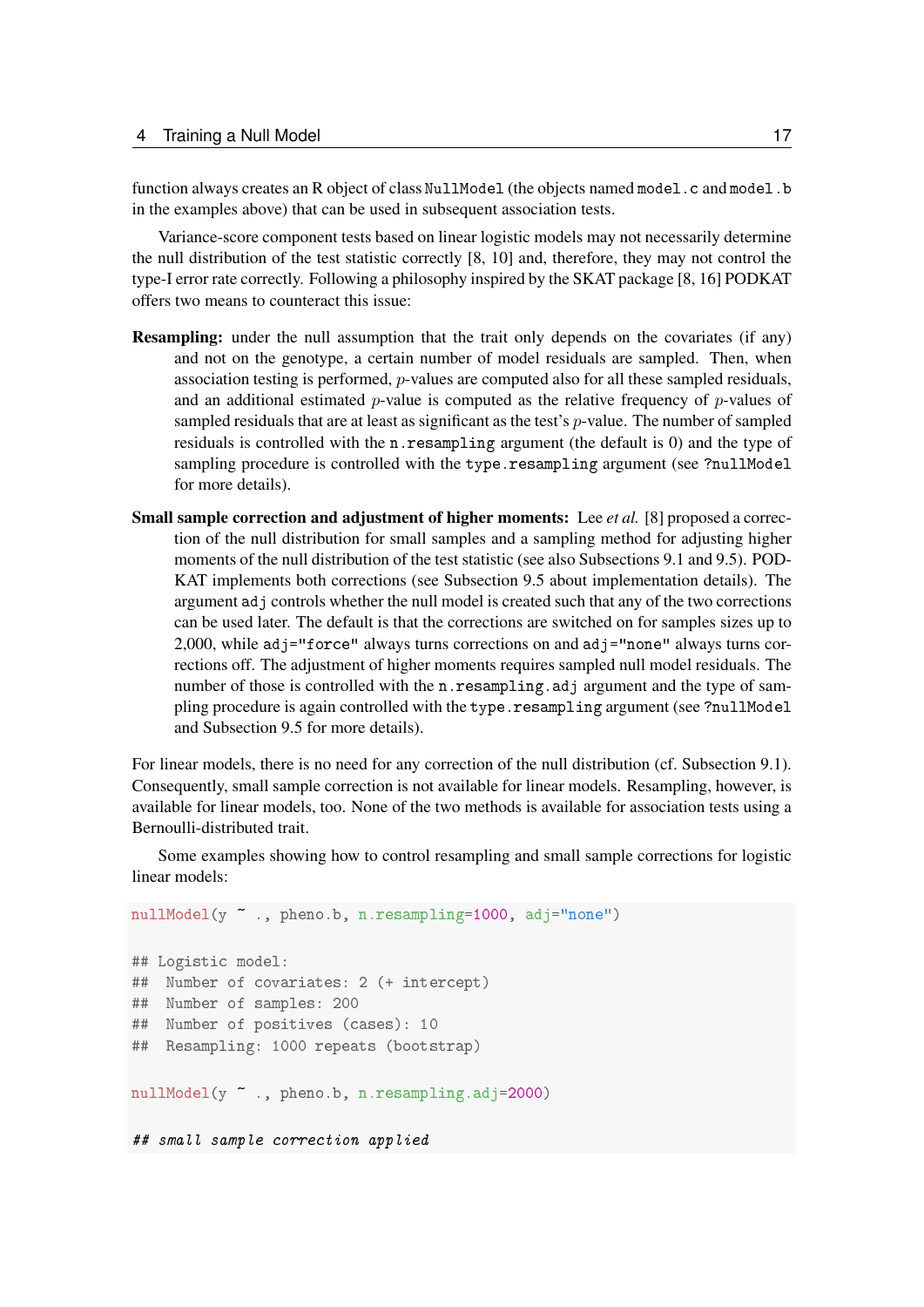```
## Logistic model:
## Number of covariates: 2 (+ intercept)
## Number of samples: 200
## Number of positives (cases): 10
## No resampling
## Adjustment of higher moments: 2000 repeats (bootstrap)
```
# <span id="page-17-0"></span>5 Selection of Regions of Interest

Association tests with PODKAT typically consider multiple regions of interest along the samples' genome. The most common scenarios are whole-genome association testing, whole-exome association testing, or association tests for specific user-defined regions. In the following, we will highlight the basic steps necessary for each of these three scenarios.

#### <span id="page-17-1"></span>5.1 Regions of Interest for Whole-Genome Association Testing

Suppose that the samples' genotypes have been determined by whole-genome sequencing or any other technology that covers variants across the whole genome. The first step for this case is to define the genome and where it has been sequenced. PODKAT comes with four ready-made GRangesList objects (see Bioconductor package GenomicRanges) that define these regions for autosomal chromosomes, sex chromosomes, and the mitochondrial DNA of the human genome. Those objects are called hg18Unmasked, hg19Unmasked, hg38Unmasked, b36Unmasked, and b37Unmasked. The three former are the standard hg18, hg19, and hg38 builds as shipped with the Bioconductor packages

- BSgenome.Hsapiens.UCSC.hg18.masked,
- BSgenome.Hsapiens.UCSC.hg19.masked, and
- BSgenome.Hsapiens.UCSC.hg38.masked.

The two latter are basically the same regions as in hg18Unmasked and hg19Unmasked, but with chromosomes named as in the genomes b36 and b37 that are frequently used by the Genome Analysis Toolkit (GATK).<sup>[2](#page-17-2)</sup> The five objects are available upon data() calls as in the following example:

```
data(hg38Unmasked)
hg38Unmasked
## GRangesList object of length 31:
## $chr1
## GRanges object with 15 ranges and 0 metadata columns:
```
#### <span id="page-17-2"></span> $^2$ <https://www.broadinstitute.org/gatk/> (last visited 2021-04-30)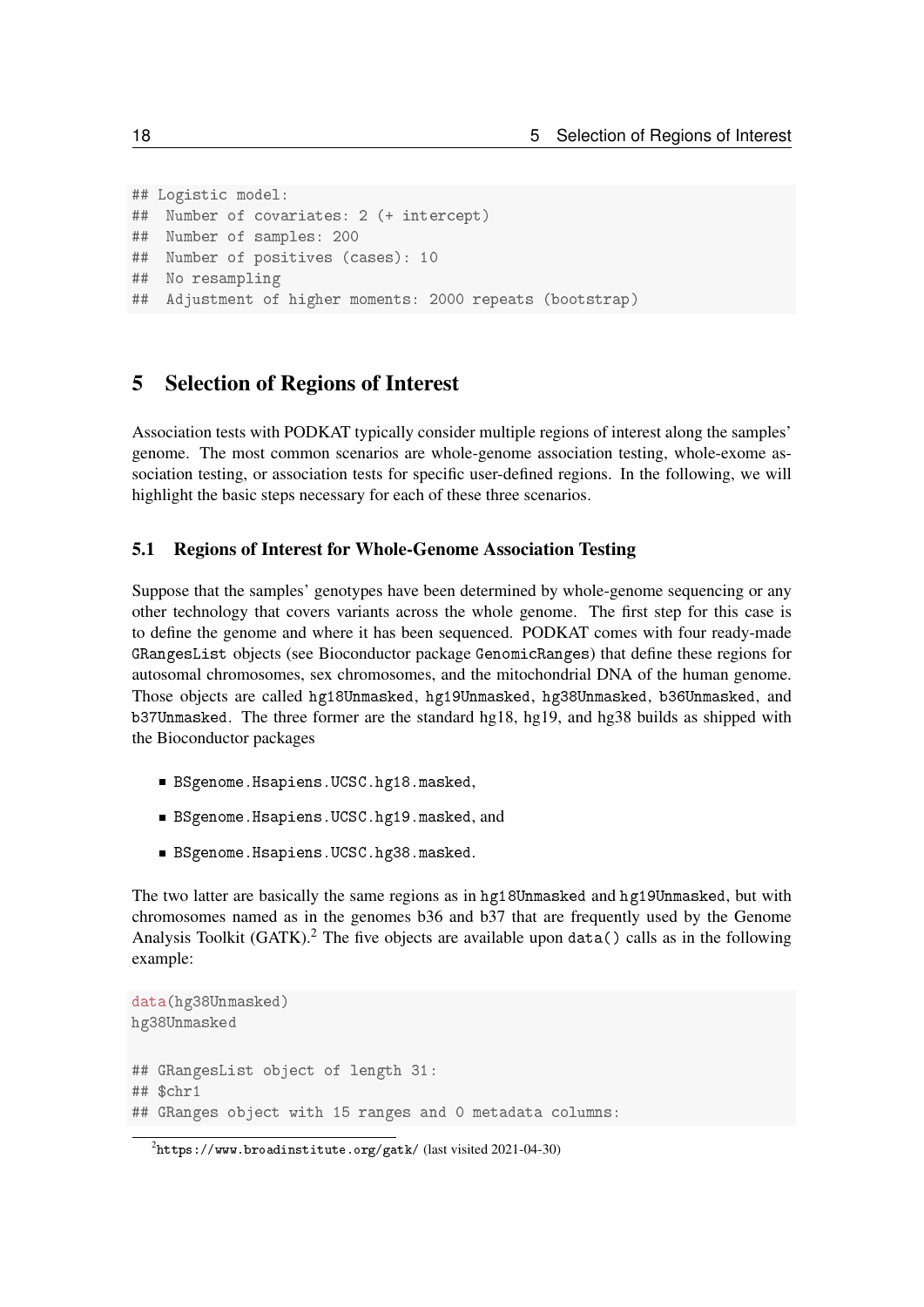| ## |                                                          | seqnames                |      |                                 |                                       | ranges strand                                     |                                                     |  |
|----|----------------------------------------------------------|-------------------------|------|---------------------------------|---------------------------------------|---------------------------------------------------|-----------------------------------------------------|--|
| ## |                                                          | $<$ Rle $>$             |      |                                 |                                       | <iranges> <rle></rle></iranges>                   |                                                     |  |
| ## | $[1]$                                                    | chr1                    |      | 10001-207666                    |                                       |                                                   | $\ast$                                              |  |
| ## | $[2]$                                                    |                         | chr1 | 257667-297968 *                 |                                       |                                                   |                                                     |  |
| ## | $[3]$                                                    | chr1                    |      | 347969-535988                   |                                       | $*$                                               |                                                     |  |
| ## | [4]                                                      | ${\rm chr} 1$           |      | 585989-2702781                  |                                       |                                                   | $*$                                                 |  |
| ## | [5]                                                      |                         |      | chr1 2746291-12954384           |                                       |                                                   | $\ast$                                              |  |
| ## | $\ddot{\phantom{a}}$                                     | $\sim 100$ km s $^{-1}$ |      |                                 | $\mathbf{a}=\mathbf{a}+\mathbf{a}$ .  | $\sim$ 100 $\pm$ 100 $\pm$                        |                                                     |  |
| ## | $[11]$                                                   |                         |      | chr1 125131848-125171347        |                                       |                                                   | $*$                                                 |  |
| ## | $[12]$                                                   |                         |      | chr1 125173584-125184587        |                                       | $*$                                               |                                                     |  |
| ## | $[13]$                                                   |                         |      | chr1 143184588-223558935        |                                       | $\overline{\phantom{a}}$ $\overline{\phantom{a}}$ |                                                     |  |
| ## | $[14]$ chr1 223608936-228558364                          |                         |      |                                 |                                       |                                                   | $\ast$                                              |  |
| ## | $[15]$ chr1 228608365-248946422                          |                         |      |                                 |                                       |                                                   | $\ast$                                              |  |
| ## | -------                                                  |                         |      |                                 |                                       |                                                   |                                                     |  |
| ## |                                                          |                         |      |                                 |                                       |                                                   | seqinfo: 25 sequences (1 circular) from hg38 genome |  |
| ## |                                                          |                         |      |                                 |                                       |                                                   |                                                     |  |
| ## | $\sim$ $\sim$ $\sim$                                     |                         |      |                                 |                                       |                                                   |                                                     |  |
|    | ## <30 more elements>                                    |                         |      |                                 |                                       |                                                   |                                                     |  |
|    |                                                          |                         |      |                                 |                                       |                                                   |                                                     |  |
|    | names (hg38Unmasked)                                     |                         |      |                                 |                                       |                                                   |                                                     |  |
|    |                                                          |                         |      |                                 |                                       |                                                   |                                                     |  |
|    | ## [1] "chr1" "chr2" "chr3" "chr4" "chr5" "chr6"         |                         |      |                                 |                                       |                                                   |                                                     |  |
| ## | [7] "chr7" "chr8" "chr9" "chr10" "chr11" "chr12"         |                         |      |                                 |                                       |                                                   |                                                     |  |
| ## | [13] "chr13" "chr14" "chr15" "chr16" "chr17" "chr18"     |                         |      |                                 |                                       |                                                   |                                                     |  |
| ## | [19] "chr19" "chr20" "chr21"                             |                         |      |                                 |                                       |                                                   | "chr22" "chrX" "chrY"                               |  |
| ## | [25] "chrM" "X.PAR1" "X.PAR2" "X.XTR" "Y.PAR1" "Y.PAR2"  |                         |      |                                 |                                       |                                                   |                                                     |  |
| ## | $[31]$ "Y.XTR"                                           |                         |      |                                 |                                       |                                                   |                                                     |  |
|    |                                                          |                         |      |                                 |                                       |                                                   |                                                     |  |
|    | hg38Unmasked\$chr1                                       |                         |      |                                 |                                       |                                                   |                                                     |  |
|    |                                                          |                         |      |                                 |                                       |                                                   |                                                     |  |
|    | ## GRanges object with 15 ranges and 0 metadata columns: |                         |      |                                 |                                       |                                                   |                                                     |  |
| ## |                                                          | seqnames                |      |                                 |                                       | ranges strand                                     |                                                     |  |
| ## | $\langle \text{Rle} \rangle$                             |                         |      | <iranges> <rle></rle></iranges> |                                       |                                                   |                                                     |  |
| ## | [1]                                                      | chr1                    |      | 10001-207666                    |                                       |                                                   | $\ast$                                              |  |
| ## | $[2]$                                                    | chr1                    |      | 257667-297968                   |                                       |                                                   | $\ast$                                              |  |
| ## | $[3]$                                                    | chr1                    |      | 347969-535988                   |                                       |                                                   | $\ast$                                              |  |
| ## | [4]                                                      |                         | chr1 | 585989-2702781                  |                                       |                                                   | $\ast$                                              |  |
| ## | [5]                                                      |                         |      | chr1 2746291-12954384           |                                       |                                                   | $\ast$                                              |  |
| ## | $\epsilon \rightarrow -\epsilon$                         | $\sim$ $\sim$ $\sim$    |      |                                 | $\bullet\qquad \bullet\qquad \bullet$ | $\alpha = \alpha = \alpha$                        |                                                     |  |
| ## | $[11]$                                                   |                         |      | chr1 125131848-125171347        |                                       |                                                   | $\ast$                                              |  |
| ## | $[12]$                                                   |                         |      | chr1 125173584-125184587        |                                       |                                                   | $\ast$                                              |  |
| ## | $\lceil 13 \rceil$                                       |                         |      | chr1 143184588-223558935        |                                       |                                                   | $\ast$                                              |  |
| ## | [14]                                                     |                         |      | chr1 223608936-228558364        |                                       |                                                   | $*$                                                 |  |
| ## | $[15]$                                                   |                         |      | chr1 228608365-248946422        |                                       |                                                   | $\ast$                                              |  |
| ## |                                                          |                         |      |                                 |                                       |                                                   |                                                     |  |
| ## |                                                          |                         |      |                                 |                                       |                                                   | seqinfo: 25 sequences (1 circular) from hg38 genome |  |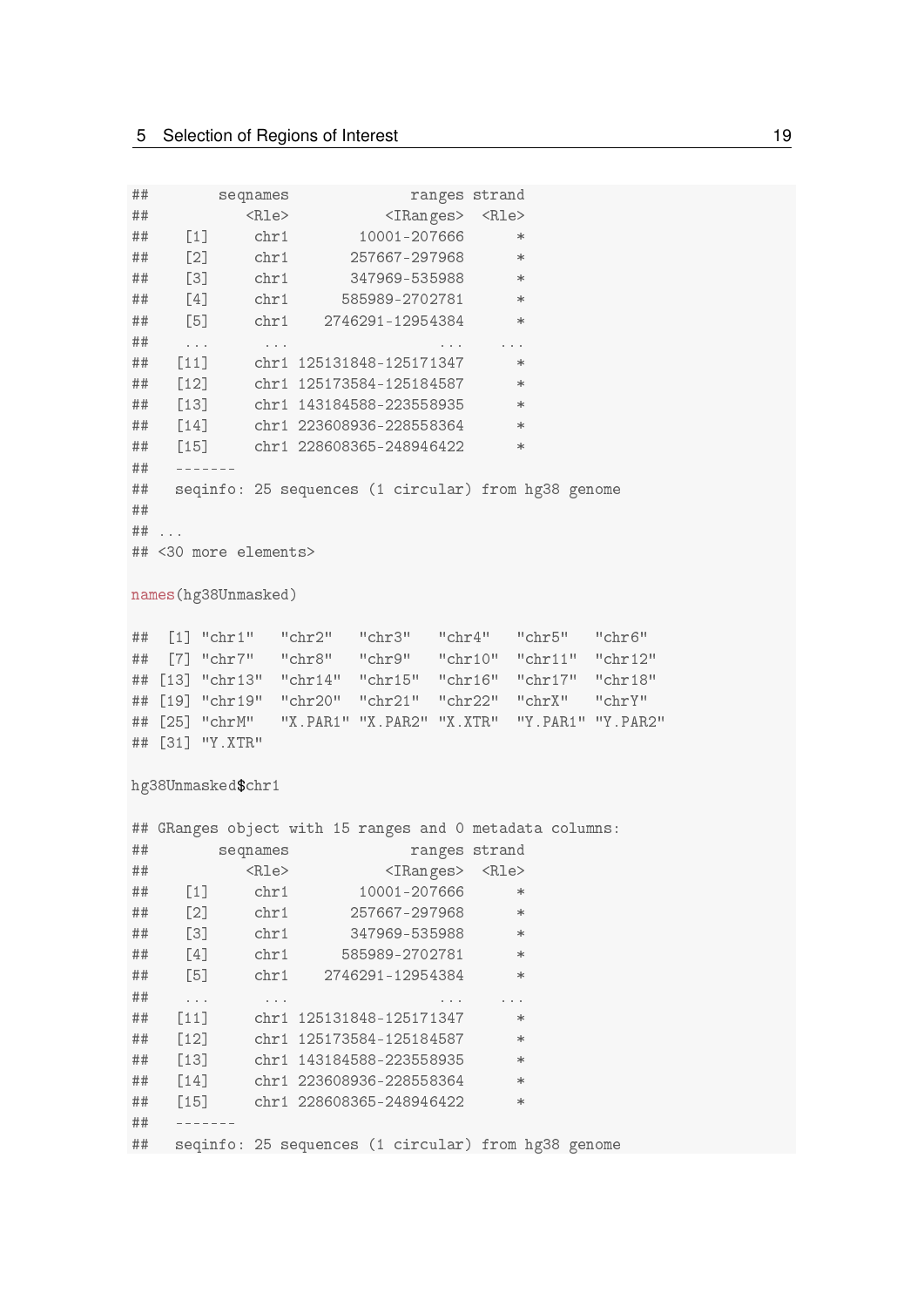<span id="page-19-0"></span>Table 1: Overview of how the GRangesList objects hg18Unmasked, hg19Unmasked, hg38Unmasked, b36Unmasked, and b37Unmasked are organized: each row corresponds to one chromosome/sequence of the human genome and lists the names of those list components that contain regions from these chromosomes/sequences.

| <b>Chromosome</b> | hg*Unmasked       | b36Unmasked       | b37Unmasked       |
|-------------------|-------------------|-------------------|-------------------|
|                   | "chr1"            | "1"               | "1"               |
|                   |                   |                   |                   |
| 22                | "chr22"           | "22"              | "22"              |
| X                 | "chrX", "X.PAR1", | "X", "X.PAR1",    | "X", "X.PAR1",    |
|                   | "X.PAR2", "X.XTR" | "X.PAR2", "X.XTR" | "X.PAR2", "X.XTR" |
| Y                 | "chrY", "Y.PAR1", | "Y", "Y.PAR1",    | "Y", "Y.PAR1",    |
|                   | "Y.PAR2", "Y.XTR" | "Y.PAR2", "Y.XTR" | "Y.PAR2", "Y.XTR" |
| mtDNA             | "chrM"            | $"$ M $"$         | "MT"              |

```
seqinfo(hg38Unmasked)
```

|    |          | ## Seqinfo object with 25 sequences (1 circular) from hg38 genome: |                                                                |                                       |  |  |
|----|----------|--------------------------------------------------------------------|----------------------------------------------------------------|---------------------------------------|--|--|
| ## |          | seqnames seqlengths isCircular genome                              |                                                                |                                       |  |  |
| ## | chr1     | 248956422                                                          | FALSE                                                          | hg38                                  |  |  |
| ## | chr2     | 242193529                                                          | FALSE                                                          | hg38                                  |  |  |
| ## | chr3     | 198295559                                                          | FALSE                                                          | hg38                                  |  |  |
| ## | chr4     | 190214555                                                          | FALSE                                                          | hg38                                  |  |  |
| ## | chr5     | 181538259                                                          | FALSE                                                          | hg38                                  |  |  |
| ## | $\cdots$ | $\bullet\qquad \bullet\qquad \bullet$                              | $\begin{array}{ccccccccccccc} a & & a & & a & & a \end{array}$ | $\bullet\qquad \bullet\qquad \bullet$ |  |  |
| ## | chr21    | 46709983                                                           | FALSE                                                          | hg38                                  |  |  |
| ## | chr22    | 50818468                                                           | FALSE                                                          | hg38                                  |  |  |
| ## | chrX     | 156040895                                                          | FALSE                                                          | hg38                                  |  |  |
| ## | chrY     | 57227415                                                           | FALSE                                                          | hg38                                  |  |  |
| ## | chrM     | 16569                                                              | TRUE                                                           | hg38                                  |  |  |

All four objects are organized in the same way; they consist of 31 components: one for each of the 22 autosomal chromosomes, one for each of the two sex chromosomes, one for the mitochondrial DNA, and two for each of the three pseudoautosomal regions. This structure has been chosen to allow the user to consider different chromosomes and pseudoautosomal regions separately. Table [1](#page-19-0) gives an overview of the list components of each of those GRangesList objects, how their list components are named, and how they relate to chromosomes in the human genome.

A simpler structure can be created easily. As an example, the pseudoautosomal regions can be re-united with the X and Y chromosomes as follows:

```
hg38basic <- hg38Unmasked[paste0("chr", 1:22)]
hg38basic$chrX <- reduce(unlist(hg38Unmasked[c("chrX", "X.PAR1",
```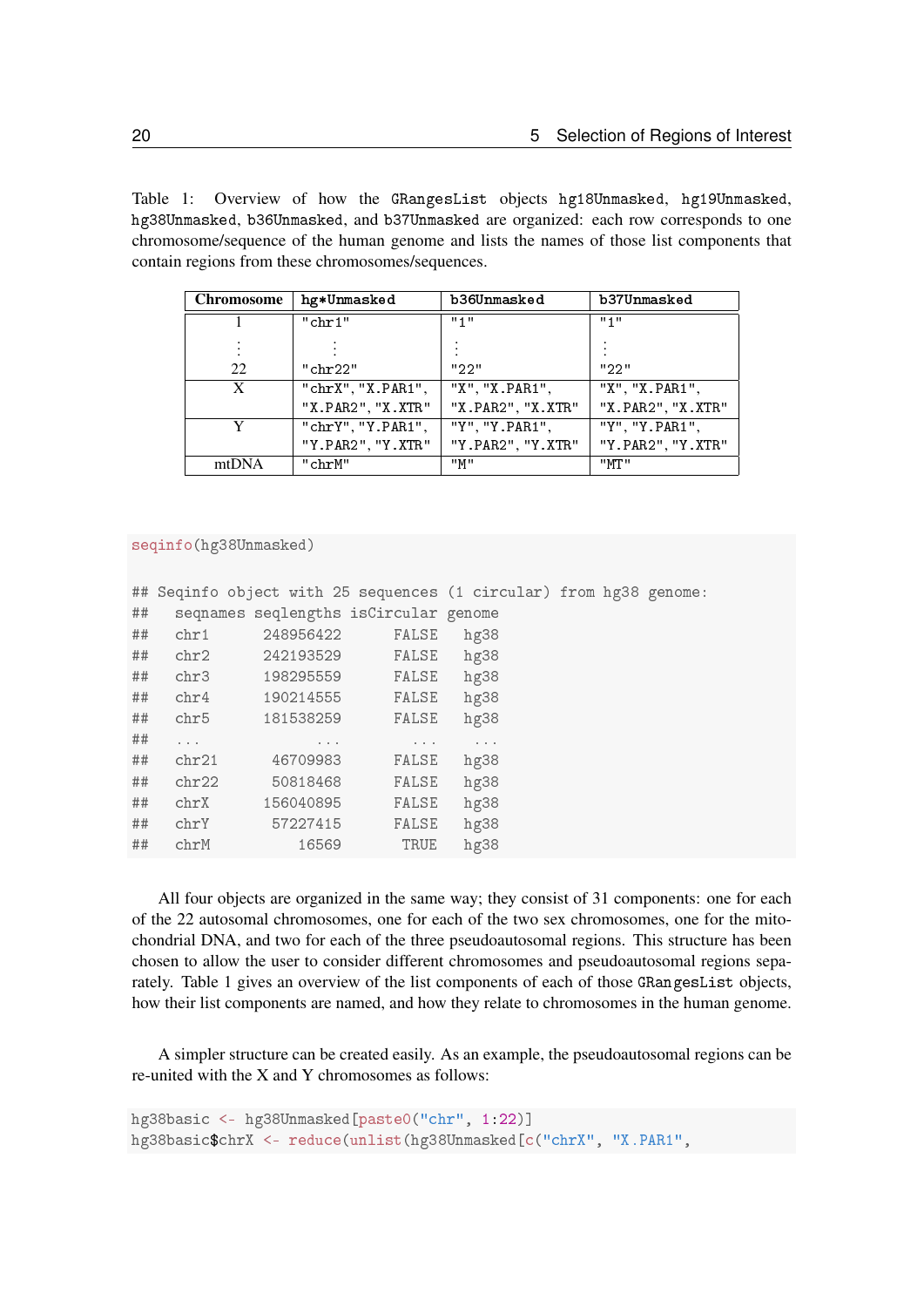```
"X.PAR2", "X.XTR")]))
hg38basic$chrY <- reduce(unlist(hg38Unmasked[c("chrY", "Y.PAR1",
                                      "Y.PAR2", "Y.XTR")]))
hg38basic
## GRangesList object of length 24:
## $chr1
## GRanges object with 15 ranges and 0 metadata columns:
## seqnames ranges strand
## <Rle> <IRanges> <Rle>
## [1] chr1 10001-207666 *
## [2] chr1 257667-297968 *
## [3] chr1 347969-535988 *
## [4] chr1 585989-2702781 *
## [5] chr1 2746291-12954384 *
## ... ... ... ...
## [11] chr1 125131848-125171347 *
## [12] chr1 125173584-125184587 *
## [13] chr1 143184588-223558935 *
## [14] chr1 223608936-228558364 *
## [15] chr1 228608365-248946422 *
## -------
## seqinfo: 25 sequences (1 circular) from hg38 genome
##
## ...
## <23 more elements>
names(hg38basic)
## [1] "chr1" "chr2" "chr3" "chr4" "chr5" "chr6" "chr7"
## [8] "chr8" "chr9" "chr10" "chr11" "chr12" "chr13" "chr14"
## [15] "chr15" "chr16" "chr17" "chr18" "chr19" "chr20" "chr21"
## [22] "chr22" "chrX" "chrY"
```
If the user prefers to have all unmasked regions in one single GRanges object, this can be done as follows:

```
hg38all <- reduce(unlist(hg38Unmasked))
hg38all
## GRanges object with 357 ranges and 0 metadata columns:
## seqnames ranges strand
## <Rle> <IRanges> <Rle>
## [1] chr1 10001-207666 *
## [2] chr1 257667-297968 *
```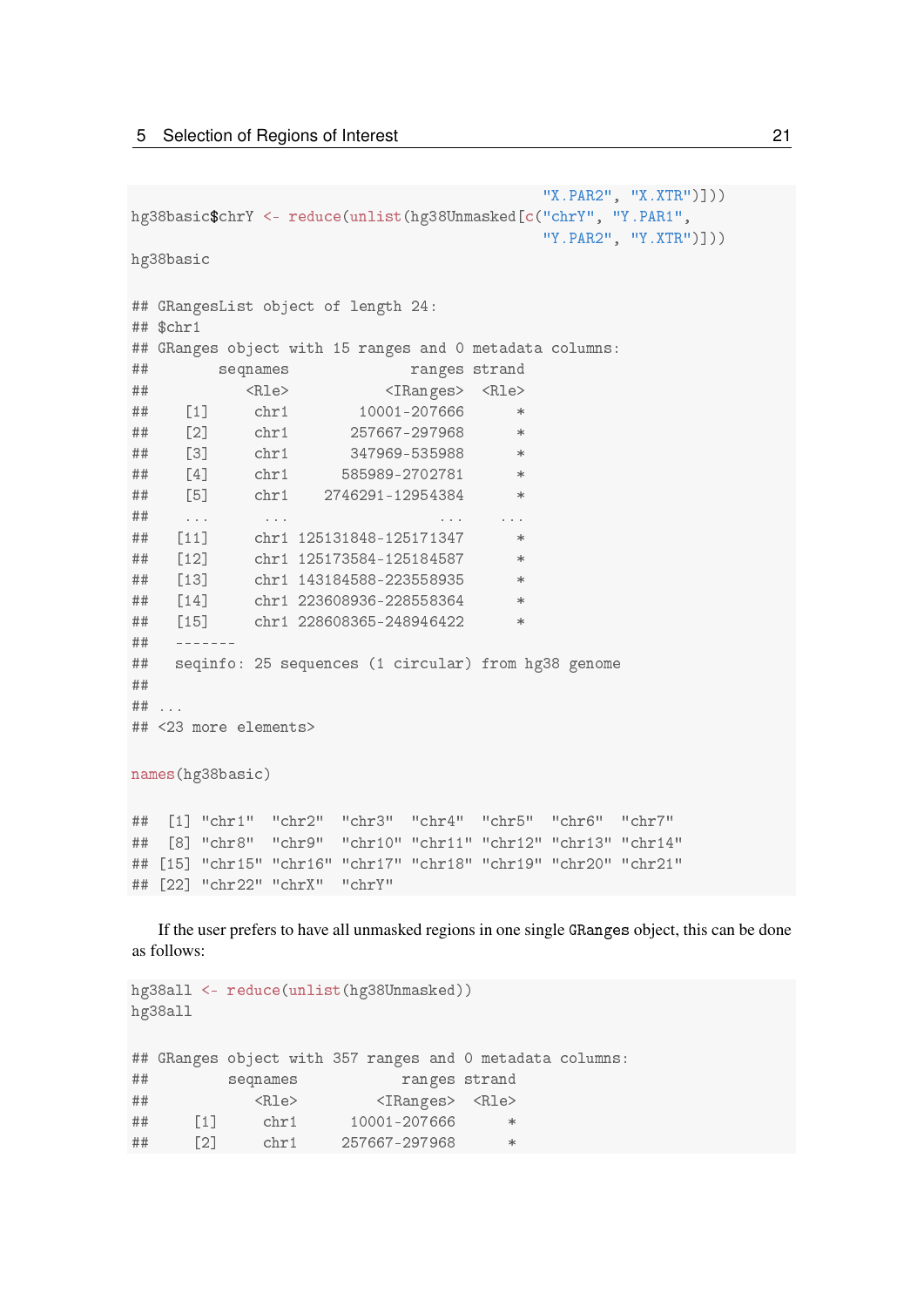| ## | Г31        | chr1     |  | 347969-535988                                       | $\ast$              |  |  |
|----|------------|----------|--|-----------------------------------------------------|---------------------|--|--|
| ## | <b>141</b> | chr1     |  | 585989-2702781                                      | $\ast$              |  |  |
| ## | [5]        | chr1     |  | 2746291-12954384                                    | $\ast$              |  |  |
| ## | $\cdots$   | $\cdots$ |  |                                                     | $\cdot \cdot \cdot$ |  |  |
| ## | [353]      |          |  | chrY 21750315-21789281                              | $\ast$              |  |  |
| ## | [354]      |          |  | chrY 21805282-26673214                              | $\ast$              |  |  |
| ## | [355]      |          |  | chrY 56673215-56771509                              | $\ast$              |  |  |
| ## | [356]      |          |  | chrY 56821510-57217415                              | $\ast$              |  |  |
| ## | [357]      | chrM     |  | 1-16569                                             | $\ast$              |  |  |
| ## |            |          |  |                                                     |                     |  |  |
| ## |            |          |  | seqinfo: 25 sequences (1 circular) from hg38 genome |                     |  |  |

If association testing should be done for any other genome, the user must specify unmasked regions as a GRanges or GRangesList object first. This can be done manually, but it is more convenient to start from a MaskedBSgenome object. Subsection [8.4](#page-58-0) provides more details.

It makes little sense to perform association tests for whole chromosomes (or unmasked regions thereof). The most common approach is to split these regions into overlapping windows of (almost) equal lengths. In order to do this conveniently, PODKAT provides the function partitionRegions(). A toy example:

```
gr <- GRanges(seqnames="chr1", ranges=IRanges(start=1, end=140000))
partitionRegions(gr, width=10000, overlap=0.5)
## GRanges object with 27 ranges and 0 metadata columns:
## seqnames ranges strand
## <Rle> <IRanges> <Rle>
## [1] chr1 1-10000 *
## [2] chr1 5001-15000 *
## [3] chr1 10001-20000 *
## [4] chr1 15001-25000 *
## [5] chr1 20001-30000 *
## ... ... ... ...
## [23] chr1 110001-120000 *
## [24] chr1 115001-125000 *
## [25] chr1 120001-130000 *
## [26] chr1 125001-135000 *
## [27] chr1 130001-140000 *
## -------
## seqinfo: 1 sequence from an unspecified genome; no seqlengths
partitionRegions(gr, width=15000, overlap=0.8)
## GRanges object with 43 ranges and 0 metadata columns:
## seqnames ranges strand
```
## <Rle> <IRanges> <Rle>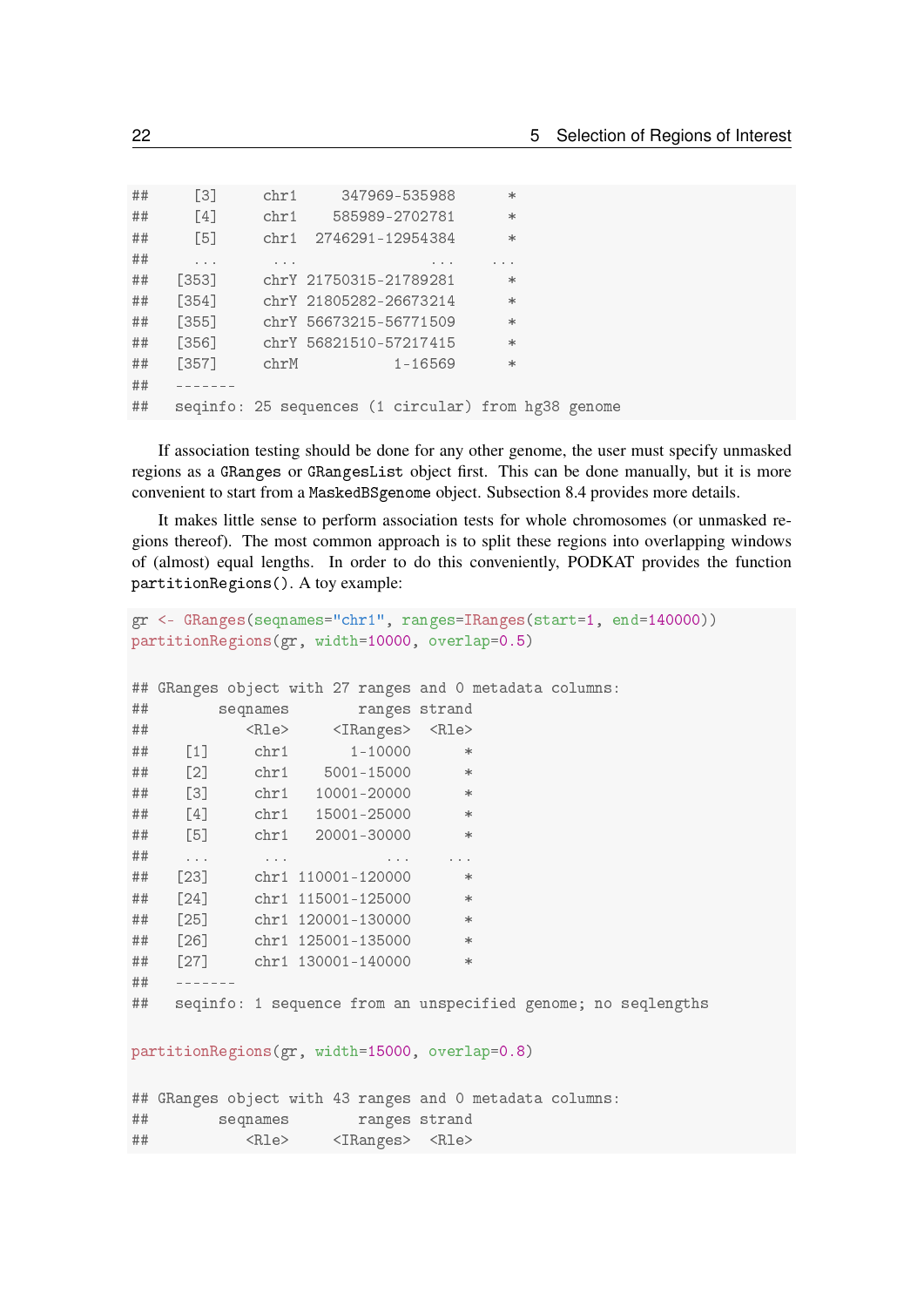| ##       | $[1]$           | chr1 1-14500                                                                                | $*$                                                                                                                   |  |
|----------|-----------------|---------------------------------------------------------------------------------------------|-----------------------------------------------------------------------------------------------------------------------|--|
| ##       |                 | $[2]$ chr1 2501-17500 *                                                                     |                                                                                                                       |  |
| ##       |                 | $[3]$ chr1 5501-20500 *                                                                     |                                                                                                                       |  |
| ##       |                 | $[4]$ chr1 8501-23500 *                                                                     |                                                                                                                       |  |
| ##       |                 | [5] chr1 11501-26500 *                                                                      |                                                                                                                       |  |
| ##       |                 | . The following the contract of the contract $\mathcal{L}^{\text{max}}_{\text{max}}$        | $\mathbf{r}$ , $\mathbf{r}$ , $\mathbf{r}$ , $\mathbf{r}$ , $\mathbf{r}$ , $\mathbf{r}$ , $\mathbf{r}$ , $\mathbf{r}$ |  |
| ##       |                 | [39] chr1 113501-128500 *                                                                   |                                                                                                                       |  |
| ##       |                 | [40] chr1 116501-131500 *                                                                   |                                                                                                                       |  |
| ##       |                 | [41] chr1 119501-134500 *                                                                   |                                                                                                                       |  |
| ##       |                 | $[42]$ chr1 122501-137500 *                                                                 |                                                                                                                       |  |
| ##       |                 | [43] chr1 125501-140000 *                                                                   |                                                                                                                       |  |
| ##       | $- - - - - - -$ |                                                                                             |                                                                                                                       |  |
|          |                 |                                                                                             | ## seqinfo: 1 sequence from an unspecified genome; no seqlengths                                                      |  |
|          |                 |                                                                                             |                                                                                                                       |  |
|          |                 | partitionRegions(gr, width=10000, overlap=0)                                                |                                                                                                                       |  |
|          |                 |                                                                                             |                                                                                                                       |  |
|          |                 |                                                                                             | ## GRanges object with 14 ranges and 0 metadata columns:                                                              |  |
| ##       |                 | ranges strand<br>seqnames                                                                   |                                                                                                                       |  |
| ##       |                 | <rle> <iranges> <rle></rle></iranges></rle>                                                 |                                                                                                                       |  |
| ##       |                 | $[1]$ chr1 1-10000 *                                                                        |                                                                                                                       |  |
| ##       |                 | $[2]$ chr1 10001-20000 *                                                                    |                                                                                                                       |  |
| ##       |                 | [3] chr1 20001-30000 *                                                                      |                                                                                                                       |  |
| ##       |                 | $[4]$ chr1 30001-40000 *                                                                    |                                                                                                                       |  |
| ##       |                 | [5] chr1 40001-50000 *                                                                      |                                                                                                                       |  |
| ##       |                 | , where $\hat{r}$ is a simple polarization of the space of the space of the space $\hat{r}$ |                                                                                                                       |  |
| ##       |                 | $[10]$ chr1 90001-100000 *                                                                  |                                                                                                                       |  |
| ##       |                 | $[11]$ chr1 100001-110000 *                                                                 |                                                                                                                       |  |
| ##       |                 | $[12]$ chr1 110001-120000 *                                                                 |                                                                                                                       |  |
| ##       |                 |                                                                                             |                                                                                                                       |  |
|          |                 |                                                                                             |                                                                                                                       |  |
|          |                 | $[13]$ chr1 120001-130000 *                                                                 |                                                                                                                       |  |
| ##       | $- - - - - - -$ | $[14]$ chr1 130001-140000 *                                                                 |                                                                                                                       |  |
| ##<br>## |                 |                                                                                             | seqinfo: 1 sequence from an unspecified genome; no seqlengths                                                         |  |

Obviously, the width argument controls the width of the windows (the default is 5,000) and the overlap argument controls the relative overlap (the default is 0.5, which corresponds to 50% overlap). The windows are placed such that possible overhangs are balanced at the beginning and end of the partitioned region.

The choice of the right window width is crucial. If the windows are too narrow, causal regions may be split across multiple windows which may impair statistical power and requires more aggressive multiple testing correction. However, if the windows are too large, associations may be diluted by the large number of variants considered by every single test. We recommend a width between 5,000 bp and 50,000 bp along with 50% overlap.

If called for a GRanges object, partitionRegions() returns a GRanges object with partitioned regions. If called for a GRangesList object, partitionRegions() returns a GRangesList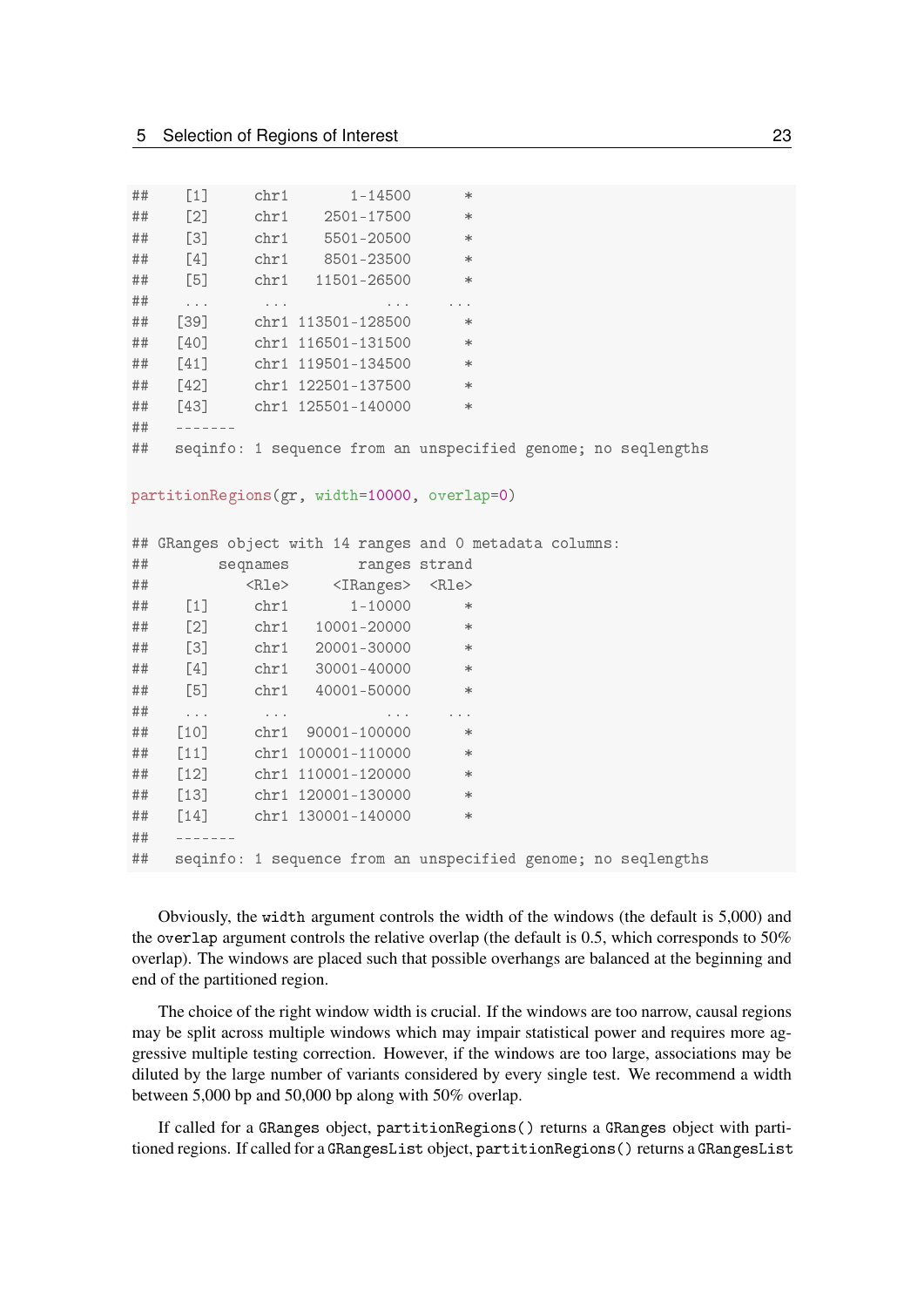object, where each component of the output object corresponds to the partitioning of one of the components of the input object.

```
partitionRegions(hg38Unmasked, width=20000)
## GRangesList object of length 31:
## $chr1
## GRanges object with 23041 ranges and 0 metadata columns:
## seqnames ranges strand
## <Rle> <IRanges> <Rle>
## [1] chr1 10001-28833 *
## [2] chr1 18834-38833 *
## [3] chr1 28834-48833 *
## [4] chr1 38834-58833 *
## [5] chr1 48834-68833 *
## ... ... ... ...
## [23037] chr1 248887394-248907393 *
## [23038] chr1 248897394-248917393 *
## [23039] chr1 248907394-248927393 *
## [23040] chr1 248917394-248937393 *
## [23041] chr1 248927394-248946422 *
## -------
## seqinfo: 25 sequences (1 circular) from hg38 genome
##
## ...
## <30 more elements>
```
The partitionRegions() functions also allows for partitioning only a subset of chromosomes. This can be done by specifying the chrs argument, e.g. chrs="chr22" only considers regions on chromosome 22 and omits all other regions. This works both for GRanges and GRangesList objects. However, partitionRegions() works for any GRangesList object and makes no prior assumption about which chromosomes appear in each of the list components. Technically, this means that all list components will be searched for regions that lie on the specified chromosome(s). The GRangesList objects hg18Unmasked, hg19Unmasked, hg38Unmasked, b36Unmasked, and b37Unmasked included in the PODKAT package, however, are organized that all list components only contain regions from one chromosome (see Table [1\)](#page-19-0). Therefore, it is not necessary to search all list components. The following example does this more efficiently by restricting to chromosomes 21 and 22 from the beginning:

partitionRegions(hg38Unmasked[c("chr21", "chr22")], width=20000)

```
## GRangesList object of length 2:
## $chr21
## GRanges object with 3997 ranges and 0 metadata columns:
## seqnames ranges strand
## <Rle> <IRanges> <Rle>
```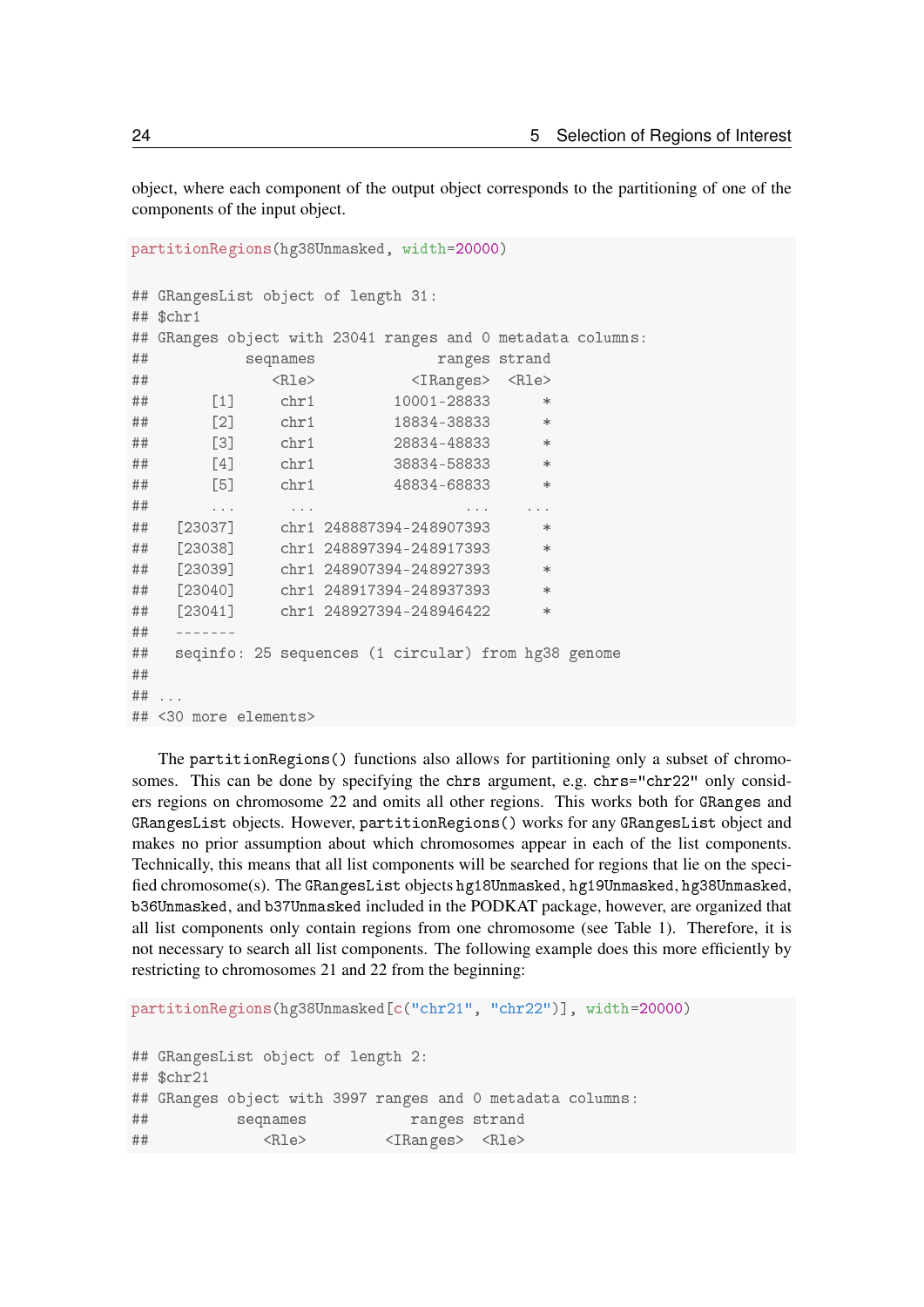```
## [1] chr21 5010001-5028123 *
## [2] chr21 5018124-5038123 *
## [3] chr21 5028124-5048123 *
## [4] chr21 5038124-5058123 *
## [5] chr21 5048124-5068123 *
## ... ... ... ...
## [3993] chr21 46641223-46661222 *
## [3994] chr21 46651223-46671222 *
## [3995] chr21 46661223-46681222 *
## [3996] chr21 46671223-46691222 *
## [3997] chr21 46681223-46699983 *
## -------
## seqinfo: 25 sequences (1 circular) from hg38 genome
##
## $chr22
## GRanges object with 3907 ranges and 0 metadata columns:
## seqnames ranges strand
## <Rle> <IRanges> <Rle>
## [1] chr22 10510001-10527321 *
## [2] chr22 10517322-10537321 *
## [3] chr22 10527322-10547321 *
## [4] chr22 10537322-10557321 *
## [5] chr22 10547322-10567321 *
## ... ... ... ...
## [3903] chr22 50751917-50771916 *
## [3904] chr22 50761917-50781916 *
## [3905] chr22 50771917-50791916 *
## [3906] chr22 50781917-50801916 *
## [3907] chr22 50791917-50808468 *
## -------
## seqinfo: 25 sequences (1 circular) from hg38 genome
```
The following call using the chrs argument would give exactly the same result as the command above, but takes approximately 10 times as much time:

```
partitionRegions(hg38Unmasked, chrs=c("chr21", "chr22"), width=20000)
##!!## GRangesList object of length 2:
##!!## $chr21
##!!## GRanges object with 3997 ranges and 0 metadata columns:
##!!## seqnames ranges strand
##!!## <Rle> <IRanges> <Rle>
##!!## [1] chr21 [5010001, 5028123] *
##!!## [2] chr21 [5018124, 5038123] *
##!!## [3] chr21 [5028124, 5048123]
```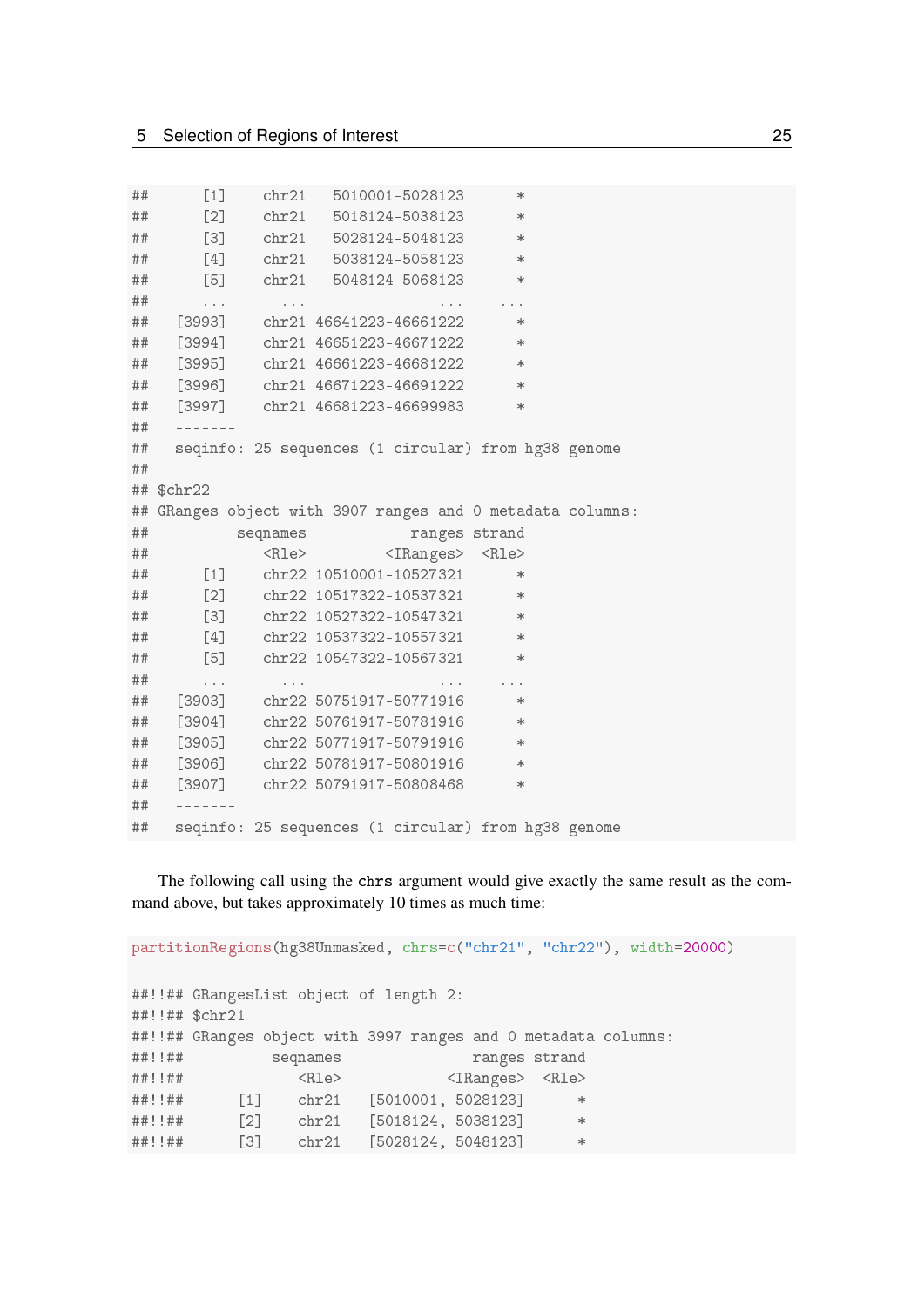```
##!!## [4] chr21 [5038124, 5058123]
##!!## [5] chr21 [5048124, 5068123] *
##!!## ... ... ... ...
##!!## [3993] chr21 [46641223, 46661222] *
##!!## [3994] chr21 [46651223, 46671222] *
##!!## [3995] chr21 [46661223, 46681222] *
##!!## [3996] chr21 [46671223, 46691222] *
##!!## [3997] chr21 [46681223, 46699983] *
##!!##
##!!## ...
##!!## <1 more element>
##!!## -------
##!!## seqinfo: 25 sequences (1 circular) from hg38 genome
```
#### <span id="page-25-0"></span>5.2 Regions of Interest for Whole-Exome Association Testing

Suppose that the samples' genotypes have been determined by whole-exome sequencing. In this case, it makes little sense to use a partition of the whole genome as regions of interest. Instead, the best way is to use exactly those regions that have been targeted by the capturing technology. If these regions are available as a BED file<sup>[3](#page-25-1)</sup>, this file can be read with the function readRegionsFromBedFile(). In the following example, we demonstrate this for a BED file that specifies the regions targeted by the Illumina<sup>®</sup> TruSeq DNA Exome Kit. The regions are based on the hg19 human genome build. In order to make this code example work, users must first download the file from the Illumina<sup>®</sup> website<sup>[4](#page-25-2)</sup>:

```
##!!## GRanges object with 214126 ranges and 0 metadata columns:
##!!# seqnames ranges strand
##!!## <Rle> <IRanges> <Rle>
##!!## CEX-chr1-12099-12258 chr1 12098-12258 *
##!!## CEX-chr1-12554-12721 chr1 12553-12721 *
##!!## CEX-chr1-13332-13701 chr1 13331-13701 *
##!!## CEX-chr1-30335-30503 chr1 30334-30503 *
##!!## CEX-chr1-35046-35544 chr1 35045-35544 *
##!!## ... ... ... ...
##!!## CEX-chrY-59355682-59355884 chrY 59355681-59355884 *
##!!## CEX-chrY-59355972-59356131 chrY 59355971-59356131 *
##!!## CEX-chrY-59356790-59356943 chrY 59356789-59356943 *
##!!## CEX-chrY-59357687-59357786 chrY 59357686-59357786 *
##!!## CEX-chrY-59357911-59358045 chrY 59357910-59358045 *
```
readRegionsFromBedFile("truseq-exome-targeted-regions-manifest-v1-2.bed")

<span id="page-25-2"></span><span id="page-25-1"></span> $^3$ <https://genome.ucsc.edu/FAQ/FAQformat.html#format1> (last visited 2021-04-30)

 $^4$ <https://emea.support.illumina.com/downloads/truseq-exome-product-files.html> ( $\!$ ast vi $\!$ ited: 2021-04-30)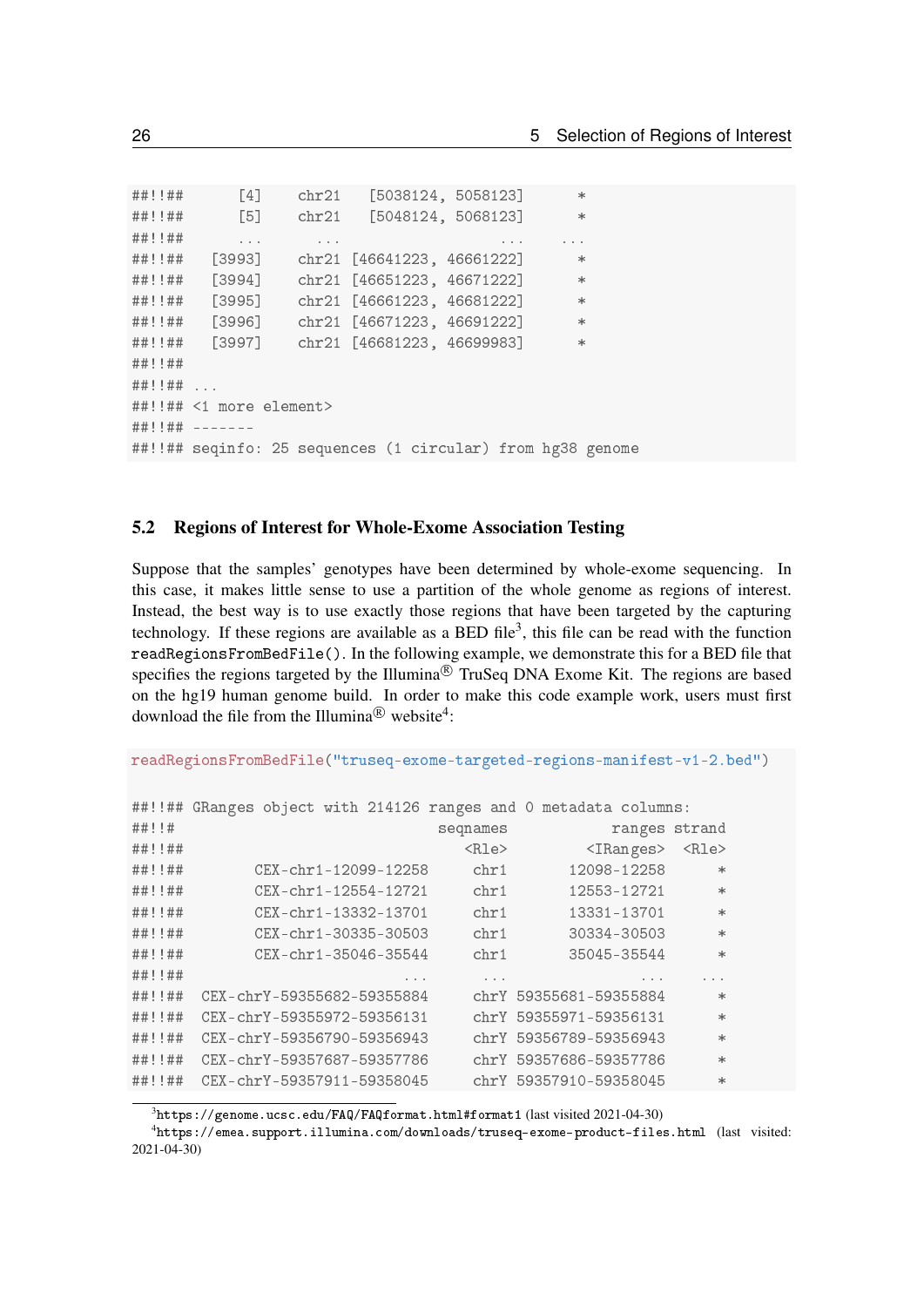##!!## ------- ##!!## seqinfo: 25 sequences from an unspecified genome; no seqlengths

Since a BED file does not contain any genomic annotation, readRegionsFromBedFile() is not able to set chromosome names and chromosome lengths properly. In order to overcome this limitation, readRegionsFromBedFile() allows for passing a Seqinfo object via the seqInfo argument. Then the metadata of the returned object are properly set to those passed as seqInfo argument:

```
data(hg19Unmasked)
reg <- readRegionsFromBedFile("truseq-exome-targeted-regions-manifest-v1-2.bed",
                       seqInfo=seqinfo(hg19Unmasked))
seqinfo(reg)
##!!## Seqinfo object with 25 sequences from hg19 genome:
##!!## seqnames seqlengths isCircular genome
##!!## chr1 249250621 <NA> hg19
##!!## chr2 243199373 <NA> hg19
##!!## chr3 198022430 <NA> hg19
##!!## chr4 191154276 <NA> hg19
##!!## chr5 180915260 <NA> hg19
##!!## ... ... ... ...
##!!## chr21 48129895 <NA> hg19
##!!## chr22 51304566 <NA> hg19
##!!## chrX 155270560 <NA> hg19
##!!## chrY 59373566 <NA> hg19
##!!## chrM 16571 <NA> hg19
```
Locations of transcripts can be used as regions of interest, too:

```
library(TxDb.Hsapiens.UCSC.hg38.knownGene)
hg38tr <- transcripts(TxDb.Hsapiens.UCSC.hg38.knownGene, columns="tx_name")
hg38tr
## GRanges object with 266064 ranges and 1 metadata column:
## seqnames ranges strand |
## <Rle> <IRanges> <Rle> |
## [1] chr1 11869-14409 + |
## [2] chr1 12010-13670 + |
## [3] chr1 29554-31097 + |
## [4] chr1 30267-31109 + |
## [5] chr1 30366-30503 + |
## ... ... ... ... .
## [266060] chrUn_GL000220v1 155997-156149 + |
## [266061] chrUn KI270442v1 380608-380726 +
```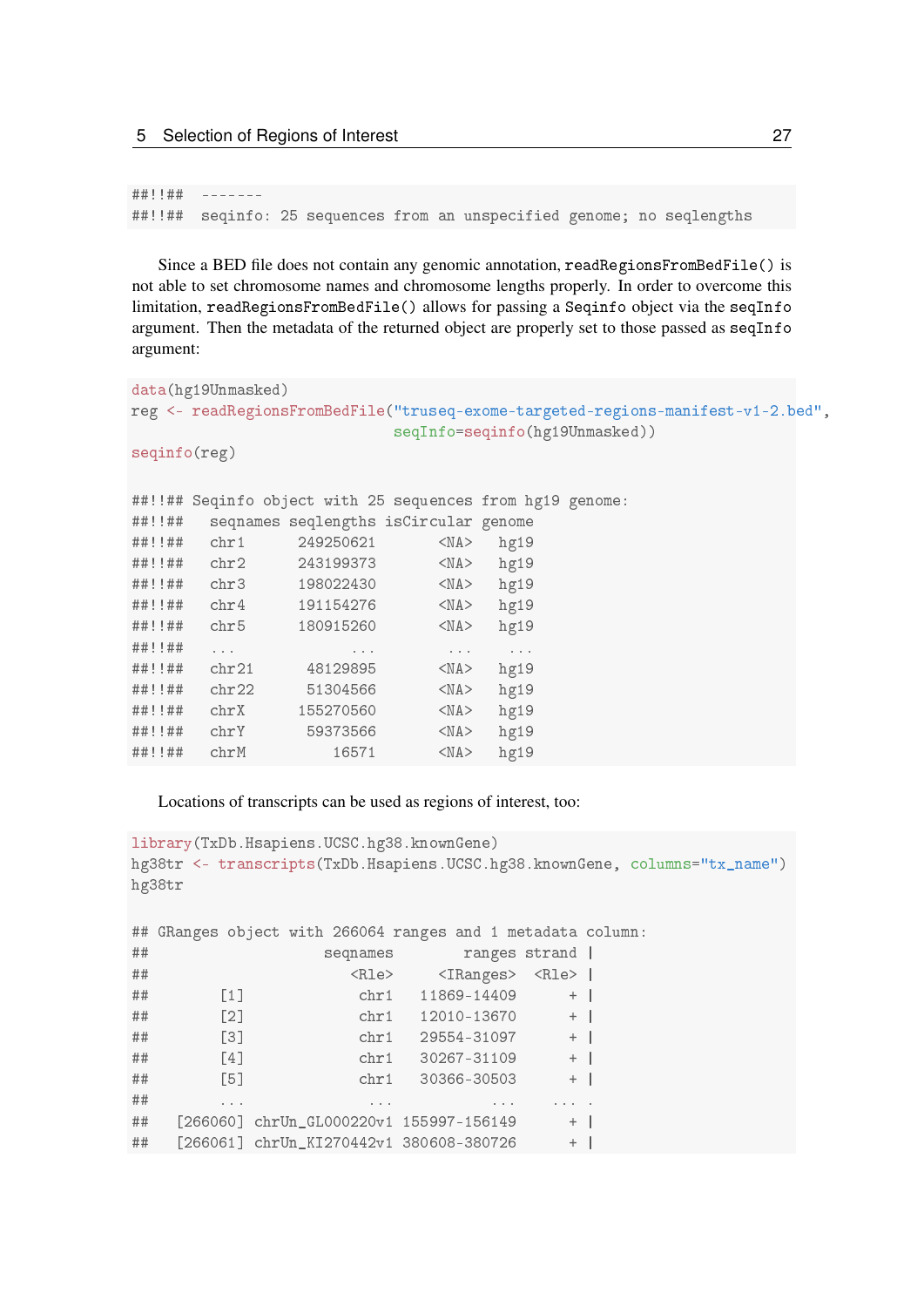| ## |                   | [266062] chrUn KI270442v1 217250-217401<br>$\overline{\phantom{a}}$                        |
|----|-------------------|--------------------------------------------------------------------------------------------|
| ## |                   | [266063] chrUn KI270744v1 51009-51114<br>$ \overline{\phantom{0}}$                         |
| ## |                   | $[266064]$ chrUn_KI270750v1 148668-148843<br>$+$                                           |
| ## |                   | tx name                                                                                    |
| ## |                   | <character></character>                                                                    |
| ## | 1                 | ENST00000456328.2                                                                          |
| ## | $\lceil 2 \rceil$ | ENST00000450305.2                                                                          |
| ## |                   | [3] ENST00000473358.1                                                                      |
| ## |                   | [4] ENST00000469289.1                                                                      |
| ## |                   | [5] ENST00000607096.1                                                                      |
| ## | $\cdots$          | $\begin{array}{ccccccccccccc} \bullet & \bullet & \bullet & \bullet & \bullet \end{array}$ |
| ## |                   | [266060] ENST00000619779.1                                                                 |
| ## |                   | [266061] ENST00000620265.1                                                                 |
| ## |                   | [266062] ENST00000611690.1                                                                 |
| ## |                   | [266063] ENST00000616830.1                                                                 |
| ## |                   | [266064] ENST00000612925.1                                                                 |
| ## |                   |                                                                                            |
| ## |                   | seqinfo: 640 sequences (1 circular) from hg38 genome                                       |

The GRanges object returned by transcripts() in the above example code includes strand information. This does no harm to a subsequent association test, since all assocTest() methods ignore all information except the chromosome and the start of the region. In any case, the user is advised rather to use exactly those regions that were targeted by the biotechnology that was applied. If this information is not available, we rather recommend to use transcripts, perhaps extended to promotor regions and untranslated regions. Alternatively, to narrow down association analysis by removing introns, it is also possible to use exons only. This can simply be done by replacing the above call to transcripts() by exons().

If regions located on sex chromosomes or in pseudo-autosomal regions should be treated differently, the best option is to split the regions object first such that the different regions are grouped together. For convenience, PODKAT provides a split() method that allows for splitting a GRanges object along grouped regions contained in a GRangesList object. The following example splits up transcripts (for the sake of shorter computation times, we restrict to the X chromosome and pseudo-autosomal regions located on the X chromosome):

```
strand(hg38tr) <- "*"
split(hg38tr, hg38Unmasked[c("chrX", "X.PAR1", "X.PAR2", "X.XTR")])
## GRangesList object of length 4:
## $chrX
## GRanges object with 1546 ranges and 0 metadata columns:
## seqnames ranges strand
## <Rle> <IRanges> <Rle>
## [1] chrX 2781480-2816500 *
## [2] chrX 2828822-2882820 *
## [3] chrX 2903972-2929349 *
```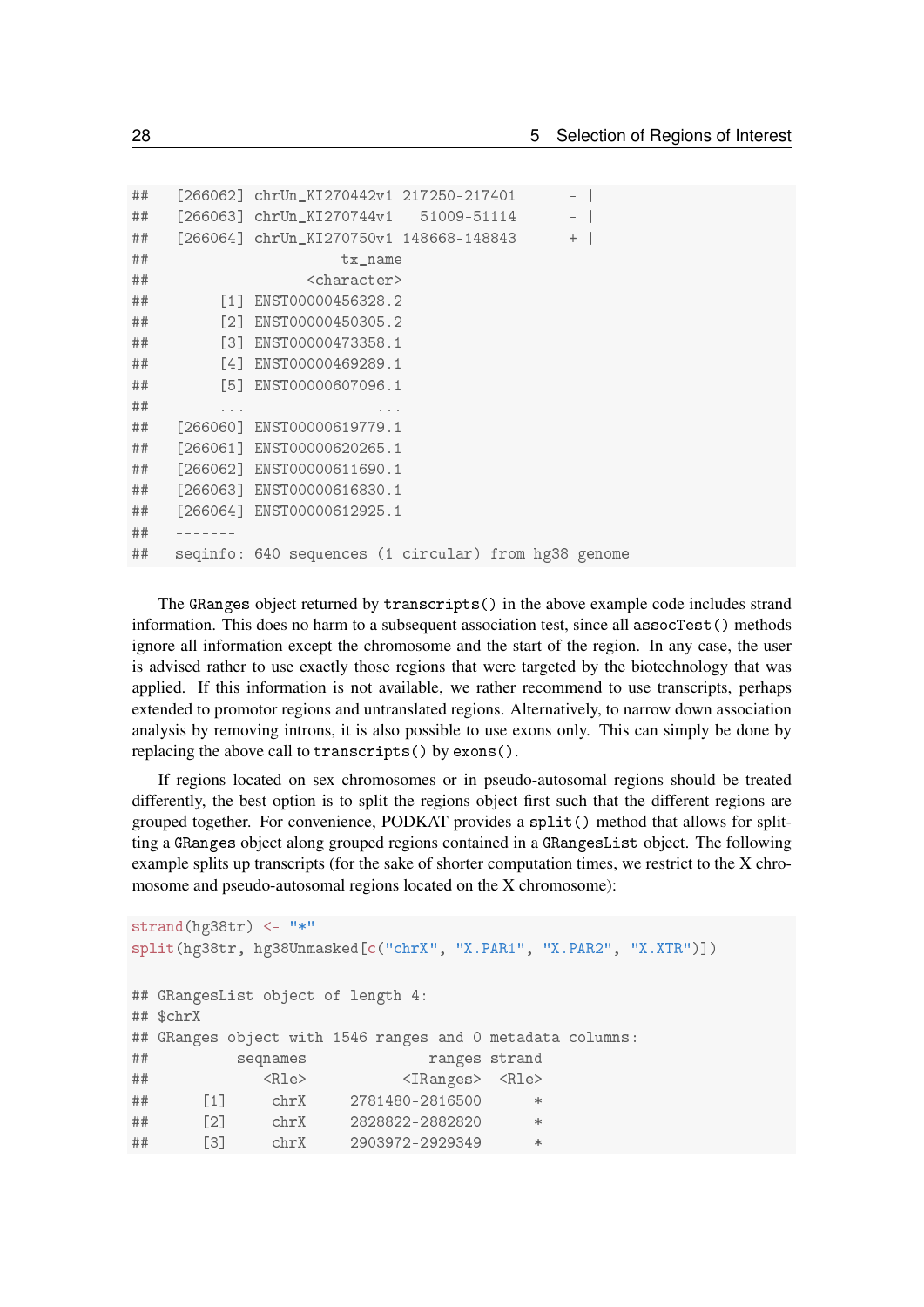```
## [4] chrX 2934045-2968475 *
## [5] chrX 3006546-3034111 *
## ... ... ... ...
## [1542] chrX 155380709-155381299 *
## [1543] chrX 155382095-155383801 *
## [1544] chrX 155456914-155458620 *
## [1545] chrX 155459415-155460005 *
## [1546] chrX 155466540-155701382 *
## -------
## seqinfo: 640 sequences (1 circular) from hg38 genome
##
## ...
## <3 more elements>
```
The split() function is strand-specific, that is why we have to discard the strand information in hg38tr first (whereas hg38Unmasked does not contain any strand information anyway).

The lengths of exons, transcripts, and captured target sequences vary quite a lot. In order to avoid that the results of an association test are biased to the lengths of the regions of interest, we suggest to partition longer exons or transcripts as well. This can be done by simply calling partitionRegions() for the GRanges objects containing exons or transcripts (the call to reduce() removes duplicates and unifies partial overlaps):

```
partitionRegions(reduce(hg38tr))
```

```
## GRanges object with 734120 ranges and 0 metadata columns:
## seqnames ranges strand
## <Rle> <IRanges> <Rle>
## [1] chr1 11869-16488 *
## [2] chr1 13989-18988 *
## [3] chr1 16489-21488 *
## [4] chr1 18989-23988 *
## [5] chr1 21489-26488 *
## ... ... ... ...
## [734116] chrUn GL000220v1 155997-156149 *
## [734117] chrUn KI270442v1 217250-217401 *
## [734118] chrUn KI270442v1 380608-380726
## [734119] chrUn KI270744v1 51009-51114 *
## [734120] chrUn KI270750v1 148668-148843 *
## -------
## seqinfo: 640 sequences (1 circular) from hg38 genome
```
#### <span id="page-28-0"></span>5.3 Defining Custom Regions of Interest

If a user is not interested in a genome-wide analysis, he/she might want to restrict to a particular genomic region, for example, a particular gene or set of genes that are likely to be relevant for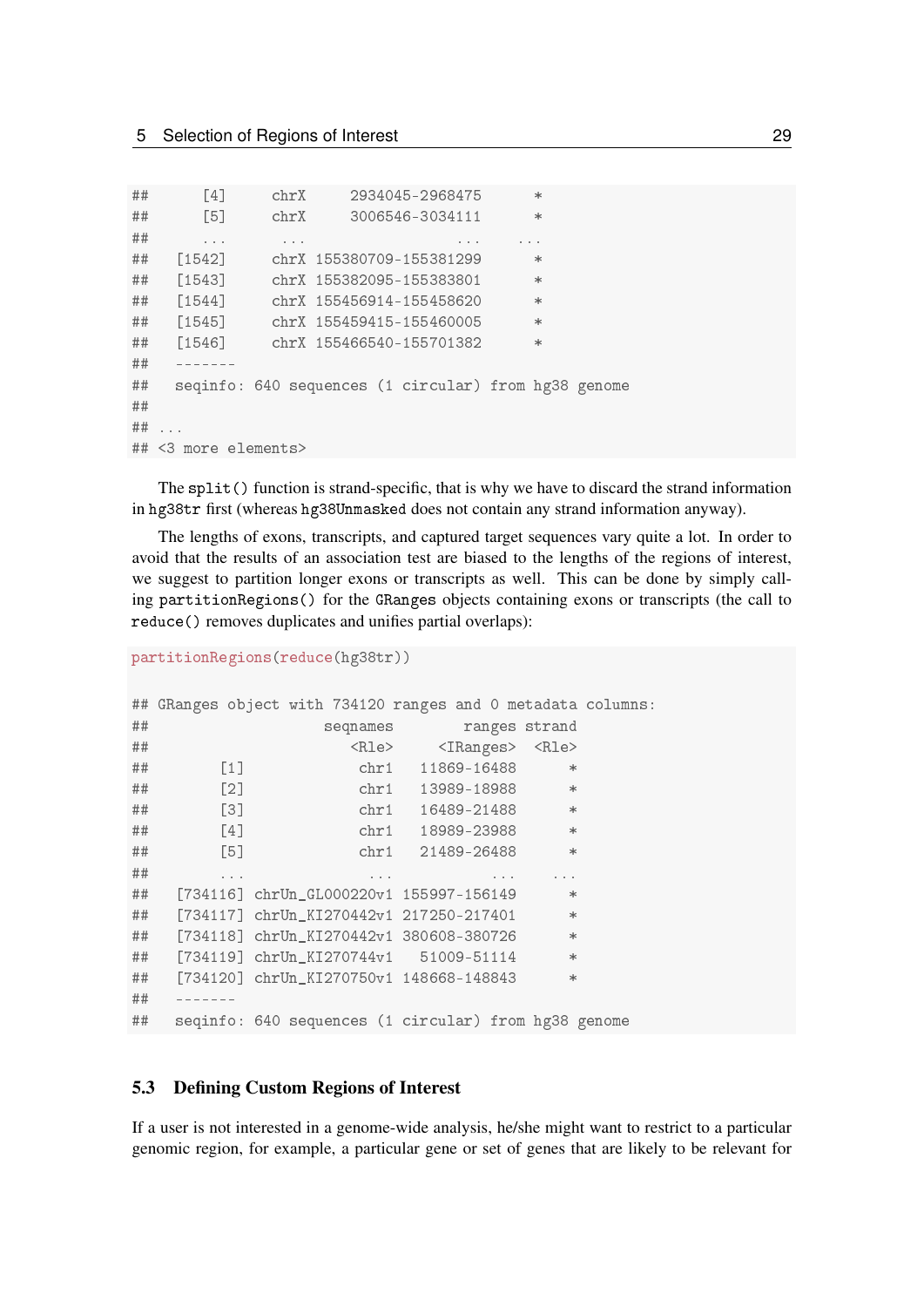his/her study. In such a case, there are multiple options to define regions of interest. The simplest, but also most tedious, approach is to enter the regions manually. Let us consider the simple example that we are interested in the two human hemoglobin alpha genes HBA1 and HBA2. If we search for these genes in the UCSC Genome Browser<sup>[5](#page-29-0)</sup> [\[7\]](#page-77-2), we see that the genes are in the following regions (according to the hg38 human genome build):

```
hbaGenes <- GRanges(seqnames="chr16",
                  ranges=IRanges(start=c(176680, 172847),
                               end=c(177521, 173710)))
names(hbaGenes) <- c("HBA1", "HBA2")
hbaGenes
## GRanges object with 2 ranges and 0 metadata columns:
## seqnames ranges strand
## <Rle> <IRanges> <Rle>
## HBA1 chr16 176680-177521 *
## HBA2 chr16 172847-173710 *
## -------
## seqinfo: 1 sequence from an unspecified genome; no seqlengths
```
Another variant is to use the TxDb.Hsapiens.UCSC.hg38.knownGene package to access the genes' locations. In order to do that, we have to take into account that the corresponding transcripts have the UCSC IDs  $uc002cfx.2$  and  $uc002cfy.4$  (which enable us to select the right regions by searching for these IDs in the tx\_name metadata column):

```
hbaGenes <- hg38tr[which(mcols(hg38tr)$tx_name %in%
                      c("ENST00000320868.9", "ENST00000251595.11"))]
names(hbaGenes) <- c("HBA1", "HBA2")
hbaGenes
## GRanges object with 2 ranges and 1 metadata column:
## seqnames ranges strand | tx_name
## <Rle> <IRanges> <Rle> | <character>
## HBA1 chr16 172876-173710 * | ENST00000251595.11
## HBA2 chr16 176680-177522 * | ENST00000320868.9
## -------
## seqinfo: 640 sequences (1 circular) from hg38 genome
```
The probably most general, most automatic, and most elegant way to determine the genes' locations is via direct access to some biological database. The Bioconductor package biomaRt facilitates such interfaces. However, this interface returns its results as data frames. So, we have to convert the data to a GRanges object ourselves. The hemoglobin alpha example again, this time using biomaRt:

<span id="page-29-0"></span> $^5$ <http://genome.ucsc.edu/> (last visited 2021-04-30)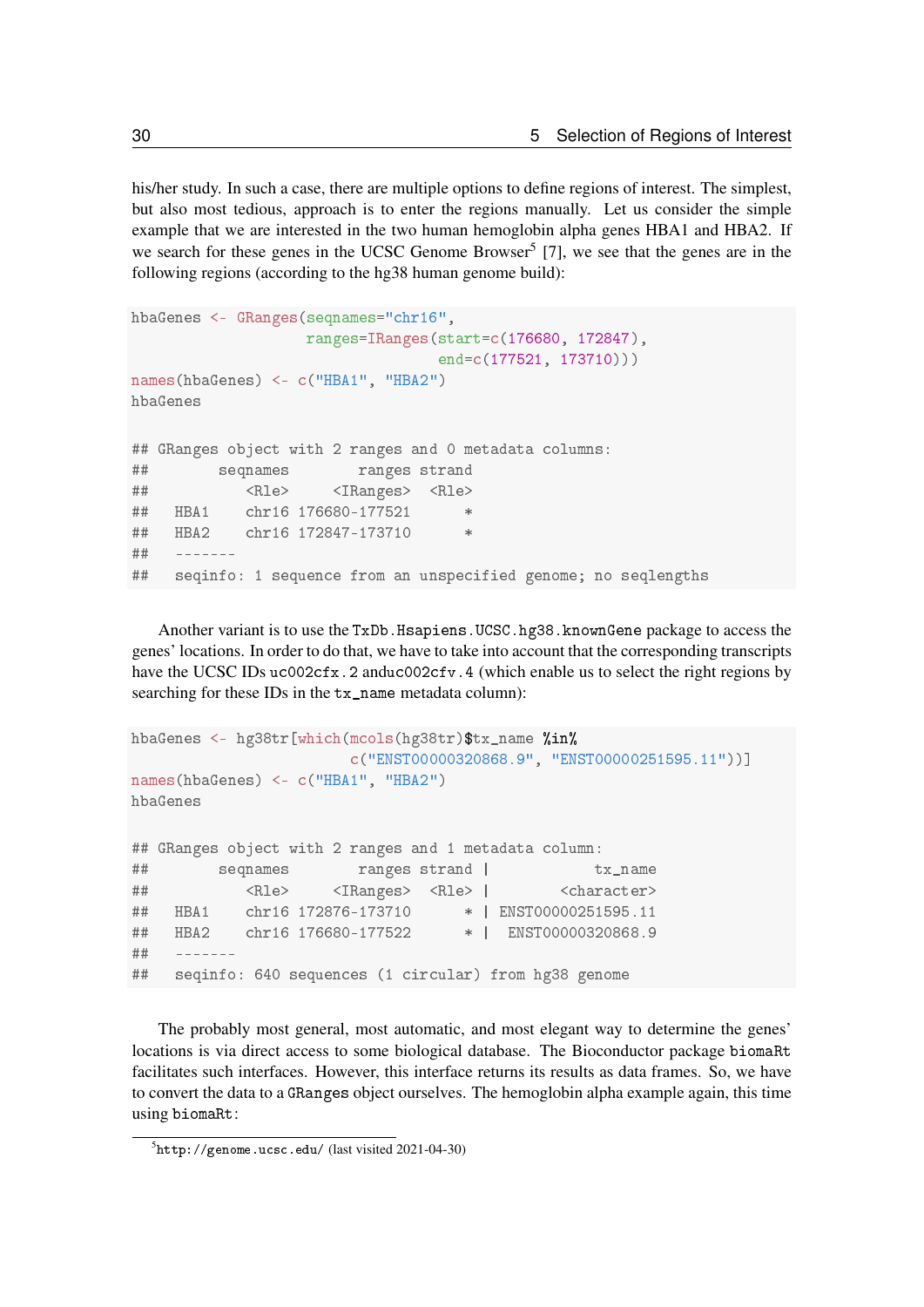```
library(biomaRt)
ensem <- useMart("ensembl")
hsEnsem <- useDataset("hsapiens_gene_ensembl", mart=ensem)
res <- getBM(attributes=c("hgnc_symbol", "chromosome_name",
                    "start_position", "end_position", "ucsc"),
          filters="hgnc_symbol", values=c("HBA1", "HBA2"),
          mart=hsEnsem)
res
##!!## hgnc_symbol chromosome_name start_position end_position
##!!## 1 HBA1 16 176680 177522
##!!## 2 HBA1 16 176680 177522
##!!## 3 HBA1 16 176680 177522
##!!## 4 HBA1 16 176680 177522
##!!## 5 HBA2 16 172847 173710
##!!## 6 HBA2 16 172847 173710
##!!## 7 HBA2 16 172847 173710
##!!## 8 HBA2 16 172847 173710
##!!## ucsc
##!!## 1 uc002cfx.2
##!!## 2 uc059ohb.1
##!!## 3 uc059ohc.1
##!!## 4 uc059ohd.1
##!!## 5 uc002cfv.4
##!!## 6 uc059ogy.1
##!!## 7 uc059ogz.1
##!!## 8 uc059oha.1
hbaGenes <- GRanges(seqnames=paste0("chr", res$chromosome_name),
               ranges=IRanges(start=res$start_position,
                           end=res$end_position))
names(hbaGenes) <- res$hgnc_symbol
hbaGenes
##!!## GRanges object with 8 ranges and 0 metadata columns:
##!!## seqnames ranges strand
##!!## <Rle> <IRanges> <Rle>
##!!## HBA1 chr16 [176680, 177522] *
##!!## HBA1 chr16 [176680, 177522] *
##!!## HBA1 chr16 [176680, 177522] *
##!!## HBA1 chr16 [176680, 177522] *
##!!## HBA2 chr16 [172847, 173710] *
##!!## HBA2 chr16 [172847, 173710] *
##!!## HBA2 chr16 [172847, 173710] *
##!!## HBA2 chr16 [172847, 173710]
```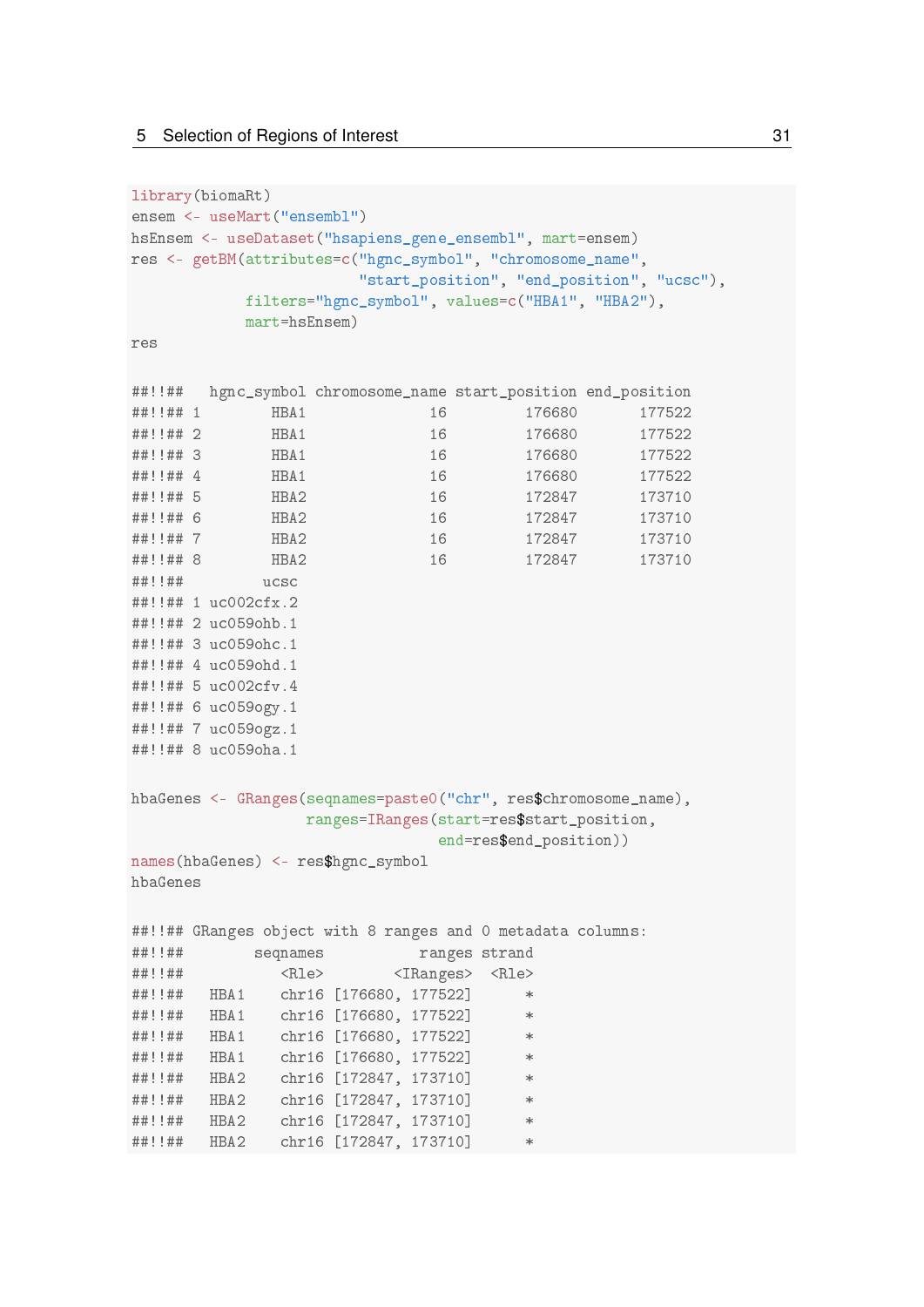##!!## ------- ##!!## seqinfo: 1 sequence from an unspecified genome; no seqlengths

As already mentioned at the end of Subsection [5.2,](#page-25-0) the lengths of exons and transcripts vary quite a lot. So it is recommended to partition even custom-defined regions of interest using partitionRegions() if the regions' lengths differ strongly and/or if the regions are longer than the window size one would usually employ for whole-genome studies.

### <span id="page-31-0"></span>6 Performing an Association Test

We have already seen in Section [3](#page-5-1) that the function for performing the actual association tests is assocTest(). We have also seen that there are basically two ways how to use this function. The simpler one is to load the genotype data into a matrix-like object first and to perform an association test on this matrix-like object. To first load the genotype, the following command can be used:

```
geno <- readGenotypeMatrix(vcfFile)
geno
## Genotype matrix:
## Number of samples: 200
## Number of variants: 962
##
## Mean MAF: 0.05674116
## Median MAF: 0.0075
## Minimum MAF: 0.0025
## Maximum MAF: 0.455
```
variantInfo(geno)

The object returned by readGenotypeMatrix() is of class GenotypeMatrix. This class is defined by PODKAT and essentially consists of the genotypes in column-oriented sparse matrix format (with rows corresponding to samples and columns corresponding to variants) along with information about the genomic positions of the variants. The readGenotypeMatrix() function has some additional arguments for controlling how variants are pre-processed and filtered (see ?readGenotypeMatrix and Subsection [8.2](#page-55-2) for more details). Information about the genomic positions of the variants can be obtained as follows:

```
## VariantInfo object with 962 ranges and 1 metadata column:
## seqnames ranges strand | MAF
## <Rle> <IRanges> <Rle> | <numeric>
## snv:6 chr1 428 * | 0.1025
## snv:7 chr1 501 * | 0.0900
## snv:9 chr1 607 * | 0.0050
## snv:11 chr1 739 * | 0.0025
```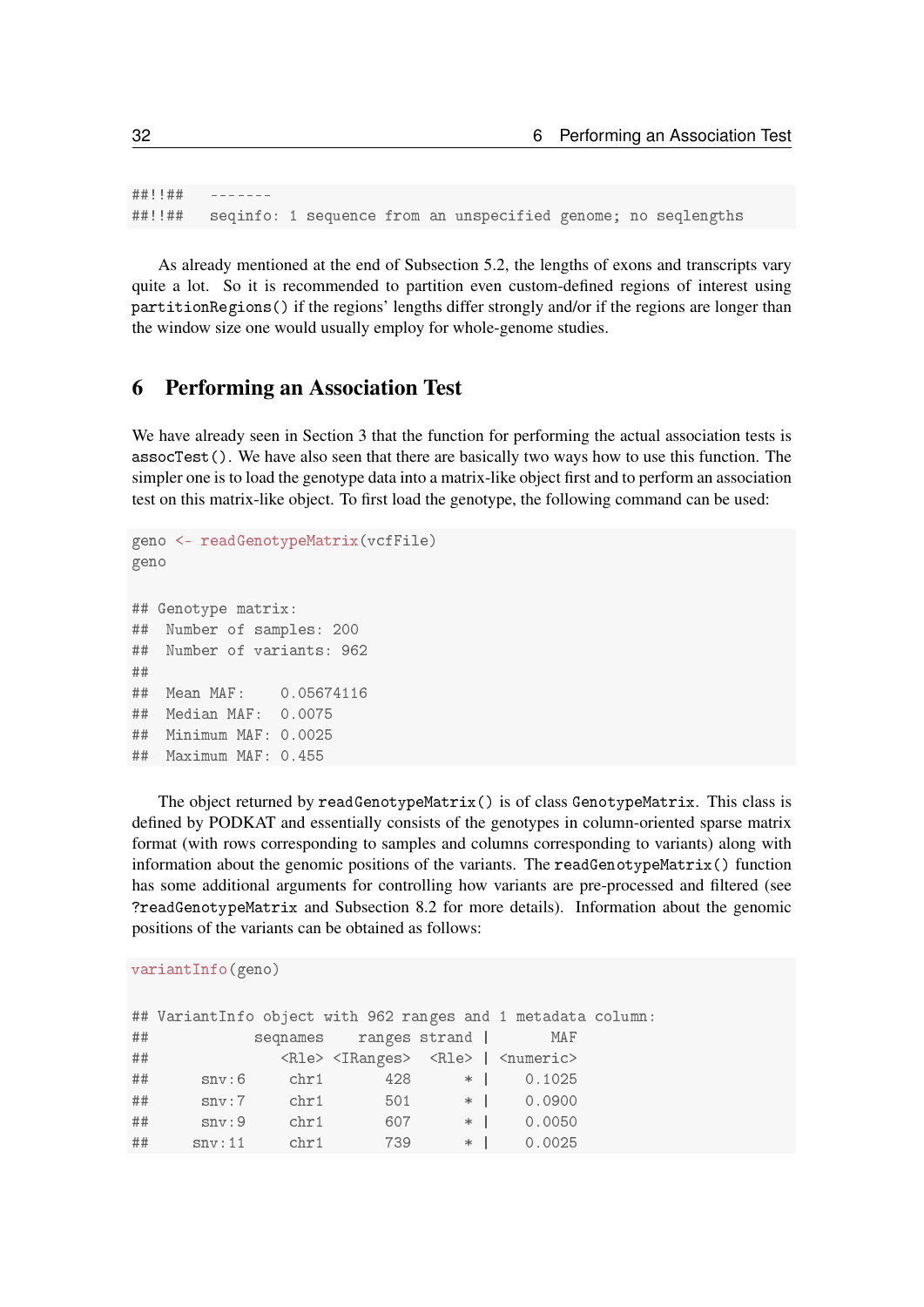| ## | snv:12   | chr1     | 808      | $*$ | 0.0025   |                                                               |
|----|----------|----------|----------|-----|----------|---------------------------------------------------------------|
| ## | $\cdots$ | $\cdots$ | $\cdots$ |     | $\cdots$ |                                                               |
| ## | snv:3838 | chr1     | 199637   | $*$ | 0.0175   |                                                               |
| ## | snv:3840 | chr1     | 199676   | $*$ | 0.2500   |                                                               |
| ## | snv:3842 | chr1     | 199696   | $*$ | 0.0025   |                                                               |
| ## | snv:3843 | chr1     | 199812   | $*$ | 0.0025   |                                                               |
| ## | snv:3844 | chr1     | 199879   | $*$ | 0.0025   |                                                               |
| ## |          |          |          |     |          |                                                               |
| ## |          |          |          |     |          | seqinfo: 1 sequence from an unspecified genome; no seqlengths |

Obviously, this is a GRanges object that also contains a metadata column with minor allele frequencies (MAFs). For convenience, there is a separate accessor function MAF() for retrieving these MAFs:

```
summary(MAF(geno))
```
## Min. 1st Qu. Median Mean 3rd Qu. Max. ## 0.00250 0.00250 0.00750 0.05674 0.05500 0.45500

Moreover, there is a custom variant of the summary() method:

```
summary(variantInfo(geno), details=TRUE)
## Variant info:
## Number of variants: 962
##
## Mean MAF: 0.05674116
## Median MAF: 0.0075
## Minimum MAF: 0.0025
## Maximum MAF: 0.455
##
```
## no metadata column 'type' available

The simplest approach is to perform a test for the association between the null model the entire genotype:

```
assocTest(geno, model.c)
## Association test results:
## Null model: linear
## Number of samples: 200
## Number of variants: 962
## Kernel: linear.podkat
## Test statistic: 3034597
## p-value: 0.05875229
```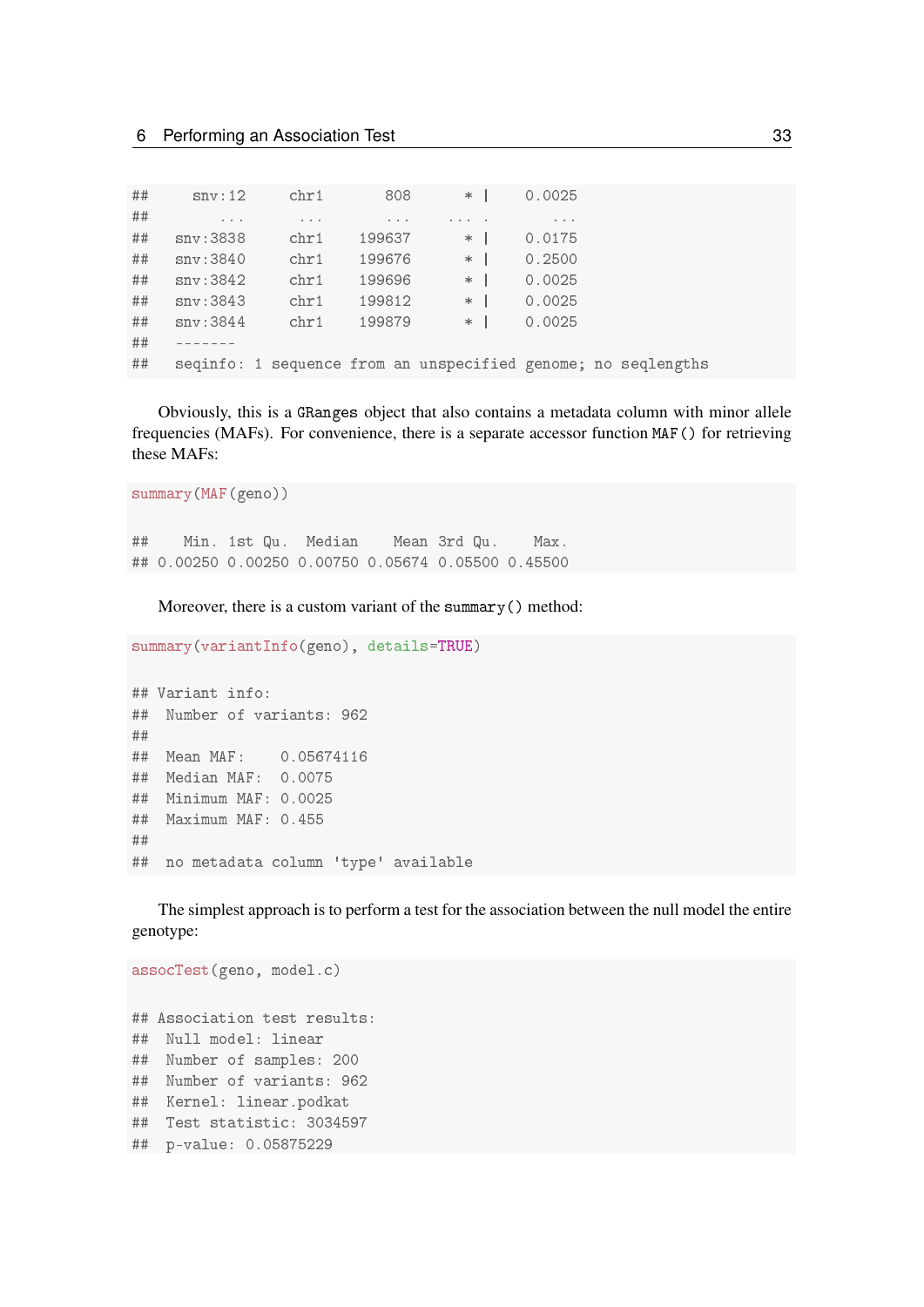```
assocTest(geno, model.b)
## Association test results:
## Null model: logistic
## Number of samples: 200
## Number of variants: 962
## Kernel: linear.podkat
## Test statistic: 257220.9
## p-value: 0.01109616
## (small sample correction + correction for higher moments applied)
```
As already mentioned in Section [5,](#page-17-0) it is not necessarily the best idea to consider associations between the null model and all variants of the whole genome at once. The larger the number of variants is that are considered at once, the smaller is the ratio of potentially associated variants. Thus, it may become harder for the test to disentangle random effects from true associations. Therefore, the better and more common approach is to split the genome into a set of (overlapping) windows/regions of interest as described in Section [5](#page-17-0) — hoping that potentially causal variants will accumulate in certain regions and, thereby, lead to highly significant p-values for these regions. If we already have a certain set of regions of interest, we can simply pass them to assocTest() as third argument:

```
res.c <- assocTest(geno, model.c, windows)
print(res.c)
## Overview of association test:
## Null model: linear
## Number of samples: 200
## Number of regions: 79
## Number of regions without variants: 0
## Average number of variants in regions: 24.1
## Genome: hgA
## Kernel: linear.podkat
## p-value adjustment: none
##
## Overview of significance of results:
## Number of tests with p < 0.05: 8
##
## Results for the 8 most significant regions:
## seqnames start end width n Q p.value
## 1 chr1 7501 12500 5000 31 769748.34 1.294084e-07
## 2 chr1 10001 15000 5000 33 764828.81 4.874460e-06
## 3 chr1 140001 145000 5000 15 79937.68 3.599077e-03
## 4 chr1 5001 10000 5000 34 152555.30 9.785569e-03
## 5 chr1 132501 137500 5000 21 89287.55 1.349559e-02
## 6 chr1 142501 147500 5000 23 94629.68 3.338620e-02
```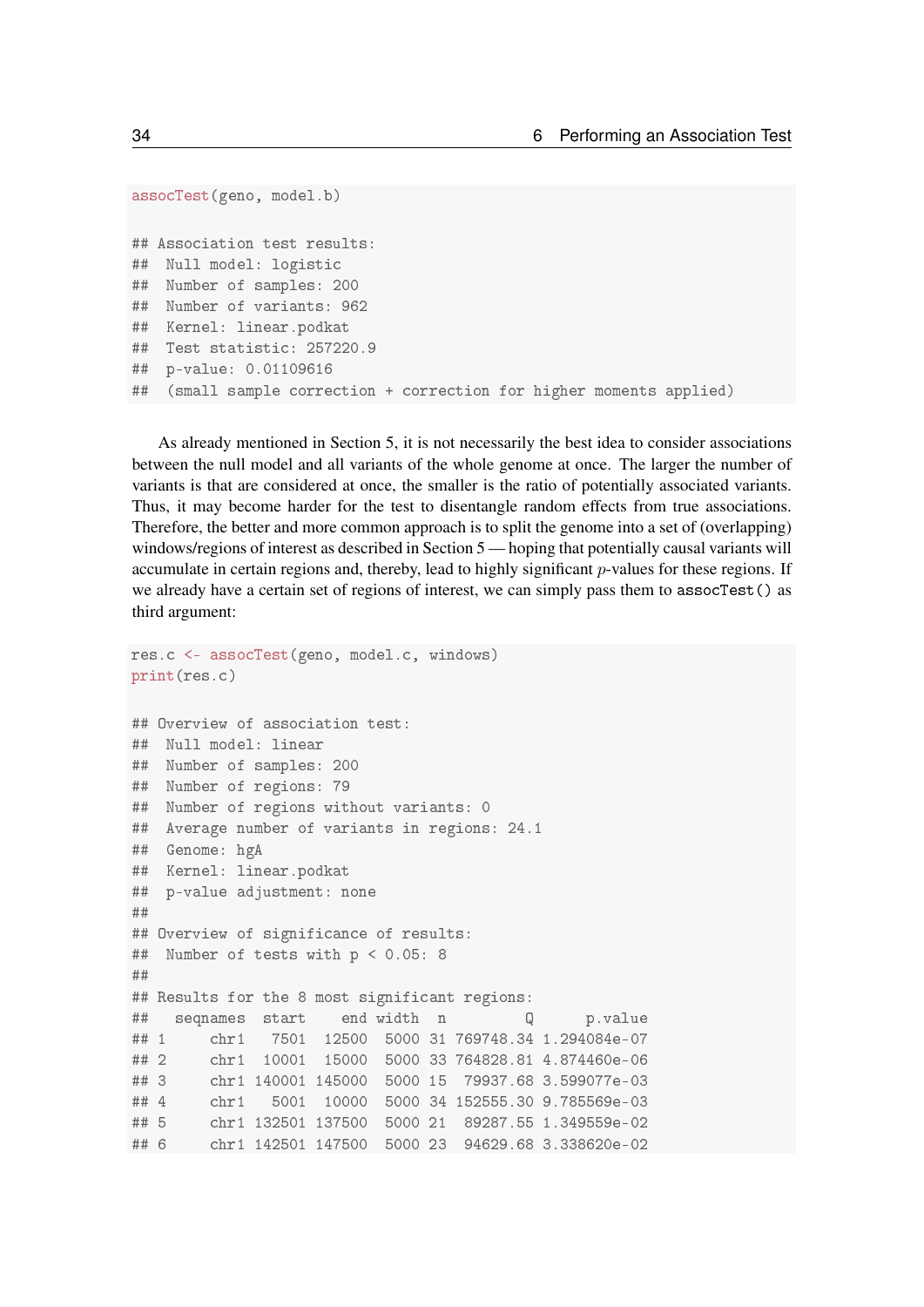|  |  |  |  | ## 7   chr1 42501 47500 5000 19 58191.23 3.341032e-02 |
|--|--|--|--|-------------------------------------------------------|
|  |  |  |  | ## 8 chr1 25001 30000 5000 23 103713.12 3.754557e-02  |

Obviously, assocTest() performs the association test for each region independently and computes a p-value for each region.

The assocTest() as used above has a few arguments that influence the way the tests are performed. Most importantly, the kernel argument allows for choosing among 6 different kernels. Details about these kernels are available in Subsection [9.2.](#page-67-0) We suggest the default setting "linear.podkat", i.e. the position-dependent linear kernel, PODKAT's most important contribution and achievement. For comparison purposes, PODKAT also provides an up-to-date implementation of the SKAT test [\[16\]](#page-78-0) which can be chosen by setting kernel="linear.SKAT". The four other kernels have not turned out to be advantageous in simulations, moreover, they require much longer computation times. Anyway, they are available and ready to be used.

Another important decision is the choice of a weighting schemes, i.e. whether and how to choose weights for variants depending on their minor allele frequency (MAF). Details are provided in Subsection [9.3.](#page-70-0)

If the genotype matrix is too large to fit into the computer's main memory or if parallelization is desired, the alternative, as already mentioned, is to call assocTest() for a VCF file name. Then assocTest() splits the regions of interest into batches and only loads those variants from the VCF file at once (see Subsection [8.5.1\)](#page-61-1). If called for a VCF file name (or TabixFile object), the same arguments for controlling how variants are pre-processed and filtered are available as for the readGenotypeMatrix() function (see ?assocTest, ?readGenotypeMatrix, and Subsection [8.2](#page-55-2) of this manual for more details). This interface also allows for carrying out these computations on multiple processor cores and/or on a computing cluster (see Subsection [8.5.2\)](#page-62-0). We first provide a simple example here without any parallelization:

```
res.c <- assocTest(vcfFile, model.c, windows)
print(res.c)
## Overview of association test:
## Null model: linear
## Number of samples: 200
## Number of regions: 79
## Number of regions without variants: 0
## Average number of variants in regions: 24.1
## Genome: hgA
## Kernel: linear.podkat
## p-value adjustment: none
##
## Overview of significance of results:
## Number of tests with p < 0.05: 8
##
## Results for the 8 most significant regions:
## seqnames start end width n Q p.value
## 1 chr1 7501 12500 5000 31 769748.34 1.294084e-07
```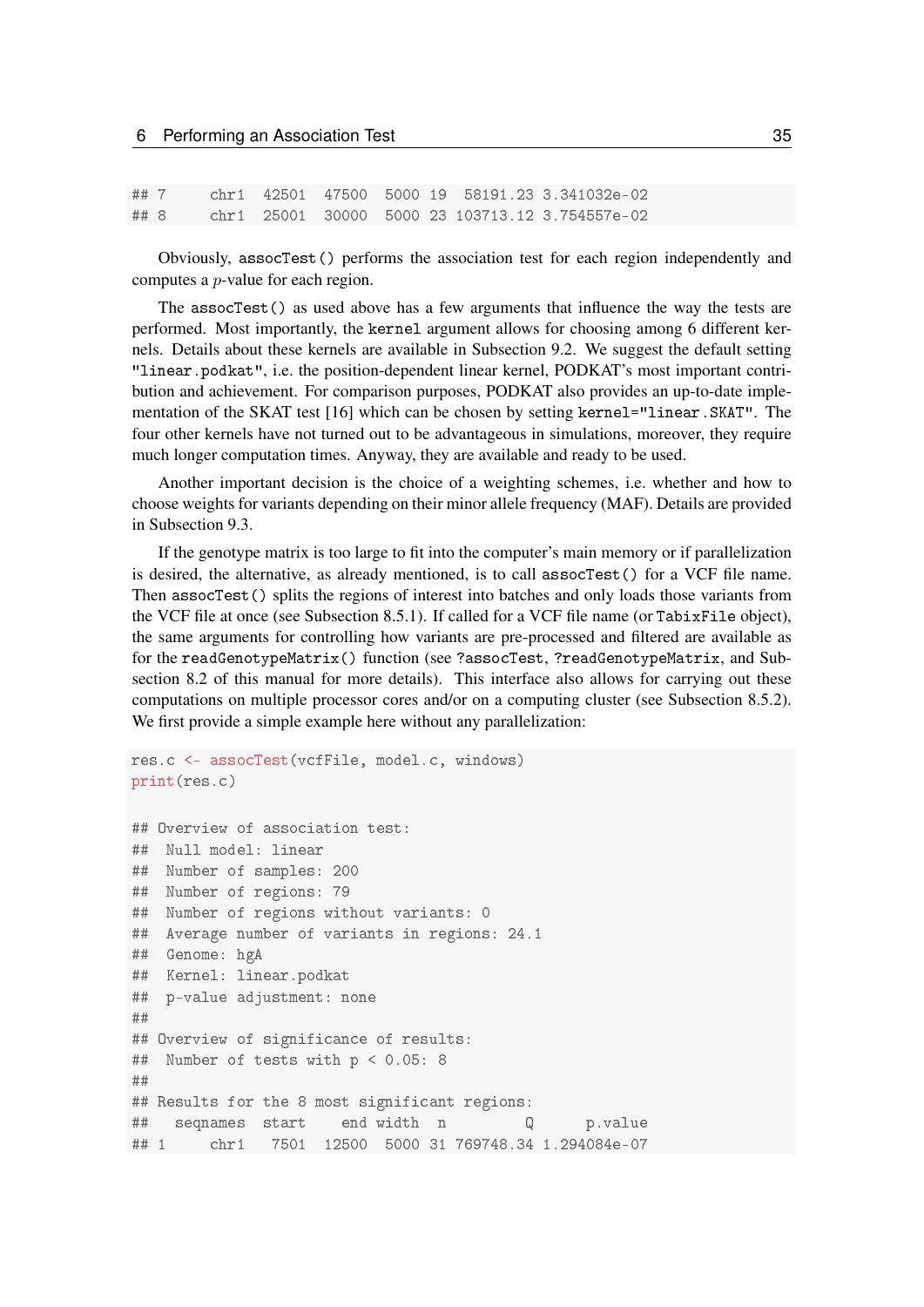| $##$ 2 |      | chr1 10001 15000   |            |  | 5000 33 764828.81 4.874460e-06 |  |
|--------|------|--------------------|------------|--|--------------------------------|--|
| ##3    |      | chr1 140001 145000 |            |  | 5000 15 79937.68 3.599077e-03  |  |
| ## 4   | chr1 |                    | 5001 10000 |  | 5000 34 152555.30 9.785569e-03 |  |
| ## 5   |      | chr1 132501 137500 |            |  | 5000 21 89287.55 1.349559e-02  |  |
| ## 6   |      | chr1 142501 147500 |            |  | 5000 23 94629.68 3.338620e-02  |  |
| ## 7   |      | chr1 42501 47500   |            |  | 5000 19 58191.23 3.341032e-02  |  |
| ## 8   |      | chr1 25001 30000   |            |  | 5000 23 103713.12 3.754557e-02 |  |

The above steps can be carried out for binary traits as well. For brevity, we only show the variant with the genotype matrix here:

```
res.b <- assocTest(geno, model.b, windows)
print(res.b)
## Overview of association test:
## Null model: logistic
## Number of samples: 200
## Number of regions: 79
## Number of regions without variants: 0
## Average number of variants in regions: 24.1
## Genome: hgA
## Kernel: linear.podkat
## p-value adjustment: none
##
## Overview of significance of results:
## Number of tests with p < 0.05: 23
##
## Results for the 10 most significant regions:
## seqnames start end width n Q p.value
## 1 chr1 7501 12500 5000 31 38386.55 7.490309e-05
## 2 chr1 10001 15000 5000 33 43084.90 8.888145e-05
## 3 chr1 22501 27500 5000 27 25640.34 6.978189e-04
## 4 chr1 20001 25000 5000 23 16120.63 2.010308e-03
## 5 chr1 25001 30000 5000 23 10650.48 3.816241e-03
## 6 chr1 77501 82500 5000 17 4890.26 6.730915e-03
## 7 chr1 87501 92500 5000 30 12891.61 8.577176e-03
## 8 chr1 35001 40000 5000 23 22436.29 8.610353e-03
## 9 chr1 27501 32500 5000 27 32423.04 9.666232e-03
## 10 chr1 37501 42500 5000 25 22570.67 9.669373e-03
```
So, it seems as if the computations were completely analogous to continuous traits. However, there is an important aspect that indeed makes a difference: small sample adjustment. As the reader may have noticed above, the null model model.b includes 10,000 resampled residuals for correction of higher moments of the null distribution. This correction has actually been performed by the above association test. Let us shortly run the association test without any correction: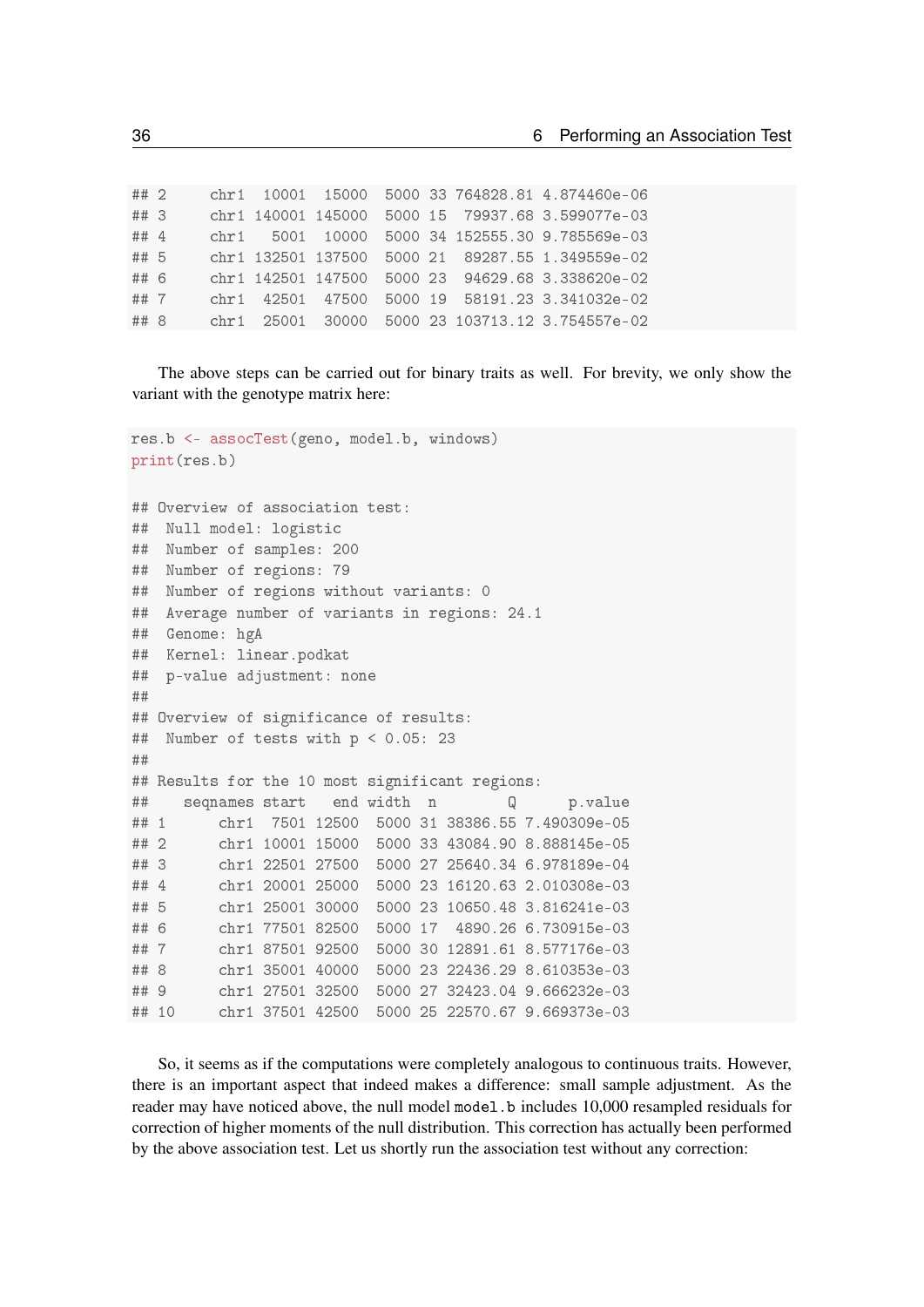```
res.b.noAdj <- assocTest(geno, model.b, windows, adj="none")
print(res.b.noAdj)
## Overview of association test:
## Null model: logistic
## Number of samples: 200
## Number of regions: 79
## Number of regions without variants: 0
## Average number of variants in regions: 24.1
## Genome: hgA
## Kernel: linear.podkat
## p-value adjustment: none
##
## Overview of significance of results:
## Number of tests with p < 0.05: 27
##
## Results for the 10 most significant regions:
## seqnames start end width n Q p.value
## 1 chr1 7501 12500 5000 31 38386.55 1.142026e-06
## 2 chr1 22501 27500 5000 27 25640.34 2.299380e-06
## 3 chr1 10001 15000 5000 33 43084.90 2.878117e-06
## 4 chr1 20001 25000 5000 23 16120.63 6.565331e-05
## 5 chr1 27501 32500 5000 27 32423.04 1.818834e-04
## 6 chr1 30001 35000 5000 32 32024.75 2.270615e-04
## 7 chr1 25001 30000 5000 23 10650.48 3.966917e-04
## 8 chr1 77501 82500 5000 17 4890.26 4.788232e-04
## 9 chr1 87501 92500 5000 30 12891.61 1.809554e-03
## 10 chr1 35001 40000 5000 23 22436.29 3.330749e-03
```
Obviously, the p-values seem to have become more significant. Actually, this is not the case, but only the result of a too crude approximation of the null distribution for smaller sample sizes. So, in a case like this one, small sample adjustment and correction of higher moments are essential.

# 7 Analyzing and Visualizing Results

## <span id="page-36-0"></span>7.1 Multiple Testing Correction

As soon as multiple tests are performed in parallel, the tests' raw p-values do not allow for a correct assessment of the overall type I error rate anymore and multiple testing correction must be employed. PODKAT provides a simple method for multiple testing correction that is a wrapper around the R standard function  $p$  adjust () from the stats package. If called for an object of class AssocTestResultRanges (the class of objects the assocTest() function creates when called for multiple regions), p.adjust() adds a metadata column named p.value.adj with adjusted  $p$ -values: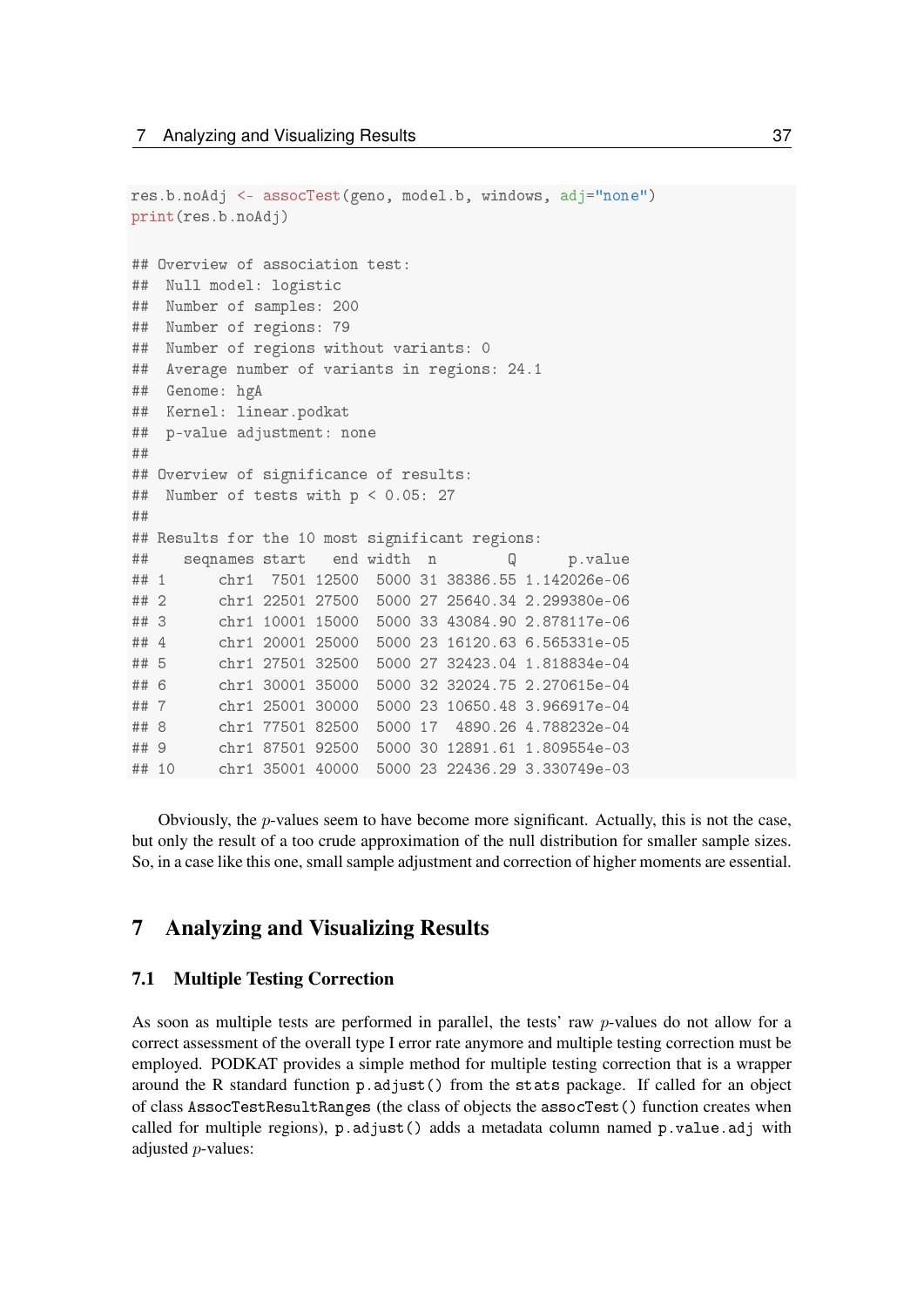```
print(p.adjust(res.c))
## Overview of association test:
## Null model: linear
## Number of samples: 200
## Number of regions: 79
## Number of regions without variants: 0
## Average number of variants in regions: 24.1
## Genome: hgA
## Kernel: linear.podkat
## p-value adjustment: holm
##
## Overview of significance of results:
## Number of tests with p < 0.05: 8
## Number of tests with adj. p < 0.05: 2
##
## Results for the 8 most significant regions:
## seqnames start end width n Q p.value
## 1 chr1 7501 12500 5000 31 769748.34 1.294084e-07
## 2 chr1 10001 15000 5000 33 764828.81 4.874460e-06
## 3 chr1 140001 145000 5000 15 79937.68 3.599077e-03
## 4 chr1 5001 10000 5000 34 152555.30 9.785569e-03
## 5 chr1 132501 137500 5000 21 89287.55 1.349559e-02
## 6 chr1 142501 147500 5000 23 94629.68 3.338620e-02
## 7 chr1 42501 47500 5000 19 58191.23 3.341032e-02
## 8 chr1 25001 30000 5000 23 103713.12 3.754557e-02
## p.value.adj
## 1 1.022327e-05
## 2 3.802079e-04
## 3 2.771289e-01
## 4 7.437033e-01
## 5 1.000000e+00
## 6 1.000000e+00
## 7 1.000000e+00
## 8 1.000000e+00
```
For consistency with the standard  $p$  adjust () function, the default correction procedure is "holm", which corresponds to the Holm-Bonferroni method for controlling the familywise error rate (FWER) [\[6\]](#page-77-0). If a different method is desired, e.g. the popular Benjamini-Hochberg false discovery rate (FDR) correction [\[2\]](#page-77-1), the method argument must be used to select the desired method:

```
res.c.adj <- p.adjust(res.c, method="BH")
print(res.c.adj)
## Overview of association test:
```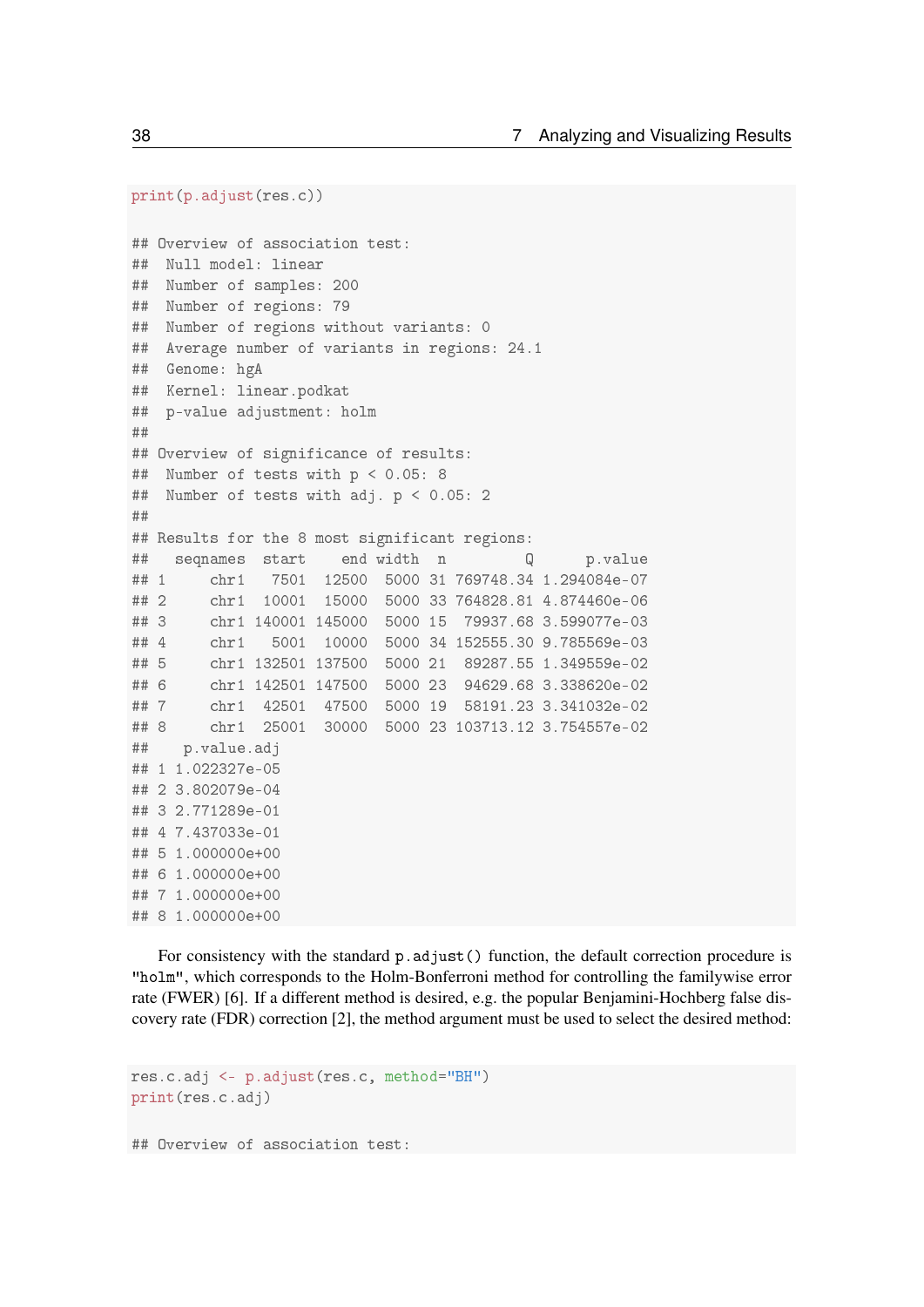```
## Null model: linear
## Number of samples: 200
## Number of regions: 79
## Number of regions without variants: 0
## Average number of variants in regions: 24.1
## Genome: hgA
## Kernel: linear.podkat
## p-value adjustment: BH
##
## Overview of significance of results:
## Number of tests with p < 0.05: 8
## Number of tests with adj. p < 0.05: 2
##
## Results for the 8 most significant regions:
## seqnames start end width n Q p.value
## 1 chr1 7501 12500 5000 31 769748.34 1.294084e-07
## 2 chr1 10001 15000 5000 33 764828.81 4.874460e-06
## 3 chr1 140001 145000 5000 15 79937.68 3.599077e-03
## 4 chr1 5001 10000 5000 34 152555.30 9.785569e-03
## 5 chr1 132501 137500 5000 21 89287.55 1.349559e-02
## 6 chr1 142501 147500 5000 23 94629.68 3.338620e-02
## 7 chr1 42501 47500 5000 19 58191.23 3.341032e-02
## 8 chr1 25001 30000 5000 23 103713.12 3.754557e-02
## p.value.adj
## 1 1.022327e-05
## 2 1.925412e-04
## 3 9.477570e-02
## 4 1.932650e-01
## 5 2.132303e-01
## 6 3.707625e-01
## 7 3.707625e-01
## 8 3.707625e-01
res.b.adj <- p.adjust(res.b, method="BH")
print(res.b.adj)
## Overview of association test:
## Null model: logistic
## Number of samples: 200
## Number of regions: 79
## Number of regions without variants: 0
## Average number of variants in regions: 24.1
## Genome: hgA
## Kernel: linear.podkat
## p-value adjustment: BH
##
```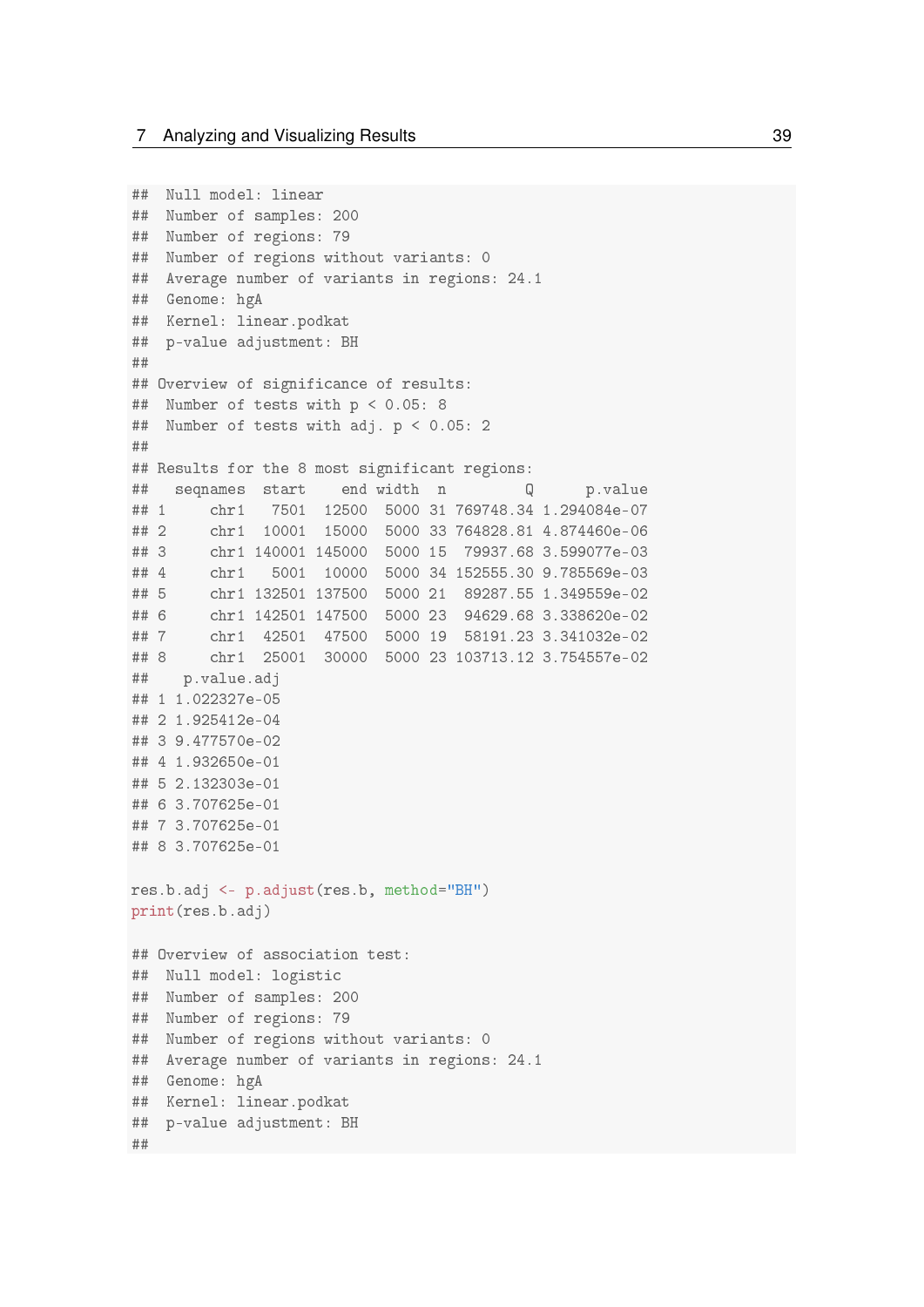```
## Overview of significance of results:
## Number of tests with p < 0.05: 23
## Number of tests with adj. p < 0.05: 4
##
## Results for the 10 most significant regions:
## seqnames start end width n Q p.value
## 1 chr1 7501 12500 5000 31 38386.55 7.490309e-05
## 2 chr1 10001 15000 5000 33 43084.90 8.888145e-05
## 3 chr1 22501 27500 5000 27 25640.34 6.978189e-04
## 4 chr1 20001 25000 5000 23 16120.63 2.010308e-03
## 5 chr1 25001 30000 5000 23 10650.48 3.816241e-03
## 6 chr1 77501 82500 5000 17 4890.26 6.730915e-03
## 7 chr1 87501 92500 5000 30 12891.61 8.577176e-03
## 8 chr1 35001 40000 5000 23 22436.29 8.610353e-03
## 9 chr1 27501 32500 5000 27 32423.04 9.666232e-03
## 10 chr1 37501 42500 5000 25 22570.67 9.669373e-03
## p.value.adj
## 1 0.003510817
## 2 0.003510817
## 3 0.018375898
## 4 0.039703590
## 5 0.060296605
## 6 0.073175318
## 7 0.073175318
## 8 0.073175318
## 9 0.073175318
## 10 0.073175318
```
The user has to make sure to choose a correction method the assumptions of which are fulfilled by the given setup. Note that the tests performed by PODKAT are usually not independent of each other, at least not if overlapping windows and/or windows close to each other are tested.

# 7.2 Visualization

PODKAT also offers functions for visualizing the results of association tests. Suppose we have carried out an association test involving multiple regions, e.g. a whole-genome or whole-exome association test. In such cases, the assocTest() returns an AssocTestResultRanges object that contains a metadata column with  $p$ -values and, if multiple testing correction has been employed (see Subsection [7.1](#page-36-0) above), another metadata column with adjusted  $p$ -values. If the R standard generic function plot() is called on such an object, a so-called *Manhattan plot* is produced, that is, log-transformed p-values are plotted along the genome: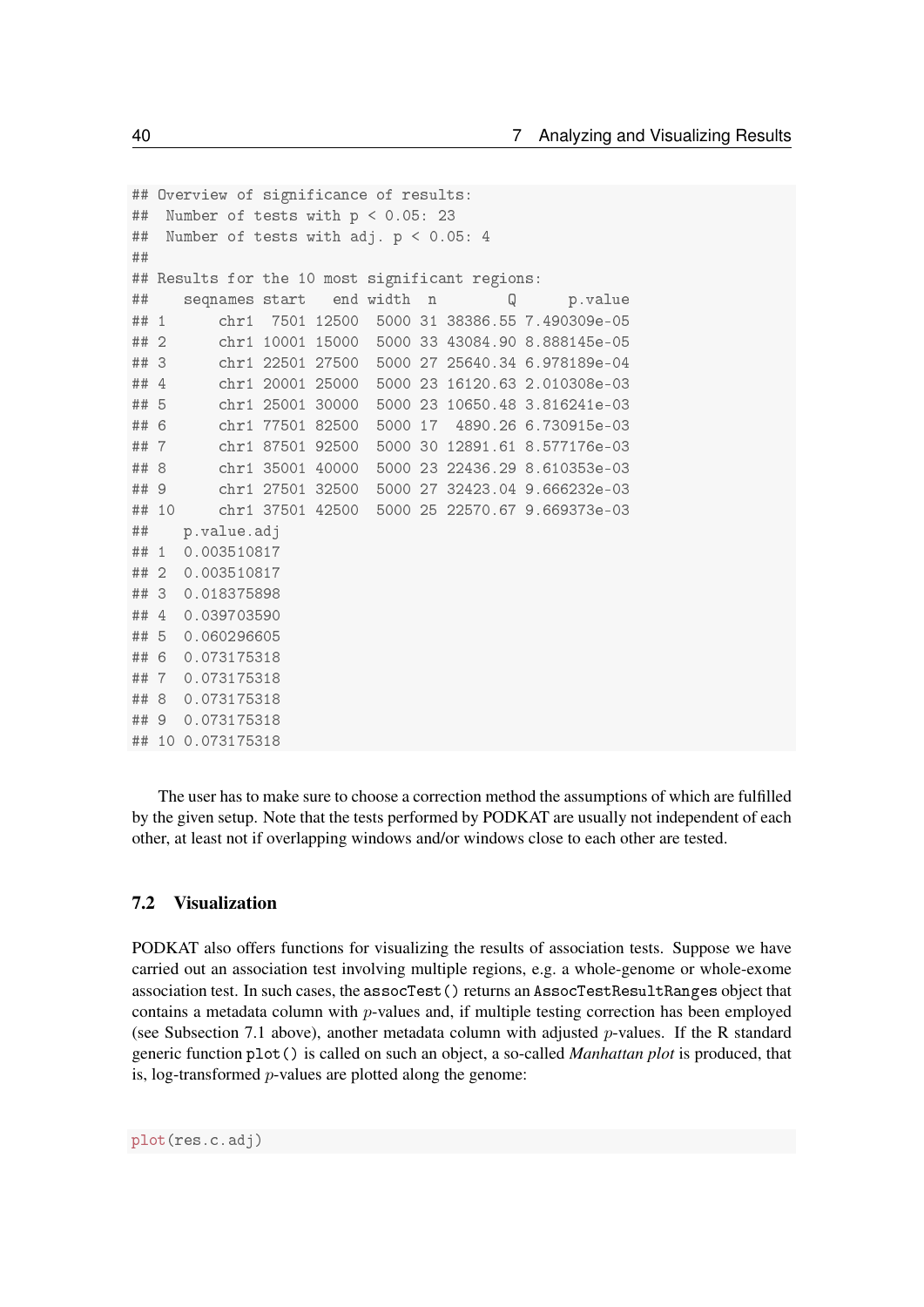

Obviously, the function plots raw (uncorrected)  $p$ -values, where the ones passing the significance threshold are plotted in red and the insignificant ones are plotted in gray. In order to correctly account for multiple testing, we would either have to choose a stricter threshold or use adjusted p-values instead. The latter can be accomplished by choosing a different p-value column for plotting:

## plot(res.c.adj, which="p.value.adj")



If the genome consists of multiple chromosomes, the default is to plot the insignificant  $p$ -values in alternating colors (gray/light gray by default). If very many regions have been tested, in particular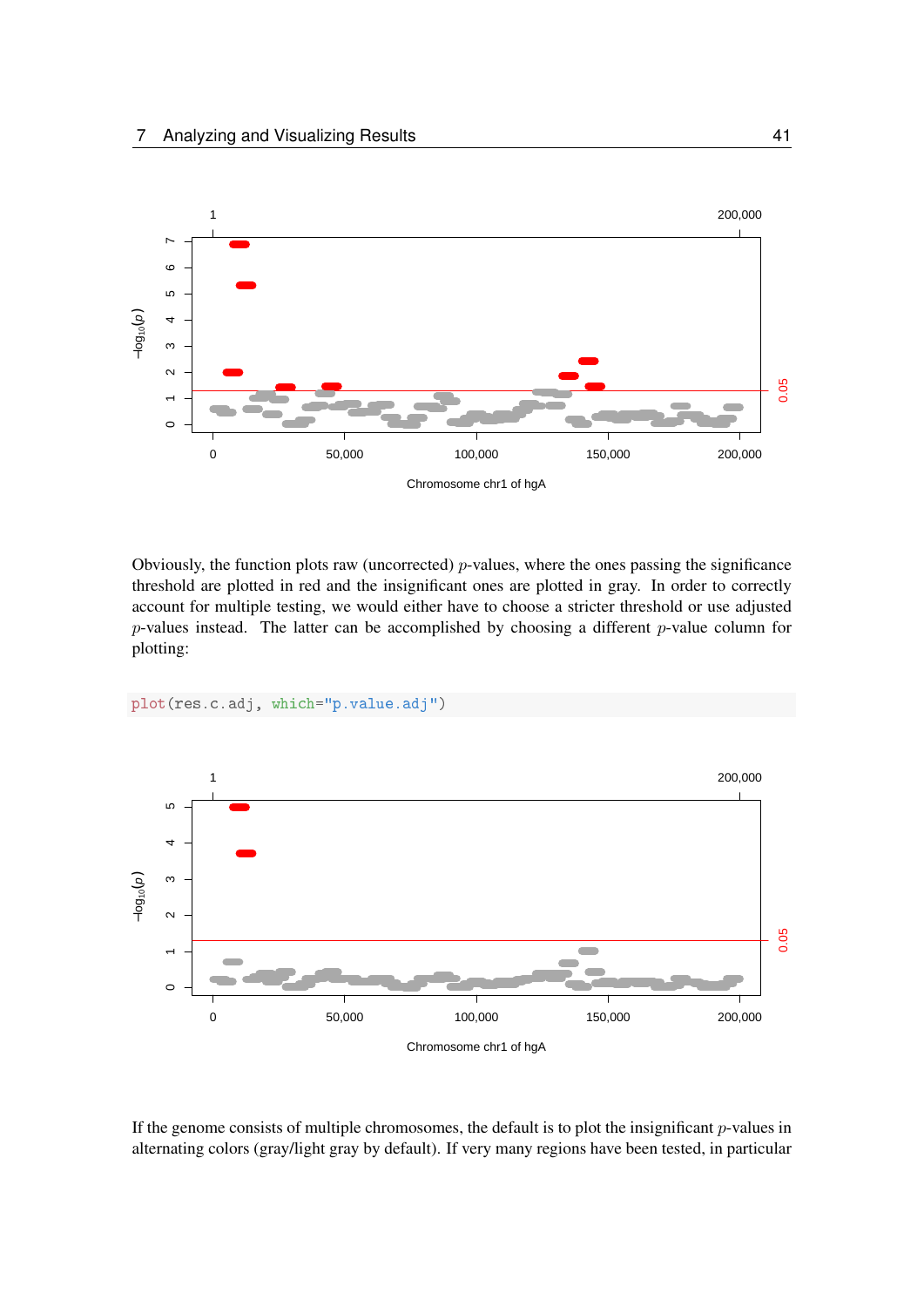in whole-genome studies, it is advisable to use semi-transparent colors (using the alpha channel of functions like gray(), rgb(), or hsv()) to get an impression of the density of p-values. Although this simple example does not necessitate this technique, we show an example in order to demonstrate how it works:

```
plot(res.c.adj, which="p.value.adj", col=gray(0.5, alpha=0.25))
```


PODKAT further provides a function for making quantile-quantile (Q-Q) plots. If called for a single AssocTestResultRanges object, the function qqplot() plots log-transformed p-values against a uniform distribution of  $p$ -values (which one would expect under the null hypothesis):

qqplot(res.c)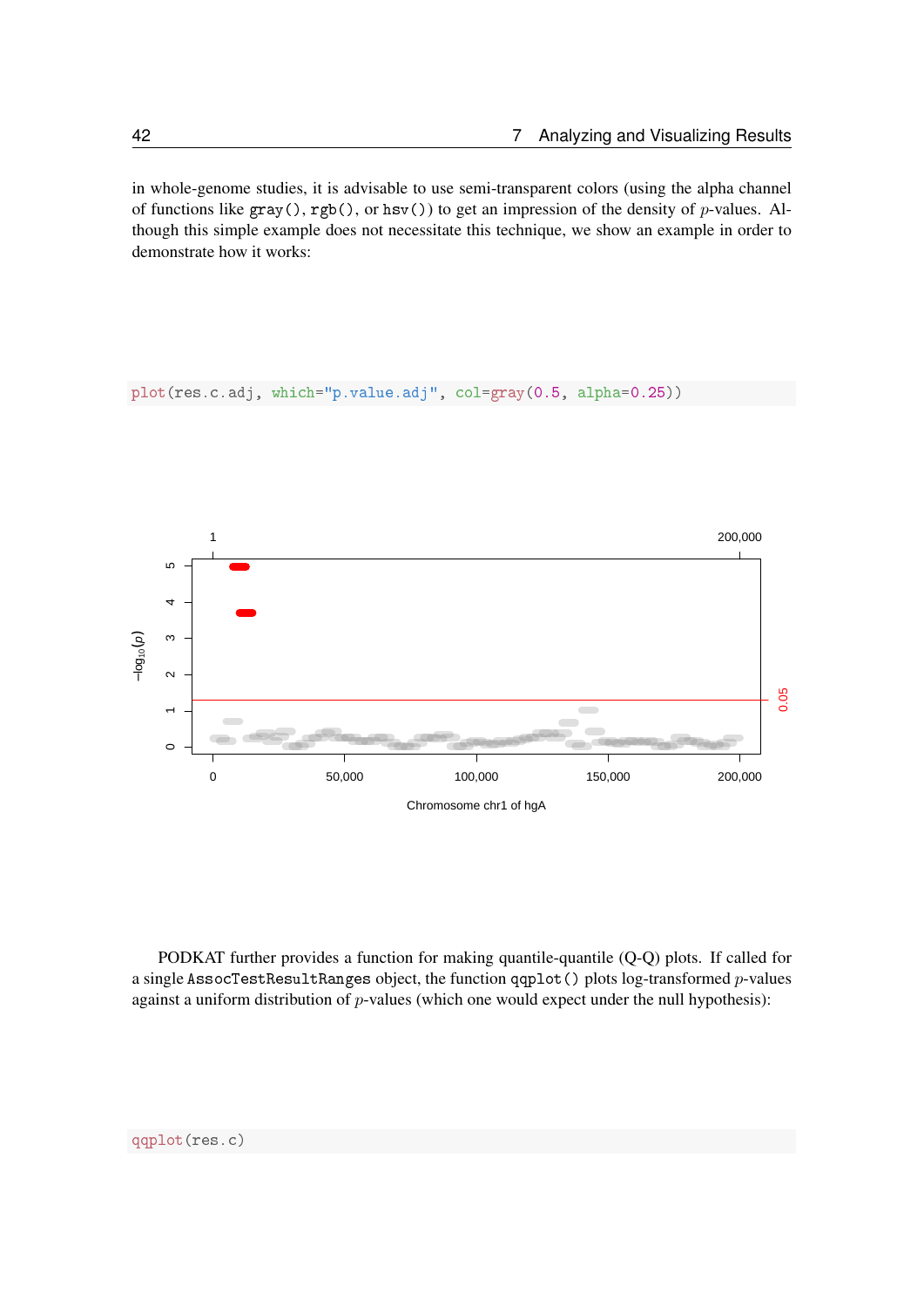

The same function can also be used to compare two association test results in terms of their distributions of p-values, e.g. to compare two different kernels or to compare results with and without small-sample correction:

qqplot(res.b, res.b.noAdj)

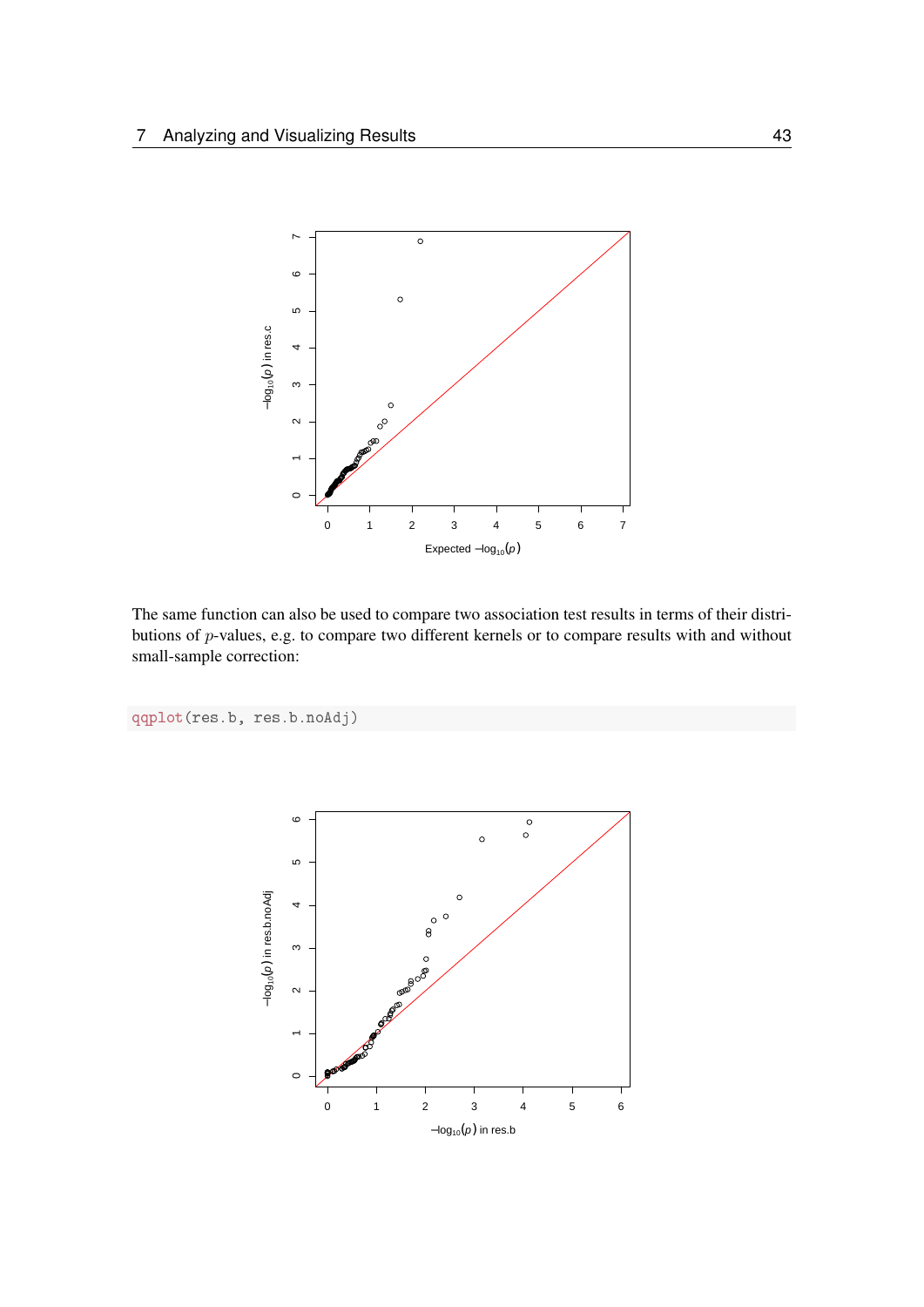For the above example, we see that the  $p$ -values without small-sample correction are supposedly more significant. The reason is that, in this example, the *p*-values without correction are actually systematically inflated:

qqplot(res.b.noAdj)



# 7.3 Filtering Significant Regions

PODKAT offers a simple method for stripping off all insignificant results from an association test result. The method is called filterResult() and can be applied to association test results given as objects of class AssocTestResultRanges. The user can choose the significance threshold and which *p*-value column the filter should be applied to. The result is a subset of the input object consisting of those regions the p-value of which passed the threshold.

```
res.c.f <- filterResult(res.c, cutoff=1.e-6)
print(res.c.f, cutoff=1.e-6)
## Overview of association test:
## Null model: linear
## Number of samples: 200
## Number of regions: 1
## Number of regions without variants: 0
## Average number of variants in regions: 31.0
## Genome: hgA
## Kernel: linear.podkat
```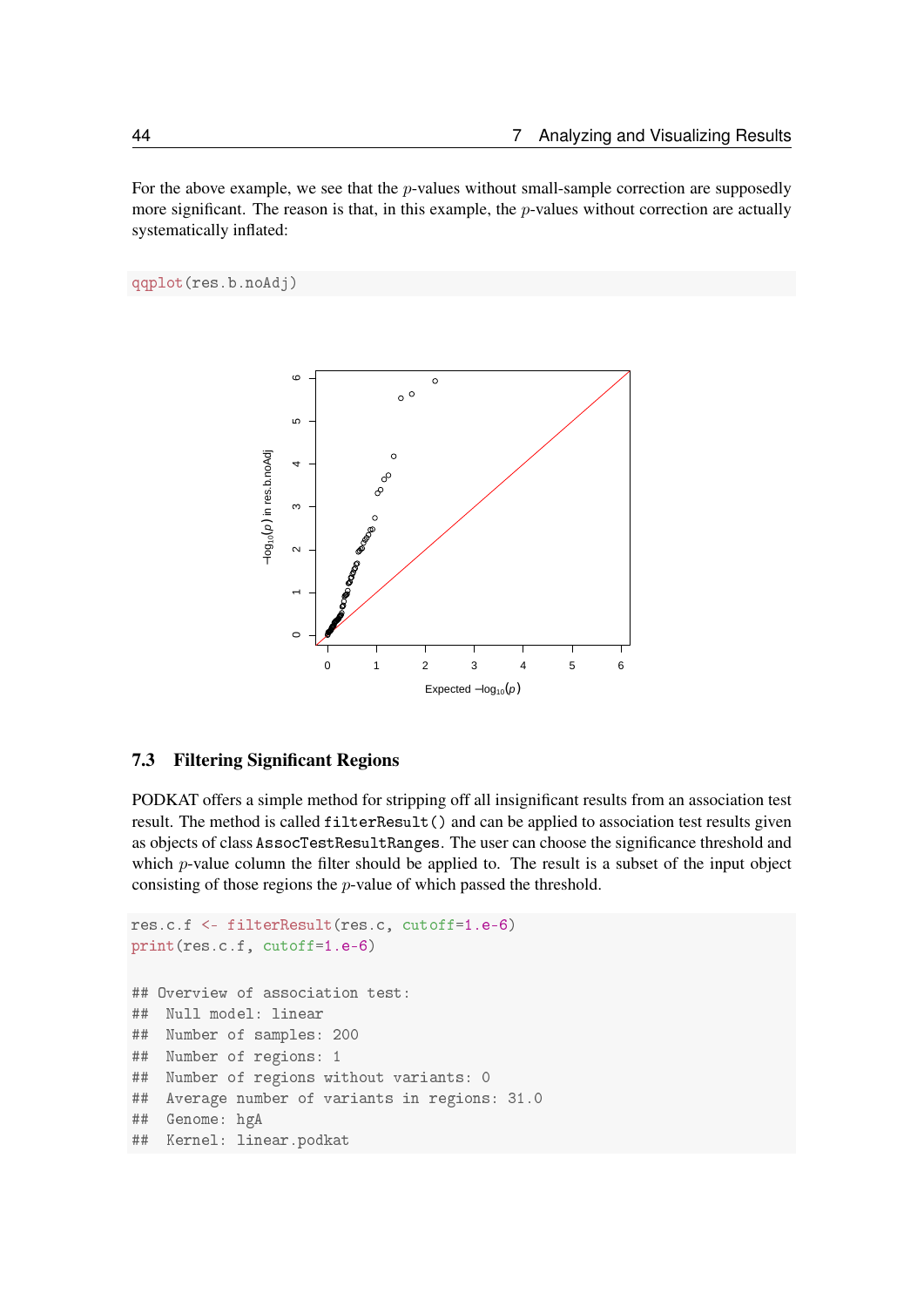```
## p-value adjustment: none
##
## Overview of significance of results:
## Number of tests with p < 1e-06: 1
##
## Results for the 1 most significant regions:
## seqnames start end width n Q p.value
## 1 chr1 7501 12500 5000 31 769748.3 1.294084e-07
res.c.adj.f <- filterResult(res.c.adj, filterBy="p.value.adj")
print(res.c.adj.f)
## Overview of association test:
## Null model: linear
## Number of samples: 200
## Number of regions: 2
## Number of regions without variants: 0
## Average number of variants in regions: 32.0
## Genome: hgA
## Kernel: linear.podkat
## p-value adjustment: BH
##
## Overview of significance of results:
## Number of tests with p < 0.05: 2
## Number of tests with adj. p < 0.05: 2
##
## Results for the 2 most significant regions:
## seqnames start end width n Q p.value
## 1 chr1 7501 12500 5000 31 769748.3 1.294084e-07
## 2 chr1 10001 15000 5000 33 764828.8 4.874460e-06
## p.value.adj
## 1 1.022327e-05
## 2 1.925412e-04
```
## <span id="page-44-0"></span>7.4 Contributions of Individual Variants

The association tests provided by PODKAT do not test single-locus variants, but consider multiple variants located in the same genomic window simultaneously, i.e. multiple variants are "collapsed" into a single score and tested together. As a consequence, PODKAT provides association test results per window, but does not allow for pinpointing which individual variants may have made a major contribution to the test's outcome. For linear kernels (choices kernel="linear.podkat" and kernel="linear.SKAT"), PODKAT offers a method named weights() that allows for computing the individual contribution that individual variants made to the outcome of a test. It should be clear that this makes little sense for non-significant windows. Hence, this method should be applied to a filtered result.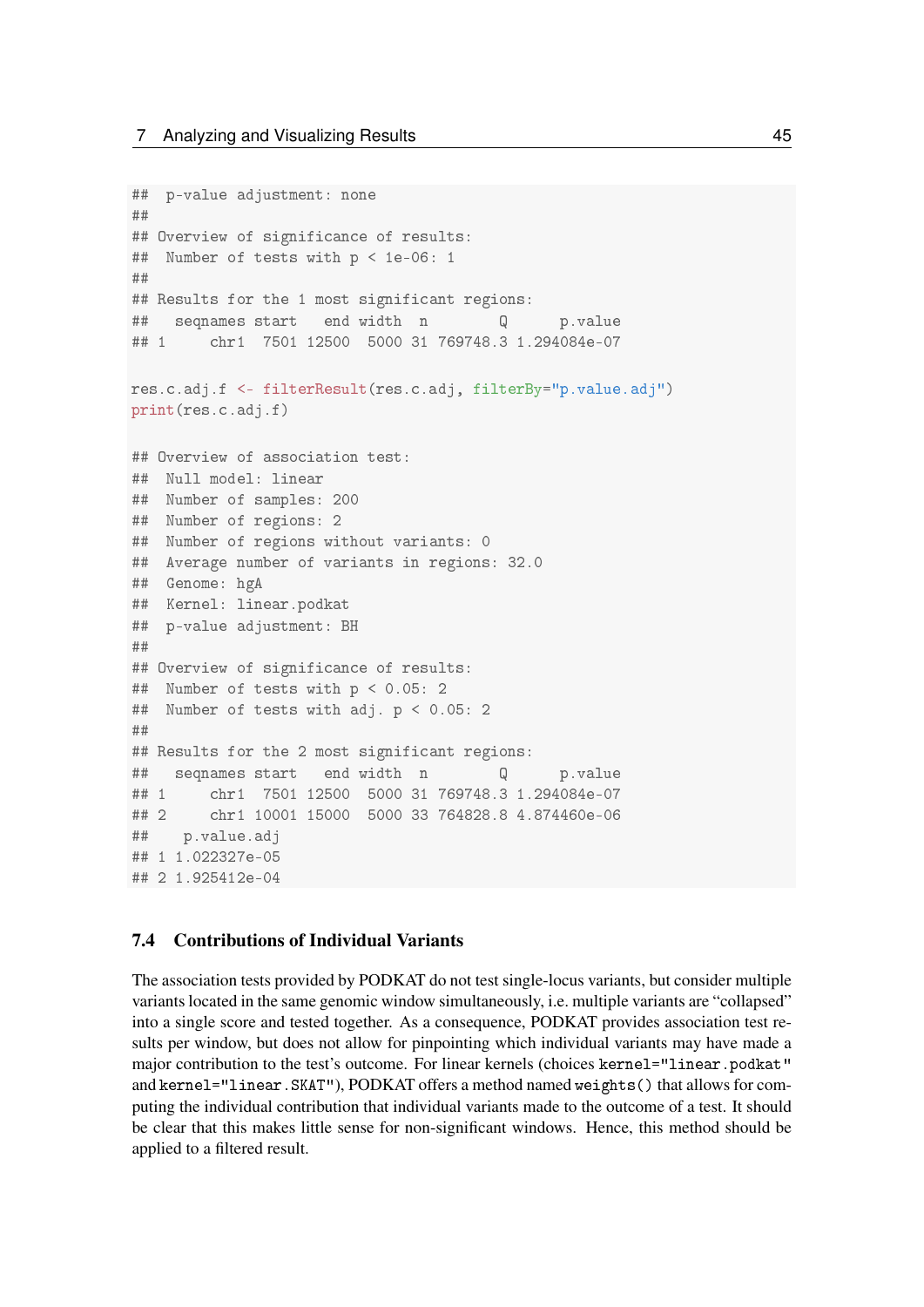w.res.c.adj <- weights(res.c.adj.f, geno, model.c) w.res.c.adj ## GRangesList object of length 2: ## \$`chr1:7501-12500` ## GRanges object with 31 ranges and 2 metadata columns: ## seqnames ranges strand | weight.raw ## <Rle> <IRanges> <Rle> | <numeric> ## snv:160 chr1 7713 \* | -44.4915 ## snv:164 chr1 7834 \* | -40.8922 ## snv:166 chr1 7932 \* | -43.5583 ## snv:167 chr1 7976 \* | -44.3762 ## snv:177 chr1 8342 \* | -56.9144 ## ... ... ... ... . ... ## snv:249 chr1 11888 \* | 324.931 ## snv:256 chr1 12191 \* | 189.297 ## snv:258 chr1 12273 \* | 161.128 ## snv:261 chr1 12307 \* | 144.859 ## snv:264 chr1 12369 \* | 115.202 ## weight.contribution ## <numeric> ## snv:160 0.000833988 ## snv:164 0.000704510 ## snv:166 0.000799370 ## snv:167 0.000829671 ## snv:177 0.001364738 ## ... ... ## snv:249 0.04448243 ## snv:256 0.01509710 ## snv:258 0.01093828 ## snv:261 0.00884089 ## snv:264 0.00559144 ## ------- ## seqinfo: 1 sequence from hgA genome ## ## \$`chr1:10001-15000` ## GRanges object with 33 ranges and 2 metadata columns: ## seqnames ranges strand | weight.raw ## <Rle> <IRanges> <Rle> | <numeric> ## snv:223 chr1 10665 \* | 211.879 ## snv:227 chr1 10800 \* | 277.783 ## snv:233 chr1 11173 \* | 441.157 ## snv:234 chr1 11242 \* | 460.515 ## snv:237 chr1 11387 \* | 494.788 ## ... ... ... ... . ... ## snv:311 chr1 14701 \* | -213.368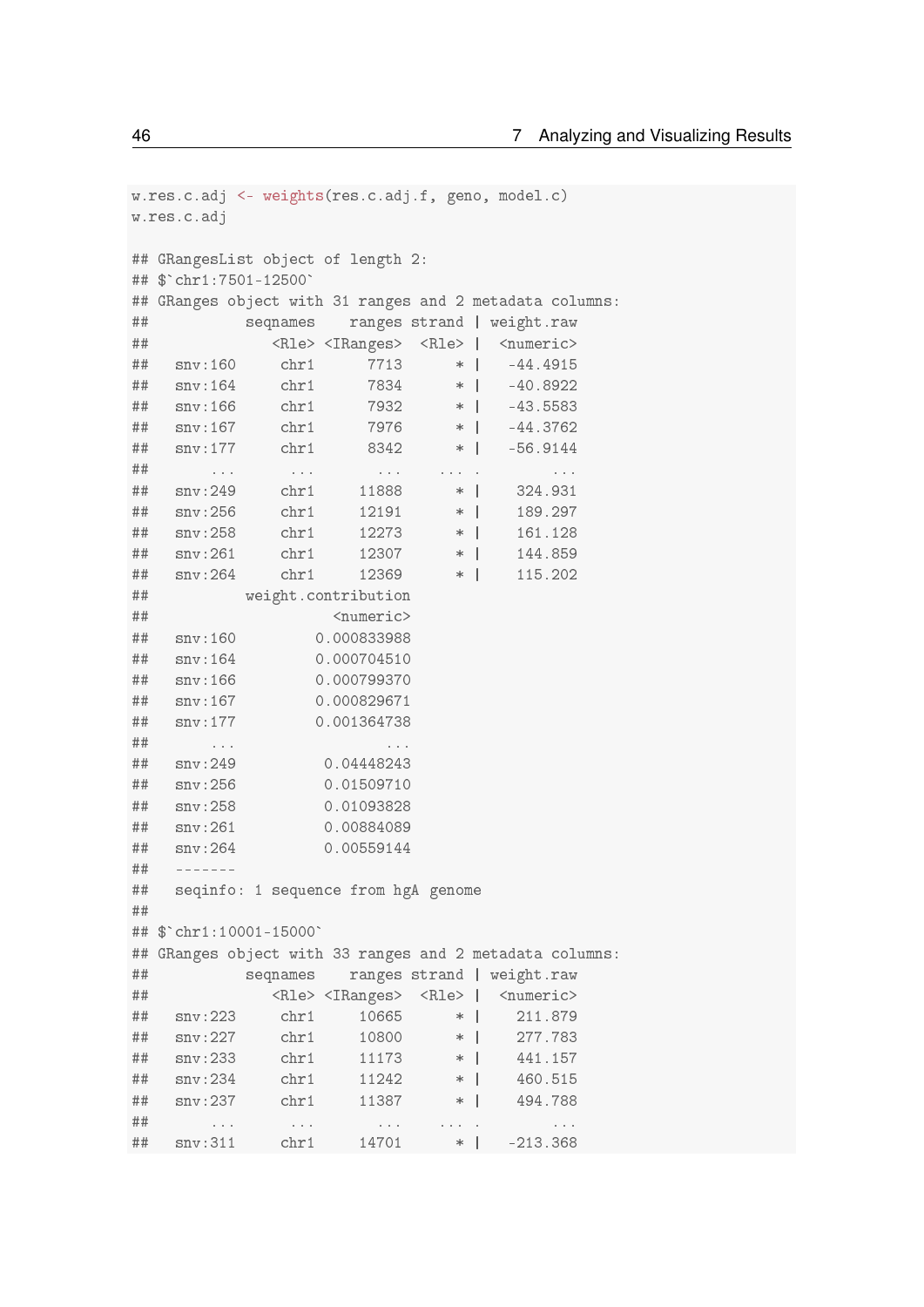| ## | snv:313                             | chr1       | 14800      | $\blacksquare$<br>$\ast$ | $-196.870$                  |  |  |  |  |  |  |  |
|----|-------------------------------------|------------|------------|--------------------------|-----------------------------|--|--|--|--|--|--|--|
| ## | snv:314                             | chr1       | 14821      |                          | $-191.199$<br>$*$           |  |  |  |  |  |  |  |
| ## | snv:315                             | chr1 14831 |            | $\ast$                   | $-188.138$<br>and the state |  |  |  |  |  |  |  |
| ## | snv:318 chr1 14974                  |            |            | $\ast$<br>$\Box$         | $-135.752$                  |  |  |  |  |  |  |  |
| ## | weight.contribution                 |            |            |                          |                             |  |  |  |  |  |  |  |
| ## | $<$ numeric $>$                     |            |            |                          |                             |  |  |  |  |  |  |  |
| ## | snv:223                             |            | 0.0190356  |                          |                             |  |  |  |  |  |  |  |
| ## | snv:227                             |            | 0.0327191  |                          |                             |  |  |  |  |  |  |  |
| ## | snv:233                             |            | 0.0825231  |                          |                             |  |  |  |  |  |  |  |
| ## | snv:234                             |            | 0.0899245  |                          |                             |  |  |  |  |  |  |  |
| ## | snv:237                             |            | 0.1038073  |                          |                             |  |  |  |  |  |  |  |
| ## | $\alpha = \alpha = \alpha$          |            | $\cdots$   |                          |                             |  |  |  |  |  |  |  |
| ## | snv:311                             |            | 0.01930411 |                          |                             |  |  |  |  |  |  |  |
| ## | snv:313                             |            | 0.01643423 |                          |                             |  |  |  |  |  |  |  |
| ## | snv:314                             |            | 0.01550112 |                          |                             |  |  |  |  |  |  |  |
| ## | snv:315                             |            | 0.01500875 |                          |                             |  |  |  |  |  |  |  |
| ## | snv:318                             |            | 0.00781414 |                          |                             |  |  |  |  |  |  |  |
| ## |                                     |            |            |                          |                             |  |  |  |  |  |  |  |
| ## | seqinfo: 1 sequence from hgA genome |            |            |                          |                             |  |  |  |  |  |  |  |
|    |                                     |            |            |                          |                             |  |  |  |  |  |  |  |

Obviously, weights() returns a GRangesList object with as many components as the first argument has regions. Each of the list components is a GRanges object with two metadata columns weight.raw and weight.contribution. The former corresponds to the raw contributions of the variants. For each variant, the corresponding entry in the column weight.raw is positive if the variant is positively associated with the residual/trait. It is negative if the variant is negatively associated with the residual/trait. The value is around zero if there is (almost) no association. The absolute value gives an indication about the magnitude of contribution to the test's statistic. The metadata column weight.contribution corresponds to the relative contribution of each variant. It is nothing else but the squares of the weight.raw column, but normalized to a sum of 1. As an example, a value of 0.2 means that this variant contributed 20% to the test statistic of this region. Subsection [7.4](#page-44-0) provides more details about the contributions are computed.

As an example, we plot a histogram of relative contributions of variants of the first region:

hist(mcols(w.res.c.adj[[1]])\$weight.contribution, col="lightblue", border="lightblue", xlab="weight.contribution", main="")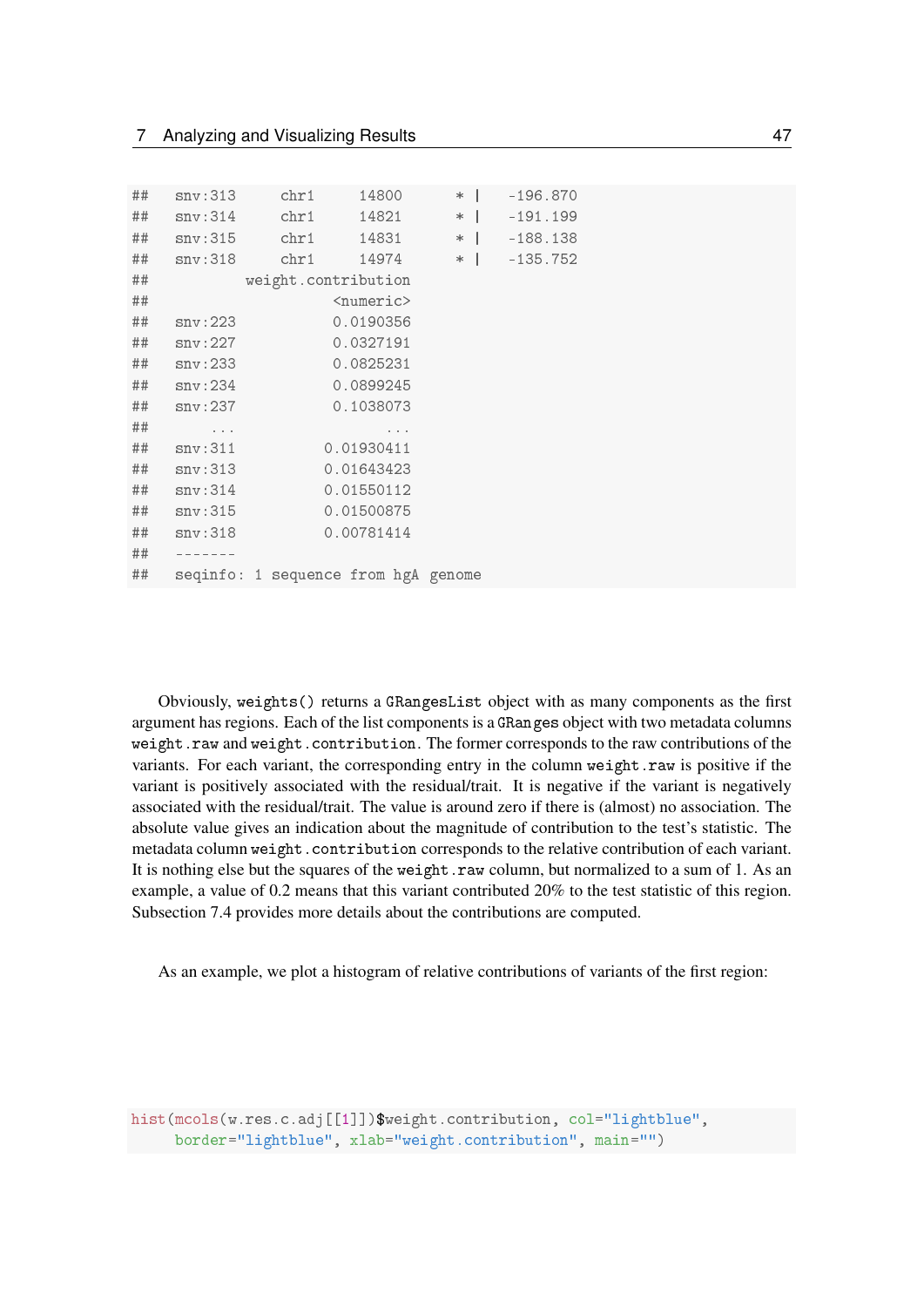

The histogram shows a bimodal distribution which indicates that the major contributions are made by only a few variants, whereas all others only make a minor contribution.

The PODKAT package provides a method for plotting numerical metadata columns of GRanges objects. This method can be used to plot the contributions of individual variants in a window:

```
plot(w.res.c.adj[[1]], "weight.contribution")
```


In the above plot, each variant is visualized as an equally large bar/interval along the horizontal axis. Alternatively, the function can also plot contributions (or any other numerical metadata column) along the genome. In the following plot, the type "b" has been chosen with the aim to indicate the positions of variants: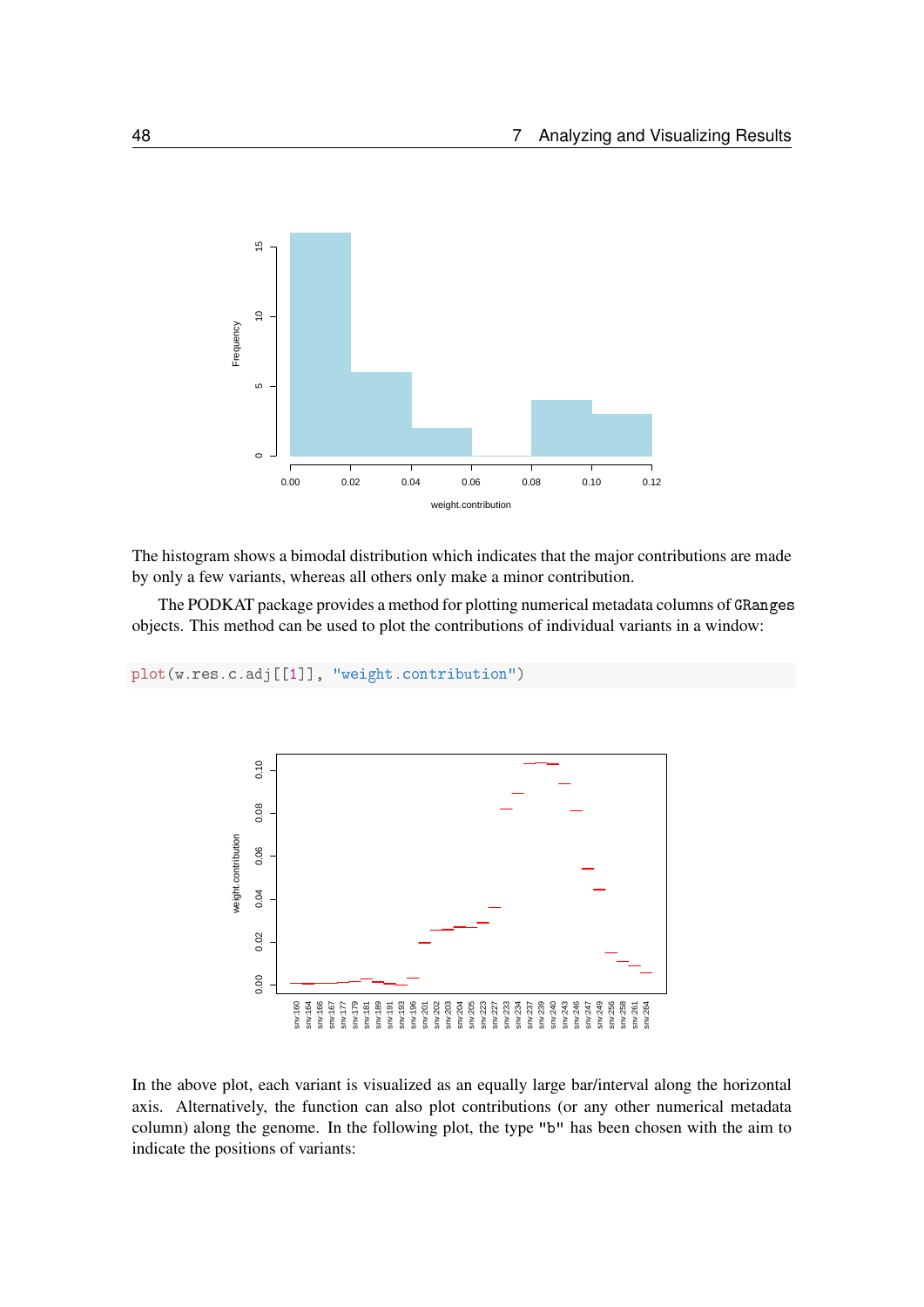#### plot(w.res.c.adj[[1]], "weight.raw", alongGenome=TRUE, type="b")



In order to allow the user to easily find the most indicative variant, the filterResult() method can be applied to weights, too. If called for GRanges or GRangesList objects, the function filterResult() checks if a metadata column weight.contribution is available and strips off all variant with a relative contribution lower than the given threshold cutoff (the default is 0.1):

```
filterResult(w.res.c.adj, cutoff=0.07)
## GRangesList object of length 2:
## $`chr1:7501-12500`
## GRanges object with 7 ranges and 2 metadata columns:
## seqnames ranges strand | weight.raw
## <Rle> <IRanges> <Rle> | <numeric>
## snv:233 chr1 11173 * | 441.157
## snv:234 chr1 11242 * | 460.515
## snv:237 chr1 11387 * | 494.788
## snv:239 chr1 11392 * | 495.984
## snv:240 chr1 11402 * | 494.259
## snv:243 chr1 11459 * | 472.102
## snv:246 chr1 11547 * | 438.813
## weight.contribution
## <numeric>
## snv:233 0.0819957
## snv:234 0.0893498
## snv:237 0.1031439
## snv:239 0.1036431
## snv:240 0.1029235
```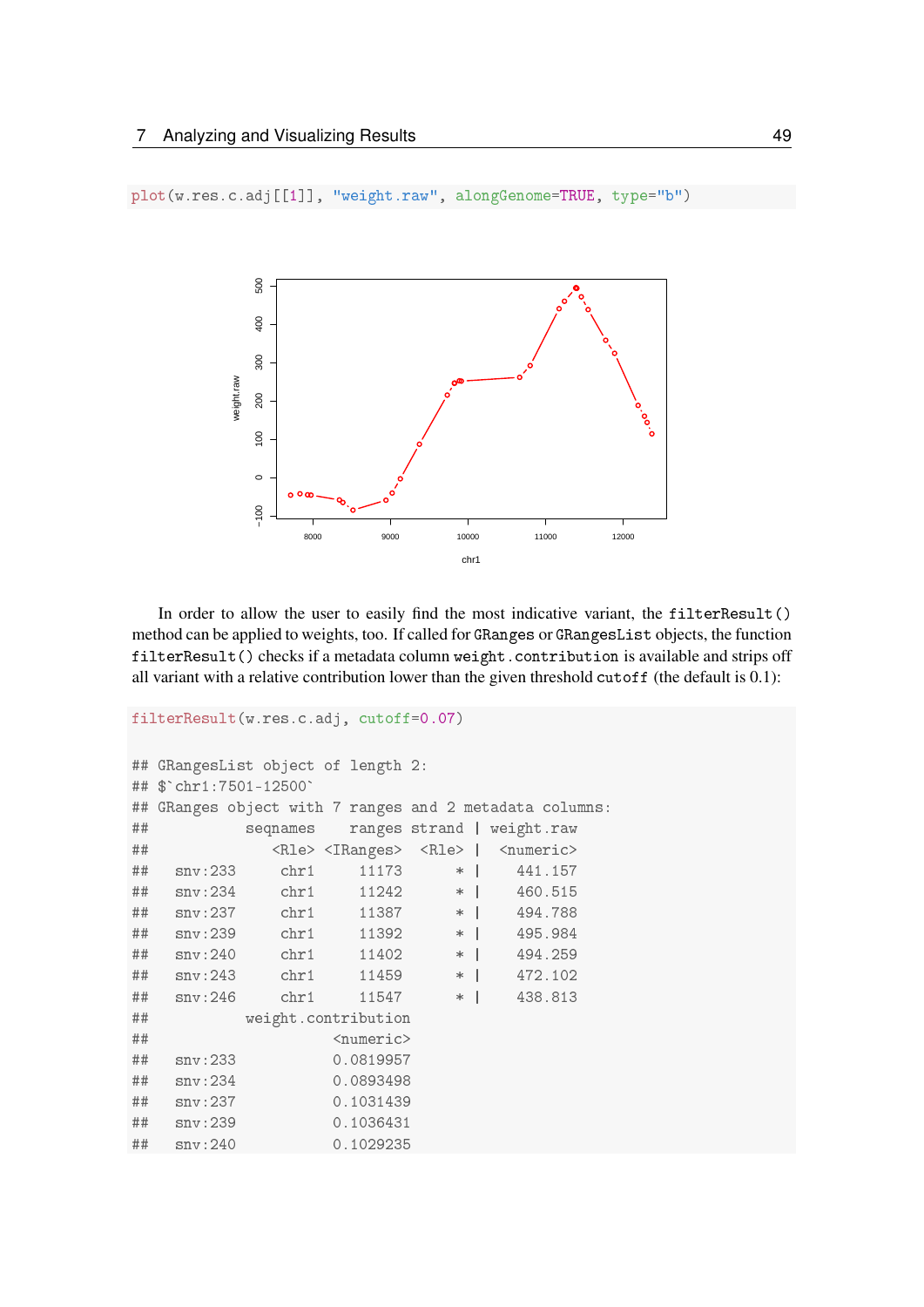```
## snv:243 0.0939027
## snv:246 0.0811269
## -------
## seqinfo: 1 sequence from hgA genome
##
## $`chr1:10001-15000`
## GRanges object with 7 ranges and 2 metadata columns:
## seqnames ranges strand | weight.raw
## <Rle> <IRanges> <Rle> | <numeric>
## snv:233 chr1 11173 * | 441.157
## snv:234 chr1 11242 * | 460.515
## snv:237 chr1 11387 * | 494.788
## snv:239 chr1 11392 * | 495.984
## snv:240 chr1 11402 * | 494.259
## snv:243 chr1 11459 * | 472.102
## snv:246 chr1 11547 * | 438.813
## weight.contribution
## <numeric>
## snv:233 0.0825231
## snv:234 0.0899245
## snv:237 0.1038073
## snv:239 0.1043098
## snv:240 0.1035856
## snv:243 0.0945067
## snv:246 0.0816488
## -------
## seqinfo: 1 sequence from hgA genome
```
That the same variants stand out twice in the above result is neither an error nor a coincidence: the most indicative variants of both windows appear are located in their overlap.

As a further analysis tool, PODKAT offers to plot the genotype in a heatmap-like fashion, as it is or with respect to traits/phenotypes. In the following example, we read the region that has been identified as most significant from the VCF file and display it:

```
res.c.adj.sorted <- sort(res.c.adj, sortBy="p.value.adj")
Zi <- readGenotypeMatrix(vcfFile, regions=res.c.adj.sorted[1])
plot(Zi, labRow=NA)
```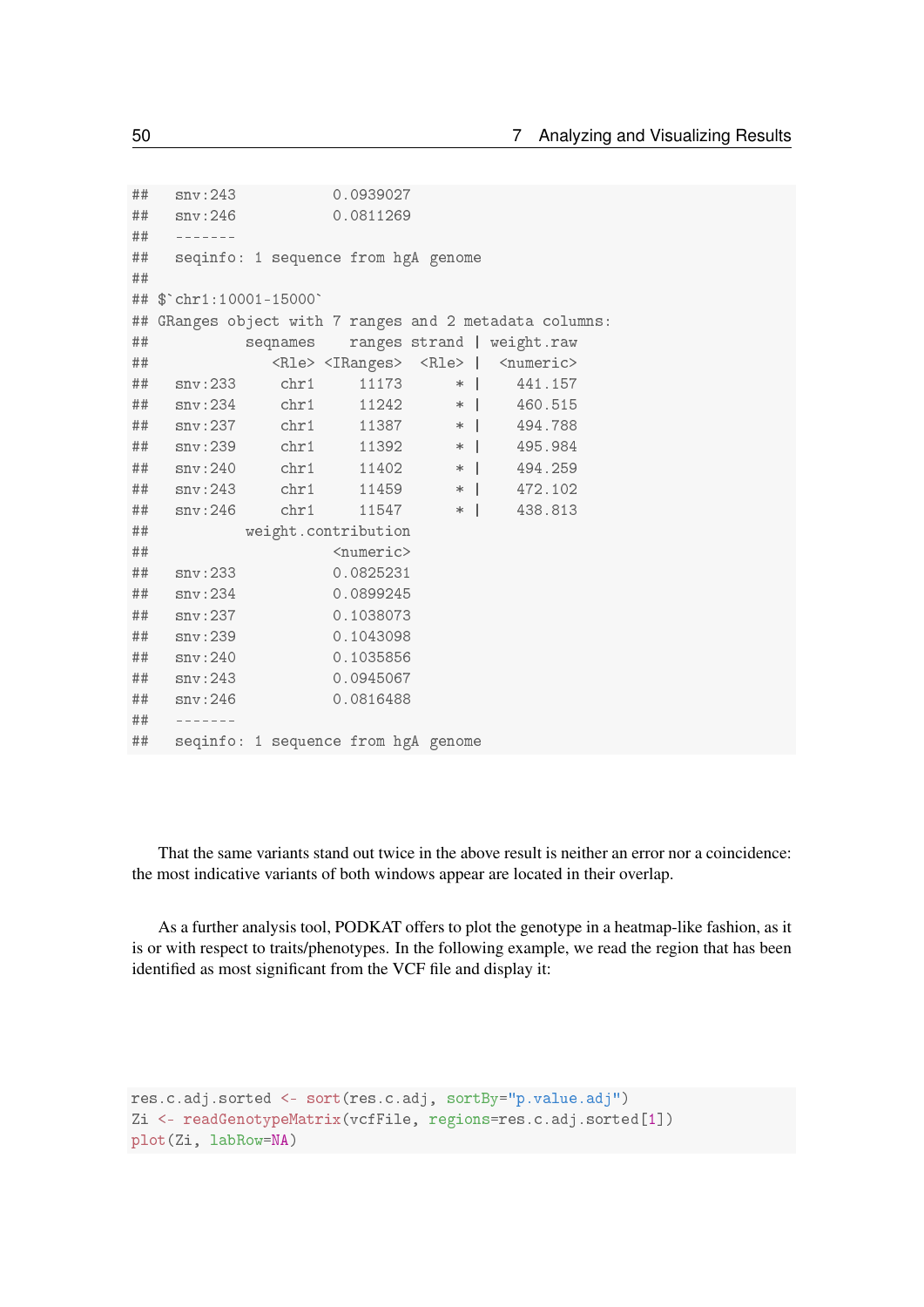

The plot is more expressive if the genotypes are plotted along with the trait/phenotype: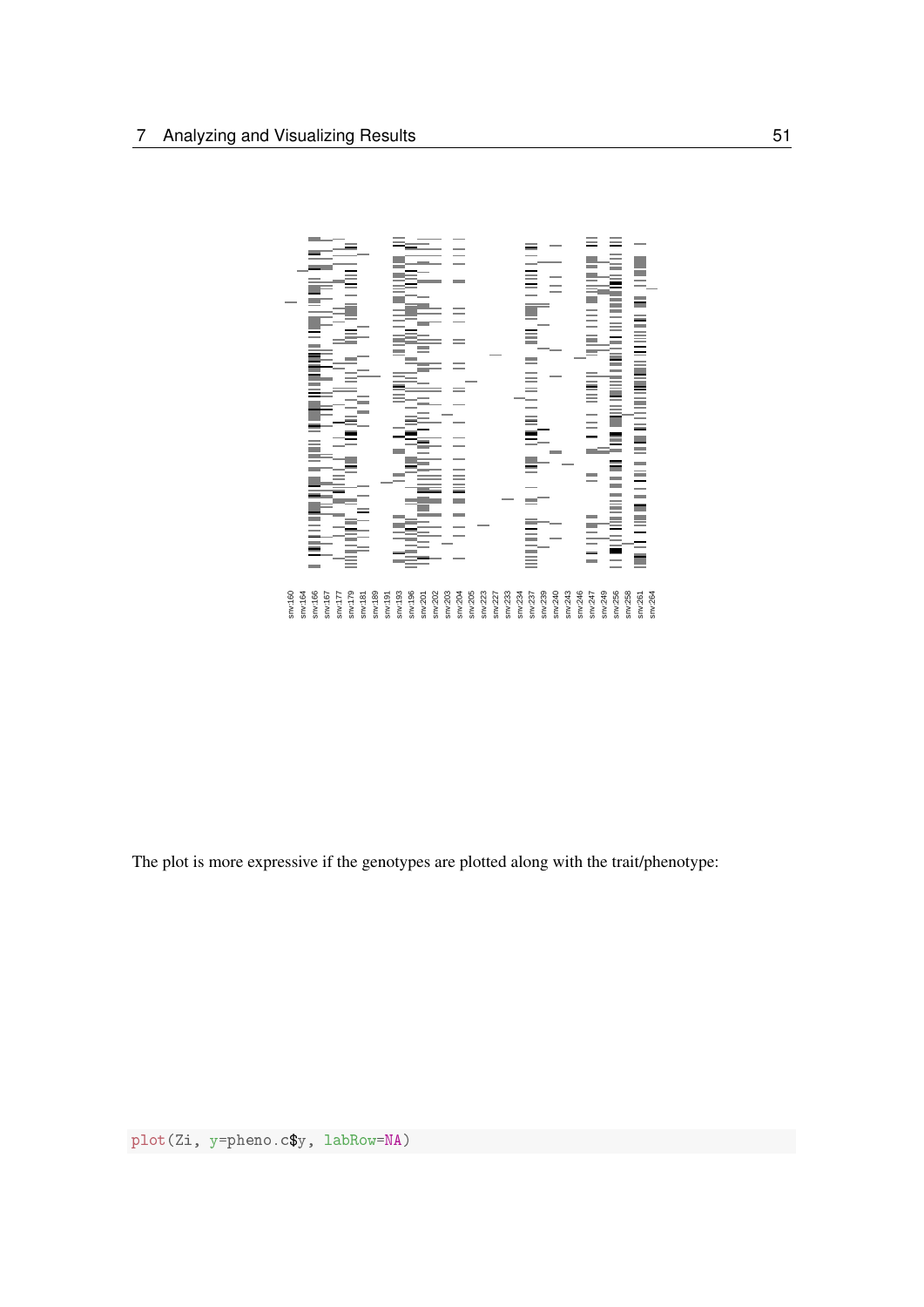

In this plot, the samples (rows) are sorted according to the phenotype value. This allows for better finding variants whose minor alleles (gray or black) accumulate in the upper or lower part of the plot. For instance, it is clearly visible that the minor alleles of variant snv:239, the one that had the highest contribution, accumulate in the upper part of the plot.

Note, however, that the genotypes have not been tested for associations with the trait directly, but for associations with the trait after correction for covariates (i.e. with the null model residuals):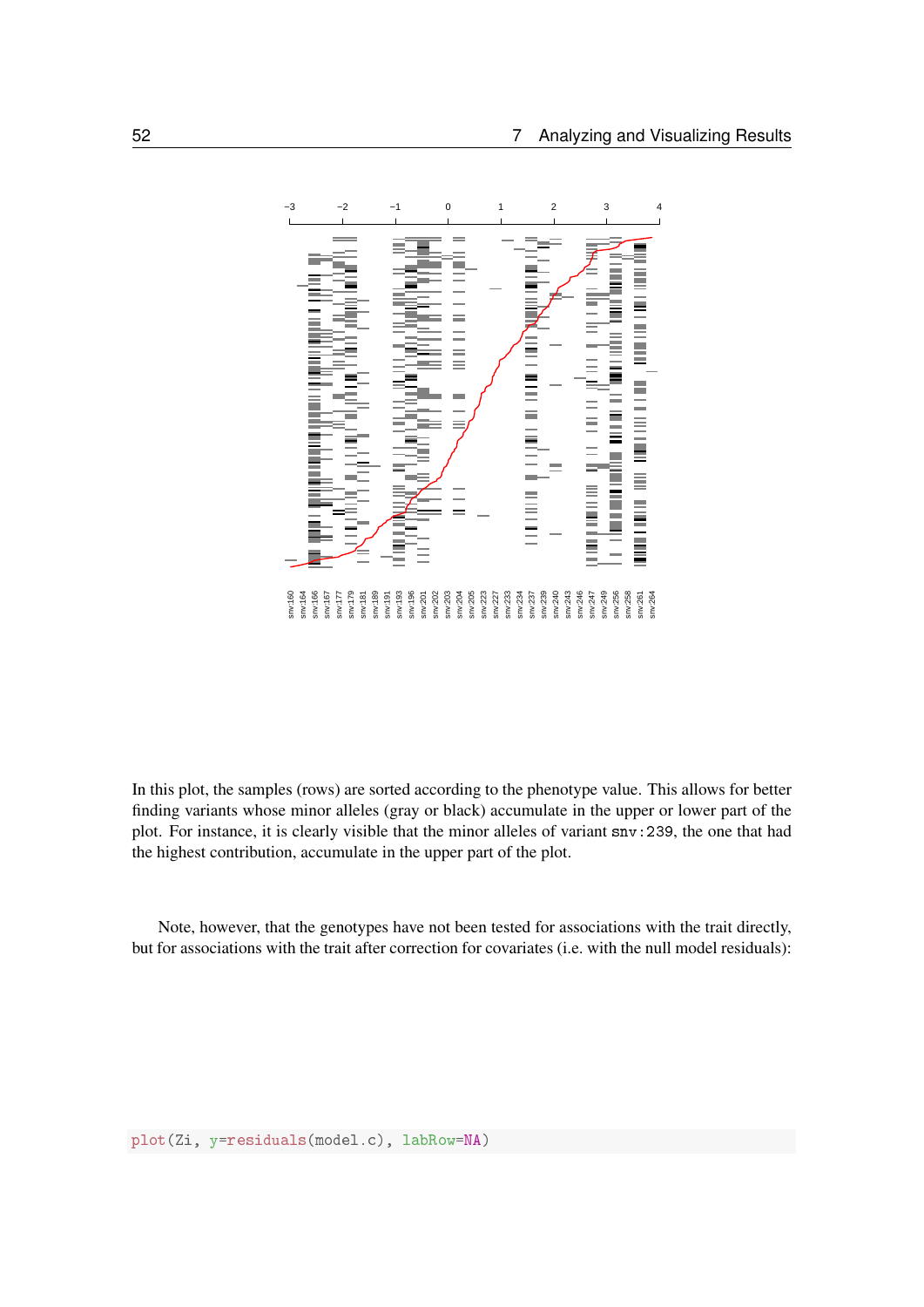

Now the accumulation of minor alleles of variant snv:239 in the upper part of the plot becomes even more prominent.

Analogous functionality is also available for binary traits. In such a case, however, samples are sorted according to class (trait 0 or 1) and color-coded:

```
res.b.adj.sorted <- sort(res.b.adj, sortBy="p.value.adj")
Zi <- readGenotypeMatrix(vcfFile, regions=res.b.adj.sorted[1])
plot(Zi, y=factor(pheno.b$y), labRow=NA)
```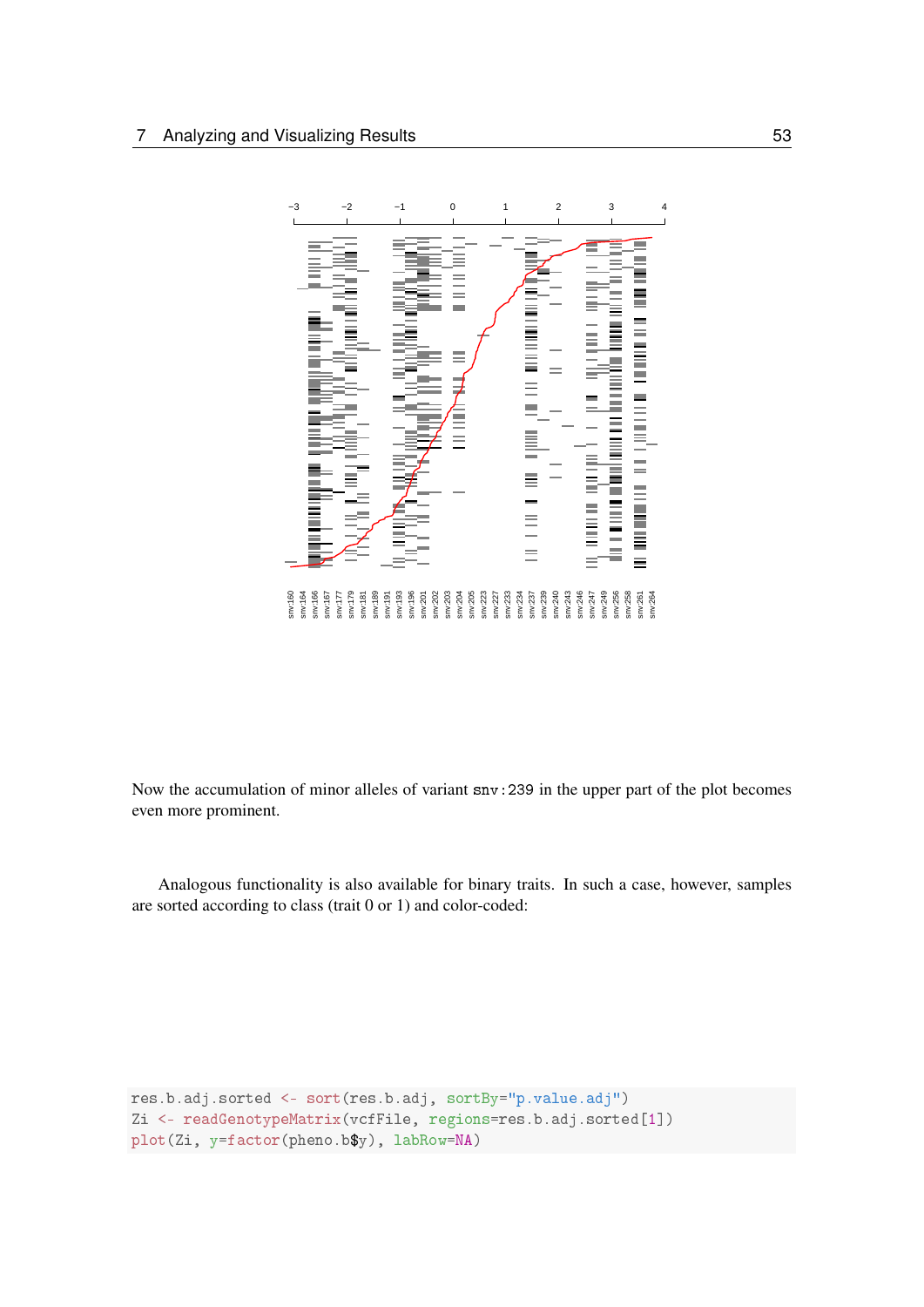

Note that, if the binary trait is numerical, it must be passed as a factor in order to ensure that plot() correctly recognizes it as a categorical entity.

# 8 Miscellanea

# 8.1 Creating Suitable VCF Files

The main file format for storing variant calls, no matter whether they have been determined by microarrays or next-generation sequencing, is the *Variant Call Format (VCF)*. [6](#page-53-0) Not surprisingly, this is the main file format that is used and supported by PODKAT. However, in order to make VCF files suitable as input files for PODKAT, some preparations may be necessary. Most importantly, *PODKAT expects all samples of a study to be included in one single VCF file.* In other words, if samples are spread over multiple VCF files, these files must be *merged* before PODKAT can be used.

### 8.1.1 Software tools

All steps described below require that tabix and bgzip are available on the computer system on which the VCF preprocessing steps are to be performed. If they are not yet available, the latest

<span id="page-53-0"></span> $^6$ <http://www.1000genomes.org/wiki/analysis/variant-call-format/vcf-variant-call-format-version-42>  $\,$ (last visited 2021-04-30)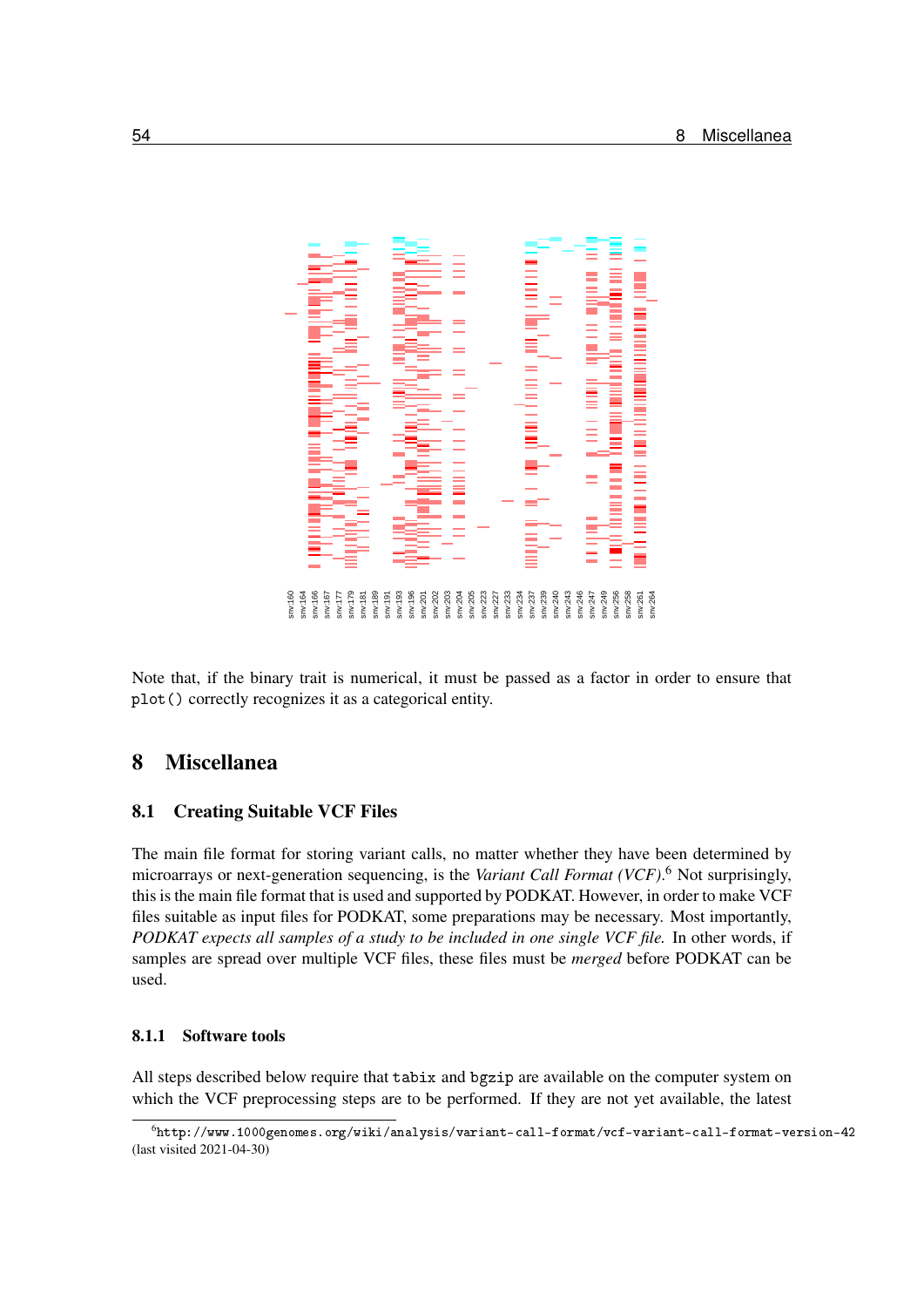version of tabix [\[9\]](#page-77-2) must be downloaded,<sup>[7](#page-54-0)</sup> compiled, and installed. This package also includes bgzip, so no extra effort is necessary to install bgzip. Make sure that the executables tabix and bgzip are in the default search path.

For merging and concatentating VCF files, either install the Perl-based VCFtools<sup>[8](#page-54-1)</sup> [\[4\]](#page-77-3) or the faster bcftools/htslib VCF commands.<sup>[9](#page-54-2)</sup> Make sure that the necessary executables are in the default search path.

All examples below are supposed to run on Unix-like systems (including Linux and Mac OS X). The examples below that are prefixed with \$ are supposed to be run in a Unix/Linux terminal, not in an R session. If the user wants to run them on a MS Windows system, some modifications may be necessary.

## 8.1.2 Merging VCF files

Suppose that the samples of a study are distributed across multiple Gnu-zipped VCF files, e.g. s1.vcf.gz – s100.vcf.gz. Further suppose that a Tabix index file is available for each of these files. If this is not the case, tabix must be run on the VCF files to create this index file. As an example,

\$ tabix -p vcf s1.vcf.gz

will create an index file s1.vcf.gz.tbi. As said, if an index file is available for each VCF file, the files are ready to be merged. Using the Perl-based VCFtools, this can be done as follows:

\$ vcf-merge -c both s\*.vcf.gz | bgzip -c > merged.vcf.gz \$ tabix -p vcf merged.vcf.gz

The first command above merges all files  $s1.vcf.gz - s10.vcf.gz$  into a newly created VCF file merged.vcf.gz. The second command again creates a Tabix index file of the merged VCF file. The option  $-e$  both ensures that single-nucleotide variants  $(SNVs)^{10}$  $(SNVs)^{10}$  $(SNVs)^{10}$  and indels ocurring at overlapping locations are kept separate and not merged.

If the bcftools/htslib VCF commands are used, merging can be done in a very similar way:

\$ bcftools merge -m both s\*.vcf.gz | bgzip -c > merged.vcf.gz \$ tabix -p vcf merged.vcf.gz

Note that -c both must be replaced by -m both in this variant; the meaning, however, is the same.

*The above commands are to be used in cases where the sample sets of the individual VCF files are disjoint/non-overlapping. Do not use them in case that the sample sets of the VCF files overlap, as this would lead to duplication of samples in the merged VCF file!*

<span id="page-54-0"></span> $^{7}$ <http://sourceforge.net/projects/samtools/files/tabix/> (last visited 2021-04-30)

<span id="page-54-1"></span> $^8$ <https://vcftools.github.io/index.html> (last visited 2021-04-30)

<span id="page-54-2"></span> $^{9}$ <https://vcftools.github.io/htslib.html> (last visited 2021-04-30)

<span id="page-54-3"></span><sup>&</sup>lt;sup>10</sup>which of course includes single-nucleotide polymorphisms (SNPs)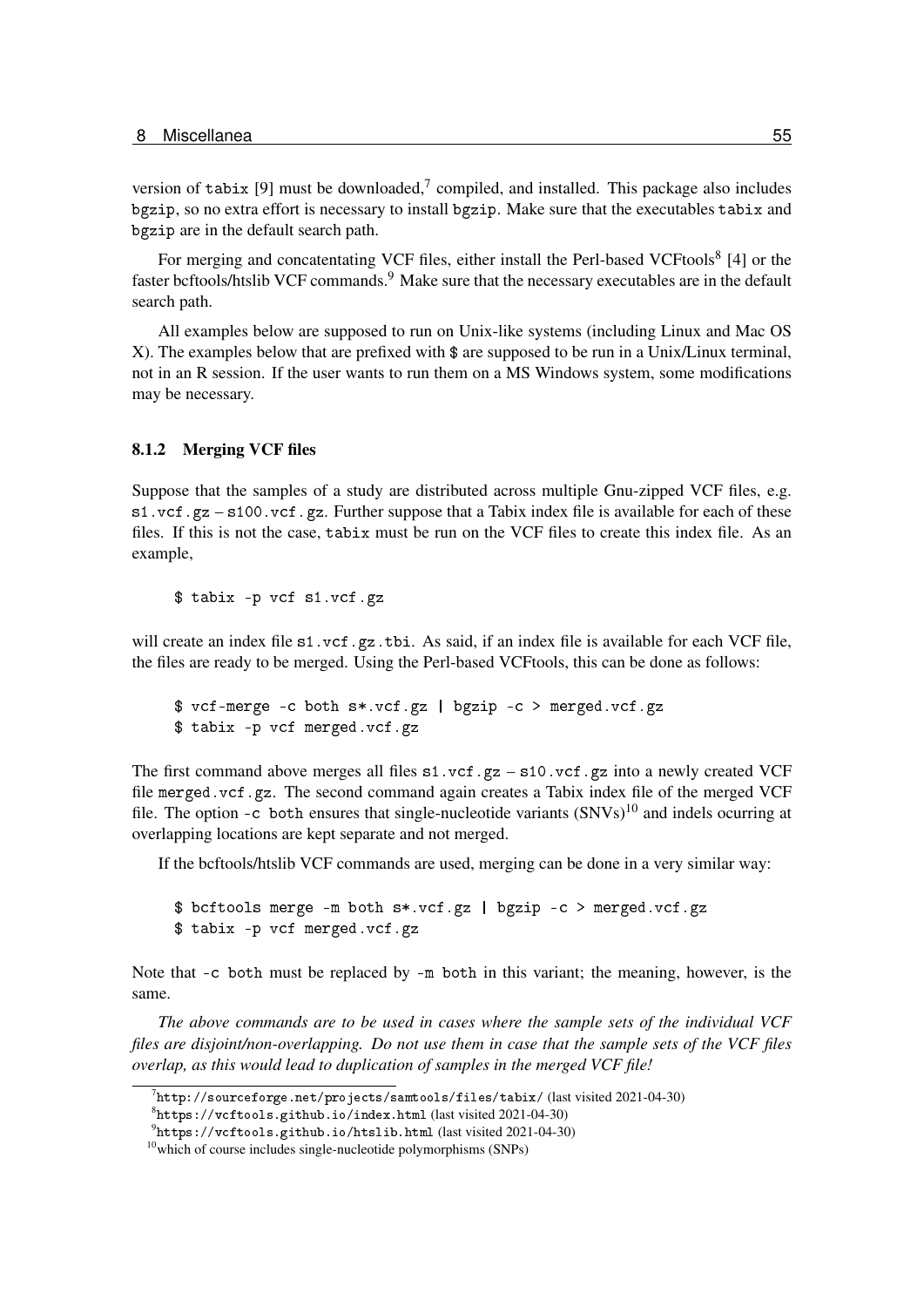#### 8.1.3 Concatenating VCF files

Suppose that the study data are split over multiple files each of which contains the same samples, but each of which contains different variants, e.g. each file contains variants of one chromosome. Then PODKAT can be used in two ways: (1) by running association tests for each VCF file/chromosome independently and merging the results afterwards or (2) by *concatenating the VCF files into one single VCF file.* The latter can be accomplished as follows (for an example in which we have files  $chr1. vcf. gz - chr22. vcf. gz$  and  $chrX. vcf. gz$  all of which have been indexed previously):

```
$ vcf-concat chr*.vcf.gz | bgzip -c > concat.vcf.gz
$ tabix -p vcf concat.vcf.gz
```
Suppose the same scenario as above, but with an additional file chrY.vcf.gz which contains only the male samples of the study. This case can be handled with the -p option which merges files even if the sample sets do not agree. In such a case, missing values are imputed on the Y chromosome for female samples:

```
$ vcf-concat -p chr*.vcf.gz | bgzip -c > concat.vcf.gz
$ tabix -p vcf concat.vcf.gz
```
# 8.1.4 Filtering VCF files

If some special filtering steps should be performed prior to running an association test with POD-KAT, the commands vcf-annotate or bcftools annotate can be used. See the tools' documentation for more information [\[4\]](#page-77-3).

#### 8.2 Reading from VCF Files

The PODKAT package provides a lightweight, fast, and memory-efficient method for reading genotypes from VCF files. Like the readVcf() function from the VariantAnnotation package [\[15\]](#page-77-4), it uses the tabix API provided by the Rsamtools package [\[9,](#page-77-2) [14\]](#page-77-5). In contrast to readVcf(), however, it concentrates on the absolutely necessary minimum and passes the result as a sparse matrix, which greatly reduces memory usage, in particular, if many variants have a low minor allele frequency. The name of the function that has already been used above is readGenotypeMatrix(). As a first argument, it expects a TabixFile object or simply the filename of a VCF file. The function allows for reading the entire VCF file at once or for limiting to certain genomic regions. The latter can be accomplished by passing a GRanges object with the regions of interest to readGenotypeMatrix() as argument regions. All of this functionality has been used above already (cf. Sections [3](#page-5-0) and [6](#page-31-0) above).

The function readGenotypeMatrix() can be used as an alternative to the readVcf() function from the VariantAnnotation package [\[15\]](#page-77-4). However, the following restrictions have to be taken into account: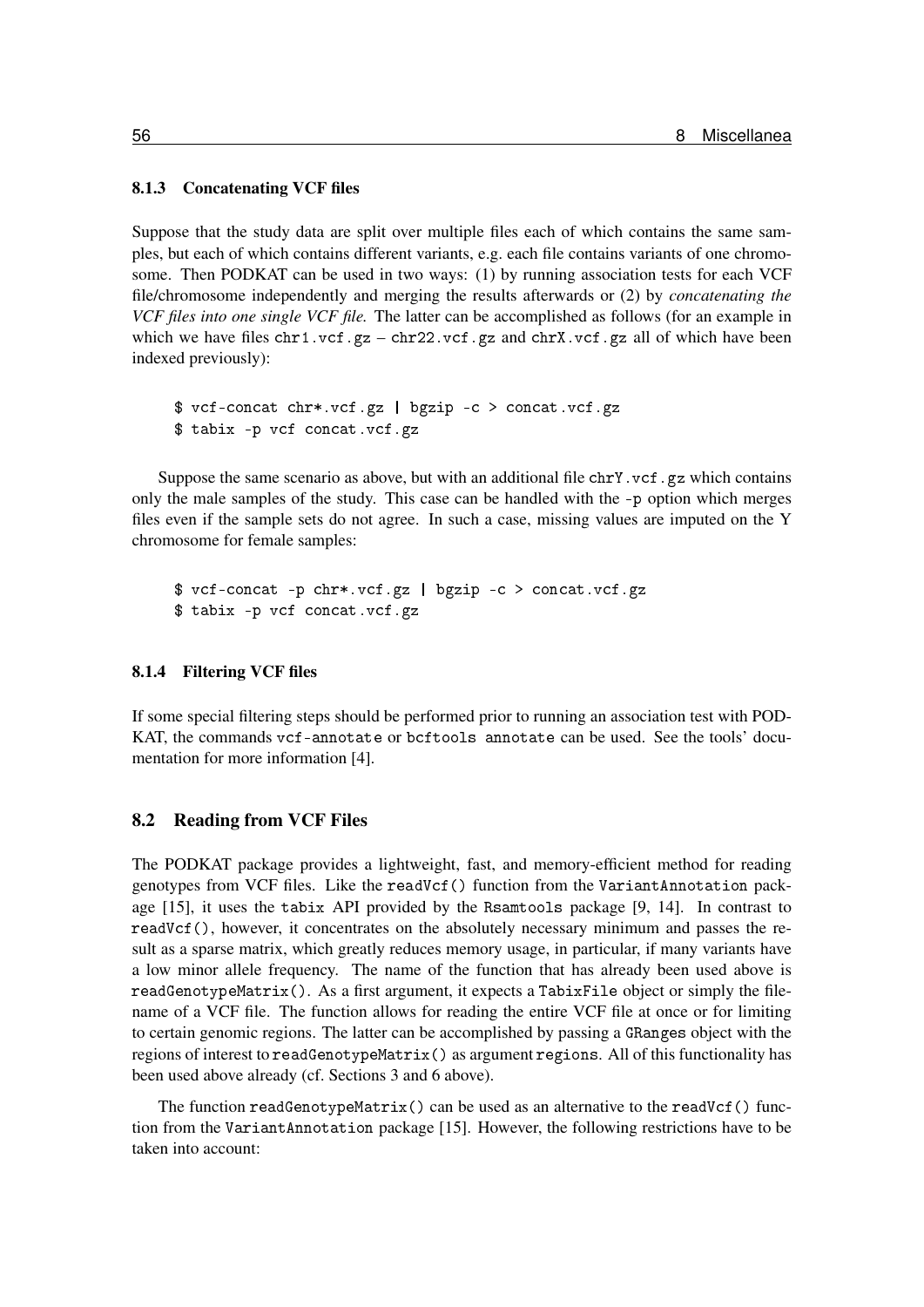- The returned object does not provide the exact genotypes. Instead, only integer values are returned in sparse matrix format. A 1 corresponds to one minor allele, whereas higher numbers correspond to a higher number of minor alleles. Phasing information is not taken into account and different minor alleles are not distinguished either. All values not present in the sparse matrix object are considered as major alleles only.
- The readGenotypeMatrix() function does not allow for returning missing values. The na.action option allows for three ways of treating missing values in the VCF file: if "impute.major" (the default), all missing values are imputed with major alleles; if "omit", all variants with missing values are ignored and omitted from the output object; if "fail", the function stops with an error when it encounters the first missing value.

The function further allows for omitting indels, for omitting variants that do not have a PASS in the FILTERS column of the VCF file, for omitting variants exceeding a certain ratio of missing values, for omitting variants with an MAF above a certain threshold, and for swapping minor and major alleles if a variant has an MAF greater than 50%. For details, see the help page of readGenotypeMatrix().

The PODKAT package further provides a method for reading basic info, such as, alleles, types of mutations, and minor allele frequencies (MAFs), from a VCF file without actually reading the genotypes:

| vInfo <- readVariantInfo(vcfFile, omitZeroMAF=FALSE, refAlt=TRUE) |                               |                                                 |        |                                                                                          |     |                                                                                     |                                  |  |  |  |  |  |
|-------------------------------------------------------------------|-------------------------------|-------------------------------------------------|--------|------------------------------------------------------------------------------------------|-----|-------------------------------------------------------------------------------------|----------------------------------|--|--|--|--|--|
| vInfo                                                             |                               |                                                 |        |                                                                                          |     |                                                                                     |                                  |  |  |  |  |  |
|                                                                   |                               |                                                 |        |                                                                                          |     |                                                                                     |                                  |  |  |  |  |  |
| ## VariantInfo object with 3117 ranges and 4 metadata columns:    |                               |                                                 |        |                                                                                          |     |                                                                                     |                                  |  |  |  |  |  |
| ##                                                                |                               | seqnames ranges strand                          |        |                                                                                          |     | type                                                                                | MAF                              |  |  |  |  |  |
| ##                                                                |                               |                                                 |        |                                                                                          |     | <rle> <iranges> <rle>   <factor> <numeric></numeric></factor></rle></iranges></rle> |                                  |  |  |  |  |  |
| ##                                                                |                               | $snv:1$ chr1 79                                 |        |                                                                                          |     | *   TRANSITION                                                                      | 0.0000                           |  |  |  |  |  |
| ##                                                                |                               | $\texttt{snv:2}$ $\texttt{chr1}$ 281            |        |                                                                                          |     | *   TRANSVERSION                                                                    | 0.0000                           |  |  |  |  |  |
| ##                                                                |                               | $\texttt{snv:6}$ $\texttt{chr1}$ 428            |        |                                                                                          | $*$ | TRANSVERSION                                                                        | 0.1025                           |  |  |  |  |  |
| ##                                                                |                               | snv:7 chr1 501                                  |        |                                                                                          | $*$ | TRANSITION                                                                          | 0.0900                           |  |  |  |  |  |
| ##                                                                |                               | snv:8 chr1                                      | 536    | $\ast$                                                                                   |     | TRANSVERSION                                                                        | 0.0000                           |  |  |  |  |  |
| ##                                                                | $\epsilon \rightarrow \infty$ | and the contract of the contract of             |        | $\mathbf{z}$ , and $\mathbf{z}$ , and $\mathbf{z}$ , and $\mathbf{z}$ , and $\mathbf{z}$ |     | <b>Contractor</b>                                                                   | $\epsilon \rightarrow -\epsilon$ |  |  |  |  |  |
| ##                                                                |                               | $snv:3840$ $chr1$                               | 199676 |                                                                                          |     | *   TRANSVERSION                                                                    | 0.2500                           |  |  |  |  |  |
| ##                                                                |                               | $snv:3842$ $chr1$                               | 199696 |                                                                                          | $*$ | TRANSVERSION                                                                        | 0.0025                           |  |  |  |  |  |
| ##                                                                |                               | $snv:3843$ $chr1$                               | 199812 |                                                                                          | $*$ | TRANSVERSION                                                                        | 0.0025                           |  |  |  |  |  |
| ##                                                                |                               | $snv:3844$ $chr1$                               | 199879 |                                                                                          | $*$ | TRANSVERSION                                                                        | 0.0025                           |  |  |  |  |  |
| ##                                                                |                               | $snv:3845$ $chr1$                               | 199956 |                                                                                          | $*$ | TRANSVERSION                                                                        | 0.0000                           |  |  |  |  |  |
| ##                                                                |                               | ref                                             |        | alt                                                                                      |     |                                                                                     |                                  |  |  |  |  |  |
| ##                                                                |                               | <character> <character></character></character> |        |                                                                                          |     |                                                                                     |                                  |  |  |  |  |  |
| ##                                                                | snv:1                         | C                                               |        | T                                                                                        |     |                                                                                     |                                  |  |  |  |  |  |
| ##                                                                | snv:2                         | G                                               |        | $\mathcal C$                                                                             |     |                                                                                     |                                  |  |  |  |  |  |
| ##                                                                | snv:6                         | A                                               |        | $\mathcal C$                                                                             |     |                                                                                     |                                  |  |  |  |  |  |
| ##                                                                | snv:7                         | G                                               |        | Α                                                                                        |     |                                                                                     |                                  |  |  |  |  |  |
| ##                                                                | snv:8                         | Α                                               |        | T                                                                                        |     |                                                                                     |                                  |  |  |  |  |  |
| ##                                                                | $\alpha = \alpha = \alpha$    | $\alpha=\alpha=\alpha$                          |        | $\bullet$ . $\bullet$ . $\bullet$                                                        |     |                                                                                     |                                  |  |  |  |  |  |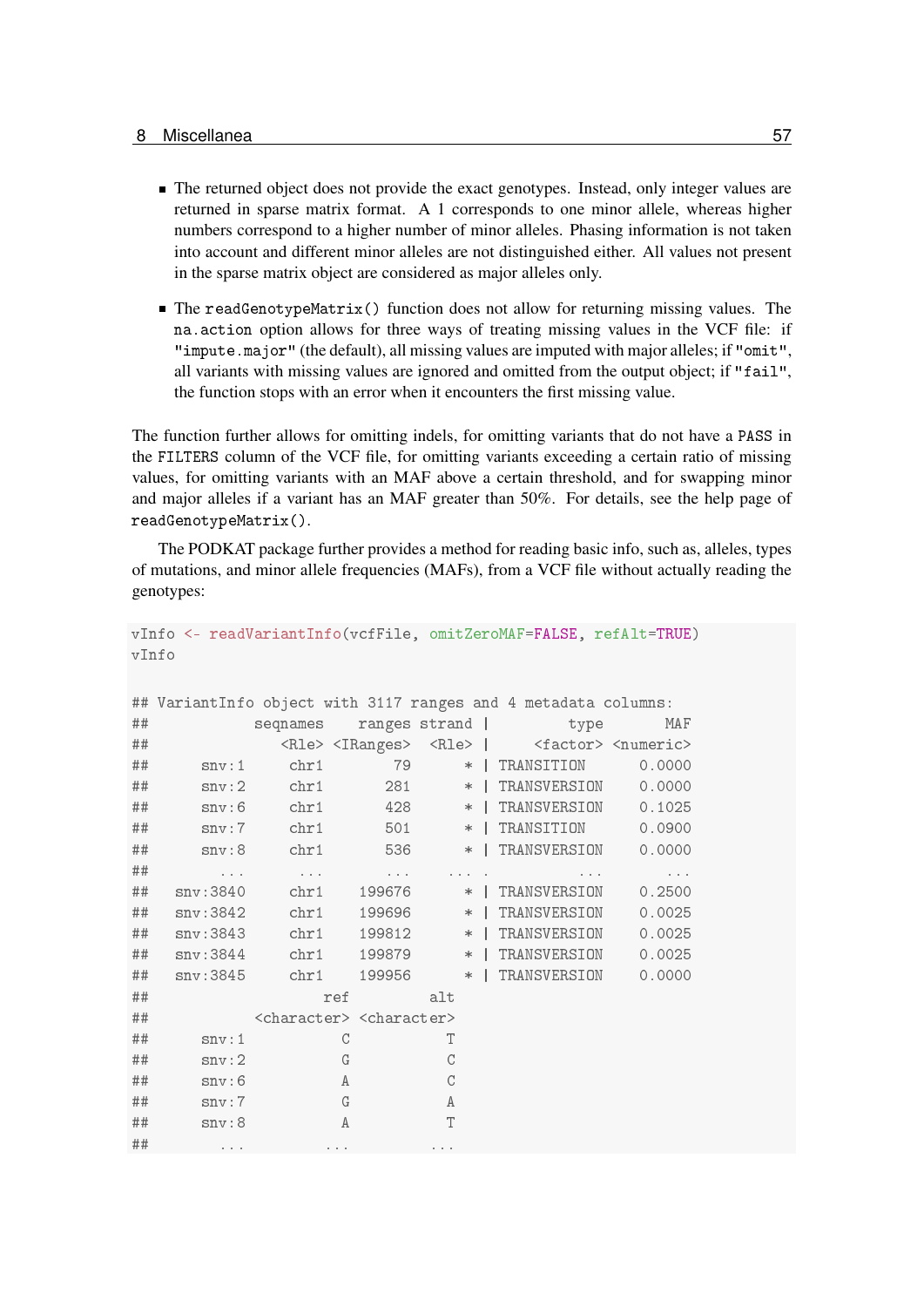| ##             | snv:3840                                                            |   | Α |  |  |  |  |  |  |  |
|----------------|---------------------------------------------------------------------|---|---|--|--|--|--|--|--|--|
| ##             | snv:3842                                                            | G | C |  |  |  |  |  |  |  |
| ##             | snv:3843                                                            | Α | C |  |  |  |  |  |  |  |
| ##             | snv:3844                                                            |   | A |  |  |  |  |  |  |  |
| ##             | snv:3845                                                            | G | Τ |  |  |  |  |  |  |  |
| ##             |                                                                     |   |   |  |  |  |  |  |  |  |
| ##             | seqinfo: 1 sequence from an unspecified genome; no seqlengths       |   |   |  |  |  |  |  |  |  |
|                |                                                                     |   |   |  |  |  |  |  |  |  |
| summary(vInfo) |                                                                     |   |   |  |  |  |  |  |  |  |
|                |                                                                     |   |   |  |  |  |  |  |  |  |
|                | ## [1] "VariantInfo object with 3117 ranges and 4 metadata columns" |   |   |  |  |  |  |  |  |  |

The object returned by readVariantInfo() is of class VariantInfo which is essentially a GRanges object with the information about the variants stored in its metadata columns. By default, readVariantInfo() does not return reference and alternate alleles. This must be enforced by refAlt=TRUE. In any case, even if reference and alternate alleles are not returned, the function returns information about the type of mutation (transition, transversion, multiple alternate alleles, indel, or unknown/other).

## 8.3 Using Genotypes from Other Data Sources

The Variant Call Format<sup>[11](#page-57-0)</sup> (VCF) is the primary file format supported by the PODKAT package. If a user has genotype data in another format, there are basically two ways of using such data:

- 1. Use some software tool to convert the genotype data into a VCF file.
- 2. Convert the data to a matrix format (inside or outside of R) and pass the matrix data to PODKAT.

The first approach above obviously requires no adapation of the PODKAT workflow. For the second approach, the matrix data have to be converted to a GenotypeMatrix object first. This can be done simply by the genotypeMatrix() constructor. This function converts the matrix to a columnwise sparse matrix and attaches positional information to it. The original matrix has to be passed to genotypeMatrix() such that rows correspond to samples and columns correspond to variants. The values in the matrix need to conform to PODKAT's interpretation (0 . . . only major alleles / other values . . . number of minor alleles). Here is a simple example with a random matrix:

```
A <- matrix(rbinom(10000, size=1, prob=0.05), 200, 50)
pos <- sort(sample(1:200000, 50))
Z <- genotypeMatrix(A, pos=pos, seqnames="chr1")
Z
```
<span id="page-57-0"></span><sup>11</sup><http://www.1000genomes.org/wiki/analysis/variant-call-format/vcf-variant-call-format-version-42> (last visited 2021-04-30)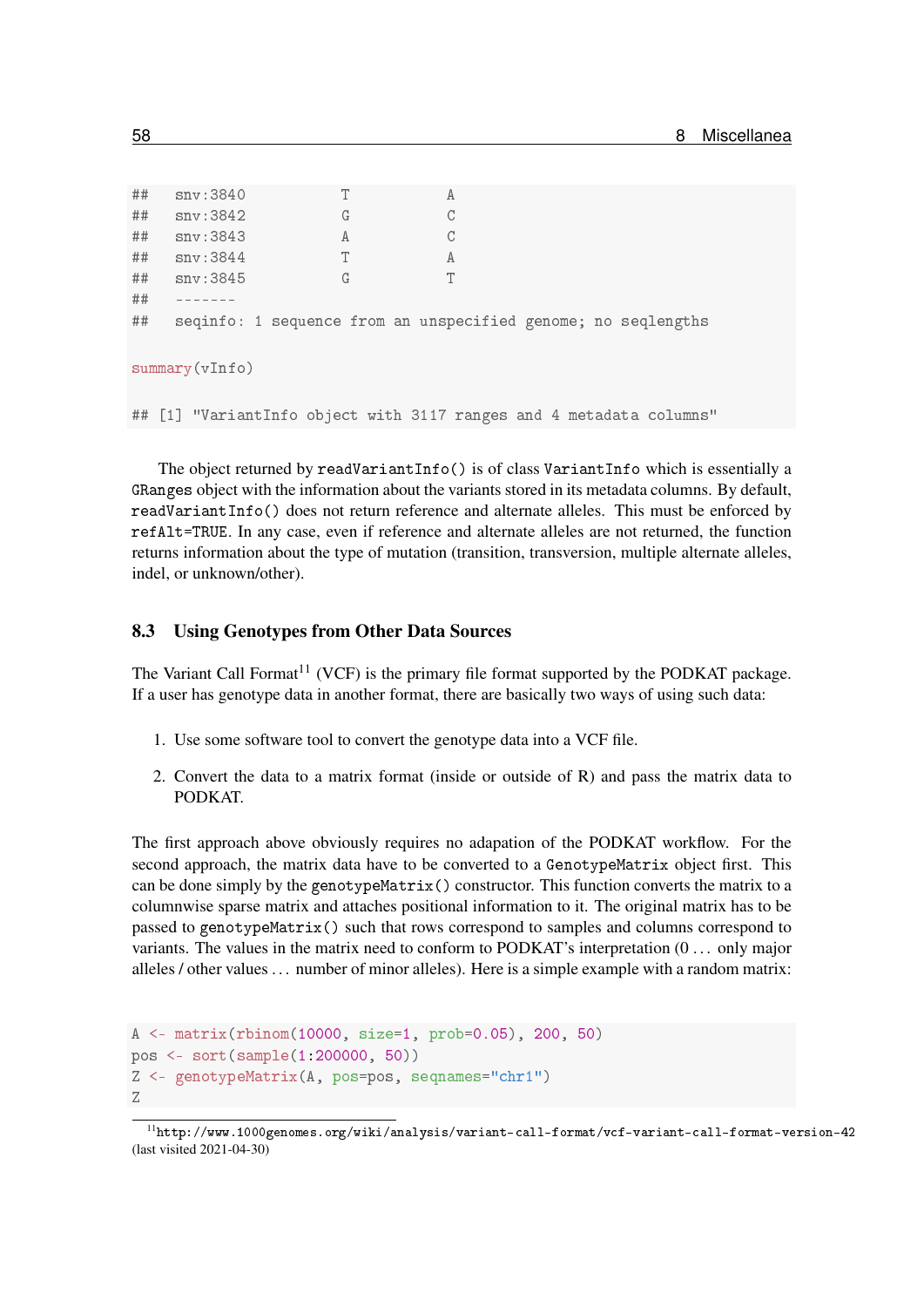```
## Genotype matrix:
## Number of samples: 200
## Number of variants: 50
##
## Mean MAF: 0.02425
## Median MAF: 0.025
## Minimum MAF: 0.01
## Maximum MAF: 0.04
```
#### variantInfo(Z)

|    | ## VariantInfo object with 50 ranges and 1 metadata column: |                                                                                                                 |  |  |  |  |
|----|-------------------------------------------------------------|-----------------------------------------------------------------------------------------------------------------|--|--|--|--|
| ## |                                                             | seqnames ranges strand   MAF                                                                                    |  |  |  |  |
| ## |                                                             | <rle> <iranges> <rle>   <numeric></numeric></rle></iranges></rle>                                               |  |  |  |  |
| ## | $[1]$ chr1 7366 * 0.0225                                    |                                                                                                                 |  |  |  |  |
| ## | [2] chr1 9838 *   0.0225                                    |                                                                                                                 |  |  |  |  |
| ## | $[3]$ chr1 10460 *   0.0275                                 |                                                                                                                 |  |  |  |  |
| ## | $[4]$ chr1 12599 * 0.0250                                   |                                                                                                                 |  |  |  |  |
| ## | [5] chr1 18120 *   0.0350                                   |                                                                                                                 |  |  |  |  |
| ## | $\sim 100$ km s $^{-1}$                                     | the contract of the contract of the contract of the contract of the contract of the contract of the contract of |  |  |  |  |
|    | ## [46] chr1 192558 *   0.0225                              |                                                                                                                 |  |  |  |  |
| ## | $[47]$ chr1 193800 * 0.0200                                 |                                                                                                                 |  |  |  |  |
| ## | $[48]$ chr1 195719 *   0.0300                               |                                                                                                                 |  |  |  |  |
| ## | $[49]$ chr1 197415 *   0.0225                               |                                                                                                                 |  |  |  |  |
| ## | $[50]$ chr1 199436 * 0.0250                                 |                                                                                                                 |  |  |  |  |
| ## |                                                             |                                                                                                                 |  |  |  |  |
| ## |                                                             | seqinfo: 1 sequence from an unspecified genome; no seqlengths                                                   |  |  |  |  |

In the example above, positions and chromosome names are supplied as a numeric vector and a character vector, respectively. It is also possible to supply a GRanges object directly.

Though PODKAT has mainly been designed for analyzing sequencing data, there are also genotypeMatrix() constructors that create a GenotypeMatrix object from an expression set (eSet) object. Finally, it is worth to mention that PODKAT also can handle VCF data that are stored in an object of class VCF (cf. package VariantAnnotation [\[15\]](#page-77-4)). For details, see the help page of genotypeMatrix().

#### 8.4 Preparations for a New Genome

As described in Section [5,](#page-17-0) it is necessary to define regions of interest for association testing. For whole-genome association testing, this is typically done by partitioning the sequenced regions of a genome into windows (overlapping or non-overlapping). The PODKAT package provides readymade GRangesList objects with the sequenced regions of the following genomes: hg18, hg19, hg38, b36, and b37. For other genomes, the sequenced regions must be pre-processed first and stored to an object of class GRanges or GRangesList. PODKAT provides a func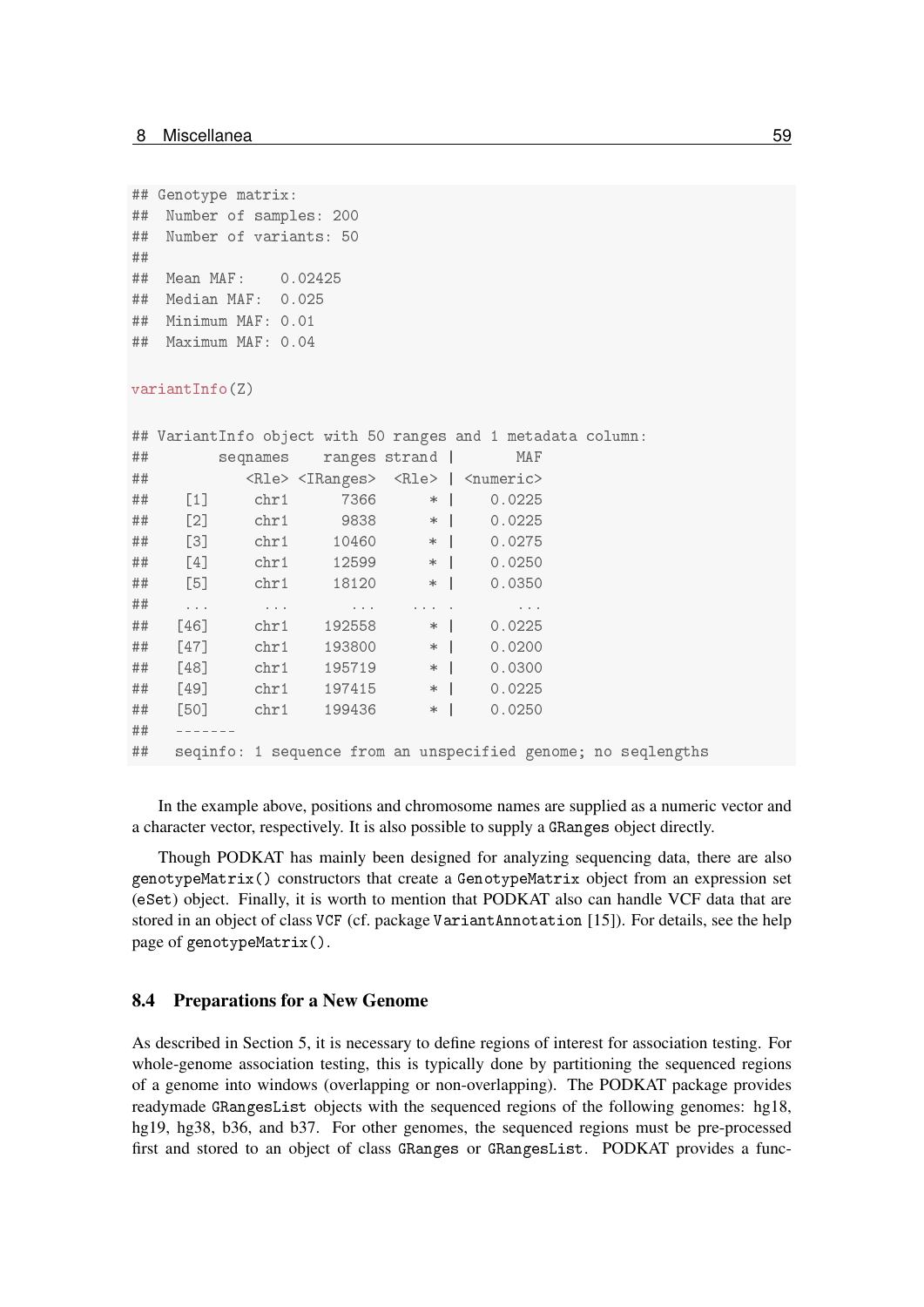tion unmaskedRegions() that allows for performing this pre-processing step conveniently for genomes given as MaskedBSgenome objects.

The following example shows how this can be done for the autosomal chromosomes of the mouse mm10 genome:

```
library(BSgenome.Mmusculus.UCSC.mm10.masked)
regions <- unmaskedRegions(BSgenome.Mmusculus.UCSC.mm10.masked,
                      chrs=paste0("chr", 1:19))
names(regions)
## [1] "chr1" "chr2" "chr3" "chr4" "chr5" "chr6" "chr7"
## [8] "chr8" "chr9" "chr10" "chr11" "chr12" "chr13" "chr14"
## [15] "chr15" "chr16" "chr17" "chr18" "chr19"
regions$chr1
## GRanges object with 21 ranges and 0 metadata columns:
## seqnames ranges strand
## <Rle> <IRanges> <Rle>
## [1] chr1 3000001-3002129 *
## [2] chr1 3003119-22433268 *
## [3] chr1 22466511-75055556 *
## [4] chr1 75121557-78608149 *
## [5] chr1 78609095-78610150 *
## ... ... ... ...
## [17] chr1 183503932-192001776 *
## [18] chr1 192051777-192152616 *
## [19] chr1 192152949-192156656 *
## [20] chr1 192163814-192184090 *
## [21] chr1 192185012-195371971 *
## -------
## seqinfo: 19 sequences from mm10 genome
```
PODKAT also allows for treating pseudo-autosomal regions separately. In order to facilitate association testing in which pseudo-autosomal regions are treated like autosomal regions (and unlike sex chromosomes), it is necessary to define pseudo-autosomal regions from the beginning. The unmaskedRegions() function can do that and all it needs is a data frame with positional information about pseudo-autosomal regions. The format of the data frame has been chosen deliberately to make direct use of the definitions of pseudo-autosomal regions as provided by the GWASTools package. The following code shows how to extract unmasked regions of sex chromosomes taking pseudoautosomal regions into account (based on hg38):

```
library(BSgenome.Hsapiens.UCSC.hg38.masked)
library(GWASTools)
```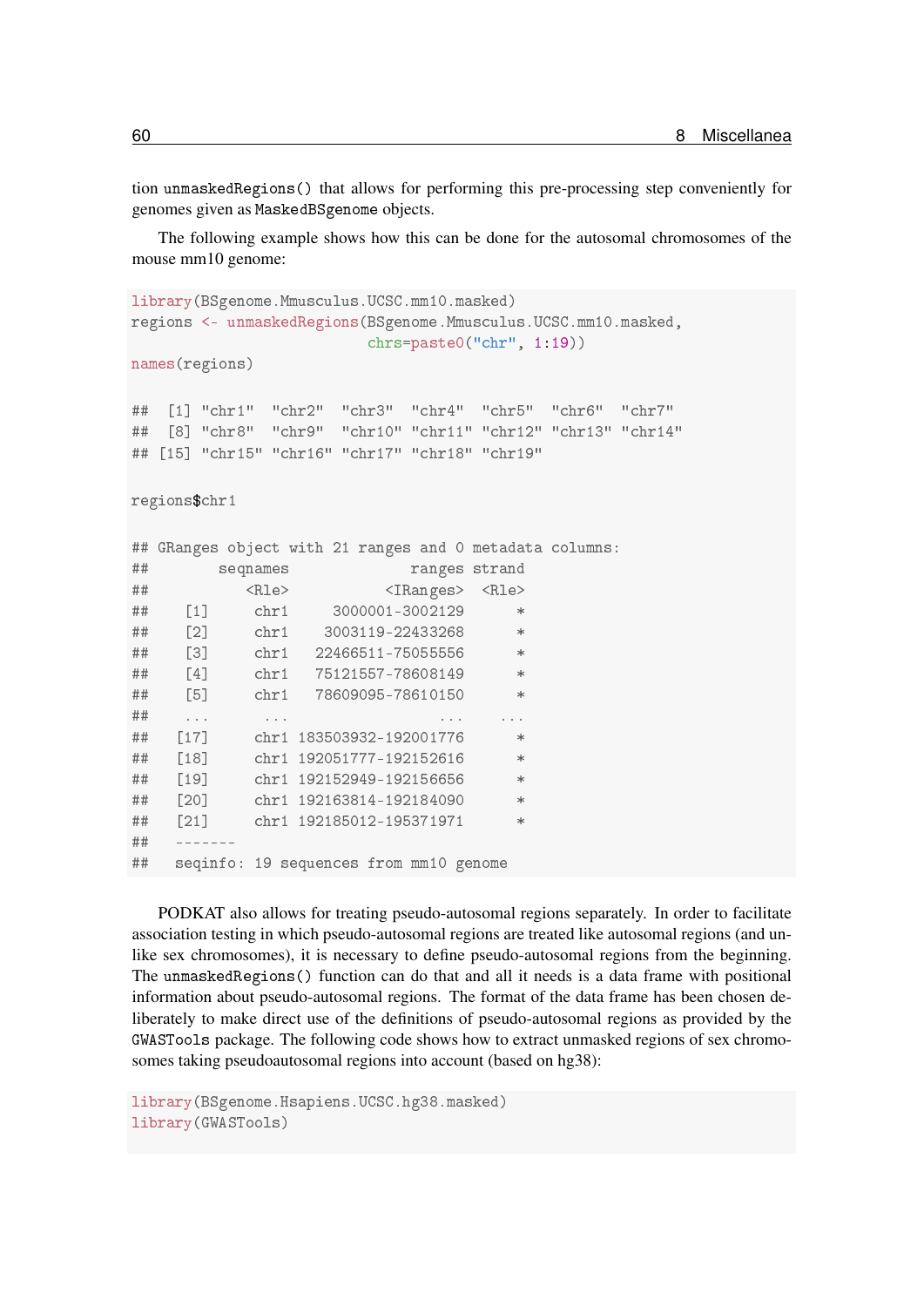pseudoautosomal.hg38 ## from GWASTools package ## chrom region start.base end.base ## X.PAR1 X PAR1 10001 2781479 ## X.PAR2 X PAR2 155701383 156030895 ## X.XTR X XTR 89140830 93328068 Y PAR1 10001 2781479 ## Y.PAR2 Y PAR2 56887903 57217415 ## Y.XTR Y XTR 3058342 6675059 psaut <- pseudoautosomal.hg38 psaut\$chrom <- paste0("chr", psaut\$chrom) psaut ## chrom region start.base end.base ## X.PAR1 chrX PAR1 10001 2781479 ## X.PAR2 chrX PAR2 155701383 156030895 ## X.XTR chrX XTR 89140830 93328068 ## Y.PAR1 chrY PAR1 10001 2781479 ## Y.PAR2 chrY PAR2 56887903 57217415 ## Y.XTR chrY XTR 3058342 6675059 regions <- unmaskedRegions(BSgenome.Hsapiens.UCSC.hg38.masked, chrs=c("chrX", "chrY"), pseudoautosomal=psaut) names(regions) ## [1] "chrX" "chrY" "X.PAR1" "X.PAR2" "X.XTR" "Y.PAR1" ## [7] "Y.PAR2" "Y.XTR" regions\$chrX ## GRanges object with 12 ranges and 0 metadata columns: ## seqnames ranges strand ## <Rle> <IRanges> <Rle> ## [1] chrX 2781480-37099262 \* ## [2] chrX 37285838-49348394 \* ## [3] chrX 49528395-50228964 \* ## [4] chrX 50278965-58555579 \* ## [5] chrX 58605580-62412542 \* ## ... ... ... ... ## [8] chrX 114331199-115738949 \* ## [9] chrX 115838950-116557779 \* ## [10] chrX 116595567-120879381 \* ## [11] chrX 120929382-144425606 \* ## [12] chrX 144475607-155701382 \* ## ------- ## seqinfo: 2 sequences from hg38 genome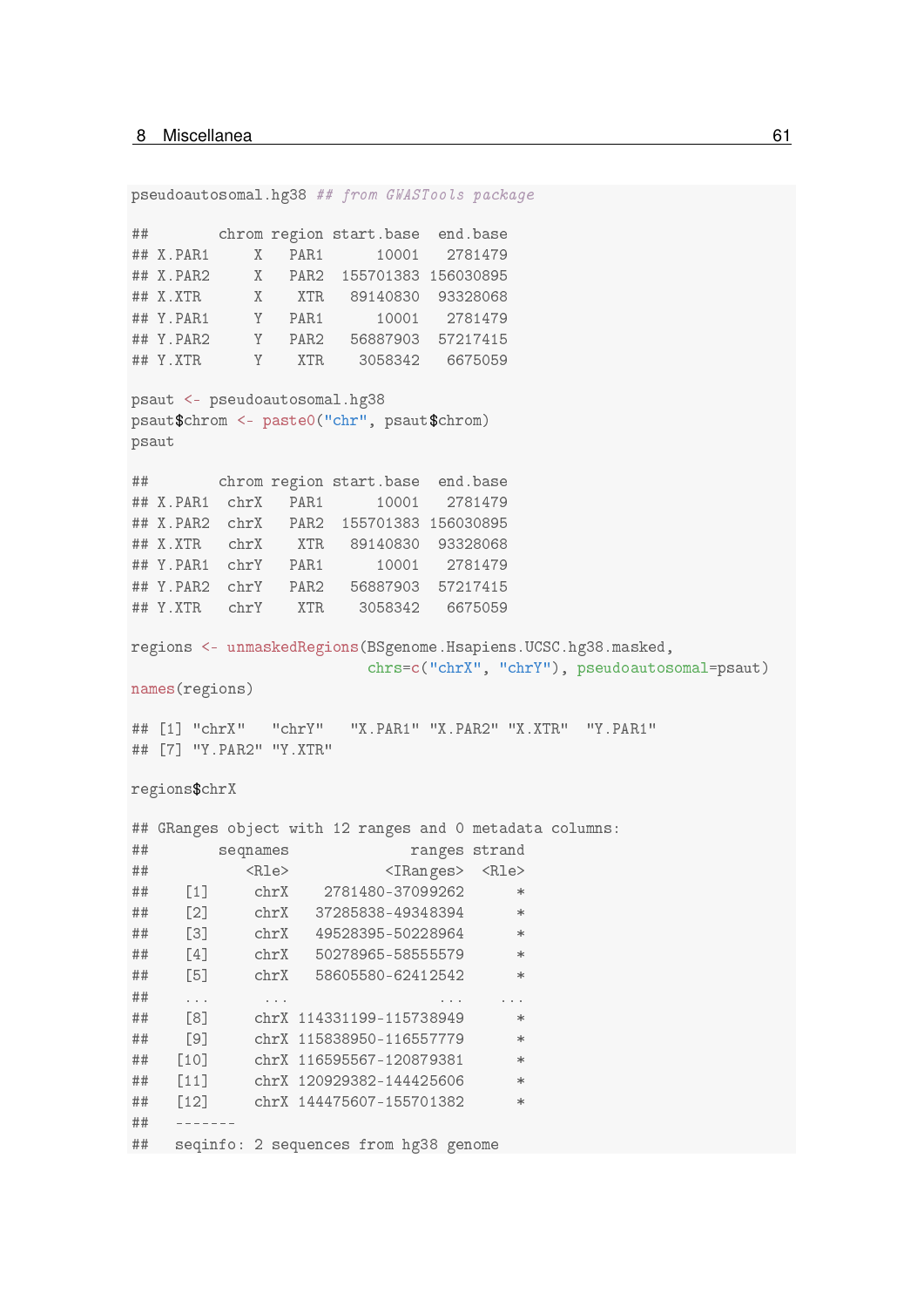```
regions$X.PAR1
## GRanges object with 4 ranges and 0 metadata columns:
## seqnames ranges strand
## <Rle> <IRanges> <Rle>
## [1] chrX 10001-44821 *
## [2] chrX 94822-133871 *
## [3] chrX 222347-1949345 *
## [4] chrX 2132995-2781479 *
#### seqinfo: 2 sequences from hg38 genome
```
Except for the fact that the above example only considers the two sex chromosomes, this is exactly the R code that was used to create the hg38Unmasked data object provided by PODKAT. The other objects for hg18, hg19, b36, and b37 also contain pseudo-autosomal regions as separate components.

# 8.5 Handling Large Data Sets

Small or moderately sized association tests like the examples presented above can be performed within seconds on a regular desktop computer. Large whole-genome studies, for example, the two whole-genome cohorts from the UK10K project<sup>[12](#page-61-0)</sup> comprise thousands of samples and tens of millions of variants, and the compressed VCF files amount to hundreds of gigabytes. In order to analyze such vast amounts of data, PODKAT implements two complementary strategies, chunking and parallelization, that we will describe in more detail in the following.

## <span id="page-61-1"></span>8.5.1 Chunking

The genotype data stored in a 300GB compressed VCF file would hardly fit into the main memory of a supercomputer, let alone a desktop computer. It has already been mentioned above that assocTest() can be called for a TabixFile object or simply the file name of a compressed VCF file, though we have not yet gone into detail how assocTest() processes a VCF file. In fact, it does *not load the entire file* (as we have done above by calling readGenotypeMatrix() and then calling assocTest() on the returned GenotypeMatrix object). Instead, it processes batches of regions, i.e. the variants from a certain number of regions are read from the VCF file and processed at once. How many regions are processed at once is determined by the batchSize argument (the default is 20). So suppose that assocTest() is called for a ranges argument that contains 1000 regions to be tested, then 50 read operations are performed, each time 20 regions are read from the VCF file at once and then processed.

The batchSize should be chosen such that the entire genotype matrix of the regions of the batch still fits into the computer's main memory. Otherwise swapping will severly slow down the computations. A batch size of 1 is not optimal either, since the large number of reading operations and the redundancies from reading variants of overlapping regions may lead to much

<span id="page-61-0"></span><sup>12</sup><http://www.uk10k.org/studies/cohorts.html> (last visited 2021-04-30)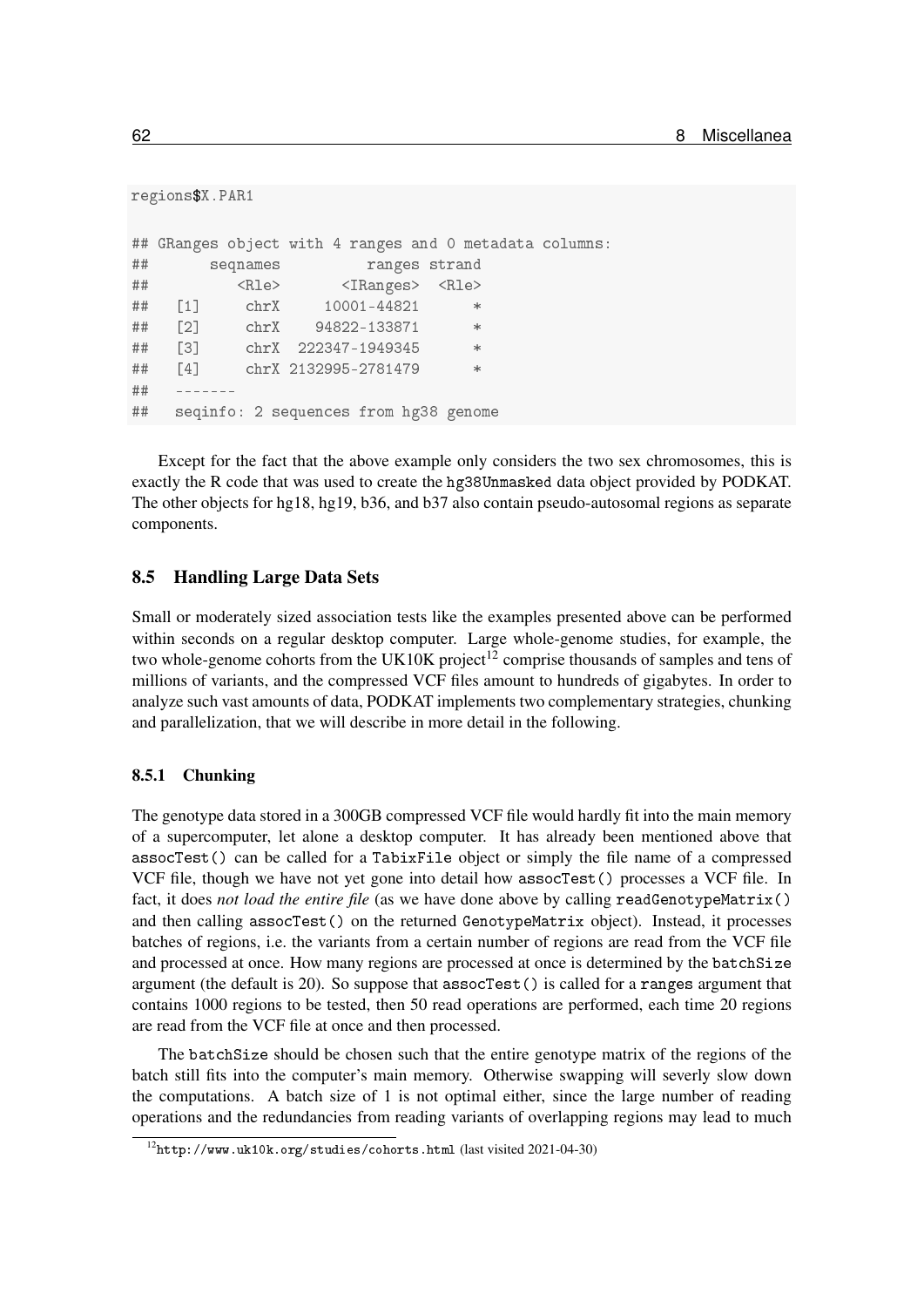overhead. The default of 20 regions is a cautious choice that need not be optimal under all possible circumstances. Depending on the number of samples and the size of the regions, one may safely increase the batch size to 100 or even higher.

By means of its chunking strategy, PODKAT is in principle able to process large VCF files even on desktop computers in a single-processor manner. The resulting computation times, however, can be considerably long. If this is not acceptable, a multi-core system must be used along with PODKAT's parallelization abilities (see next).

#### 8.5.2 Parallel Processing

As mentioned above already, PODKAT allows for performing large association tests on multiple processors. PODKAT makes use of R socket clusters as provided by the parallel package (formerly snow/snowfall). The simplest way of using this approach is to set the nnodes argument to a number larger than 1:

assocTest(vcfFile, model.b, windows, nnodes=8)

```
##!!## Overview of association test:
##!!## Null model: logistic
##!!## Number of samples: 200
##!!## Number of regions: 79
##!!## Number of regions without variants: 0
##!!## Average number of variants in regions: 24.1
##!!## Genome: hgA
##!!## Kernel: linear.podkat
##!!## p-value adjustment: none
```
In this example, computations are carried out by 8 parallel R client processes. If the computer system has 8 or more cores/processors, these R client processes are typically assigned to different cores/processors. So it makes no sense to set nnodes to a number higher than the number of cores/processors; otherwise only unnecessary overhead would be caused.

If the nnodes argument is used, the assocTest() function creates the socket cluster internally and also shuts it down as soon as the computations have been finished. This is surely acceptable for one-time analyses, but starting and shutting down the cluster creates unnecessary overhead if multiple association tests are to be performed. In such a scenario, it is more efficient if the user creates the socket cluster outside of assocTest() and uses it multiple times via the cl argument, as in the following example which creates a socket cluster with 8 R client processes, runs two association tests on this cluster, and then shuts down the cluster:

```
cl <- makePSOCKcluster(8)
assocTest(vcfFile, model.b, windows, cl=cl)
##!!## Overview of association test:
##!!## Null model: logistic
```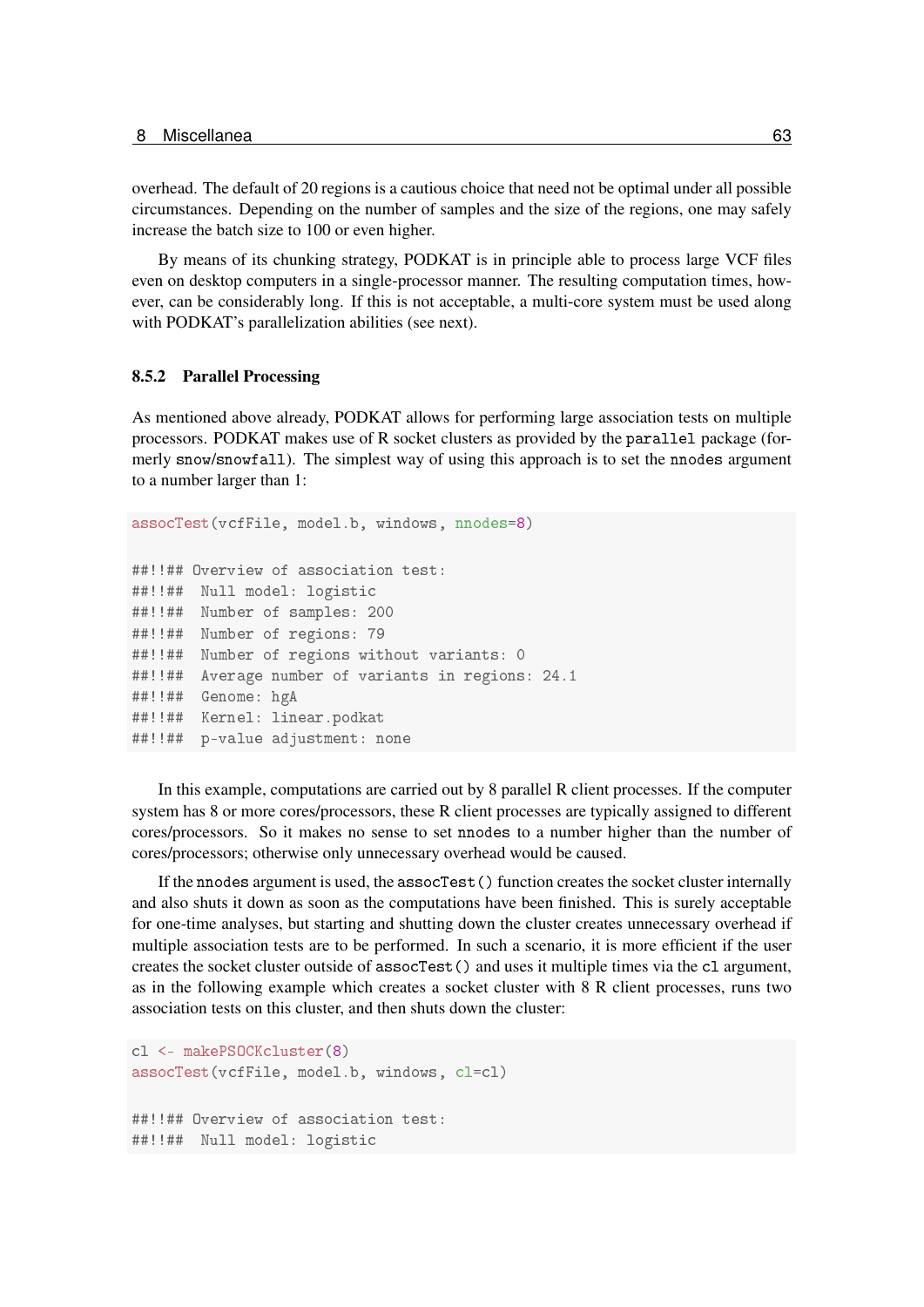```
##!!## Number of samples: 200
##!!## Number of regions: 79
##!!## Number of regions without variants: 0
##!!## Average number of variants in regions: 24.1
##!!## Genome: hgA
##!!## Kernel: linear.podkat
##!!## p-value adjustment: none
assocTest(vcfFile, model.c, windows, cl=cl)
##!!## Overview of association test:
##!!## Null model: linear
##!!## Number of samples: 200
##!!## Number of regions: 79
##!!## Number of regions without variants: 0
##!!## Average number of variants in regions: 24.1
##!!## Genome: hgA
##!!## Kernel: linear.podkat
##!!## p-value adjustment: none
stopCluster(cl)
```
The granularity of parallelization is determined by the batchSize argument described in [8.5.1](#page-61-1) above: each client process reads and processes as many regions at once as determined by the batchSize argument, then hands back control to the R master session until it is assigned the next chunk/batch. Each client reads directly from the VCF file itself. Therefore, no large genomic data need to be exchanged between master and client processes.

Note that socket connections are used for the communication between the R master session and its clients. Since the number of connections that can be opened in an R session is currently limited to 128, the maximum number of possible clients is also limited by 128 — or less if other connections are open in the R master session at the same time.

The above examples are geared to running parallelized association tests on a multi-core/multiprocessor machine. The parallel package also allows for distributing computations over multiple machines (see documentation of package parallel for more details). This also works with PODKAT, however, only under the following two conditions:

- 1. All necessary packages (including PODKAT) are installed on all machines. Moreover, R versions and package versions need to be at least compatible on the different machines. (better: exactly the same)
- 2. The path to the VCF file that should be analyzed is accessible to all R processes (master and clients). This can be accomplished by (1) storing a copy of the VCF file on each machine at exactly the same location or (2) by sharing the file between all machines over the network or, in the ideal case, within a clustered file system. Moreover, when assocTest() distributes its computations over multiple client processes, the exchange of the null model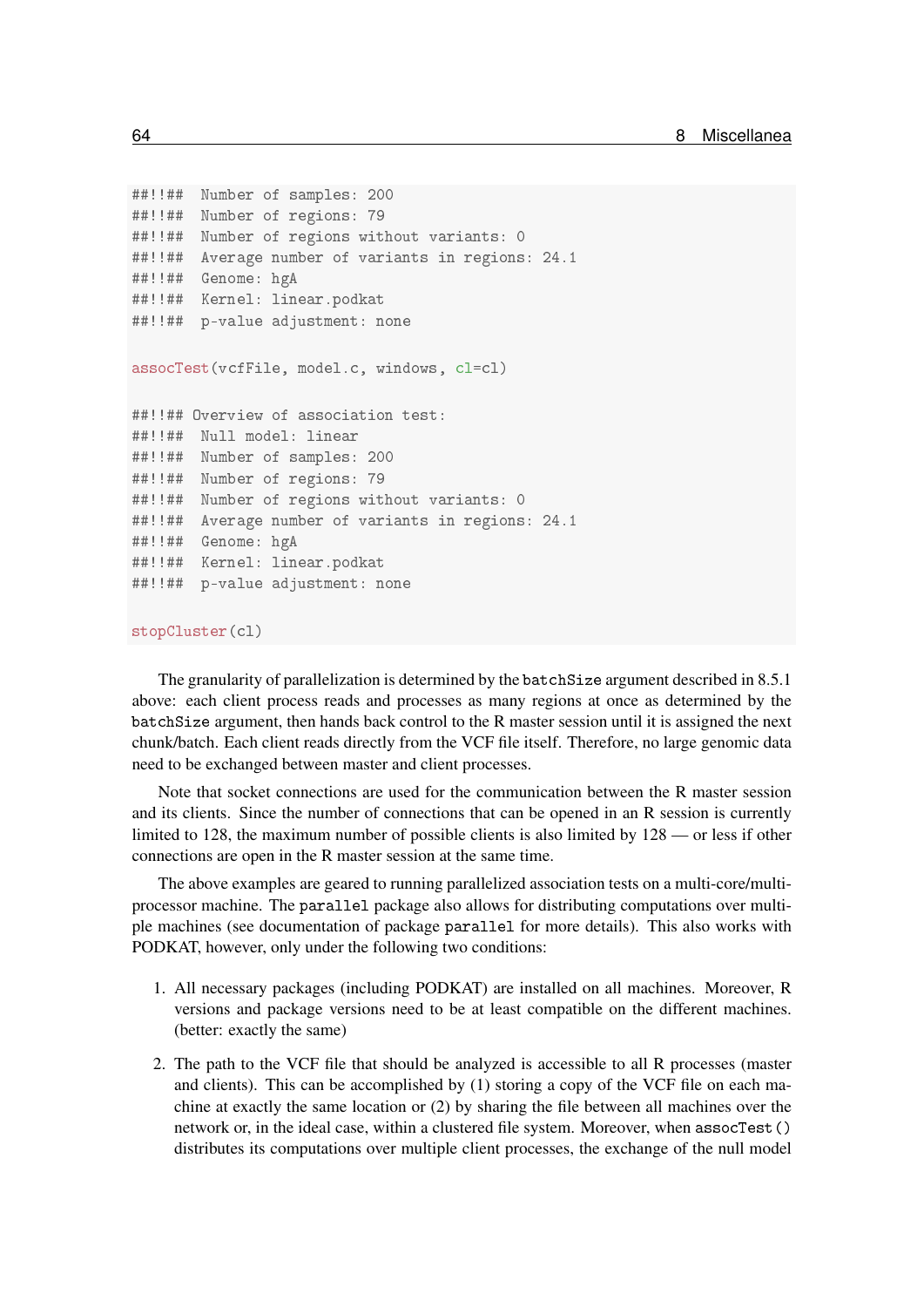object between the master process and the client processes is done via a temporary file. This file must reside in a directory that is accessible with exactly the same path from all clients. For details on how to ensure that, see ?assocTest for details (tmpdir argument).

As said, it is in principle possible to distribute association tests over multiple machines, however, it is more convenient and more efficient to run large association tests on sufficiently large multicore/multi-processor computers.

It is hard to give general estimations of computation times, since the performance of POD-KAT's association tests depends on various factors, such as, number of cores/processors, main memory, bus architecture, file system performance, etc. So we restrict to one, not necessarily representative example: Johannes Kepler University Linz (JKU) operates an SGI<sup>®</sup> Altix<sup>®</sup>UltraViolet 1000 compute server with 2,048 cores. On this system, a whole-genome association test (all autosomal human chromosomes) with about 1,800 samples and about 570,000 regions completed within less than 15 minutes (testing against continuous trait; size of compressed VCF file: about 350GB; computation distributed over 120 cores). Despite the intimidating figures of this example, PODKAT is implemented such that it can perform this analysis also on a regular desktop computer with a single processor only. The computation time, however, would amount to about 30 hours.

# 9 More Details About PODKAT

## <span id="page-64-1"></span>9.1 Test Statistics

In line with the SNP-set Kernel Association Test<sup>[13](#page-64-0)</sup> (SKAT) [\[16\]](#page-78-0), PODKAT uses a variance component score test to test for associations between genotypes and traits. SKAT assumes that traits are distributed according to the following semi-parametric mixed models:

$$
logit(p(y = 1)) = \alpha_0 + \alpha^T \cdot x + h(z)
$$
 (binary trait)  
\n
$$
y = \alpha_0 + \alpha^T \cdot x + h(z) + \varepsilon
$$
 (continuous trait)

In the above formulas, y is the trait, x is the covariate vector, z is the genotype vector,  $\alpha_0$  is the intercept,  $\alpha$  are the fixed effect coefficients,  $h(.)$  is an unknown centered smooth function and  $\varepsilon$  is the error term. SKAT and PODKAT both assume that the function  $h(.)$  is from a function space that is generated by a given positive semi-definite kernel function  $K(.,.)$  [\[11\]](#page-77-6).

SKAT's and PODKAT's null hypothesis is that  $y$  is not influenced by the genotype:

$$
p(y = 1) = \text{logit}^{-1}(\alpha_0 + \boldsymbol{\alpha}^T \cdot \boldsymbol{x})
$$
 (binary trait)  
\n
$$
y = \alpha_0 + \boldsymbol{\alpha}^T \cdot \boldsymbol{x} + \varepsilon
$$
 (continuous trait)

As mentioned above, we use a *variance component score test* [\[10,](#page-77-7) [11,](#page-77-6) [16\]](#page-78-0) to test against the null hypothesis. More specifically, assume that a study consists of  $l$  samples. The traits are, therefore, given as a vector  $y \in \{0,1\}^l$  (if the trait is binary) or  $y \in \mathbb{R}^l$  (if the trait is continuous). Covariates are given as an  $l \times n$  matrix **X**, and genotypes are given as an  $l \times d$  matrix **Z**. Further suppose that a (logistic) linear model has been trained to predict  $y$  from the covariates only. For

<span id="page-64-0"></span><sup>13</sup>formerly known as Sequence Kernel Association Test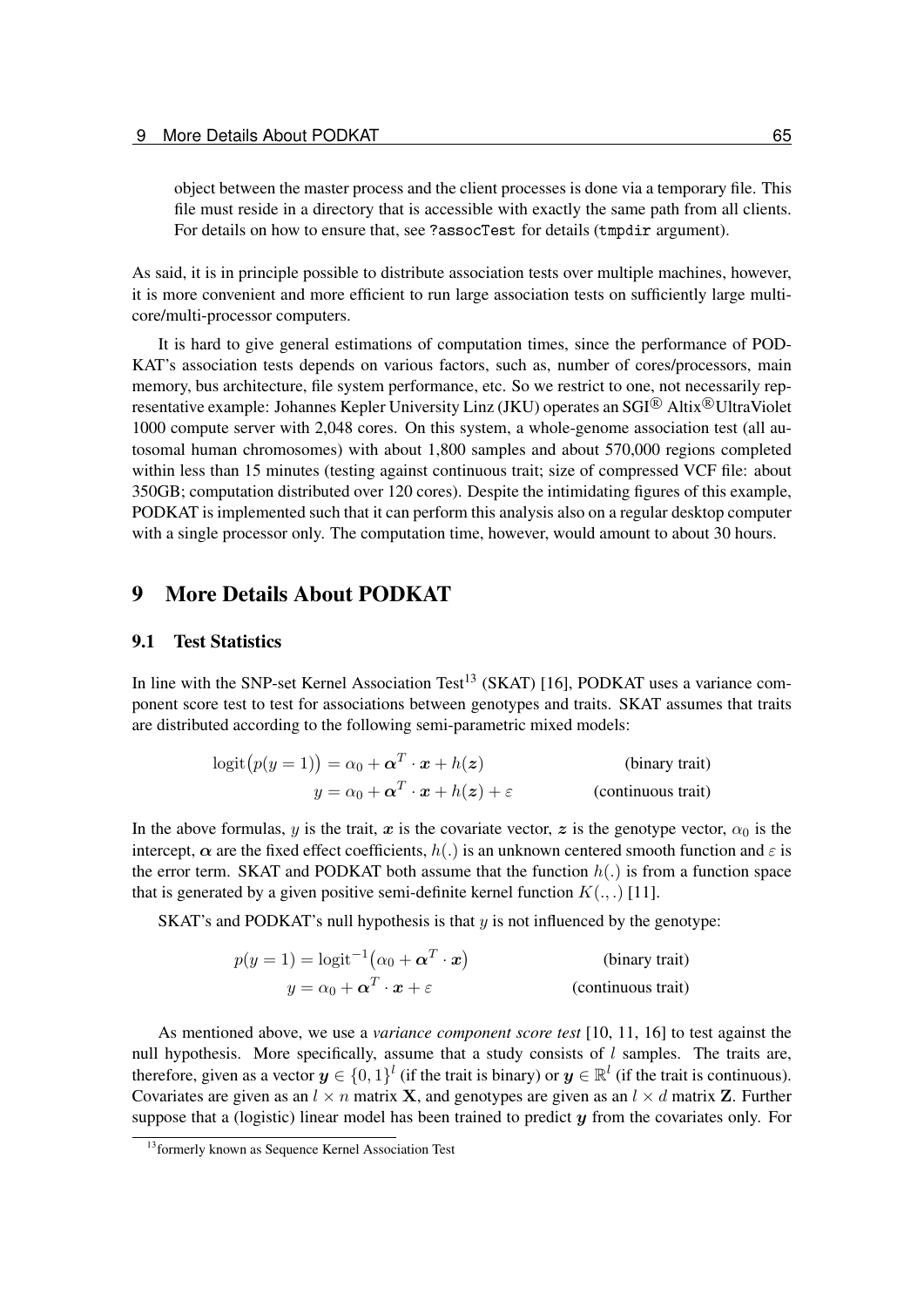

<span id="page-65-0"></span>Figure 2: Examples with 8 samples illustrating the variance component test score. A: strong correspondence between the signs of residuals and the blocks in the kernel matrix  $\bf{K}$  results in high Q. **B:** no correspondence between signs of residuals and blocks in K results in low Q. C: even if there is only a partial correspondence between the signs of the residuals and the blocks in  $K$ , a relatively high  $Q$  is obtained.

a continuous trait, we denote the obtained predictions/fitted values with  $\hat{y}$ . For a binary trait,  $\hat{y}$ denotes the estimated/fitted probabilities that each sample belongs to the positive class. Then, in both cases,  $y - \hat{y}$  corresponds to the null model residuals, i.e. what cannot be explained by the covariates only. Then the test statistic is defined as

$$
Q = (\mathbf{y} - \hat{\mathbf{y}})^T \cdot \mathbf{K} \cdot (\mathbf{y} - \hat{\mathbf{y}}),
$$

where **K** is an  $l \times l$  positive semi-definite kernel matrix defined as  $K_{i,j} = K(z_i, z_j)$ , where  $z_i$ and  $z_j$  are the genotypes of the *i*-th and *j*-th sample, respectively, i.e. the *i*-th and *j*-th row of the genotype matrix  $Z$ . The kernel matrix  $K$  can be understood as a matrix that measures the pairwise similarity of genotypes of samples. Since  $\bf{K}$  is positive semi-definite,  $Q$  is non-negative. The more structure the residual  $y-\hat{y}$  and the matrix K share, the larger Q (see Figure [2](#page-65-0) for illustrative examples). If the residuals and the genotypes are independent, i.e. if the test's null hypothesis holds true, large values can only occur by pure chance with a low probability. Hence, we test whether the actually observed  $Q$  value is higher than expected by pure chance. In other words, the test's p-value is computed as the (estimated) probability of observing a value under the null hypothesis of independence between genotypes and traits that is at least as large as the observed  $Q$ .

In order to compute the p-value, we need to know the null distribution of  $Q$ , i.e. how  $Q$  is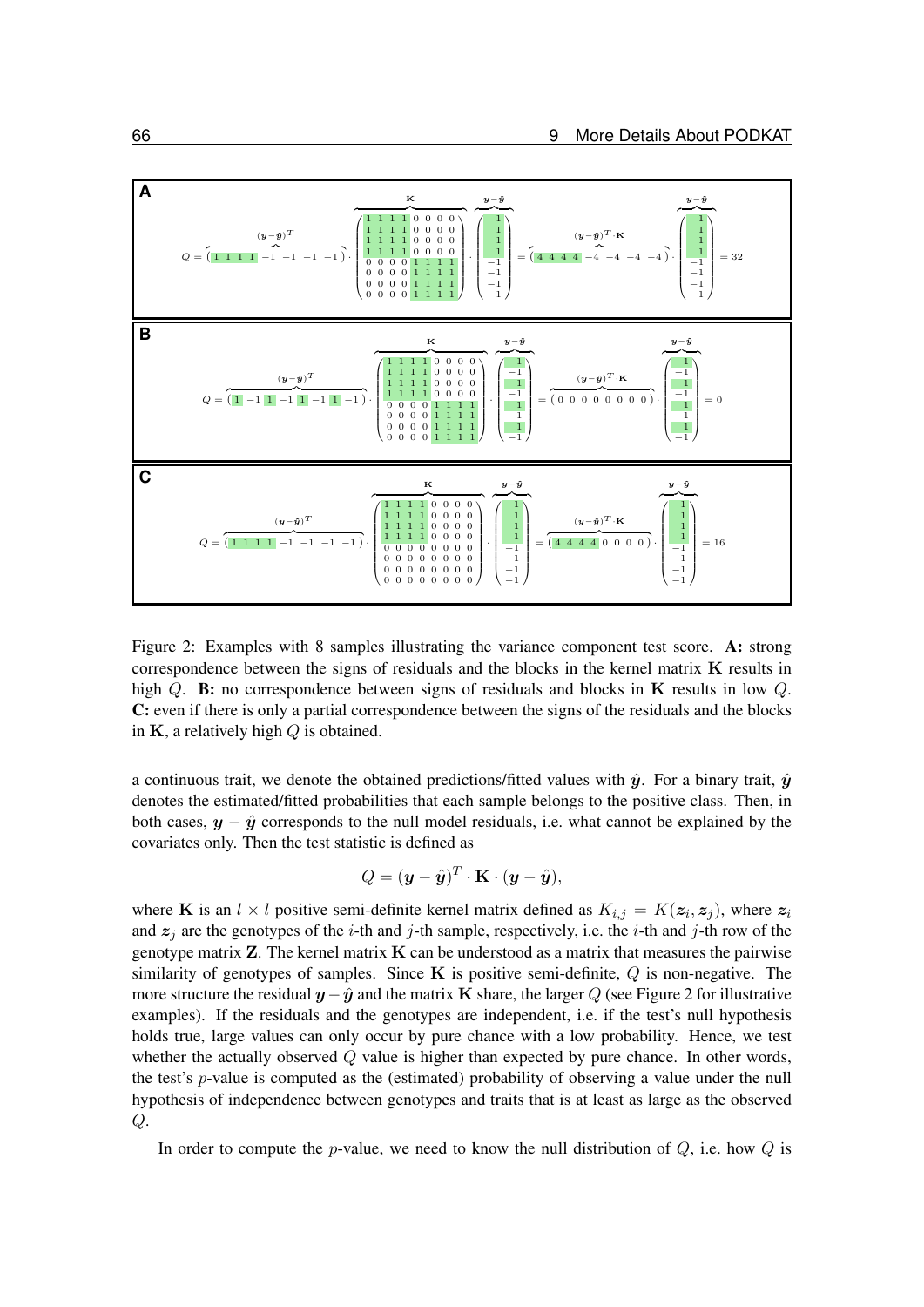distributed under the assumption that  $y$  does not depend on  $z$ . For continuous traits and normally distributed noise  $\varepsilon$ , the residuals are normally distributed and the distribution of Q is obviously a *mixture of*  $\chi^2$  *distributions.* For binary traits, Q approximately follows a *mixture of*  $\chi^2$  *distributions*, too [\[10,](#page-77-7) [16\]](#page-78-0). In either case,

$$
Q \sim \sum_{k=1}^{q} \lambda_k \cdot \chi^2_{1,k},\tag{1}
$$

where  $\chi^2_{1,k}$  are independent  $\chi^2$ -distributed random variables with one degree of freedom and  $\lambda_1, \ldots, \lambda_q$  are the non-zero eigenvalues of the positive semi-definite  $l \times l$  matrix

$$
\mathbf{P}_0^{\frac{1}{2}}\cdot\mathbf{K}\cdot\mathbf{P}_0^{\frac{1}{2}}.
$$

with

<span id="page-66-0"></span>
$$
\mathbf{P}_0 = \mathbf{V} - \mathbf{V} \cdot \tilde{\mathbf{X}} \cdot \left( \tilde{\mathbf{X}}^T \cdot \mathbf{V} \cdot \tilde{\mathbf{X}} \right)^{-1} \cdot \tilde{\mathbf{X}}^T \cdot \mathbf{V}.
$$
 (2)

In [\(2\)](#page-66-0), V is a diagonal matrix defined as  $V = \hat{\sigma} \cdot I$  for continuous traits (with  $\hat{\sigma}$  being the estimated variance of regression residuals under the null hypothesis) and as  ${\bf V}={\rm diag}\big(\hat{y}_1(1-\hat{y}_1),\ldots,\hat{y}_l(1-\hat{y}_l)\big)$  $(y_l)$ ) for binary traits, where the diagonal entries  $\hat{y}_i(1 - \hat{y}_i)$  are obviously the estimated individual variances of the fitted values of the null model [\[16\]](#page-78-0). Furthermore,  $\tilde{\mathbf{X}} = (\mathbf{1} \mid \mathbf{X})$  is the model matrix of the (logistic) linear model trained on the covariates. Once the eigenvalues  $\lambda_1, \ldots, \lambda_q$ have been determined, a method for estimating the probability distribution function of a mixture of  $\chi^2$  distributions can be used to compute the tests p-value, such as, Davies' method [\[5\]](#page-77-8) or Liu's method [\[12\]](#page-77-9). Like SKAT does too, PODKAT implements both methods and the method can be chosen with the method argument (unless small sample correction is used; see Subsection [9.5](#page-73-0) below).

PODKAT further implements a new variant of the above test that is suitable for smaller studies with binary traits in which no covariates need to be taken into account. This test assumes the following random effects model:

$$
logit(p(y = 1)) = \alpha_0 + h(z)
$$

The null hypothesis of this variant is that the trait is Bernoulli-distributed with a constant probability and independent of the genotype, i.e.

$$
p(y=1) = \logit^{-1}(\alpha_0).
$$

With the same assumptions as above, the test statistic is given as

$$
Q = \boldsymbol{y}^T \cdot \mathbf{K} \cdot \boldsymbol{y}.
$$

Since all  $y_i$  are Bernoulli-distributed (we estimate the probability of a positive outcome as the relative frequency of positive outcomes  $\bar{p} = \frac{1}{l}$  $\frac{1}{l} \sum_{i=1}^{l} y_i$ , Q is distributed according to a *mixture of Bernoulli distribitions* and the exact p-value of the test can be computed as

$$
p = \sum_{\mathbf{y}} p(\mathbf{y}) \cdot \left\{ \begin{array}{ll} 1 & \text{if } \mathbf{y}^T \cdot \mathbf{K} \cdot \mathbf{y} \ge Q \\ 0 & \text{otherwise} \end{array} \right\},
$$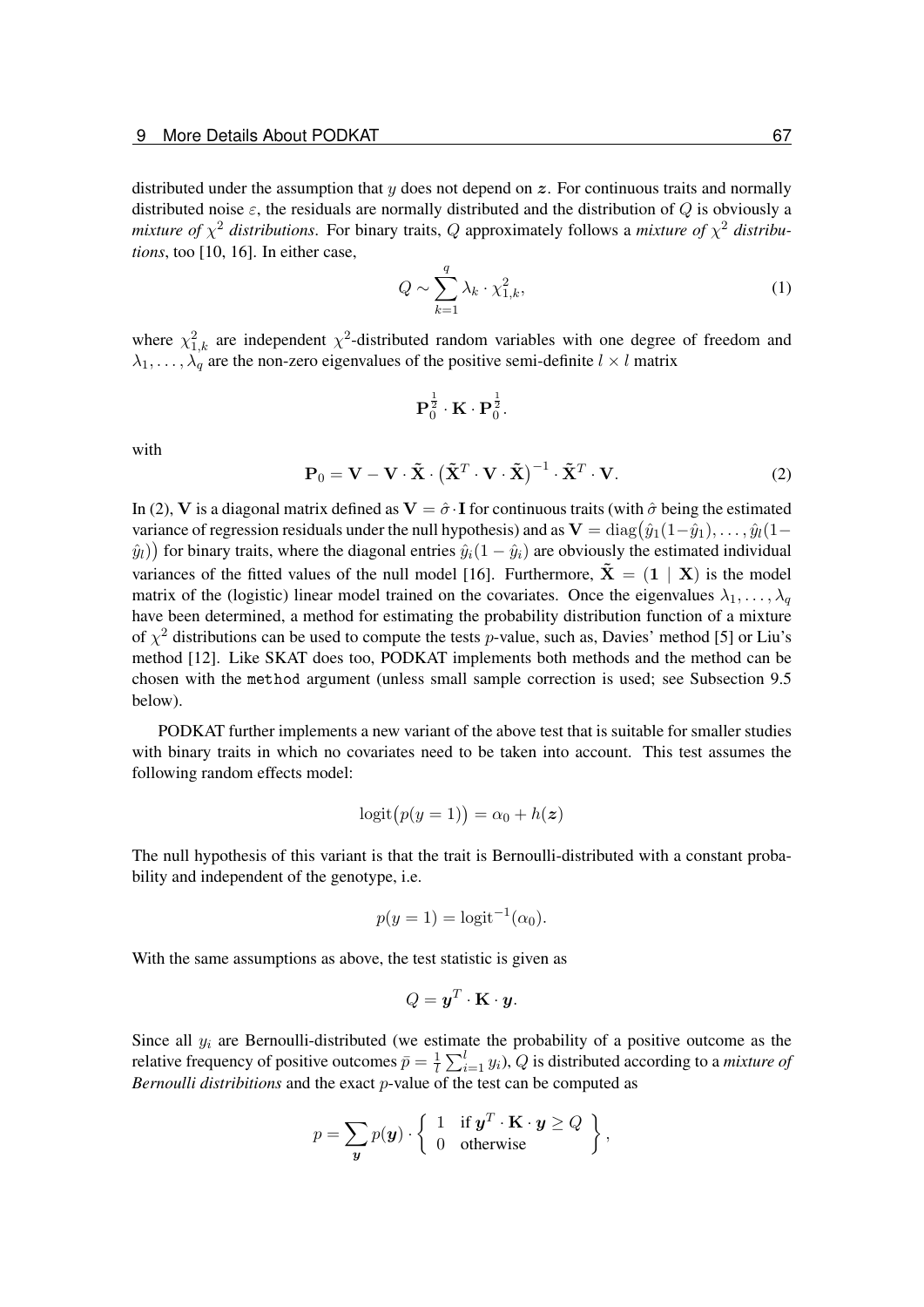i.e. the sum of probabilities of outcomes that produce a test statistic at least as large as Q. For a given outcome  $y = (y_1, \dots, y_l)$ , the probability is given as

$$
p(\boldsymbol{y}) = \bar{p}^k \cdot (1 - \bar{p})^{l-k} \qquad \text{with } k = \sum_{i=1}^l y_i.
$$

Since all  $y_i$  are binary,  $Q = y^T \cdot K \cdot y$  is nothing else but the sum of the sub-matrix of K that consists of all those rows and columns i for which  $y_i = 1$  holds. If all entries of **K** are non-negative, the test's exact p-value can be computed by a recursive algorithm that starts from  $\mathbf{y} = (1, \dots, 1)$  and recursively removes ones as long as  $\mathbf{y}^T \cdot \mathbf{K} \cdot \mathbf{y} \ge Q$  holds.

In order to use this variant, the null model must be created with type="bernoulli". With the default setting type="automatic", this variant is chosen if the trait is binary, no covariates are present, and the number of samples does not exceed 100. The latter restriction is necessary to avoid excessive computation times caused by the recursive computation of exact  $p$ -values.

### 9.2 Kernels

It is clear from the previous section that the association tests implemented in PODKAT rely on the choice of a kernel function that computes the pairwise similarities of the samples' genotypes. The simplest kernel is the *linear kernel* that computes the similarities as the outer product of the genotype matrices:

$$
\mathbf{K} = \mathbf{Z} \cdot \mathbf{Z}^T
$$

This kernel can be used by calling assocTest() with the option kernel="linear.SKAT" and without any weighting (weightFunc=NULL). The kernel's name has been deliberately chosen to indicate that this is nothing else but the linear SKAT test without weights. The same test can also be carried out with the *weighted linear kernel*

$$
\mathbf{K} = \mathbf{Z} \cdot \mathbf{W} \cdot \mathbf{W}^T \cdot \mathbf{Z}^T,\tag{3}
$$

where W is a diagonal matrix of weights  $W = diag(w_1, \ldots, w_d)$  with which the columns (i.e. variants) in the genotype matrix Z are scaled before the outer product is computed. If assocTest() is called for a VCF file, the weighting must be done via a *weighting function* that computes the variants' weights as a function of their minor allele frequencies (see Subsection [9.3](#page-70-0) below). If assocTest() is called for a matrix-like object, weights can be also specified as a per-column weight vector using the weights argument.

The acronym PODKAT stands for *Position-Dependent Kernel Association Test*. This test uses a *position-dependent linear kernel*:

$$
\mathbf{K} = \mathbf{Z} \cdot \mathbf{W} \cdot \mathbf{P} \cdot \mathbf{P}^T \cdot \mathbf{W}^T \cdot \mathbf{Z}^T,
$$
 (4)

The  $d \times d$  matrix **P** is a positive semi-definite kernel matrix that measures the similarities/closeness of positions of variants, i.e.

$$
P_{i,j} = \max\left(1 - \frac{1}{w}|\text{pos}_i - \text{pos}_j|, 0\right),\,
$$

where  $pos<sub>i</sub>$  and  $pos<sub>j</sub>$  are the genomic positions of the *i*-th and the *j*-th variant, respectively. The parameter w determines the *maximal radius of tolerance*: if two positions are the same, the kernel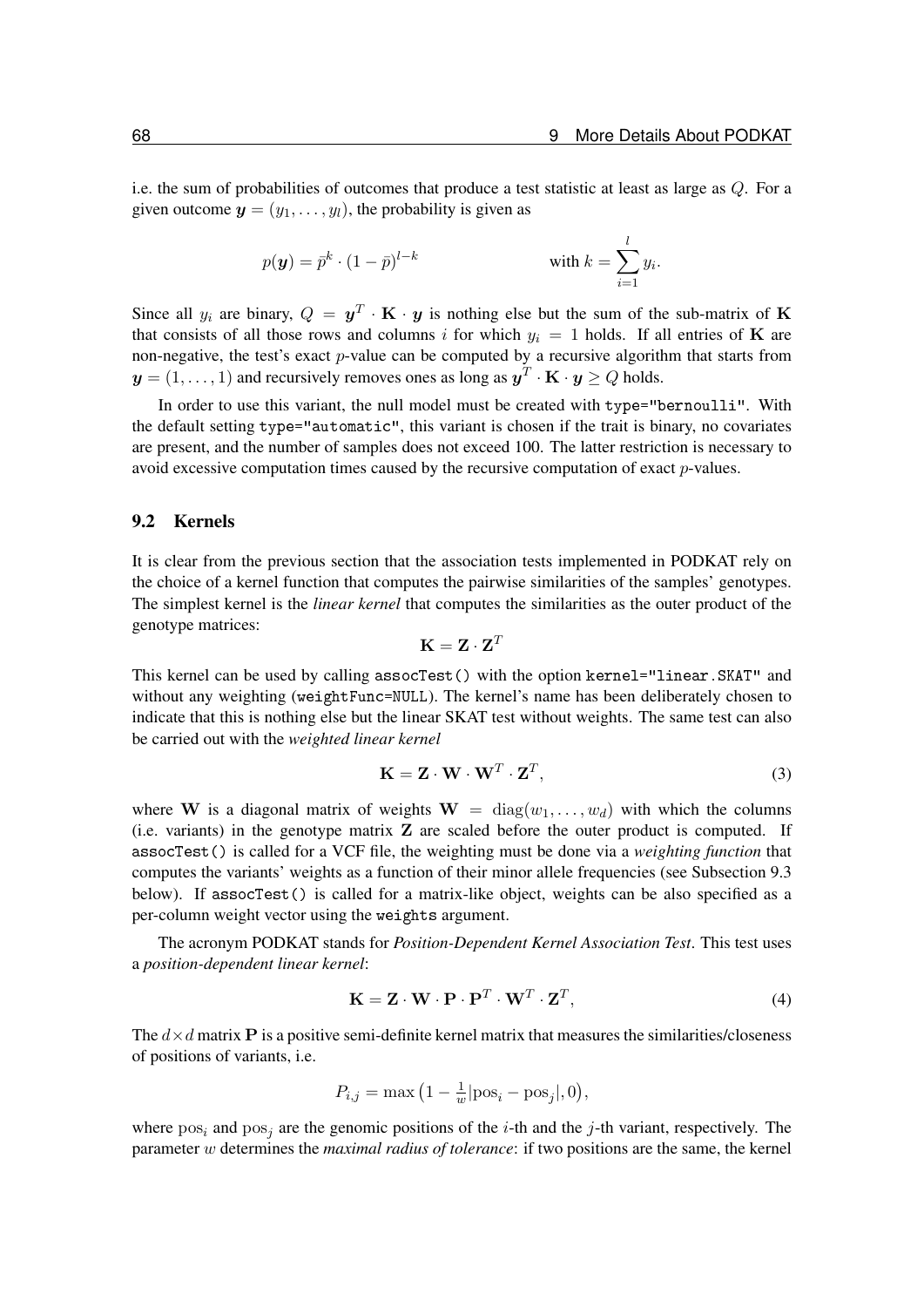

<span id="page-68-0"></span>Figure 3: Graph demonstrating how the similarity of genomic positions is computed depending on the difference of positions.

gives a similarity of 1; the similarity decreases linearly with increasing genomic distance of the two variants under consideration; if the distance is  $w$  or larger, the positional similarity is 0. This similarity is actually a positive semi-definite kernel [\[1,](#page-76-0) [3\]](#page-77-10). Figure [3](#page-68-0) shows how the similarity depends on the difference of positions. This kernel can be used by calling assocTest() with the option kernel="linear.podkat" (which is the default). Weighting can be configured in the same way as described for the linear kernel above. The radius of tolerance  $w$  can be set with the parameter width (the default is 1,000 bp).

The motivation behind PODKAT's position-dependent kernel is to better account for very rare or even *private variants*, that is, variants that only occur in one sample. The linear kernel is not able to take private variants into account. In order to demonstrate that, consider how a single entry of the kernel matrix is computed (for simplicity without any weighting):

$$
K_{i,j} = \sum_{k=1}^{d} Z_{i,k} \cdot Z_{j,k}
$$

If the k-th variant is private, there is only one i for which  $Z_{i,k} > 0$ , whereas all other  $Z_{j,k} = 0$ . Hence, the k-th variant makes no contribution to  $K_{i,j}$  for  $i \neq j$ . The position-dependent kernel, however, computes a convolution of the genotype matrix with the position kernel and thereby makes use of agglomerations of private variants in the same genomic region.

Figure [4](#page-69-0) shows a simple example that demonstrates how PODKAT's position-dependent kernel takes private variants into account. On the left, Panel A, shows the genotype matrix Z. Obviously, Z consists of 6 samples and 11 variants, each of which occurs in only one sample. The righthand side of Panel A shows the kernel matrix that would be obtained for the linear kernel. Since all variants are private, the kernel matrix is diagonal, which does not allow for any meaningful association testing, since there are no blocks of similar samples in the kernel matrix (compare with Section [9.1](#page-64-1) and the examples in Figure [2\)](#page-65-0). The left side of Panel B shows the convolution of the genotype matrix  $Z$  with the positional similarities  $P$ , and the right side shows the resulting kernel matrix for the position-dependent kernel. Suddenly, two blocks of samples (samples 1–3 and samples 4–6) become visible, as a result of the fact that samples 1–3 have minor alleles in the left half of the sequence and samples 4–6 have minor alleles in the right half of the sequence.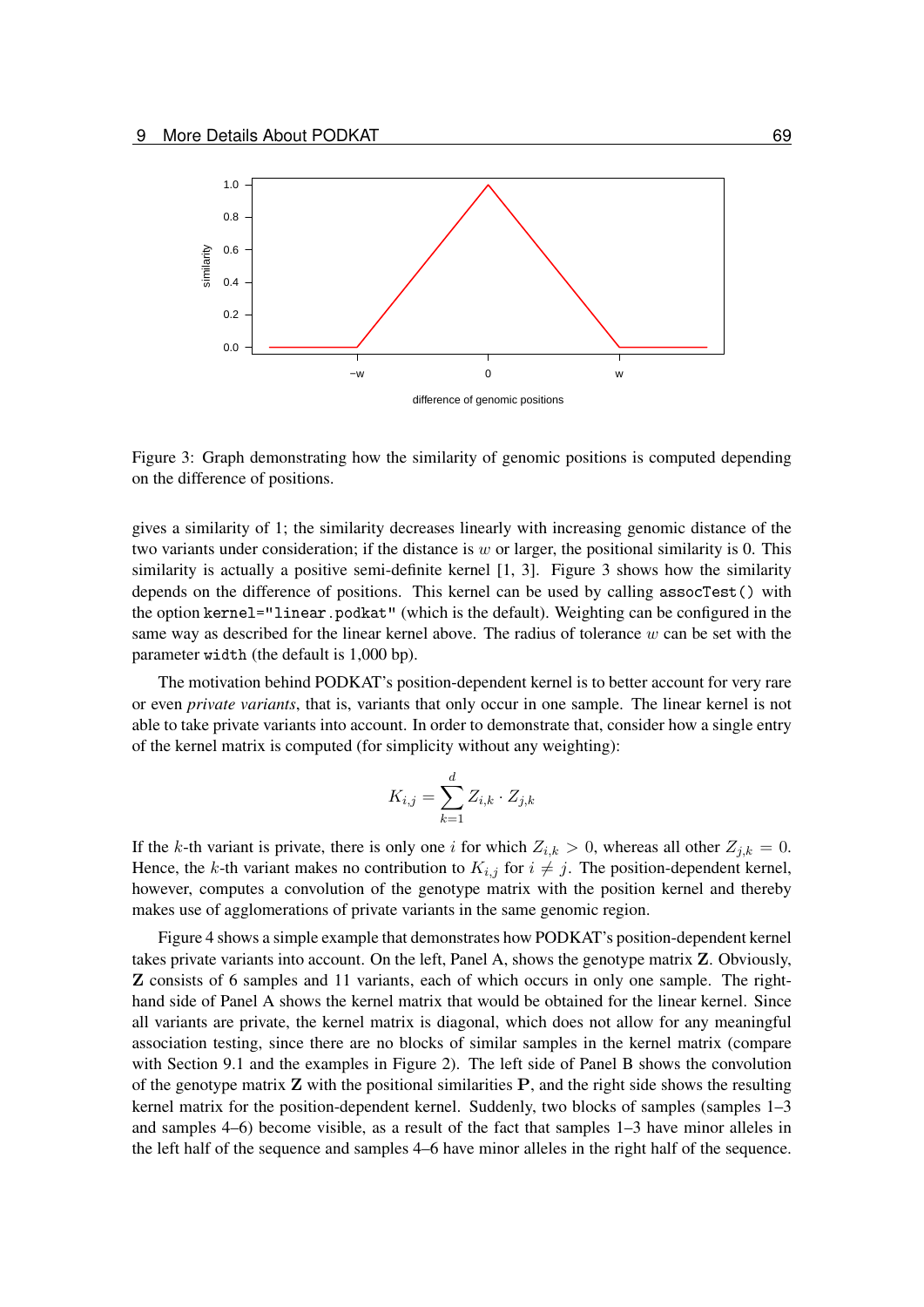

<span id="page-69-0"></span>Figure 4: Simple example demonstrating how PODKAT's position-dependent kernel takes private variants into account. A: genotype matrix Z (left) and kernel matrix of the linear kernel (right); B: convolution of genotype matrix **Z** with positional similarities **P** (left) and kernel matrix of the position-dependent kernel (right).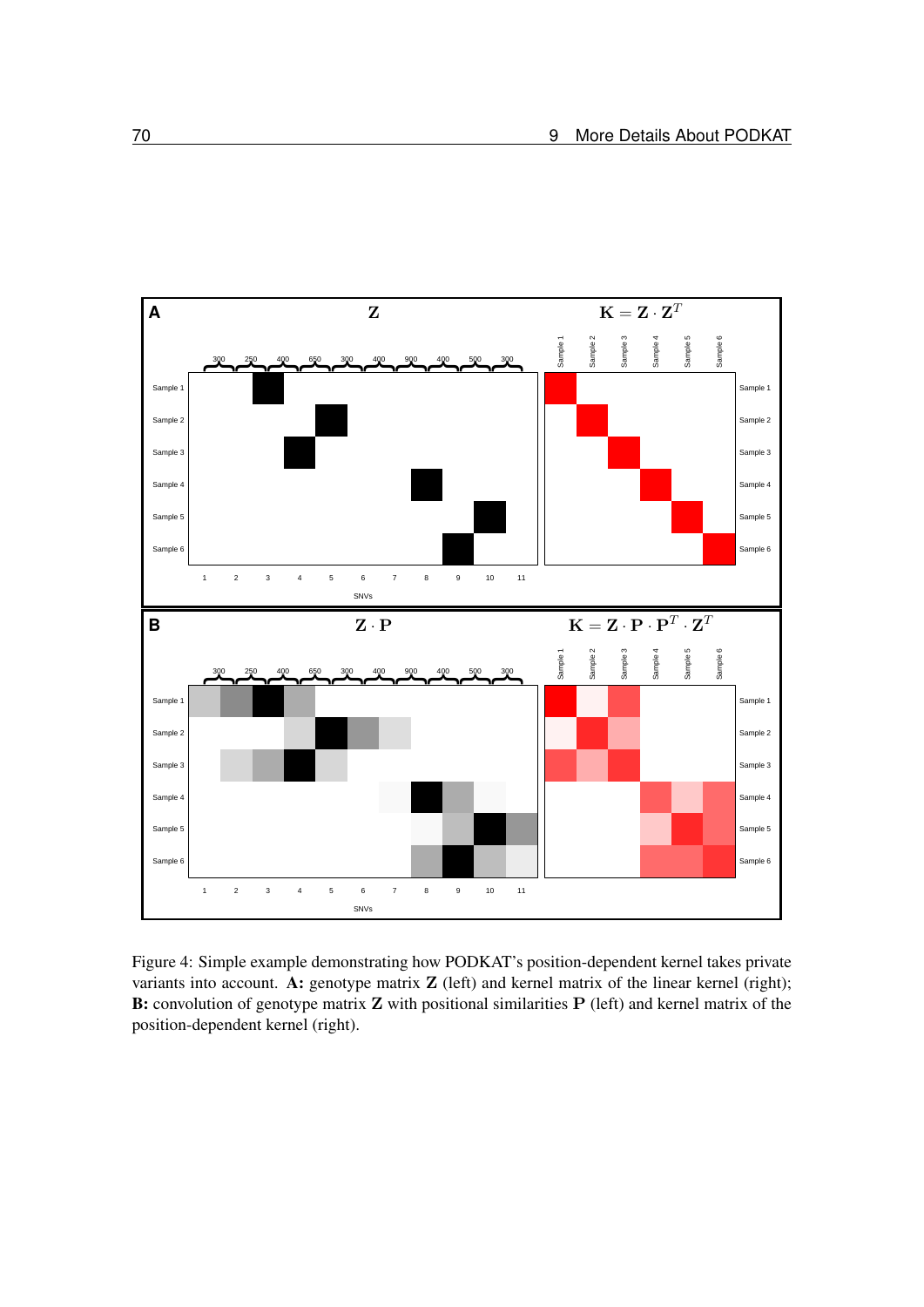Now suppose that samples 1–3 are cases and samples 4–6 are controls. If the mutations/minor alleles in the left half of the sequence (e.g. a particular exon or transcription factor binding site) are causal for the disease, PODKAT would be able to detect that, whereas SKAT with the regular linear kernel would not be able to detect that.

PODKAT further provides the *IBS (identity by state) kernel*

$$
K_{i,j} = \frac{1}{\sum_{k=1}^{d} w_d} \sum_{k=1}^{d} w_k \cdot (2 - |Z_{i,k} - Z_{j,k}|)
$$

and the *quadratic kernel*

$$
K_{i,j} = \left(1 + \sum_{k=1}^{d} w_k \cdot Z_{i,k} \cdot Z_{j,k}\right)^2
$$

that are also available in SKAT [\[16\]](#page-78-0). In order to make use of these two kernels, assocTest() must be called with the parameters kernel="localsim.SKAT" or kernel="quadratic.SKAT", respectively. Analogously to the linear kernel, weighting must be controlled with the argument weightFunc (or weights) and can be switched off with weightFunc=NULL which means that assocTest() internally sets all  $w_k = 1$ . Additionally, in order to enable these kernels also to take private variants into account, there are position-dependent variants of the IBS kernel and the quadratic kernel that can be used with kernels "localsim.podkat" or "quadratic.podkat", respectively. These kernels first compute the convolution of the genotype matrix Z with the positional similarities  $P$  (compare with example in Figure [4B](#page-69-0)) and then compute the kernel matrices according to the formulas above.

It must be pointed out that the linear kernel and the position-dependent linear kernel (kernel choices linear.SKAT and linear.podkat) can be represented as outer products, which, in many cases, allows for much more efficient computations than the other four kernels. So, the computing times for large whole-genome studies with the four kernel choices localsim.SKAT, localsim.podkat, quadratic.SKAT, and quadratic.podkat can be prohibitely long.

# <span id="page-70-0"></span>9.3 Weighting Functions

As mentioned above, all six kernels implemented in PODKAT can be used with and without weighting. In all six kernels, weights need to be defined in a per-variant fashion (i.e. one weight per column of the genotype matrix Z). If assocTest() is called for a VCF file, i.e. its argument Z is the file name of a VCF file or a TabixFile object, then assocTest() requires a one-argument function that computes a vector of weights from a vector of minor allele frequencies (MAFs). This function must be passed as weightFunc argument (if it is NULL, then the kernels are used without weights).

For convenience, PODKAT provides three built-in functions. Firstly, there is invSdWeights which is defined as

$$
f(x) = \frac{1}{\sqrt{x \cdot (1 - x)}},\tag{5}
$$

i.e. it computes weights as the reciprocals of the standard deviations of minor allele probabilities [\[13\]](#page-77-11):

$$
w_k = \frac{1}{\sqrt{\text{MAF}_k \cdot (1 - \text{MAF}_k)}}
$$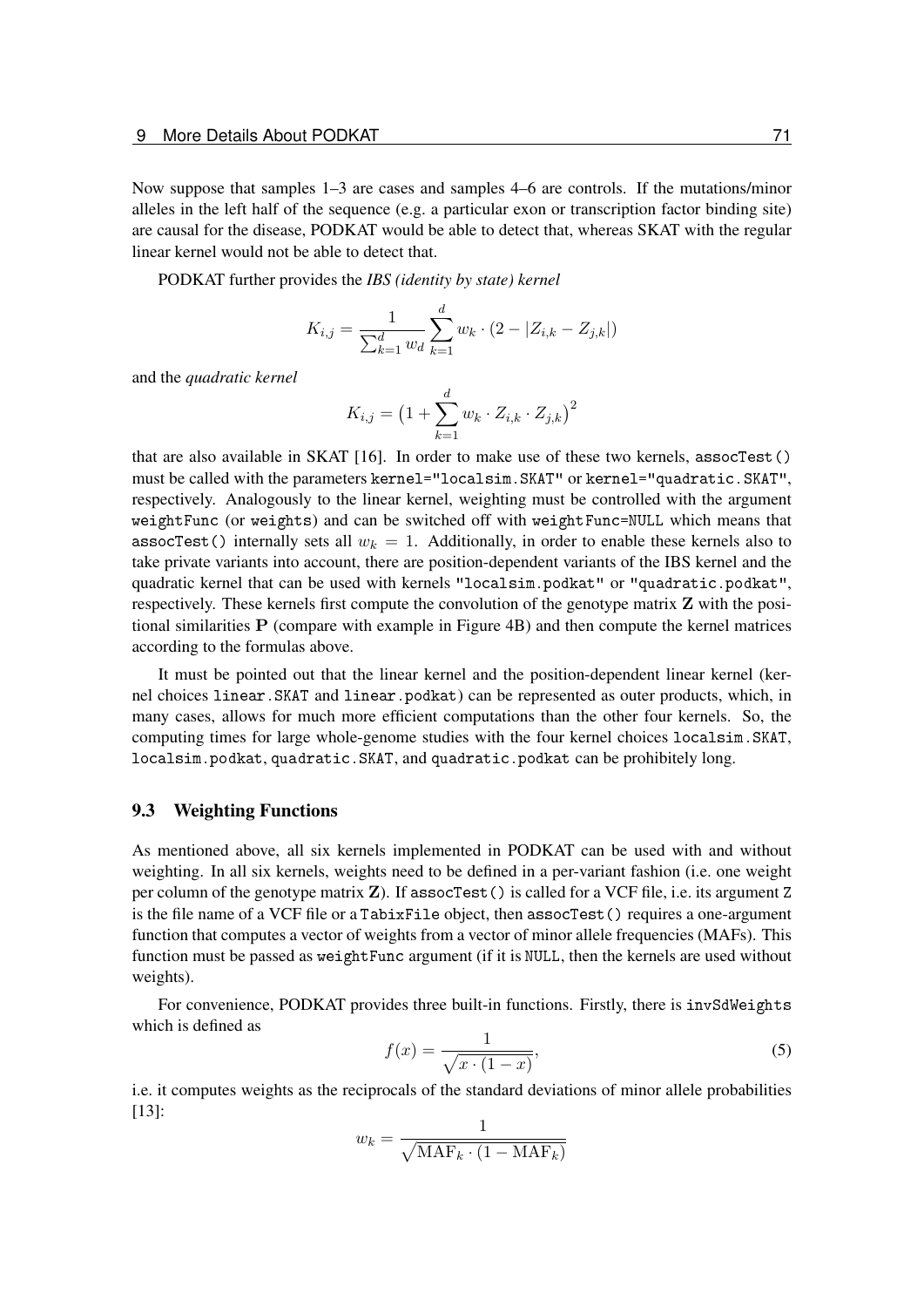This variant is provided as function invSdWeights(). Figure [5A](#page-72-0) visualizes this weighting function.

Secondly, there is a parameterized family of weighting functions that correspond to the densities of the beta distribution:

$$
f_{\alpha,\beta}(x) = \frac{x^{\alpha-1} \cdot (1-x)^{\beta-1}}{B(\alpha,\beta)},\tag{6}
$$

where  $\alpha$ ,  $\beta$  are the two shape parameters and  $B(\alpha, \beta)$  is a normalization constant that only depends on the shape parameters. The package provides the function betaWeights(). If called with the two arguments shape1 and shape2, this function creates the weighting function with these particular shape parameters. The default weight parameters are  $\alpha = 1$  and  $\beta = 25$  as suggested by Wu *et al.* [\[16\]](#page-78-0). This is actually the default setting of the weightFunc parameter of the assocTest() function. Figure [5B](#page-72-0) shows some examples with different shape parameters.

Thirdly, PODKAT offers the possibility to use a *soft threshold function* (logistic function)

$$
f(x) = \frac{1}{1 + \exp\left(a \cdot (x - \theta)\right)},\tag{7}
$$

where  $\theta$  is the threshold and a is the slope that determines how hard/soft the threshold is. The function logisticWeights() can be used to create a weighting function with given threshold and slope. Figure [5C](#page-72-0) shows some examples with parameters.

Users are not limited to the three weighting schemes described above: it is possible to pass arbitrary weighting functions as weightFunc argument. However, user-provided weighting functions must conform to some conventions: (1) they must be written such that MAFs can be passed as first arguments; (2) MAFs can be passed as numeric vectors and the result is a numeric vector of the same length; (3) the returned weights are non-negative; (4) the function requires no arguments other than the first one.

#### 9.4 Computing Single-Variant Contributions

As mentioned in Subsection [7.4](#page-44-0) above, PODKAT allows for decomposing the test statistic Q into individual contributions of single variants. This is possible for the linear kernel and the positiondependent linear kernel. The linear kernel can be reformulated as

$$
Q = (\mathbf{y} - \hat{\mathbf{y}})^T \cdot \mathbf{Z} \cdot \mathbf{W} \cdot \mathbf{W}^T \cdot \mathbf{Z}^T \cdot (\mathbf{y} - \hat{\mathbf{y}}) = ||\underbrace{\mathbf{W}^T \cdot \mathbf{Z}^T \cdot (\mathbf{y} - \hat{\mathbf{y}})}_{=p}||^2,
$$

where  $p = \mathbf{W}^T \cdot \mathbf{Z}^T \cdot (\mathbf{y} - \hat{\mathbf{y}})$  is a vector of length d. In the same way, the position-dependent linear kernel can be rewritten as

$$
Q = (\mathbf{y} - \hat{\mathbf{y}})^T \cdot \mathbf{Z} \cdot \mathbf{W} \cdot \mathbf{P} \cdot \mathbf{P}^T \cdot \mathbf{W}^T \cdot \mathbf{Z}^T \cdot (\mathbf{y} - \hat{\mathbf{y}}) = ||\underbrace{\mathbf{P}^T \cdot \mathbf{W}^T \cdot \mathbf{Z}^T \cdot (\mathbf{y} - \hat{\mathbf{y}})}_{=p}||^2.
$$

Again  $p = \mathbf{P}^T \cdot \mathbf{W}^T \cdot \mathbf{Z}^T \cdot (\mathbf{y} - \hat{\mathbf{y}})$  is a vector of length d. So, in both cases, Q can be represented as the squared norm, i.e. the sum of squares, of a vector  $p$  of length d, i.e. with one entry per variant:

$$
Q = ||p||^2 = \sum_{k=1}^d p_k^2
$$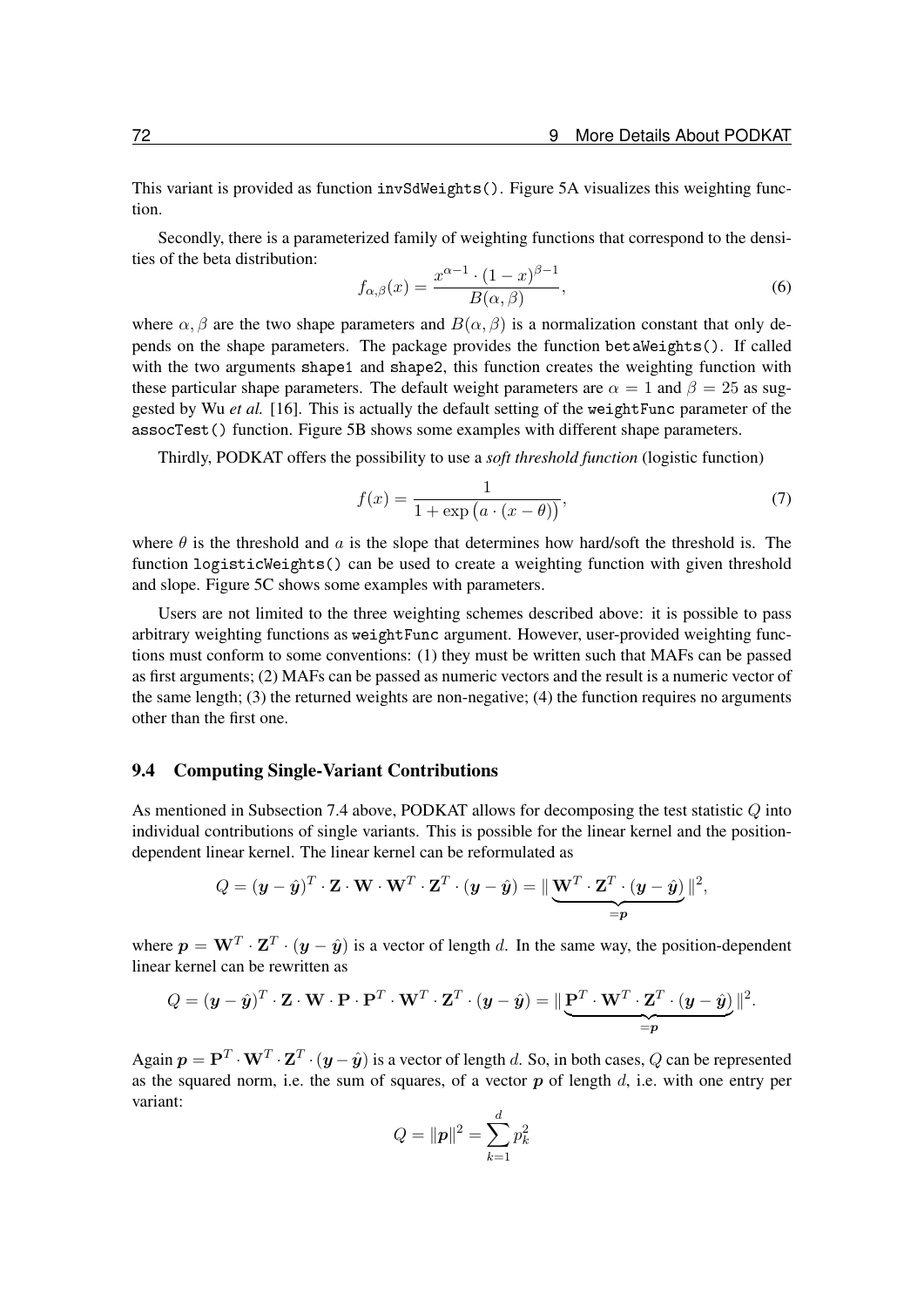

Figure 5: A: weighting function [\(5\)](#page-70-0); B: beta distribution weighting functions [6](#page-71-0) for different parameters; C: soft threshold weighting functions [7](#page-71-1) for different parameters.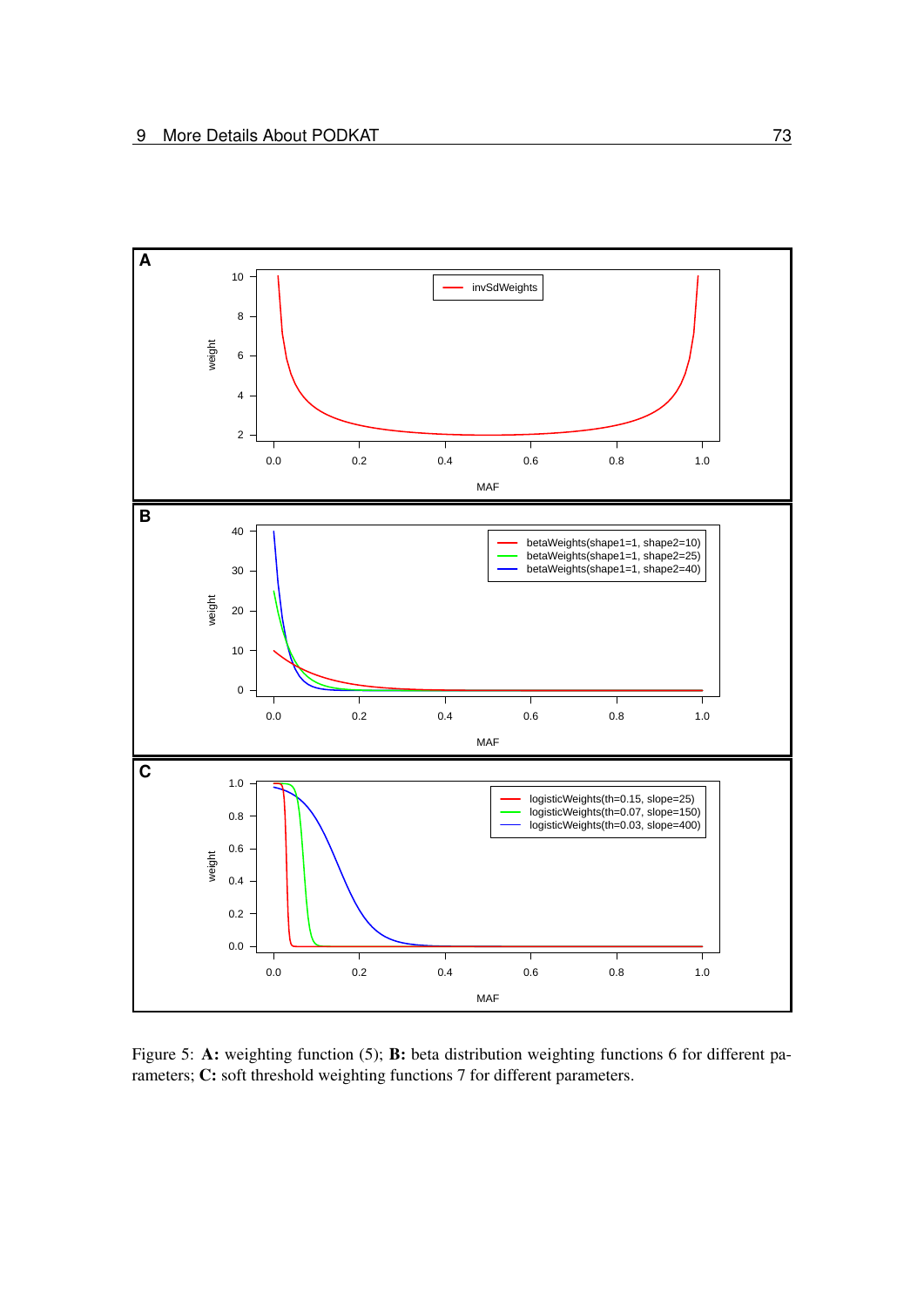So, the k-th variant contributes  $p_k^2$  to the test statistic Q. The function weights() described in Subsection [7.4](#page-44-0) computes two values per variant: on the one hand, the raw contribution  $p_k$  is stored in the metadata column weight.raw. These values are particularly helpful to find out how a variant is associated with the residuals  $y - \hat{y}$ . If it is positive, the association is positive. If it is negative, the association is negative. On the other hand, the *relative contribution*

$$
p_k'=\frac{p_k^2}{\lVert\boldsymbol{p}\rVert^2}=\frac{p_k^2}{Q}
$$

is stored to the metadata column weight.contribution. This value measures how much each variant contributes to the test statistic  $Q$ , where these contributions are normalized to sum up to one.

## 9.5 Details on the Small Sample Correction

As mentioned in the Subsection [9.1,](#page-64-0) the test statistic of PODKAT's association tests is assumed to follow a mixture of  $\chi^2$  distributions [\(1\)](#page-66-0) [\[16\]](#page-78-0), where, as already mentioned above, the mixture weights  $\lambda = (\lambda_1, \dots, \lambda_q)$  (with  $q \leq l$ ) are given as the non-zero eigenvalues of the matrix

<span id="page-73-1"></span>
$$
\mathbf{P}_0^{\frac{1}{2}} \cdot \mathbf{K} \cdot \mathbf{P}_0^{\frac{1}{2}} \tag{8}
$$

(with  $P_0$  being defined as described in [\(2\)](#page-66-1) above). This is theoretically provable for continuous traits under the assumptions of the null hypothesis, but holds only approximately for binary traits. In many cases, the identifiation of the mixture of  $\chi^2$  distributions as proposed above leads to inflated type I error rates for binary traits. In order to overcome this problem, Lee *et al.* [\[8\]](#page-77-0) have proposed a *small sample correction* for binary traits for SKAT. PODKAT introduces a new position-dependent kernel for being able to take private and very rare variants into account, but otherwise builds upon the same test framework as SKAT. Therefore, PODKAT also implements the small sample correction according to [\[8\]](#page-77-0).

The small sample correction alternatively computes the  $p$ -value of an association test for binary traits (as described in Subsection [9.1\)](#page-64-0) as

<span id="page-73-3"></span>
$$
1 - P_{\chi_{\text{df}}^2} \left( \frac{(Q - \mu_Q) \cdot \sqrt{2df}}{\sigma_Q} + df \right),\tag{9}
$$

where  $P_{\chi^2_{\text{def}}}$  is the cumulative distribution function of a  $\chi^2$  distribution with df degrees of freedom,  $\mu_Q$  is the theoretical mean of the mixture

<span id="page-73-4"></span>
$$
\mu_Q = \sum_{k=1}^q \lambda_k \tag{10}
$$

i.e. the expected test statistic under the null hypothesis,  $\sigma_Q^2$  is the theoretical variance of the mixture

<span id="page-73-0"></span>
$$
\sigma_Q^2 = \boldsymbol{\lambda}^T \cdot \mathbf{C} \cdot \boldsymbol{\lambda} \tag{11}
$$

and df is the number of degrees of freedom that is computed as

<span id="page-73-2"></span>
$$
df = \frac{\left(\sum_{k=1}^{l} \lambda_k'^2\right)^2}{\sum_{k=1}^{l} \lambda_k'^4}.
$$
\n(12)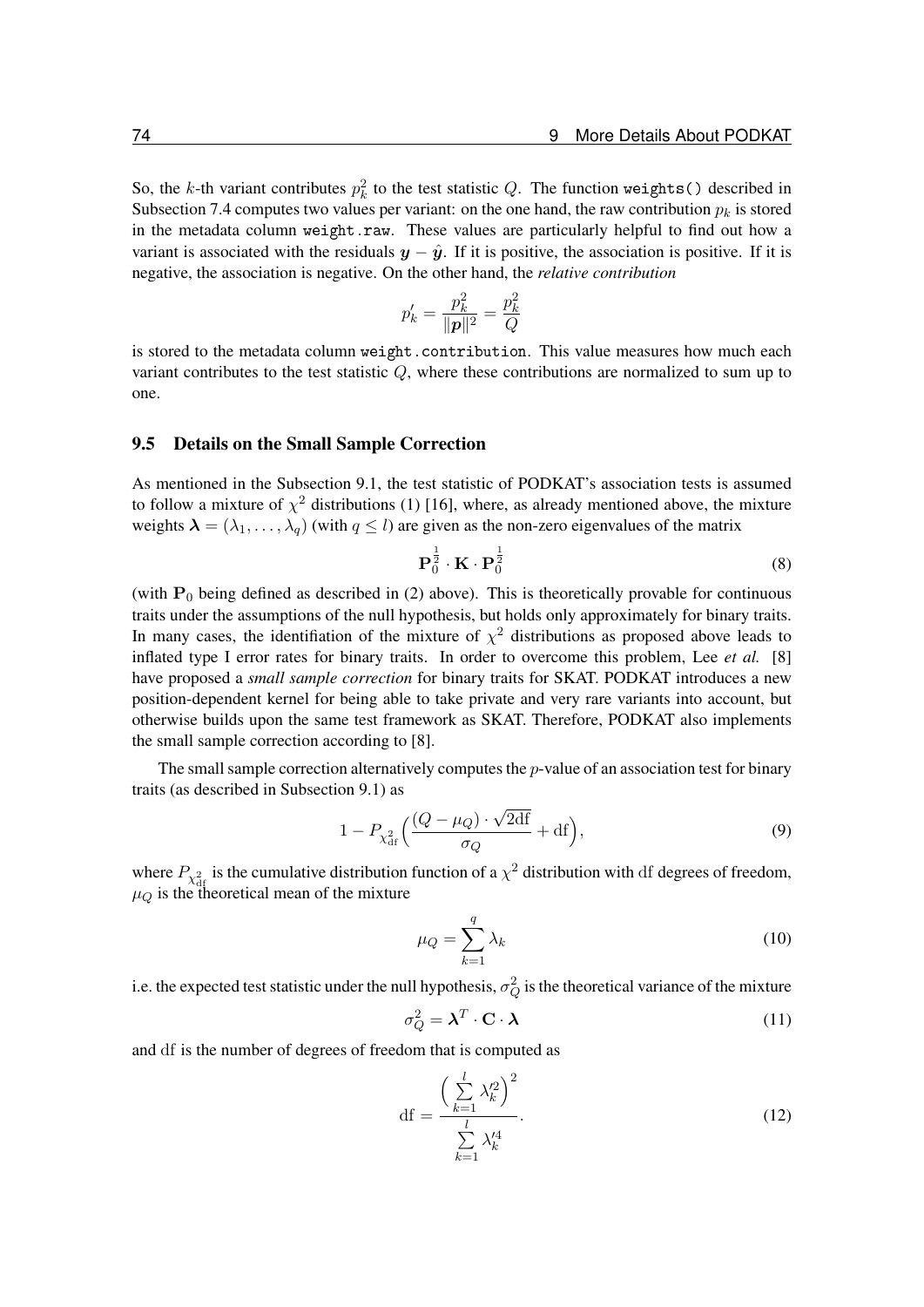In [\(11\)](#page-73-0) above, C is a  $q \times q$  matrix defined as

$$
\mathbf{C} = \mathbf{U}_2^T \cdot \text{diag}(\boldsymbol{\varphi}) \cdot \mathbf{U}_2 + 2 \cdot \mathbf{I}
$$

where  $U_2$  is an  $l \times q$  matrix containing the elementwise squares of U, the  $l \times q$  matrix of eigen-vectors of non-zero eigenvalues of the matrix [\(8\)](#page-73-1) and  $\varphi$  is a vector of length l the entries of which are defined as

$$
\varphi_k = \frac{3p(y_i = 1)^2 - 3p(y_i = 1) + 1}{p(y_i = 1)(1 - p(y_i = 1))} - 3.
$$

Practically, the probabilities  $p(y_i = 1)$  are estimated by the null model's fitted probabilities  $\hat{y}_i$  (see Subsection [9.1\)](#page-64-0). Finally, the values  $\lambda'_k$  in [\(12\)](#page-73-2) are defined as

$$
\lambda'_k = \frac{\lambda_k \cdot C_{k,k}}{\sqrt{2}},
$$

where  $C_{k,k}$  are the diagonal elements of the matrix C defined above.

The R package SKAT does not exactly use the above method, but uses the matrix

<span id="page-74-0"></span>
$$
\mathbf{V}^{\frac{1}{2}} \cdot \mathbf{K} \cdot \mathbf{V}^{\frac{1}{2}} \tag{13}
$$

(with V defined as in Subsection [9.1\)](#page-64-0) instead to determine the mixture weights. This is mainly for computational efficiency, since the square root of the diagonal matrix  $V$  is much easier to compute than the square root of the dense matrix  $P_0$ . It can be proven easily that the eigenvalues of matrix [\(13\)](#page-74-0) are the same as of matrix [\(8\)](#page-73-1). However, the eigenvectors, which are needed for computing the matrix C are not identical, but sufficiently close, as computational simulations have demonstrated. PODKAT, by default, uses this approximation too, but also allows for using the exact matrix [\(8\)](#page-73-1). In order to make use of this option, the null model has to be created by calling nullModel() with the option adjExact=TRUE. With this option, nullModel() pre-computes the square root of matrix P and stores it to the slot P0sqrt of the returned NullModel object.

Lee *et al.* [\[8\]](#page-77-0) further suggested to adjust the higher moments of the estimated null distribution used in [\(9\)](#page-73-3) by correcting the degrees of freedom parameter df such that the kurtosis fits to the kurtosis observed in residuals sampled according to the null distribution. PODKAT, like SKAT, offers two methods that can be specified when training a null model with nullModel(): type.resampling="bootstrap" creates residuals according the estimated Bernoulli distributions with probabilities  $\hat{y}_i$ ; type.resampling="permutations" computes permutations of the residuals. The former variant is the default and strongly recommended. So, given the test statistics  $Q_1, \ldots, Q_N$  of N sampled vectors of residuals, the correction for higher moments estimates the excess kurtosis  $\hat{\gamma}$  and then replaces the parameter df in [\(9\)](#page-73-3) by

$$
\mathrm{df} = \frac{12}{\hat{\gamma}}.
$$

PODKAT offers multiple ways for estimating the excess kurtosis from the sampled test statistics  $Q_1, \ldots, Q_N$  (the number N can be determined with the n. resampling. adj argument of the function nullModel()). Which variant is chosen, can be determined with the argument method when calling assocTest():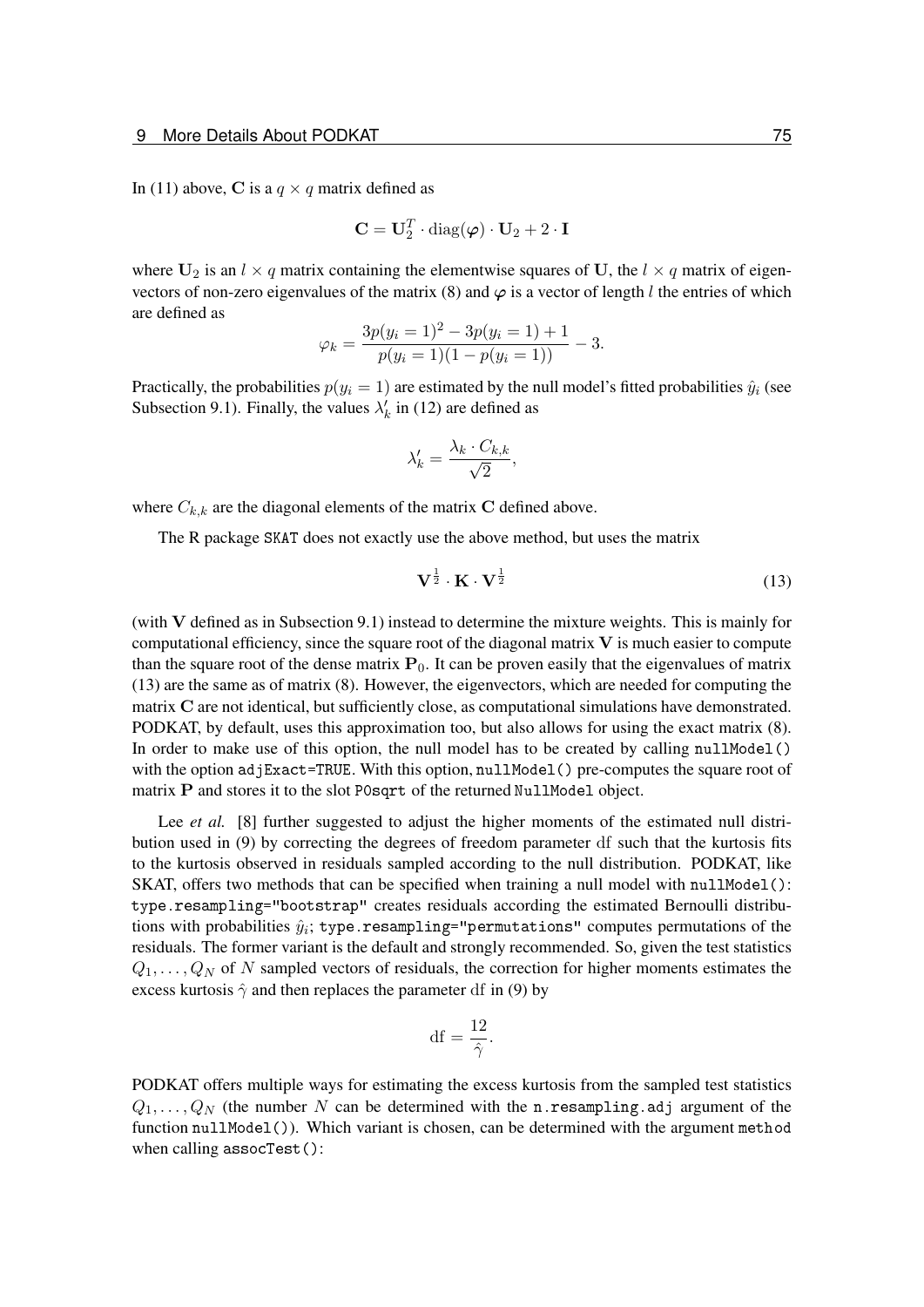**Unbiased sample kurtosis:** this method uses the theoretical mean of the null distribution  $\mu_Q$  (if available; see [\(10\)](#page-73-4)) and estimates the excess kurtosis as

$$
\hat{\gamma} = \frac{\frac{1}{N} \sum_{k=1}^{N} (Q_k - \mu_Q)^4}{\left(\frac{1}{N} \sum_{k=1}^{N} (Q_k - \mu_Q)^2\right)^2} - 3.
$$

This variant can be selected with method="unbiased".

**Biased sample kurtosis:** first computes the empirical mean  $\hat{\mu}_1$  of the sampled test and estimates the excess kurtosis as  $\mathbf{v}$ 

$$
\hat{\gamma} = \frac{\frac{1}{N} \sum_{k=1}^{N} (Q_k - \hat{\mu}_1)^4}{\left(\frac{1}{N} \sum_{k=1}^{N} (Q_k - \hat{\mu}_1)^2\right)^2} - 3.
$$

This variant can be selected with method="sample".

Corrected sample kurtosis: this variant is aimed at computing an (almost) unbiased estimator of the excess kurtosis as

 $\mathbf{v}$ 

$$
\gamma = \frac{(N+1) \cdot N \cdot (N-1)}{(N-2) \cdot (N-3)} \cdot \frac{\sum_{k=1}^{N} (Q_k - \hat{\mu}_1)^4}{\left(\sum_{k=1}^{N} (Q_k - \hat{\mu}_1)^2\right)^2} - 3 \cdot \frac{(N-1)^2}{(N-2) \cdot (N-3)}.
$$

This method can be selected with method="population".

SKAT compatibility mode: this variant is aimed at consistency with the implementation in the R package SKAT; it estimates the excess kurtosis as

$$
\hat{\gamma} = \frac{\frac{1}{N} \sum\limits_{k=1}^{N} (Q_k - \hat{\mu}_1)^4}{\left(\frac{1}{N-1} \sum\limits_{k=1}^{N} (Q_k - \hat{\mu}_1)^2\right)^2} - 3.
$$

This method can be selected with method="SKAT".

As already mentioned briefly in Section [4,](#page-11-0) the argument adj of the nullModel() function controls how the null model is prepared to be ready for small sample correction and higher moment correction. The setting adj="force" creates sampled residuals for later higher moment correction in any case, while adj="none" generally switches off the creation of sample residuals. The default is adj="automatic" which creates sampled residuals if the number of samples in the study is at most 2,000. The number of sampled residuals is controlled by the n.resampling.adj argument as noted in Section [4](#page-11-0) already. The default number of sampled residuals is 10,000.

The function assocTest() has an adj argument too, the meaning of which is similar to the adj argument of the nullModel() function: if assocTest() is called with adj="automatic"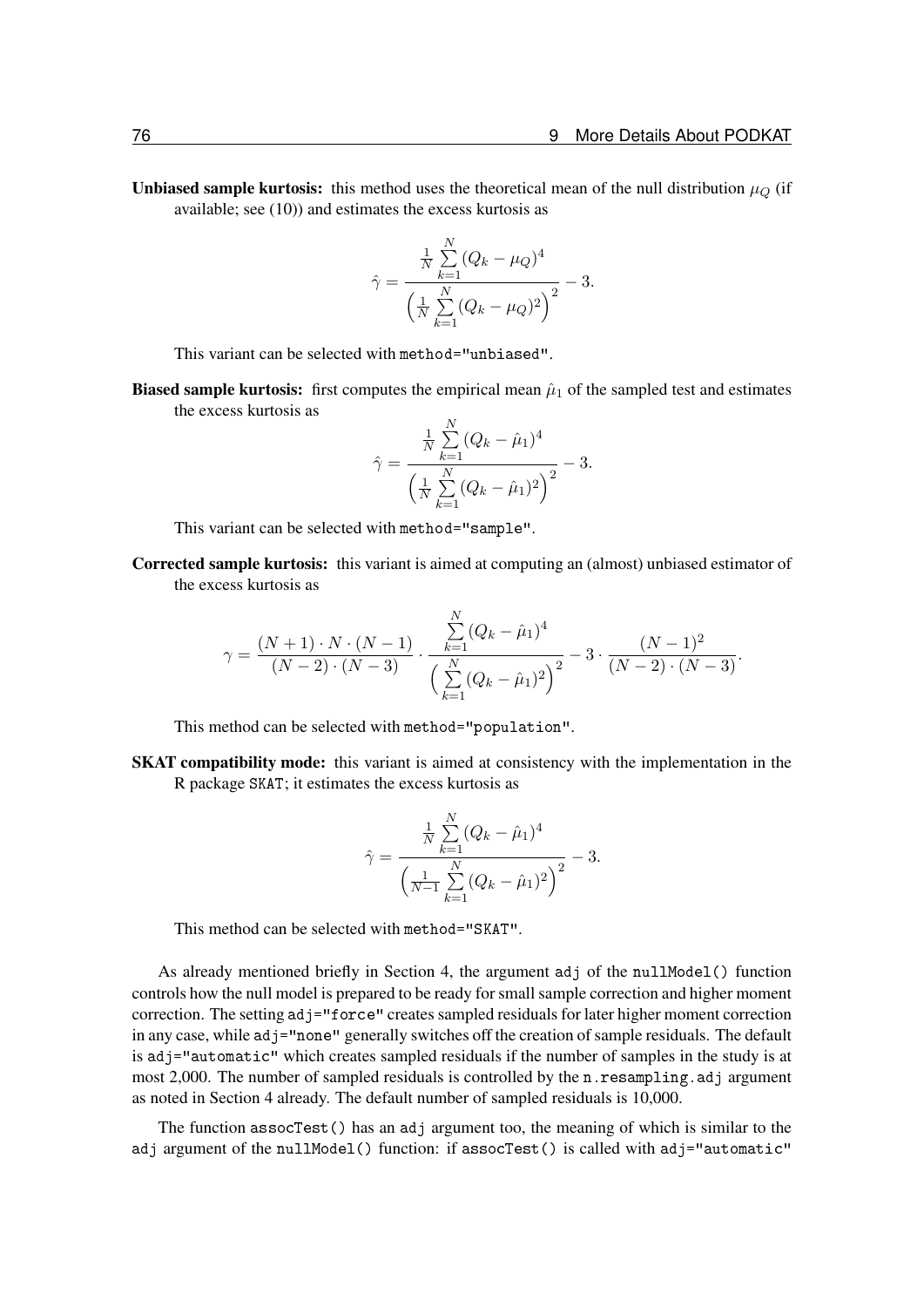(which is the default), corrections are only made for at most 2,000 samples. For more than 2,000 samples, all corrections are switched off. For adj="force", corrections are generally switched on, and for adj="none", corrections are generally switched off.

If corrections are switched on, the small sample correction described above is performed. As already mentioned, which variant is used is determined by whether the null model has been created with adjExact=TRUE or adjExact=FALSE.

If the null model includes sampled residuals, the small sample correction is complemented by the higher moment correction described above. In case that assocTest() fails to compute the mixture weights  $\lambda = (\lambda_1, \ldots, \lambda_q)$ , it still uses the formula [\(9\)](#page-73-3) for computing the *p*-values, but uses values for  $\mu_Q$  and  $\sigma_Q$  that were also estimated from the sampled test statistics.

It must be emphasized that both small sample correction and higher moment correction, especially the latter, result in a significant increase of computation times. For larger studies, we suggest to try assocTest() without small sample correction first and to create a Q-Q plot to analyze the results. If the p-values in the Q-Q plot are sufficiently close to the diagonal, the test correctly controls the type I error rate and no correction is necessary anyway. If this not the case and the test is either too conservative (i.e. p-values in the Q-Q plot are consistently below the diagonal) or the p-values are inflated (i.e. p-values in the Q-Q plot are consistently above the diagonal), some correction should be applied. To use both corrections regardless of the number of samples, both nullModel() and assocTest() must be called with adj="force". To use small sample correction, but without correction for higher moments, call nullModel() with adj="none" (which turns off the creation of sampled residuals), but call assocTest() with adj="force".

## 10 Future Extensions

We plan or at least consider the following extensions in future version of this package:

Option in the VCF reader that allows for splitting up multiple minor alleles into separate variants. Currently, multiple minor alleles are considered together as if they were synonymous.

## 11 How to Cite This Package

If you use this package for research that is published later, you are kindly asked to cite it as follows:

U. Bodenhofer (2021). *PODKAT: an R package for association testing involving rare and private variants.* R package version 1.29.0.

## References

[1] L. Belanche, J. L. Vázquez, and M. Vázquez. Distance-based kernels for real-valued data. In C. Preisach, H. Burkhardt, L. Schmidt-Thieme, and R. Decker, editors, *Data Analysis, Machine Learning and Applications*, Studies in Classification, Data Analysis, and Knowledge Organization, pages 3–10. Springer, Berlin, 2008.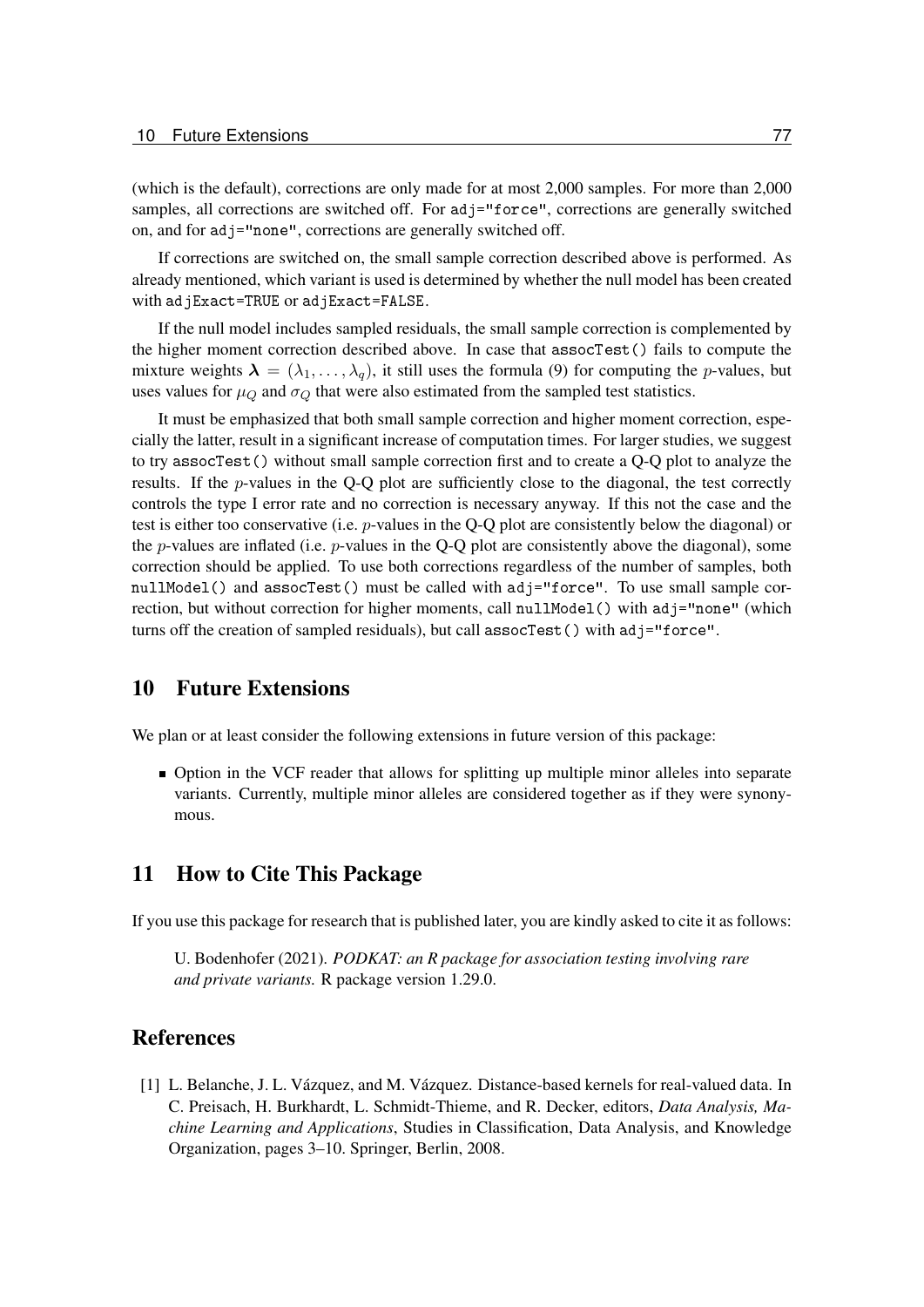- [2] Y. Benjamini and Y. Hochberg. Controlling the false discovery rate: a practical and powerful approach to multiple testing. *J. Roy. Statist. Soc. Ser. B*, 57(1):289–300, 1995.
- [3] U. Bodenhofer, K. Schwarzbauer, M. Ionescu, and S. Hochreiter. Modeling position specificity in sequence kernels by fuzzy equivalence relations. In J. P. Carvalho, D. Dubois, U. Kaymak, and J. M. C. Sousa, editors, *Proc. Joint 13th IFSA World Congress and 6th EUSFLAT Conference*, pages 1376–1381, Lisbon, July 2009.
- [4] P. Danecek, A. Auton, G. Abecasis, C. A. Albers, E. Banks, M. A. DePristo, R. E. Handsaker, G. Lunter, G. T. Marth, S. T. Sherry, G. McVean, R. Durbin, and 1000 Genomes Project Analysis Group. The variant call format and VCFtools. *Bioinformatics*, 27(15):2156–2158, 2011.
- [5] R. B. Davies. The distribution of a linear combination of  $\chi^2$  random variables. *J. R. Stat. Soc. Ser. C-Appl. Stat.*, 29:323–333, 1980.
- [6] S. Holm. A simple sequentially rejective multiple test procedure. *Scand. J. Stat.*, 6(2):65–70, 1979.
- [7] W. J. Kent, C. W. Sugnet, T. S. Furey, K. M. Roskin, T. H. Pringle, A. M. Zahler, and D. Haussler. The human genome browser at UCSC. *Genome Res.*, 12:996–1006, 2002.
- <span id="page-77-0"></span>[8] S. Lee, M. J. Emond, M. J. Bamshad, K. C. Barnes, M. J. Rieder, D. A. Nickerson, NHLBI GO Exome Sequencing Project—ESP Lung Project Team, D. C. Christiani, M. M. Wurfel, and X. Lin. Optimal unified approach for rare-variant association testing with application to small-sample case-control whole-exome sequencing studies. *Am. J. Hum. Genet.*, 91(2):224– 237, 2012.
- [9] H. Li, B. Handsaker, A. Wysoker, T. Fenell, J. Ruan, N. Homer, G. Marth, G. Abecasis, R. Durbin, and 1000 Genome Project Data Processing Subgroup. The sequence alignment/map format and SAMtools. *Bioinformatics*, 25(16):2078–2079, 2009.
- [10] X. Lin. Variance component testing in generalised linear models with random effects. *Biometrika*, 84(2):309–326, 1997.
- [11] D. Liu, D. Ghosh, and X. Lin. Estimation and testing for the effect of a genetic pathway on a disease outcome using logistic kernel machine regression via logistic mixed models. *BMC Bioinformatics*, 9:292, 2008.
- [12] H. Liu, Y. Tang, and H. Zhang. A new chi-square approximation to the distribution of nonnegative definite quadratic forms in non-central normal variables. *Comput. Stat. Data Anal.*, 53:853–856, 2009.
- [13] B. E. Madsen and S. R. Browning. A groupwise association test for rare mutations using a weighted sum statistic. *PLoS Genetics*, 5(2):e1000384, 2009.
- [14] M. Morgan, H. Pagès, V. Obenchain, and N. Hayden. *Rsamtools: Binary alignment (BAM), FASTA, variant call (BCF), and tabix file import*, 2015. R package version 1.19.47.
- [15] V. Obenchain, M. Lawrence, V. Carey, S. Gogarten, P. Shannon, and M. Morgan. VariantAnnotation: a Bioconductor package for exploration and annotation of genetic variants. *Bioinformatics*, 30(14):2076–2078, 2014.